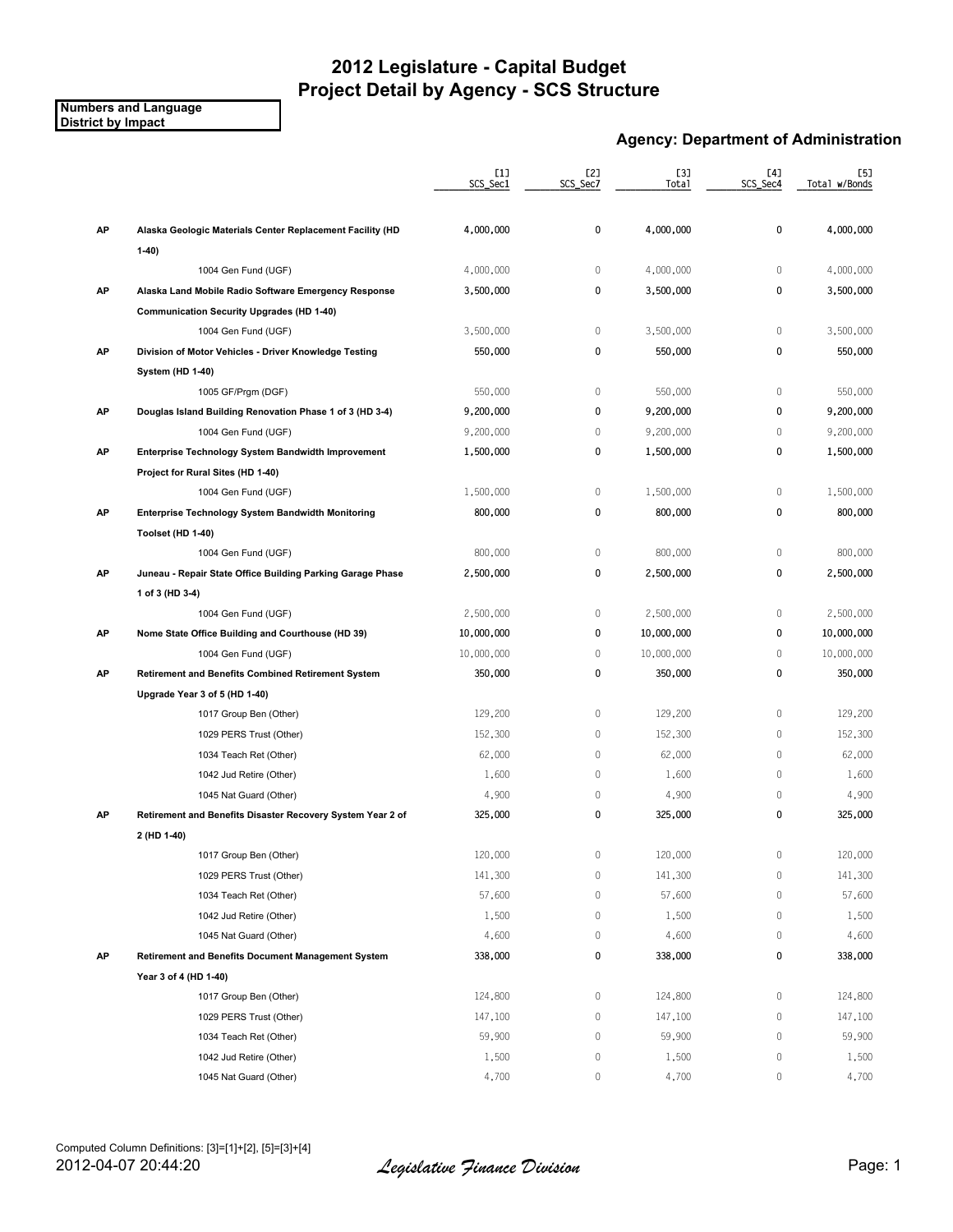**Numbers and Language District by Impact**

#### **Agency: Department of Administration**

|                        |                                                             | [1]<br>SCS_Sec1 | E2]<br>SCS_Sec7 | E31<br>Total | [4]<br>SCS_Sec4 | E51<br>Total w/Bonds |
|------------------------|-------------------------------------------------------------|-----------------|-----------------|--------------|-----------------|----------------------|
|                        | Deferred Maintenance, Renewal, Repair and Equipment         |                 |                 |              |                 |                      |
| AL.                    | Division General Services Public Building Fund Buildings    | 6,250,000       | 0               | 6,250,000    | $\mathbf 0$     | 6,250,000            |
|                        | Deferred Maintenance (HD 1-40)                              |                 |                 |              |                 |                      |
|                        | 1004 Gen Fund (UGF)                                         | 3,250,000       | $\mathbf{0}$    | 3,250,000    | $\mathbf{0}$    | 3,250,000            |
|                        | 1147 PublicBldg (Other)                                     | 3,000,000       | $\mathbf{0}$    | 3,000,000    | $\mathbf{0}$    | 3,000,000            |
| <b>AL</b>              | Facilities IP Phone Upgrade and Deferred Maintenance Year 2 | 500,000         | 0               | 500,000      | $\mathbf{0}$    | 500,000              |
|                        | of 2 (HD 1-40)                                              |                 |                 |              |                 |                      |
|                        | 1004 Gen Fund (UGF)                                         | 500,000         | $\mathbb O$     | 500,000      | 0               | 500,000              |
| AL.                    | Non-Public Building Fund Deferred Maintenance (HD 3-4)      | 500,000         | 0               | 500,000      | $\mathbf{0}$    | 500,000              |
|                        | 1004 Gen Fund (UGF)                                         | 500,000         | $\mathbf{0}$    | 500,000      | $\Omega$        | 500,000              |
| AL.                    | State of Alaska Telecommunications System (SATS) Deferred   | 3,000,000       | 0               | 3,000,000    | 0               | 3,000,000            |
|                        | Maintenance, Year 3 of 5 (HD 1-40)                          |                 |                 |              |                 |                      |
|                        | 1004 Gen Fund (UGF)                                         | 3,000,000       | $\mathbb O$     | 3,000,000    | $\mathbb O$     | 3,000,000            |
|                        |                                                             |                 |                 |              |                 |                      |
| Agency Totals*         |                                                             | 43,313,000      | 0               | 43,313,000   | $\mathbf 0$     | 43,313,000           |
|                        |                                                             |                 |                 |              |                 |                      |
| <b>Funding Summary</b> |                                                             |                 |                 |              |                 |                      |
|                        | Unrestricted General (UGF)                                  | 38,750,000      | $\mathbf{0}$    | 38,750,000   | $\Omega$        | 38,750,000           |
|                        | Designated General (DGF)                                    | 550,000         | $\mathbf{0}$    | 550,000      | $\mathbf{0}$    | 550,000              |
|                        | Other State Funds (Other)                                   | 4,013,000       | $\mathbf{0}$    | 4,013,000    | $\mathbf{0}$    | 4,013,000            |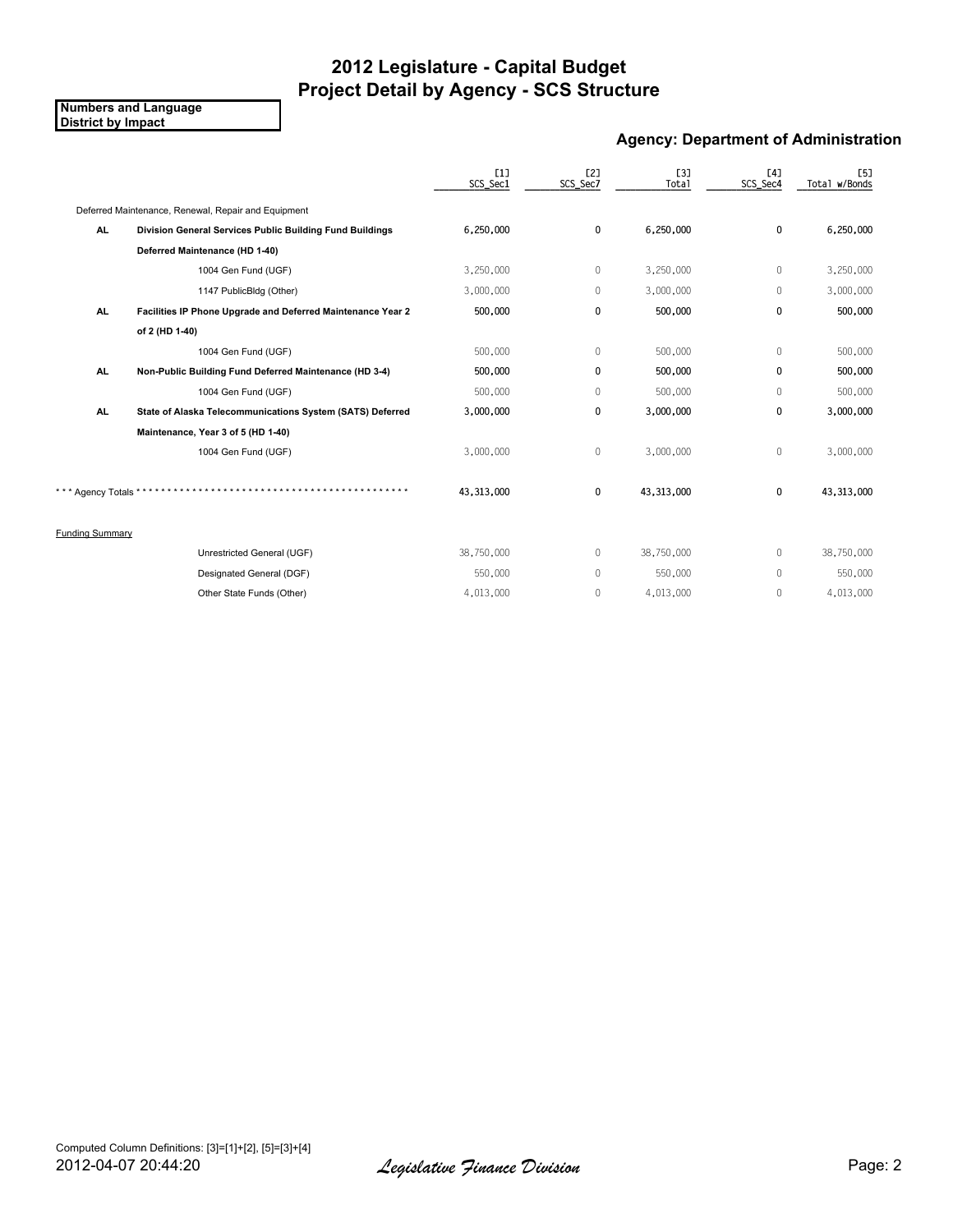**Numbers and Language District by Impact**

|     |                                                                                     | [1]<br>SCS_Sec1 | [2]<br>SCS_Sec7 | [3]<br>Total | [4]<br>SCS_Sec4 | [5]<br>Total w/Bonds |
|-----|-------------------------------------------------------------------------------------|-----------------|-----------------|--------------|-----------------|----------------------|
| AP  |                                                                                     | 1,100,000       | 0               | 1,100,000    | 0               | 1,100,000            |
|     | Alaska Canada Rail Link Phase II Feasibility Study (HD 1-40)<br>1004 Gen Fund (UGF) | 1,100,000       | $\mathbb O$     | 1,100,000    | 0               | 1,100,000            |
| АP  | Alaska Energy Authority - Hope Electrical Distribution Line                         | 310,000         | 0               | 310,000      | 0               | 310,000              |
|     |                                                                                     |                 |                 |              |                 |                      |
|     | Relocation (HD 17-32)<br>1004 Gen Fund (UGF)                                        | 310,000         | $\mathbb O$     | 310,000      | $\mathbb O$     | 310,000              |
| АP  |                                                                                     | 787,000         | 0               | 787,000      | 0               | 787,000              |
|     | Alaska Energy Authority - Hope Substation Automation (HD<br>$17-32$                 |                 |                 |              |                 |                      |
|     | 1004 Gen Fund (UGF)                                                                 | 787,000         | $\mathbb O$     | 787,000      | 0               | 787,000              |
| AP  | Alaska Energy Authority - Kipnuk Power Plant Replacement,                           | 7,500,000       | 0               | 7,500,000    | 0               | 7,500,000            |
|     | System Upgrades and Tank Farm Construction (HD 38)                                  |                 |                 |              |                 |                      |
|     | 1004 Gen Fund (UGF)                                                                 | 7,500,000       | $\mathbb O$     | 7,500,000    | $\mathbb O$     | 7,500,000            |
| AP  |                                                                                     | 1,996,000       | 0               | 1,996,000    | 0               | 1,996,000            |
|     | Alaska Energy Authority - Kongiganak Power System                                   |                 |                 |              |                 |                      |
|     | Upgrade (HD 38)<br>1004 Gen Fund (UGF)                                              |                 | $\mathbb O$     |              | $\mathbb O$     | 1,996,000            |
|     |                                                                                     | 1,996,000       |                 | 1,996,000    |                 |                      |
| AP  | Alaska Energy Authority - Kwigilingok Power System                                  | 2,168,000       | 0               | 2,168,000    | 0               | 2,168,000            |
|     | Upgrade (HD 38)                                                                     |                 |                 |              |                 |                      |
|     | 1004 Gen Fund (UGF)                                                                 | 2,168,000       | $\mathbb O$     | 2,168,000    | $\,0\,$         | 2,168,000            |
| AP  | Alaska Energy Authority - Stetson Creek Diversion (HD                               | 5,825,500       | 0               | 5,825,500    | 0               | 5,825,500            |
|     | $33-35$                                                                             |                 |                 |              |                 |                      |
|     | 1004 Gen Fund (UGF)                                                                 | 5,825,500       | $\mathbb O$     | 5,825,500    | $\mathbb O$     | 5,825,500            |
| AP  | Alaska Energy Authority - Tuntutuliak Power System                                  | 1,832,600       | 0               | 1,832,600    | 0               | 1,832,600            |
|     | Upgrade (HD 38)                                                                     |                 |                 |              |                 |                      |
|     | 1004 Gen Fund (UGF)                                                                 | 1,832,600       | $\mathbb O$     | 1,832,600    | $\,0\,$         | 1,832,600            |
| AP  | Alaska Industrial Development & Export Authority -                                  | 10,000,000      | 0               | 10,000,000   | 0               | 10,000,000           |
|     | Ketchikan Shipyard Improvements (HD 1)                                              |                 |                 |              |                 |                      |
|     | 1004 Gen Fund (UGF)                                                                 | 10,000,000      | $\mathbb O$     | 10,000,000   | $\mathbb O$     | 10,000,000           |
| AP  | <b>Community Block Grants (HD 1-40)</b>                                             | 6,060,000       | 0               | 6,060,000    | 0               | 6,060,000            |
|     | 1002 Fed Rcpts (Fed)                                                                | 6,000,000       | $\mathbf{0}$    | 6,000,000    | $\mathbf 0$     | 6,000,000            |
|     | 1003 G/F Match (UGF)                                                                | 60,000          | $\mathbb O$     | 60,000       | $\mathbb O$     | 60,000               |
| АP  | <b>Community Development and Assistance (HD 1-40)</b>                               | 1,560,000       | 0               | 1,560,000    | 0               | 1,560,000            |
|     | 1002 Fed Rcpts (Fed)                                                                | 420,000         | $\mathbb O$     | 420,000      | 0               | 420,000              |
|     | 1004 Gen Fund (UGF)                                                                 | 1,140,000       | $\mathbf 0$     | 1,140,000    | 0               | 1,140,000            |
| AP  | Economic Development Initiative (HD 1-40)                                           | 1,770,000       | 0               | 1,770,000    | 0               | 1,770,000            |
|     | 1004 Gen Fund (UGF)                                                                 | 1,770,000       | $\mathbb O$     | 1,770,000    | 0               | 1,770,000            |
| AP  | State Support for Rural Roads and Waterfront Development                            | 3,000,000       | 0               | 3,000,000    | 0               | 3,000,000            |
|     | Partnership (HD 1-40)                                                               |                 |                 |              |                 |                      |
|     | 1004 Gen Fund (UGF)                                                                 | 3,000,000       | 0               | 3,000,000    | $\mathbb O$     | 3,000,000            |
| AP  | Strategic Minerals Implementation (HD 1-40)                                         | 450,000         | 0               | 450,000      | 0               | 450,000              |
|     | 1004 Gen Fund (UGF)                                                                 | 450,000         | $\mathbb O$     | 450,000      | $\mathbb O$     | 450,000              |
|     | Alaska Energy Authority - Energy Programs                                           |                 |                 |              |                 |                      |
| AL. | Alaska Energy Plan Implementation (HD 1-40)                                         | 1,000,000       | 0               | 1,000,000    | 0               | 1,000,000            |
|     | 1004 Gen Fund (UGF)                                                                 | 1,000,000       | $\mathbf 0$     | 1,000,000    | 0               | 1,000,000            |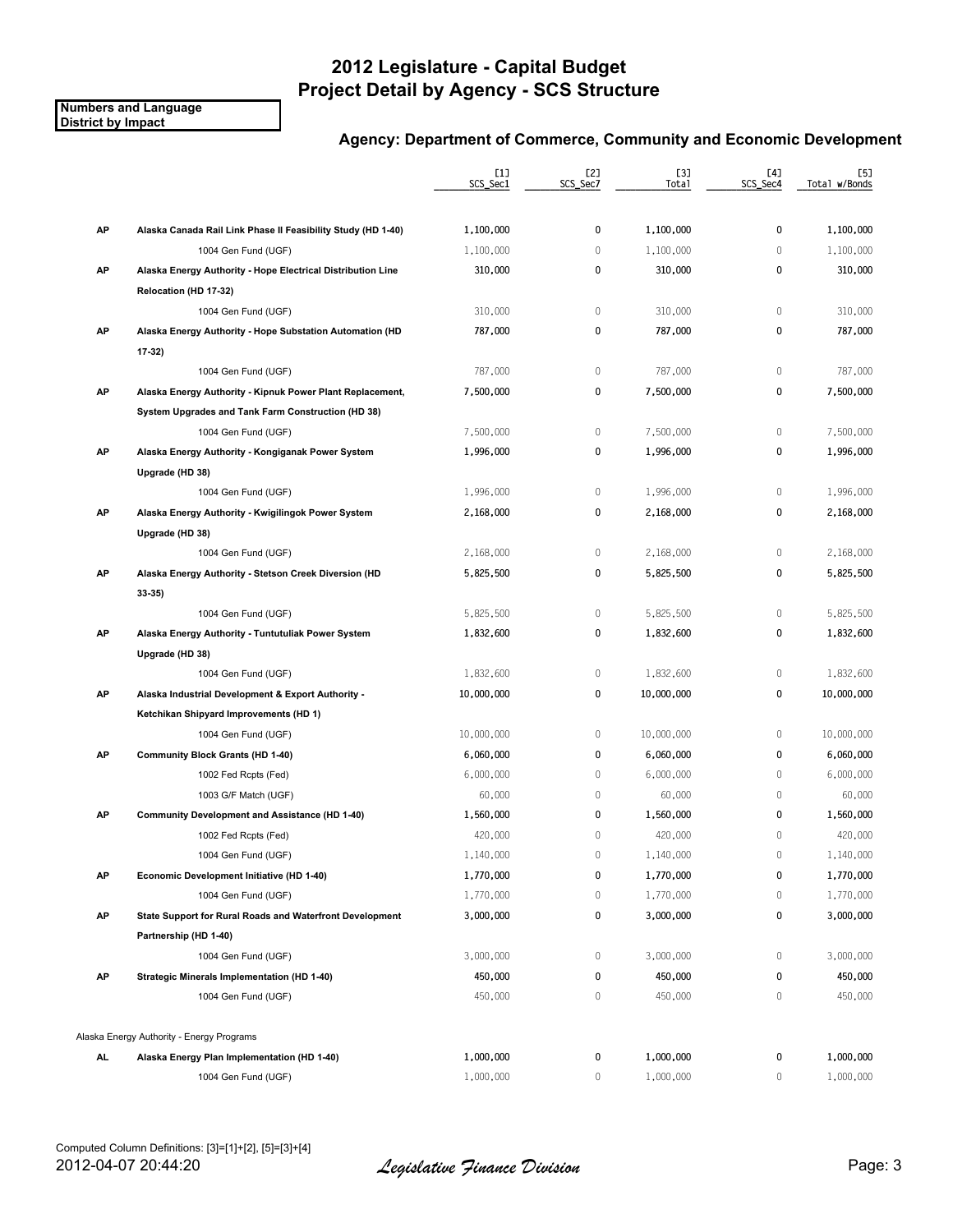**Numbers and Language District by Impact**

|           |                                                                                  | $[1]$<br>SCS_Sec1 | [2]<br>SCS_Sec7 | [3]<br>Total | [4]<br>SCS_Sec4 | [5]<br>Total w/Bonds |
|-----------|----------------------------------------------------------------------------------|-------------------|-----------------|--------------|-----------------|----------------------|
|           | Alaska Energy Authority - Energy Programs (continued)                            |                   |                 |              |                 |                      |
| AL        | Alternative Energy and Energy Efficiency (AEEE) Programs                         | 4,800,000         | 0               | 4,800,000    | 0               | 4,800,000            |
|           | (HD 1-40)                                                                        |                   |                 |              |                 |                      |
|           | 1002 Fed Rcpts (Fed)                                                             | 2,000,000         | $\,0\,$         | 2,000,000    | 0               | 2,000,000            |
|           | 1004 Gen Fund (UGF)                                                              | 2,000,000         | $\mathbb O$     | 2,000,000    | 0               | 2,000,000            |
|           | 1007 I/A Rcpts (Other)                                                           | 200,000           | 0               | 200,000      | 0               | 200,000              |
|           | 1108 Stat Desig (Other)                                                          | 600,000           | $\mathbb O$     | 600,000      | 0               | 600,000              |
| AL.       | <b>AVTEC Power Plant Infrastructure Training Systems Upgrade</b>                 | 400,000           | 0               | 400,000      | 0               | 400,000              |
|           | (HD 1-40)                                                                        |                   |                 |              |                 |                      |
|           | 1004 Gen Fund (UGF)                                                              | 400,000           | $\,0\,$         | 400,000      | $\mathbb O$     | 400,000              |
| AL        | Bulk Fuel Upgrades (HD 1-40)                                                     | 7,000,000         | 0               | 7,000,000    | 0               | 7,000,000            |
|           | 1002 Fed Rcpts (Fed)                                                             | 2,000,000         | 0               | 2,000,000    | 0               | 2,000,000            |
|           | 1004 Gen Fund (UGF)                                                              | 5,000,000         | 0               | 5,000,000    | 0               | 5,000,000            |
| AL.       | Electrical Emergencies Program (HD 1-40)                                         | 330,000           | 0               | 330,000      | 0               | 330,000              |
|           | 1004 Gen Fund (UGF)                                                              | 330,000           | $\mathbb O$     | 330,000      | 0               | 330,000              |
| AL        | Rural Power Systems Upgrade (HD 1-40)                                            | 13,000,000        | 0               | 13,000,000   | 0               | 13,000,000           |
|           | 1002 Fed Rcpts (Fed)                                                             | 3,000,000         | 0               | 3,000,000    | 0               | 3,000,000            |
|           | 1004 Gen Fund (UGF)                                                              | 10,000,000        | 0               | 10,000,000   | 0               | 10,000,000           |
|           | Alaska Energy Authority - Round V Renewable Energy Project Grants (AS 42.45.045) |                   |                 |              |                 |                      |
| <b>AL</b> | Sleetmute Heat Recovery - Power Plant to Water Plant (HD 6)                      | 126,682           | 0               | 126,682      | 0               | 126,682              |
|           | 1210 Ren Energy (DGF)                                                            | 126,682           | $\mathbb O$     | 126,682      | 0               | 126,682              |
| AL.       | Togiak Waste Heat Recovery Project (HD 37)                                       | 443,030           | 0               | 443,030      | 0               | 443,030              |
|           | 1210 Ren Energy (DGF)                                                            | 443,030           | 0               | 443,030      | 0               | 443,030              |
| AL        | Shishmaref Heat Recovery Project (HD 39)                                         | 310,841           | 0               | 310,841      | 0               | 310,841              |
|           | 1210 Ren Energy (DGF)                                                            | 310,841           | 0               | 310,841      | 0               | 310,841              |
| AL        | Waterfall Creek Hydroelectric Project (HD 37)                                    | 200,000           | 0               | 200,000      | 0               | 200,000              |
|           | 1210 Ren Energy (DGF)                                                            | 200,000           | 0               | 200,000      | 0               | 200,000              |
| AL.       | <b>Tatitlek Heat Recovery Project (HD 5)</b>                                     | 265,000           | 0               | 265,000      | 0               | 265,000              |
|           | 1210 Ren Energy (DGF)                                                            | 265,000           | 0               | 265,000      | 0               | 265,000              |
| AL.       | Thayer Lake Hydropower Transmission/Generation (HD 5)                            | 7,000,000         | 0               | 7,000,000    | 0               | 7,000,000            |
|           | 1210 Ren Energy (DGF)                                                            | 7,000,000         | 0               | 7,000,000    | 0               | 7,000,000            |
| AL        | Packers Creek Hydroelectric Project (HD 37)                                      | 1,993,496         | 0               | 1,993,496    | 0               | 1,993,496            |
|           | 1210 Ren Energy (DGF)                                                            | 1,993,496         | 0               | 1,993,496    | $\mathbb O$     | 1,993,496            |
| AL.       | Kobuk Biomass Design & Construction Project (HD 40)                              | 356,424           | 0               | 356,424      | 0               | 356,424              |
|           | 1210 Ren Energy (DGF)                                                            | 356,424           | 0               | 356,424      | 0               | 356,424              |
| AL.       | Chevak Wind Energy Recovery - Chevak Water System Heat                           | 240,260           | 0               | 240,260      | 0               | 240,260              |
|           | (HD 39)                                                                          |                   |                 |              |                 |                      |
|           | 1210 Ren Energy (DGF)                                                            | 240,260           | 0               | 240,260      | 0               | 240,260              |
| AL.       | Pillar Mountain High Penetration Wind Project (HD 36)                            | 7,800,000         | 0               | 7,800,000    | 0               | 7,800,000            |
|           | 1210 Ren Energy (DGF)                                                            | 7,800,000         | 0               | 7,800,000    | 0               | 7,800,000            |
| AL.       | Scammon Bay Hydro Design & Engineering (HD 39)                                   | 80,723            | 0               | 80,723       | 0               | 80,723               |
|           | 1210 Ren Energy (DGF)                                                            | 80,723            | $\mathbf{0}$    | 80,723       | 0               | 80,723               |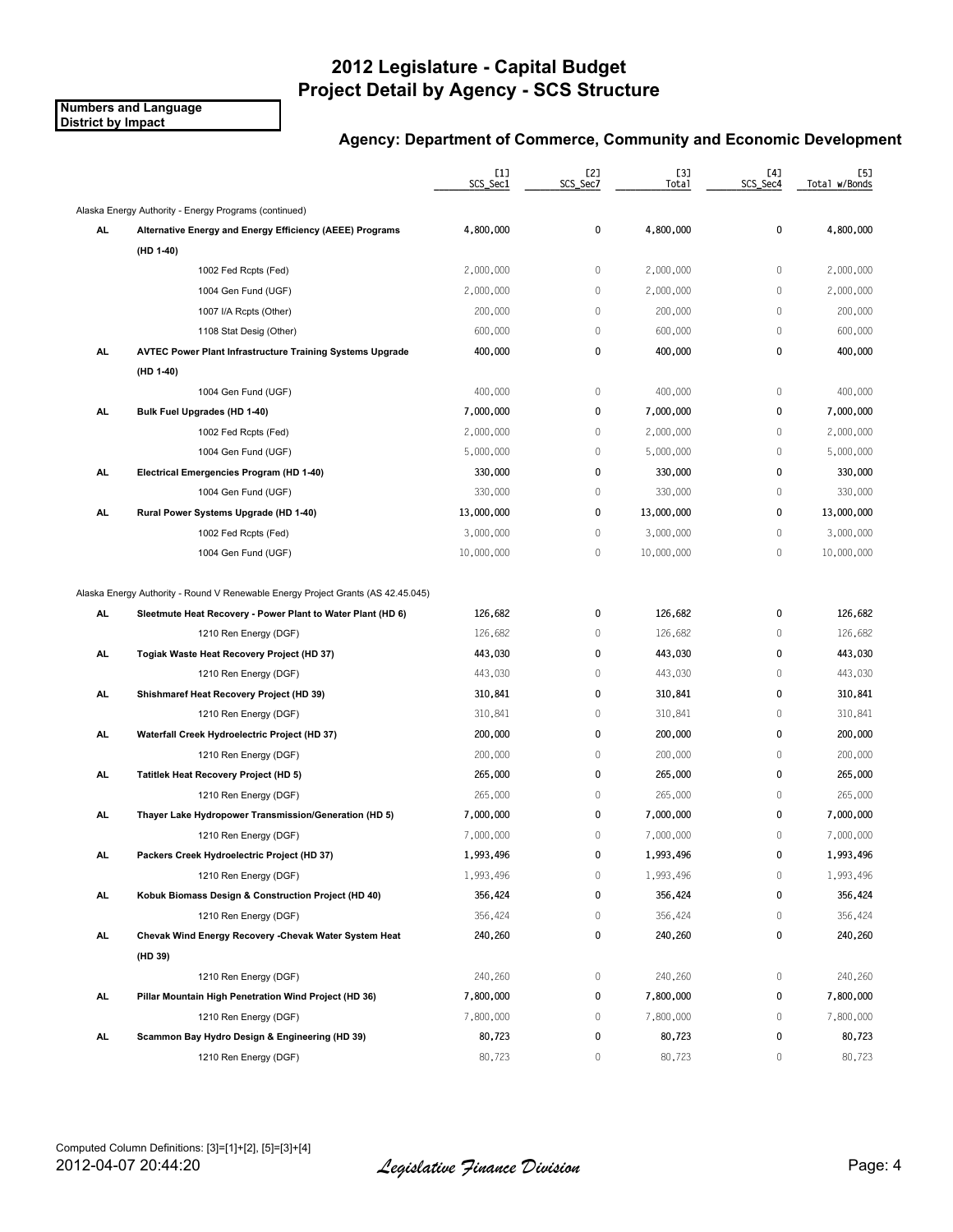**Numbers and Language District by Impact**

|     |                                                                                              | [1]<br>SCS_Sec1 | [2]<br>SCS_Sec7 | [3]<br>Total | [4]<br>SCS_Sec4 | [5]<br>Total w/Bonds |
|-----|----------------------------------------------------------------------------------------------|-----------------|-----------------|--------------|-----------------|----------------------|
|     | Alaska Energy Authority - Round V Renewable Energy Project Grants (AS 42.45.045) (continued) |                 |                 |              |                 |                      |
| AL  | Gambell Wind Energy Recovery for Gambell Water System                                        | 240,260         | 0               | 240,260      | 0               | 240,260              |
|     | Heat (HD 39)                                                                                 |                 |                 |              |                 |                      |
|     | 1210 Ren Energy (DGF)                                                                        | 240,260         | 0               | 240,260      | $\mathbb O$     | 240,260              |
| AL  | Shaktoolik Surplus Wind Energy Recovery for Water System                                     | 240,260         | 0               | 240,260      | 0               | 240,260              |
|     | Heat (HD 39)                                                                                 |                 |                 |              |                 |                      |
|     | 1210 Ren Energy (DGF)                                                                        | 240,260         | $\mathbb O$     | 240,260      | $\mathbb O$     | 240,260              |
| AL. | Surplus Wind Energy Recovery for Mekoryuk Water System                                       | 264,459         | 0               | 264,459      | 0               | 264,459              |
|     | Heat (HD 38)                                                                                 |                 |                 |              |                 |                      |
|     | 1210 Ren Energy (DGF)                                                                        | 264,459         | $\mathbb O$     | 264,459      | $\mathbf 0$     | 264,459              |
| AL. | Russian Mission Heat Recovery System (HD 6)                                                  | 555,000         | 0               | 555,000      | 0               | 555,000              |
|     | 1210 Ren Energy (DGF)                                                                        | 555,000         | 0               | 555,000      | 0               | 555,000              |
| AL  | Design & Construction of Wood Heating in Interior Alaska                                     | 1,215,224       | 0               | 1,215,224    | 0               | 1,215,224            |
|     | (HD 6)                                                                                       |                 |                 |              |                 |                      |
|     | 1210 Ren Energy (DGF)                                                                        | 1,215,224       | 0               | 1,215,224    | 0               | 1,215,224            |
| AL  | <b>Tanacross Woody Biomass Community Space Heating</b>                                       | 420,000         | 0               | 420,000      | 0               | 420,000              |
|     | Project (HD 6)                                                                               |                 |                 |              |                 |                      |
|     | 1210 Ren Energy (DGF)                                                                        | 420,000         | 0               | 420,000      | $\mathbb O$     | 420,000              |
| AL  | Huslia Water System & Clinic Wood Boiler Project (HD 6)                                      | 50,000          | 0               | 50,000       | 0               | 50,000               |
|     | 1210 Ren Energy (DGF)                                                                        | 50,000          | 0               | 50,000       | $\mathbf{0}$    | 50,000               |
| AL. | Nome Renewable Energy Expansion/Optimization (HD 39)                                         | 4,069,000       | 0               | 4,069,000    | 0               | 4,069,000            |
|     | 1210 Ren Energy (DGF)                                                                        | 4,069,000       | 0               | 4,069,000    | $\mathbf{0}$    | 4,069,000            |
|     | Grants to Municipalities (AS 37.05.315)                                                      |                 |                 |              |                 |                      |
| AP  | Aleutians East Borough - Cold Bay Airport - Apron and                                        | 2,000,000       | 0               | 2,000,000    | 0               | 2,000,000            |
|     | <b>Taxiway Construction (HD 37)</b>                                                          |                 |                 |              |                 |                      |
|     | 1004 Gen Fund (UGF)                                                                          | 2,000,000       | 0               | 2,000,000    | 0               | 2,000,000            |
| AP  | Anchorage - 64th Avenue Upgrade and Reconstruction (HD                                       | 4,000,000       | 0               | 4,000,000    | 0               | 4,000,000            |
|     | 17-32)                                                                                       |                 |                 |              |                 |                      |
|     | 1004 Gen Fund (UGF)                                                                          | 4,000,000       | 0               | 4,000,000    | $\mathbf 0$     | 4,000,000            |
| AP  | Anchorage - A Street and 48th Avenue Extension and                                           | 4,000,000       | 0               | 4,000,000    | 0               | 4,000,000            |
|     | Upgrade - 51st Avenue to Cordova Street (HD 17-32)                                           |                 |                 |              |                 |                      |
|     | 1004 Gen Fund (UGF)                                                                          | 4,000,000       | 0               | 4,000,000    | 0               | 4,000,000            |
| АP  | Anchorage - Anchorage Museum - Alaska History Gallery                                        | 5,000,000       | 0               | 5,000,000    | 0               | 5,000,000            |
|     | Renovation (HD 17-32)                                                                        |                 |                 |              |                 |                      |
|     | 1004 Gen Fund (UGF)                                                                          | 5,000,000       | 0               | 5,000,000    | $\mathbf 0$     | 5,000,000            |
| AP  | Anchorage - ARDSA - Abbott Loop and Taku/Campbell Area                                       | 3,000,000       | 0               | 3,000,000    | 0               | 3,000,000            |
|     | Pavement Rehabilitation (HD 17-32)                                                           |                 |                 |              |                 |                      |
|     | 1004 Gen Fund (UGF)                                                                          | 3,000,000       | 0               | 3,000,000    | 0               | 3,000,000            |
| AP  | Anchorage - ARDSA Residential Pavement Rehab - U-Med                                         | 3,000,000       | 0               | 3,000,000    | 0               | 3,000,000            |
|     | District and Scenic Foothills Area (HD 17-32)                                                |                 |                 |              |                 |                      |
|     | 1004 Gen Fund (UGF)                                                                          | 3,000,000       | 0               | 3,000,000    | 0               | 3,000,000            |
| AP  | Anchorage - ARDSA Residential Pavement Rehabilitation -                                      | 3,000,000       | 0               | 3,000,000    | 0               | 3,000,000            |
|     |                                                                                              |                 |                 |              |                 |                      |
|     | Downtown and Midtown Areas (HD 17-32)                                                        |                 |                 |              |                 |                      |
|     | 1004 Gen Fund (UGF)                                                                          | 3,000,000       | 0               | 3,000,000    | 0               | 3,000,000            |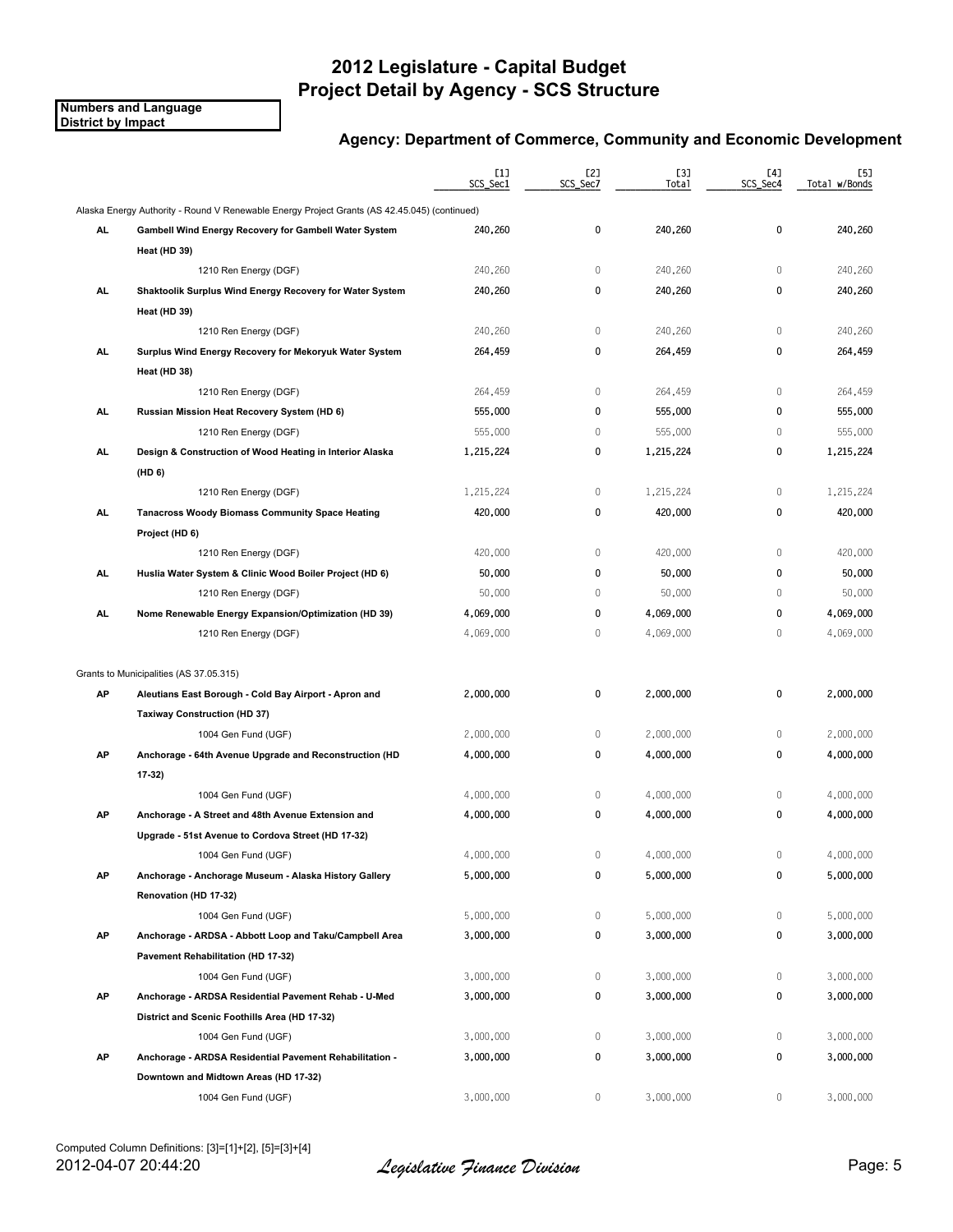**Numbers and Language District by Impact**

|    |                                                                                        | $[1]$<br>SCS_Sec1 | [2]<br>SCS_Sec7 | [3]<br>Total | [4]<br>SCS_Sec4 | [5]<br>Total w/Bonds |
|----|----------------------------------------------------------------------------------------|-------------------|-----------------|--------------|-----------------|----------------------|
|    | Grants to Municipalities (AS 37.05.315) (continued)                                    |                   |                 |              |                 |                      |
| AP | Anchorage - ARDSA Residential Pavement Rehabilitation -                                | 3,000,000         | 0               | 3,000,000    | 0               | 3,000,000            |
|    | Mountain View and Muldoon Areas (HD 17-32)                                             |                   |                 |              |                 |                      |
|    | 1004 Gen Fund (UGF)                                                                    | 3,000,000         | $\mathbb O$     | 3,000,000    | $\mathbf 0$     | 3,000,000            |
| AP | Anchorage - ARDSA Sand Lake, Bayshore, Klatt, and                                      | 3,000,000         | 0               | 3,000,000    | 0               | 3,000,000            |
|    | Oceanview Pavement Rehabilitation (HD 17-32)                                           |                   |                 |              |                 |                      |
|    | 1004 Gen Fund (UGF)                                                                    | 3,000,000         | $\mathbb O$     | 3,000,000    | $\mathbb O$     | 3,000,000            |
| AP | Anchorage - ARDSA Spenard and Turnagain Residential                                    | 3,000,000         | 0               | 3,000,000    | 0               | 3,000,000            |
|    | Areas Pavement Rehabilitation (HD 17-32)                                               |                   |                 |              |                 |                      |
|    | 1004 Gen Fund (UGF)                                                                    | 3,000,000         | $\mathbb O$     | 3,000,000    | $\mathbb O$     | 3,000,000            |
| AP | Anchorage - Ben Boeke Ice Arena Upgrades (HD 17-32)                                    | 200,000           | 0               | 200,000      | $\pmb{0}$       | 200,000              |
|    | 1004 Gen Fund (UGF)                                                                    | 200,000           | $\mathbb O$     | 200,000      | $\mathbf 0$     | 200,000              |
| AP | Anchorage - Birch Road Safety Improvements - O'Malley                                  | 1,200,000         | 0               | 1,200,000    | 0               | 1,200,000            |
|    | Road to Naknek Lane (HD 17-32)                                                         |                   |                 |              |                 |                      |
|    | 1004 Gen Fund (UGF)                                                                    | 1,200,000         | $\mathbb O$     | 1,200,000    | $\mathbb O$     | 1,200,000            |
| AP | Anchorage - Chester Creek Trail Improvements (HD 17-32)                                | 150,000           | 0               | 150,000      | 0               | 150,000              |
|    | 1004 Gen Fund (UGF)                                                                    | 150,000           | 0               | 150,000      | $\mathbf 0$     | 150,000              |
| АP | Anchorage - Clitheroe Center Roof Replacement and Water                                | 800,000           | 0               | 800,000      | 0               | 800,000              |
|    | System Upgrades (HD 17-32)                                                             |                   |                 |              |                 |                      |
|    | 1004 Gen Fund (UGF)                                                                    | 800,000           | $\mathbb O$     | 800,000      | $\mathbf{0}$    | 800,000              |
| AP | Anchorage - Cordova Street Pedestrian and Traffic Safety                               | 1,000,000         | 0               | 1,000,000    | 0               | 1,000,000            |
|    | Improvements - 3rd Avenue to 16th Avenue (HD 17-32)                                    |                   |                 |              |                 |                      |
|    | 1004 Gen Fund (UGF)                                                                    | 1,000,000         | $\mathbb O$     | 1,000,000    | $\mathbb O$     | 1,000,000            |
| AP | Anchorage - Delaney Park Train Repair (HD 17-32)                                       | 250,000           | 0               | 250,000      | 0               | 250,000              |
|    | 1004 Gen Fund (UGF)                                                                    | 250,000           | $\mathbb O$     | 250,000      | $\mathbf 0$     | 250,000              |
| АP | Anchorage - Dempsey Anderson Ice Arena Upgrades (HD                                    | 250,000           | 0               | 250,000      | $\mathbf 0$     | 250,000              |
|    | $17-32$                                                                                |                   |                 |              |                 |                      |
|    | 1004 Gen Fund (UGF)                                                                    | 250,000           | $\mathbb O$     | 250,000      | $\mathbf 0$     | 250,000              |
| АP | Anchorage - Duben Street Upgrade - Muldoon Road to Bolin                               | 3,000,000         | 0               | 3,000,000    | 0               | 3,000,000            |
|    | Street (HD 17-32)                                                                      |                   |                 |              |                 |                      |
|    | 1004 Gen Fund (UGF)                                                                    | 3,000,000         | 0               | 3,000,000    | $\mathbf 0$     | 3,000,000            |
| АP |                                                                                        | 3,000,000         | 0               | 3,000,000    | 0               | 3,000,000            |
|    | Anchorage - Duben Street Upgrade - Patterson Street East to<br>Muldoon Road (HD 17-32) |                   |                 |              |                 |                      |
|    |                                                                                        | 3,000,000         | 0               | 3,000,000    | 0               | 3,000,000            |
|    | 1004 Gen Fund (UGF)                                                                    |                   | 0               |              | 0               |                      |
| AP | Anchorage - Eagle River Traffic Mitigation - Business                                  | 1,000,000         |                 | 1,000,000    |                 | 1,000,000            |
|    | Boulevard to Eagle River and Artillery Road (HD 17-32)                                 |                   |                 |              |                 |                      |
|    | 1004 Gen Fund (UGF)                                                                    | 1,000,000         | 0               | 1,000,000    | $\mathbb O$     | 1,000,000            |
| AP | Anchorage - Egan Center Upgrades (HD 17-32)                                            | 1,000,000         | 0               | 1,000,000    | 0               | 1,000,000            |
|    | 1004 Gen Fund (UGF)                                                                    | 1,000,000         | 0               | 1,000,000    | $\mathbf 0$     | 1,000,000            |
| AP | Anchorage - Eklutna Water Treatment Facility Upgrade (HD                               | 919,500           | 0               | 919,500      | 0               | 919,500              |
|    | 13-16)                                                                                 |                   |                 |              |                 |                      |
|    | 1004 Gen Fund (UGF)                                                                    | 919,500           | 0               | 919,500      | $\mathbb O$     | 919,500              |
| AP | Anchorage - Fairview Recreation Center Upgrade (HD 17-32)                              | 643,000           | 0               | 643,000      | 0               | 643,000              |
|    | 1004 Gen Fund (UGF)                                                                    | 643,000           | 0               | 643,000      | 0               | 643,000              |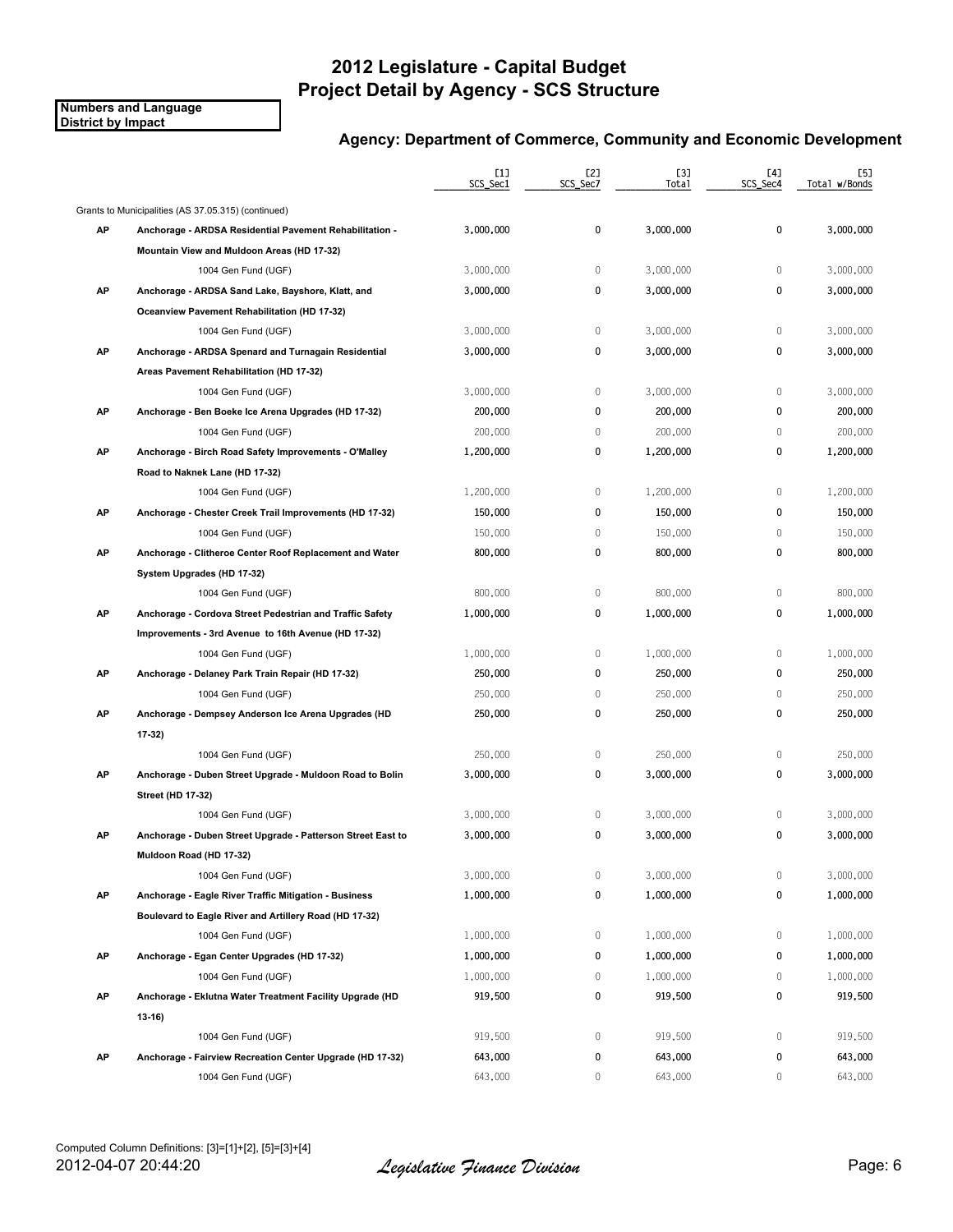**Numbers and Language District by Impact**

|    |                                                           | $[1]$<br>SCS_Sec1 | [2]<br>SCS_Sec7 | [3]<br><b>Total</b> | [4]<br>SCS_Sec4 | [5]<br>Total w/Bonds |
|----|-----------------------------------------------------------|-------------------|-----------------|---------------------|-----------------|----------------------|
|    | Grants to Municipalities (AS 37.05.315) (continued)       |                   |                 |                     |                 |                      |
| AP | Anchorage - Fairview Sidewalk Snow Disposal Pilot Project | 50,000            | 0               | 50,000              | 0               | 50,000               |
|    | (HD 17-32)                                                |                   |                 |                     |                 |                      |
|    | 1004 Gen Fund (UGF)                                       | 50,000            | $\mathbb O$     | 50,000              | $\mathbb O$     | 50,000               |
| AP | Anchorage - Fire Department Dispatch Center Improvements  | 250,000           | 0               | 250,000             | 0               | 250,000              |
|    | (HD 17-32)                                                |                   |                 |                     |                 |                      |
|    | 1004 Gen Fund (UGF)                                       | 250,000           | $\mathbb O$     | 250,000             | $\mathbb O$     | 250,000              |
| AP | Anchorage - Fire Department Fire Engines Replacement (HD  | 700,000           | 0               | 700,000             | 0               | 700,000              |
|    | $17-32$                                                   |                   |                 |                     |                 |                      |
|    | 1004 Gen Fund (UGF)                                       | 700,000           | $\mathbb O$     | 700,000             | $\mathbb O$     | 700,000              |
| AP | Anchorage - Fire Department Fire Station #3 and #9 Land   | 2,000,000         | 0               | 2,000,000           | 0               | 2,000,000            |
|    | Acquisition (HD 17-32)                                    |                   |                 |                     |                 |                      |
|    | 1004 Gen Fund (UGF)                                       | 2,000,000         | $\mathbb O$     | 2,000,000           | $\mathbf 0$     | 2,000,000            |
| AP | Anchorage - Fire Department Foam Tender Replacement (HD   | 110,000           | 0               | 110,000             | 0               | 110,000              |
|    | $17-32$                                                   |                   |                 |                     |                 |                      |
|    | 1004 Gen Fund (UGF)                                       | 110,000           | $\mathbb O$     | 110,000             | $\mathbb O$     | 110,000              |
| АP | Anchorage - Fire Department Water Craft (HD 17-32)        | 71,700            | 0               | 71,700              | 0               | 71,700               |
|    | 1004 Gen Fund (UGF)                                       | 71,700            | 0               | 71,700              | $\mathbb O$     | 71,700               |
| AP | Anchorage - Fish Creek Trail - Northwood Drive to Spenard | 325,000           | 0               | 325,000             | 0               | 325,000              |
|    | Road (HD 17-32)                                           |                   |                 |                     |                 |                      |
|    | 1004 Gen Fund (UGF)                                       | 325,000           | $\mathbb O$     | 325,000             | $\mathbf 0$     | 325,000              |
| AP | Anchorage - Foothills East Subdivision Area Street        | 2,000,000         | 0               | 2,000,000           | 0               | 2,000,000            |
|    | Reconstruction (HD 17-32)                                 |                   |                 |                     |                 |                      |
|    | 1004 Gen Fund (UGF)                                       | 2,000,000         | 0               | 2,000,000           | 0               | 2,000,000            |
| AP | Anchorage - Girdwood Town Site Master Plan Update (HD     | 80,000            | 0               | 80,000              | 0               | 80,000               |
|    | 17-32)                                                    |                   |                 |                     |                 |                      |
|    | 1004 Gen Fund (UGF)                                       | 80,000            | 0               | 80,000              | $\mathbf 0$     | 80,000               |
| AP | Anchorage - Hillside Integration Commission for Drainage  | 100,000           | 0               | 100,000             | 0               | 100,000              |
|    | and Roads (HD 17-32)                                      |                   |                 |                     |                 |                      |
|    | 1004 Gen Fund (UGF)                                       | 100,000           | 0               | 100,000             | $\mathbb O$     | 100,000              |
| AP | Anchorage - Kachemak Place and Circle Area Drainage       | 750,000           | 0               | 750,000             | 0               | 750,000              |
|    | Improvements - 100th Avenue to Amber Bay Loop (HD 17-32)  |                   |                 |                     |                 |                      |
|    | 1004 Gen Fund (UGF)                                       | 750,000           | 0               | 750,000             | 0               | 750,000              |
| АP | Anchorage - Kincaid Park Ropes Challenge Course (HD       | 150,000           | 0               | 150,000             | 0               | 150,000              |
|    | $17-32$                                                   |                   |                 |                     |                 |                      |
|    | 1004 Gen Fund (UGF)                                       | 150,000           | 0               | 150,000             | 0               | 150,000              |
| AP | Anchorage - Lake Otis Parkway Expansion - 15th Avenue to  | 2,500,000         | 0               | 2,500,000           | 0               | 2,500,000            |
|    | Northern Lights Boulevard (HD 17-32)                      |                   |                 |                     |                 |                      |
|    | 1004 Gen Fund (UGF)                                       | 2,500,000         | 0               | 2,500,000           | 0               | 2,500,000            |
| AP | Anchorage - Lake Otis Parkway Pedestrian Overpass Study - | 100,000           | 0               | 100,000             | 0               | 100,000              |
|    | Lake Otis Elementary (HD 17-32)                           |                   |                 |                     |                 |                      |
|    | 1004 Gen Fund (UGF)                                       | 100,000           | 0               | 100,000             | $\mathbb O$     | 100,000              |
| AP | Anchorage - Mountain View Drive and McCarrey Street       | 1,100,000         | 0               | 1,100,000           | 0               | 1,100,000            |
|    | Intersection Safety (HD 17-32)                            |                   |                 |                     |                 |                      |
|    | 1004 Gen Fund (UGF)                                       | 1,100,000         | 0               | 1,100,000           | 0               | 1,100,000            |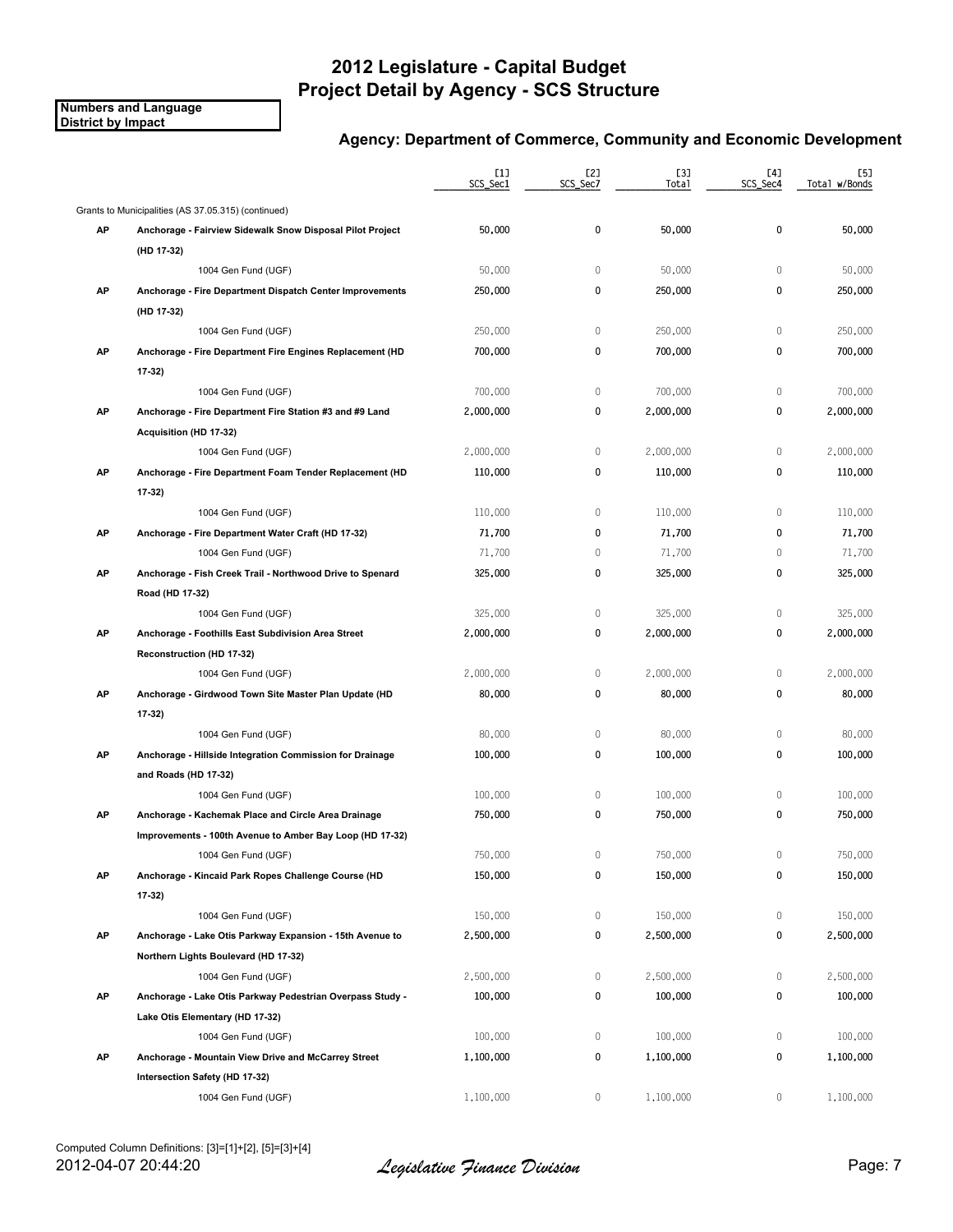**Numbers and Language District by Impact**

|    |                                                            | [1]<br>SCS_Sec1 | [2]<br>SCS Sec7 | [3]<br>Total | [4]<br>SCS_Sec4 | [5]<br>Total w/Bonds |
|----|------------------------------------------------------------|-----------------|-----------------|--------------|-----------------|----------------------|
|    | Grants to Municipalities (AS 37.05.315) (continued)        |                 |                 |              |                 |                      |
| АP | Anchorage - Mountain View Library Materials (HD 17-32)     | 25,000          | 0               | 25,000       | 0               | 25,000               |
|    | 1004 Gen Fund (UGF)                                        | 25,000          | $\mathbb O$     | 25,000       | $\mathbf{0}$    | 25,000               |
| АP | Anchorage - Mountain View Recreation Center Upgrades (HD   | 175,000         | 0               | 175,000      | 0               | 175,000              |
|    | $17-32$                                                    |                 |                 |              |                 |                      |
|    | 1004 Gen Fund (UGF)                                        | 175,000         | 0               | 175,000      | 0               | 175,000              |
| АP | Anchorage - Muldoon Library Materials (HD 17-32)           | 25,000          | 0               | 25,000       | 0               | 25,000               |
|    | 1004 Gen Fund (UGF)                                        | 25,000          | 0               | 25,000       | 0               | 25,000               |
| AP | Anchorage - Muldoon Road at Duben Street Pedestrian        | 800,000         | 0               | 800,000      | 0               | 800,000              |
|    | Safety (HD 17-32)                                          |                 |                 |              |                 |                      |
|    | 1004 Gen Fund (UGF)                                        | 800,000         | $\mathbb O$     | 800,000      | $\mathbb O$     | 800,000              |
| AP | Anchorage - Northern Lights Boulevard Pedestrian Safety -  | 920,000         | 0               | 920,000      | 0               | 920,000              |
|    | Lois Drive West to Captain Cook Estates Circle (HD 17-32)  |                 |                 |              |                 |                      |
|    | 1004 Gen Fund (UGF)                                        | 920,000         | 0               | 920,000      | 0               | 920,000              |
| AP | Anchorage - Northern Lights Boulevard Surface Rehab -      | 1,700,000       | 0               | 1,700,000    | 0               | 1,700,000            |
|    | Boniface Parkway to Muldoon Road (HD 17-32)                |                 |                 |              |                 |                      |
|    | 1004 Gen Fund (UGF)                                        | 1,700,000       | 0               | 1,700,000    | $\mathbf 0$     | 1,700,000            |
| АP | Anchorage - Pavement Rehabilitation Matching Program (HD   | 6,000,000       | 0               | 6,000,000    | 0               | 6,000,000            |
|    | $17-32$                                                    |                 |                 |              |                 |                      |
|    | 1004 Gen Fund (UGF)                                        | 6,000,000       | $\mathbb O$     | 6,000,000    | 0               | 6,000,000            |
| AP | Anchorage - Performing Arts Center Upgrades &              | 2,100,000       | 0               | 2,100,000    | 0               | 2,100,000            |
|    | Infrastructure Rehab (HD 17-32)                            |                 |                 |              |                 |                      |
|    | 1004 Gen Fund (UGF)                                        | 2,100,000       | $\mathbb O$     | 2,100,000    | 0               | 2,100,000            |
| AP | Anchorage - Police Department Digital Equipment (HD 17-32) | 2,600,000       | 0               | 2,600,000    | 0               | 2,600,000            |
|    | 1004 Gen Fund (UGF)                                        | 2,600,000       | 0               | 2,600,000    | 0               | 2,600,000            |
| AP | Anchorage - Police Department Expansion - Outdoor Storage  | 3,800,000       | 0               | 3,800,000    | 0               | 3,800,000            |
|    | (HD 17-32)                                                 |                 |                 |              |                 |                      |
|    | 1004 Gen Fund (UGF)                                        | 3,800,000       | 0               | 3,800,000    | 0               | 3,800,000            |
| АP | Anchorage - Police Department Headquarters Roof            | 2,000,000       | 0               | 2,000,000    | 0               | 2,000,000            |
|    | Replacement (HD 17-32)                                     |                 |                 |              |                 |                      |
|    | 1004 Gen Fund (UGF)                                        | 2,000,000       | 0               | 2,000,000    | 0               | 2,000,000            |
| АP | Anchorage - Port of Anchorage Expansion (HD 17-32)         | 25,000,000      | 0               | 25,000,000   | 50,000,000      | 75,000,000           |
|    | 1004 Gen Fund (UGF)                                        | 25,000,000      | 0               | 25,000,000   | 0               | 25,000,000           |
|    | 1008 G/O Bonds (Other)                                     | 0               | $\mathbf 0$     | 0            | 50,000,000      | 50,000,000           |
| АP | Anchorage - Reka Drive Southside Separated Pedestrian      | 200,000         | 0               | 200,000      | 0               | 200,000              |
|    | Facility - Bragaw Street to Pine Street (HD 17-32)         |                 |                 |              |                 |                      |
|    | 1004 Gen Fund (UGF)                                        | 200,000         | 0               | 200,000      | 0               | 200,000              |
| АP | Anchorage - South Anchorage Sports Park Facility (HD       | 4,000,000       | 0               | 4,000,000    | 0               | 4,000,000            |
|    | $17-32$                                                    |                 |                 |              |                 |                      |
|    | 1004 Gen Fund (UGF)                                        | 4,000,000       | 0               | 4,000,000    | 0               | 4,000,000            |
| AP | Anchorage - Spenard Recreation Center Upgrades (HD 17-32)  | 1,200,000       | 0               | 1,200,000    | 0               | 1,200,000            |
|    | 1004 Gen Fund (UGF)                                        | 1,200,000       | 0               | 1,200,000    | 0               | 1,200,000            |
| AP | Anchorage - Sullivan Arena Parking Lot Expansion and       | 5,190,000       | 0               | 5,190,000    | 0               | 5,190,000            |
|    | Building Upgrades (HD 17-32)                               |                 |                 |              |                 |                      |
|    | 1004 Gen Fund (UGF)                                        | 5,190,000       | 0               | 5,190,000    | 0               | 5,190,000            |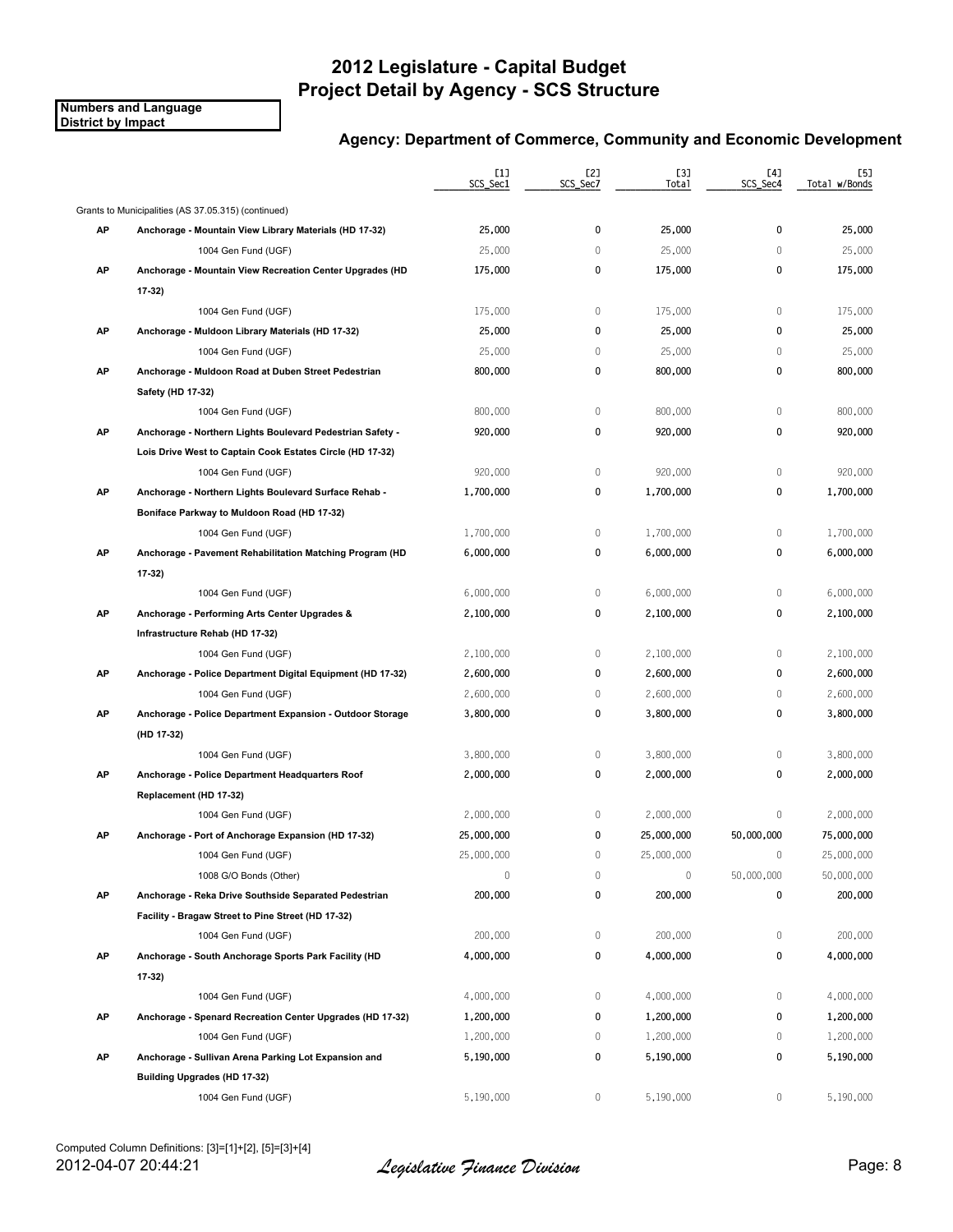**Numbers and Language District by Impact**

|    |                                                              | [1]<br>SCS_Sec1 | [2]<br>SCS Sec7 | [3]<br><b>Total</b> | [4]<br>SCS Sec4 | [5]<br>Total w/Bonds |
|----|--------------------------------------------------------------|-----------------|-----------------|---------------------|-----------------|----------------------|
|    | Grants to Municipalities (AS 37.05.315) (continued)          |                 |                 |                     |                 |                      |
| AP | Anchorage - Transit Fleet Replacement (HD 17-32)             | 75,000          | 0               | 75,000              | 0               | 75,000               |
|    | 1004 Gen Fund (UGF)                                          | 75,000          | $\mathbb O$     | 75,000              | $\mathbb O$     | 75,000               |
| AP | Anchorage - Viburnum Drive - Oakwood and Burlwood            | 7,900,000       | 0               | 7,900,000           | 0               | 7,900,000            |
|    | Reconstruction (HD 17-32)                                    |                 |                 |                     |                 |                      |
|    | 1004 Gen Fund (UGF)                                          | 7,900,000       | 0               | 7,900,000           | $\mathbb O$     | 7,900,000            |
| AP | Anchorage - Waldron Lake Subdivision Land Purchase (HD       | 4,000,000       | 0               | 4,000,000           | 0               | 4,000,000            |
|    | 17-32)                                                       |                 |                 |                     |                 |                      |
|    | 1004 Gen Fund (UGF)                                          | 4,000,000       | $\mathbb O$     | 4,000,000           | $\mathbb O$     | 4,000,000            |
| AP | Anchorage - Z.J. Loussac Library Repairs, Upgrades and       | 1,825,000       | 0               | 1,825,000           | $\pmb{0}$       | 1,825,000            |
|    | Materials (HD 17-32)                                         |                 |                 |                     |                 |                      |
|    | 1004 Gen Fund (UGF)                                          | 1,825,000       | $\mathbb O$     | 1,825,000           | $\mathbb O$     | 1,825,000            |
| AP | Angoon - Clinic Helicopter Landing Pad (HD 5)                | 172,000         | 0               | 172,000             | 0               | 172,000              |
|    | 1004 Gen Fund (UGF)                                          | 172,000         | $\mathbb O$     | 172,000             | $\mathbf 0$     | 172,000              |
| AP | Angoon - Front Road Renovation (HD 5)                        | 1,500,000       | 0               | 1,500,000           | 0               | 1,500,000            |
|    | 1004 Gen Fund (UGF)                                          | 1,500,000       | $\mathbb O$     | 1,500,000           | $\mathbf 0$     | 1,500,000            |
| АP | Barrow - Recreation Center Renovation and Expansion (HD      | 3,500,000       | 0               | 3,500,000           | $\mathbf 0$     | 3,500,000            |
|    | 40)                                                          |                 |                 |                     |                 |                      |
|    | 1004 Gen Fund (UGF)                                          | 3,500,000       | $\,0\,$         | 3,500,000           | $\mathbf 0$     | 3,500,000            |
| АP | Bethel - Aquatic Training and Health Center (HD 38)          | 14,575,000      | 0               | 14,575,000          | $\mathbf 0$     | 14,575,000           |
|    | 1004 Gen Fund (UGF)                                          | 14,575,000      | $\mathbb O$     | 14,575,000          | $\mathbf{0}$    | 14,575,000           |
| AP | Bethel - City Shop Floor Repairs (HD 38)                     | 1,500,000       | 0               | 1,500,000           | 0               | 1,500,000            |
|    | 1004 Gen Fund (UGF)                                          | 1,500,000       | $\mathbb O$     | 1,500,000           | $\mathbb O$     | 1,500,000            |
| AP | Bethel - Harbor Dredging (HD 38)                             | 0               | 0               | 0                   | 4,000,000       | 4,000,000            |
|    | 1008 G/O Bonds (Other)                                       | 0               | $\mathbb O$     | $\mathbb O$         | 4,000,000       | 4,000,000            |
| AP | Bristol Bay Borough - Port of Bristol Bay Expansion and Pile | 0               | 0               | 0                   | 7,000,000       | 7,000,000            |
|    | Dock Replacement (HD 37)                                     |                 |                 |                     |                 |                      |
|    | 1008 G/O Bonds (Other)                                       | 0               | $\mathbb O$     | $\mathbb O$         | 7,000,000       | 7,000,000            |
| AP | Chuathbaluk - Community Roads Repair and Upgrade (HD 6)      | 300,000         | 0               | 300,000             | 0               | 300,000              |
|    | 1004 Gen Fund (UGF)                                          | 300,000         | $\mathbb O$     | 300,000             | $\mathbb O$     | 300,000              |
| АP | Coffman Cove - Trail Improvements (HD 1)                     | 45,000          | 0               | 45,000              | 0               | 45,000               |
|    | 1004 Gen Fund (UGF)                                          | 45,000          | 0               | 45,000              | $\mathbf 0$     | 45,000               |
| АP | Delta Junction - Delta Community Library Improvements (HD    | 30,000          | 0               | 30,000              | 0               | 30,000               |
|    | 12)                                                          |                 |                 |                     |                 |                      |
|    | 1004 Gen Fund (UGF)                                          | 30,000          | $\mathbb O$     | 30,000              | $\mathbf 0$     | 30,000               |
| AP | Denali Borough - Anderson School Heating Fuel Storage        | 45,000          | 0               | 45,000              | 0               | 45,000               |
|    | Tank Replacement (HD 7-11)                                   |                 |                 |                     |                 |                      |
|    | 1004 Gen Fund (UGF)                                          | 45,000          | 0               | 45,000              | 0               | 45,000               |
| AP | Denali Borough - Cantwell School Heating Fuel Storage Tank   | 25,000          | 0               | 25,000              | $\mathbf 0$     | 25,000               |
|    | Replacement (HD 7-11)                                        |                 |                 |                     |                 |                      |
|    | 1004 Gen Fund (UGF)                                          | 25,000          | 0               | 25,000              | 0               | 25,000               |
| AP | Denali Borough - Nenana Canyon Fire Service Well and         | 65,000          | 0               | 65,000              | 0               | 65,000               |
|    | Hydrant (HD 7-11)                                            |                 |                 |                     |                 |                      |
|    | 1004 Gen Fund (UGF)                                          | 65,000          | $\mathbf{0}$    | 65,000              | $\mathbf{0}$    | 65,000               |
|    |                                                              |                 |                 |                     |                 |                      |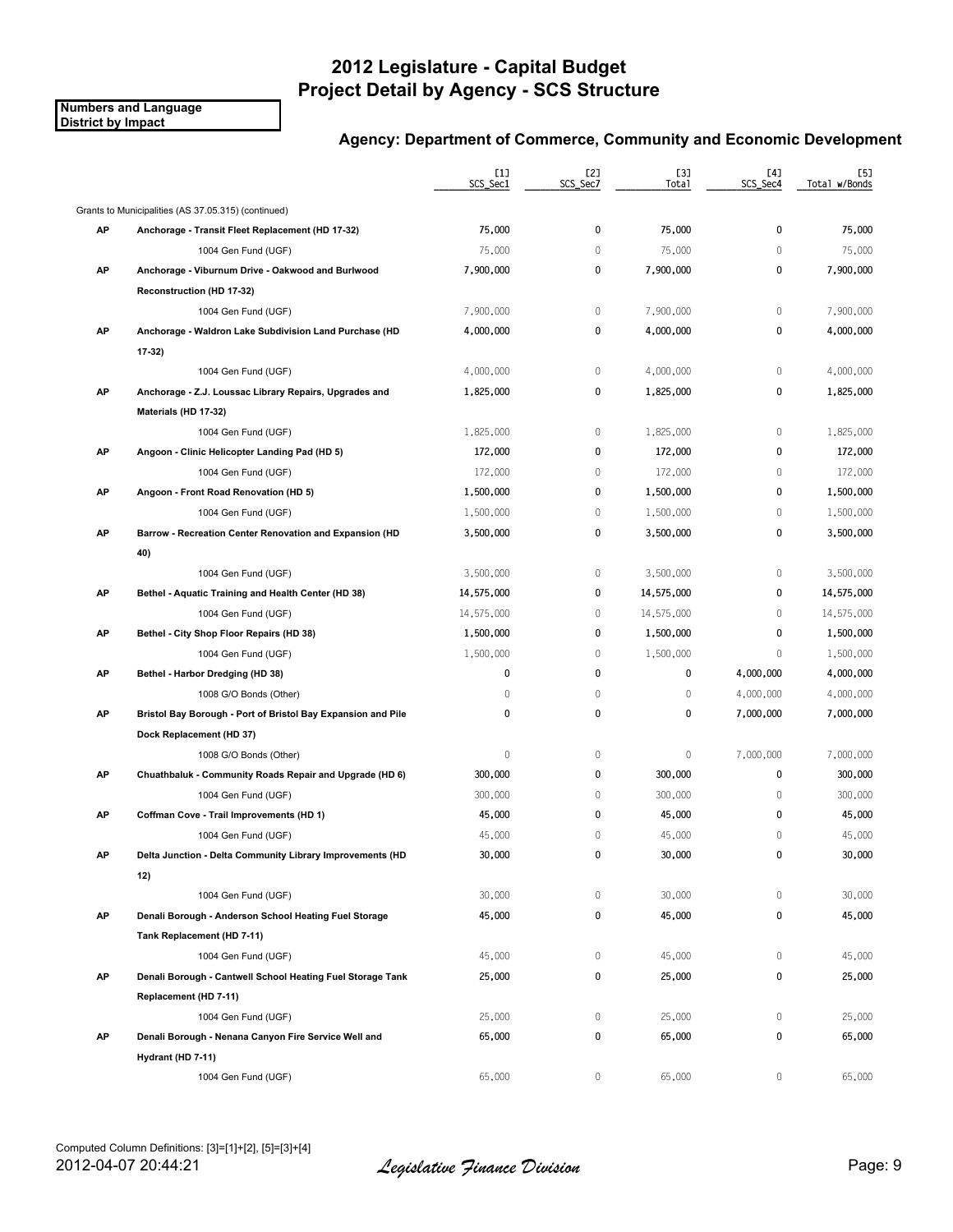**Numbers and Language District by Impact**

|    |                                                          | [1]<br>SCS_Sec1 | [2]<br>SCS_Sec7 | <b>[3]</b><br>Total | [4]<br>SCS Sec4 | [5]<br>Total w/Bonds |
|----|----------------------------------------------------------|-----------------|-----------------|---------------------|-----------------|----------------------|
|    | Grants to Municipalities (AS 37.05.315) (continued)      |                 |                 |                     |                 |                      |
| AP | Dillingham - Wastewater Treatment Plant Upgrades (HD 37) | 2,280,000       | 0               | 2,280,000           | 0               | 2,280,000            |
|    | 1004 Gen Fund (UGF)                                      | 2,280,000       | $\mathbb O$     | 2,280,000           | 0               | 2,280,000            |
| AP | Fairbanks - Ambulance (HD 7-11)                          | 230,000         | 0               | 230,000             | 0               | 230,000              |
|    | 1004 Gen Fund (UGF)                                      | 230,000         | 0               | 230,000             | $\mathbf{0}$    | 230,000              |
| AP | Fairbanks - Road Improvements (HD 7-11)                  | 5,000,000       | 0               | 5,000,000           | 0               | 5,000,000            |
|    | 1004 Gen Fund (UGF)                                      | 5,000,000       | 0               | 5,000,000           | $\mathbf{0}$    | 5,000,000            |
| АP | Fairbanks North Star Borough - Ambulance Equipment       | 75,000          | 0               | 75,000              | 0               | 75,000               |
|    | Replacement (HD 7-11)                                    |                 |                 |                     |                 |                      |
|    | 1004 Gen Fund (UGF)                                      | 75,000          | 0               | 75,000              | 0               | 75,000               |
| AP | Fairbanks North Star Borough - Badger Road Elementary    | 25,000          | 0               | 25,000              | 0               | 25,000               |
|    | School Equipment and Improvements (HD 7-11)              |                 |                 |                     |                 |                      |
|    | 1004 Gen Fund (UGF)                                      | 25,000          | 0               | 25,000              | 0               | 25,000               |
| AP | Fairbanks North Star Borough - Classroom Digital         | 333,000         | 0               | 333,000             | 0               | 333,000              |
|    | Technology Upgrade (HD 7-11)                             |                 |                 |                     |                 |                      |
|    | 1004 Gen Fund (UGF)                                      | 333,000         | 0               | 333,000             | 0               | 333,000              |
| AP | Fairbanks North Star Borough - North Pole Elementary     | 25,000          | 0               | 25,000              | 0               | 25,000               |
|    | School Classroom Technology Upgrades (HD 7-11)           |                 |                 |                     |                 |                      |
|    | 1004 Gen Fund (UGF)                                      | 25,000          | 0               | 25,000              | 0               | 25,000               |
| AP | Fairbanks North Star Borough - North Pole High School    | 25,000          | 0               | 25,000              | 0               | 25,000               |
|    | Classroom Technology Upgrades (HD 7-11)                  |                 |                 |                     |                 |                      |
|    | 1004 Gen Fund (UGF)                                      | 25,000          | $\mathbb O$     | 25,000              | 0               | 25,000               |
| AP | Fairbanks North Star Borough - North Pole Middle School  | 25,000          | 0               | 25,000              | 0               | 25,000               |
|    | Classroom Equipment (HD 7-11)                            |                 |                 |                     |                 |                      |
|    | 1004 Gen Fund (UGF)                                      | 25,000          | 0               | 25,000              | $\mathbf 0$     | 25,000               |
| AP | Fairbanks North Star Borough - Salcha Elementary School  | 17,000          | 0               | 17,000              | 0               | 17,000               |
|    | <b>Classroom Equipment (HD 12)</b>                       |                 |                 |                     |                 |                      |
|    | 1004 Gen Fund (UGF)                                      | 17,000          | 0               | 17,000              | 0               | 17,000               |
| AP | Fairbanks North Star Borough - Senate District D Schools | 100,000         | 0               | 100,000             | 0               | 100,000              |
|    | Classroom Technology Upgrade (HD 7-11)                   |                 |                 |                     |                 |                      |
|    | 1004 Gen Fund (UGF)                                      | 100,000         | 0               | 100,000             | $\mathbf 0$     | 100,000              |
| AP | Fairbanks North Star Borough - Star of the North Charter | 25,000          | 0               | 25,000              | 0               | 25,000               |
|    | School Classroom Technology Upgrades (HD 7-11)           |                 |                 |                     |                 |                      |
|    | 1004 Gen Fund (UGF)                                      | 25,000          | 0               | 25,000              | $\mathbf 0$     | 25,000               |
| AP | Fairbanks North Star Borough - Ticasuk Brown Elementary  | 25,000          | 0               | 25,000              | 0               | 25,000               |
|    | School Classroom and Facility Upgrades (HD 7-11)         |                 |                 |                     |                 |                      |
|    | 1004 Gen Fund (UGF)                                      | 25,000          | 0               | 25,000              | 0               | 25,000               |
| AP | Fairbanks Northstar Borough - Air Quality Mitigation (HD | 2,500,000       | 0               | 2,500,000           | 0               | 2,500,000            |
|    | $7-11$                                                   |                 |                 |                     |                 |                      |
|    | 1004 Gen Fund (UGF)                                      | 2,500,000       | 0               | 2,500,000           | 0               | 2,500,000            |
| AP | Fairbanks Northstar Borough - Arctic Winter Games Host   | 500,000         | 0               | 500,000             | 0               | 500,000              |
|    | Society (HD 7-11)                                        |                 |                 |                     |                 |                      |
|    | 1004 Gen Fund (UGF)                                      | 500,000         | 0               | 500,000             | 0               | 500,000              |
| AP | Fort Yukon - Fire Truck (HD 6)                           | 385,000         | 0               | 385,000             | 0               | 385,000              |
|    | 1004 Gen Fund (UGF)                                      | 385,000         | 0               | 385,000             | 0               | 385,000              |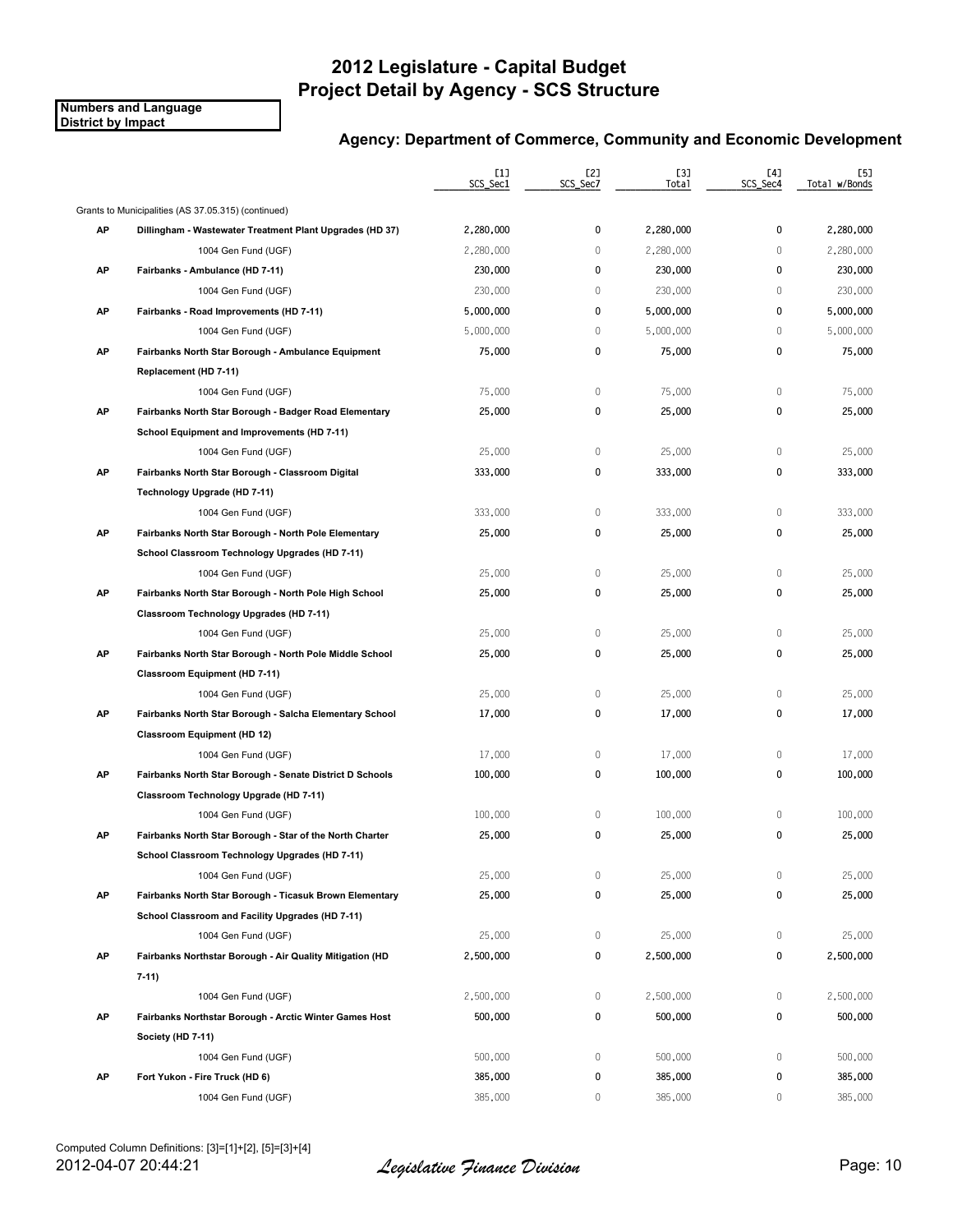**Numbers and Language District by Impact**

|    |                                                             | $[1]$<br>SCS_Sec1 | [2]<br>SCS Sec7 | [3]<br>Total | [4]<br>SCS_Sec4 | [5]<br>Total w/Bonds |
|----|-------------------------------------------------------------|-------------------|-----------------|--------------|-----------------|----------------------|
|    | Grants to Municipalities (AS 37.05.315) (continued)         |                   |                 |              |                 |                      |
| АP | Gambell - Excavator Purchase (HD 39)                        | 155,000           | 0               | 155,000      | 0               | 155,000              |
|    | 1004 Gen Fund (UGF)                                         | 155,000           | $\mathbb O$     | 155,000      | 0               | 155,000              |
| AP | Golovin - Heavy Equipment (HD 39)                           | 394,500           | 0               | 394,500      | 0               | 394,500              |
|    | 1004 Gen Fund (UGF)                                         | 394,500           | $\mathbf 0$     | 394,500      | 0               | 394,500              |
| АP | Haines Borough - Boat Harbor Upgrades (HD 5)                | 0                 | 0               | 0            | 12,000,000      | 12,000,000           |
|    | 1008 G/O Bonds (Other)                                      | $\mathbb O$       | $\mathbf 0$     | $\mathbf 0$  | 12,000,000      | 12,000,000           |
| АP | Haines Borough - Haines Boat Harbor and Breakwater          | 4,500,000         | 0               | 4,500,000    | 0               | 4,500,000            |
|    | Improvements (HD 5)                                         |                   |                 |              |                 |                      |
|    | 1004 Gen Fund (UGF)                                         | 4,500,000         | 0               | 4,500,000    | 0               | 4,500,000            |
| АP | Homer - Fishing Lagoon Improvements (HD 33-35)              | 100,000           | 0               | 100,000      | 0               | 100,000              |
|    | 1004 Gen Fund (UGF)                                         | 100,000           | $\mathbb O$     | 100,000      | 0               | 100,000              |
| АP | Huslia - Huslia Community Services Center Match (HD 6)      | 170,000           | 0               | 170,000      | 0               | 170,000              |
|    | 1004 Gen Fund (UGF)                                         | 170,000           | $\mathbb O$     | 170,000      | $\mathbf{0}$    | 170,000              |
| AP | Kachemak - Kachemak Roads Repairs (HD 33-35)                | 60,000            | 0               | 60,000       | 0               | 60,000               |
|    | 1004 Gen Fund (UGF)                                         | 60,000            | $\mathbf 0$     | 60,000       | 0               | 60,000               |
| АP | Kake - Water and Sewer Replacement (HD 5)                   | 2,325,000         | 0               | 2,325,000    | 0               | 2,325,000            |
|    | 1004 Gen Fund (UGF)                                         | 2,325,000         | $\mathbb O$     | 2,325,000    | 0               | 2,325,000            |
| АP | Kasaan - Community Hall Remodel and Upgrade (HD 5)          | 83,400            | $\mathbf 0$     | 83,400       | 0               | 83,400               |
|    | 1004 Gen Fund (UGF)                                         | 83,400            | $\mathbb O$     | 83,400       | 0               | 83,400               |
| AP | Kenai - Road and Infrastructure Improvements (HD 33-35)     | 3,000,000         | 0               | 3,000,000    | 0               | 3,000,000            |
|    | 1004 Gen Fund (UGF)                                         | 3,000,000         | $\mathbb O$     | 3,000,000    | 0               | 3,000,000            |
| AP | Kenai Peninsula Borough - Homer High School Athletic        | 1,100,000         | 0               | 1,100,000    | 0               | 1,100,000            |
|    | Facilities (HD 33-35)                                       |                   |                 |              |                 |                      |
|    | 1004 Gen Fund (UGF)                                         | 1,100,000         | 0               | 1,100,000    | 0               | 1,100,000            |
| AP | Kenai Peninsula Borough - Road Projects (HD 33-35)          | 5,000,000         | 0               | 5,000,000    | 0               | 5,000,000            |
|    | 1004 Gen Fund (UGF)                                         | 5,000,000         | $\mathbf 0$     | 5,000,000    | 0               | 5,000,000            |
| AP | Ketchikan - Berths I & II Replacement Project (HD 1)        | 7,000,000         | 0               | 7,000,000    | 0               | 7,000,000            |
|    | 1004 Gen Fund (UGF)                                         | 7,000,000         | $\mathbf 0$     | 7,000,000    | 0               | 7,000,000            |
| АP | Ketchikan - Ketchikan Medical Center Improvement Project    | 3,000,000         | 0               | 3,000,000    | 0               | 3,000,000            |
|    | (HD 1)                                                      |                   |                 |              |                 |                      |
|    | 1004 Gen Fund (UGF)                                         | 3,000,000         | $\mathbb O$     | 3,000,000    | 0               | 3,000,000            |
| АΡ | Ketchikan - Rehabilitation/Replacement of Off-System City   | 9,250,000         | 0               | 9,250,000    | 0               | 9,250,000            |
|    | Bridges (HD 1)                                              |                   |                 |              |                 |                      |
|    | 1004 Gen Fund (UGF)                                         | 9,250,000         | 0               | 9,250,000    | 0               | 9,250,000            |
| AP | Ketchikan Gateway Borough - Alaska Marine Highway           | 10,000,000        | 0               | 10,000,000   | 0               | 10,000,000           |
|    | System & NOAA Moorage Facility (HD 1)                       |                   |                 |              |                 |                      |
|    | 1004 Gen Fund (UGF)                                         | 10,000,000        | 0               | 10,000,000   | 0               | 10,000,000           |
| AP | Ketchikan Gateway Borough - Ketchikan International Airport | 9,905,000         | 0               | 9,905,000    | 0               | 9,905,000            |
|    | Operations and Infrastructure (HD 1)                        |                   |                 |              |                 |                      |
|    | 1004 Gen Fund (UGF)                                         | 9,905,000         | 0               | 9,905,000    | 0               | 9,905,000            |
| АP | Kodiak - Pier III Replacement (HD 36)                       | 5,000,000         | 0               | 5,000,000    | 15,000,000      | 20,000,000           |
|    | 1008 G/O Bonds (Other)                                      | 5,000,000         | 0               | 5,000,000    | 15,000,000      | 20,000,000           |
| AP | Kotzebue - Cape Blossom Road and Port (HD 40)               | 0                 | 0               | 0            | 10,000,000      | 10,000,000           |
|    | 1008 G/O Bonds (Other)                                      | $\mathbf{0}$      | $\mathbf{0}$    | $\mathbf{0}$ | 10,000,000      | 10,000,000           |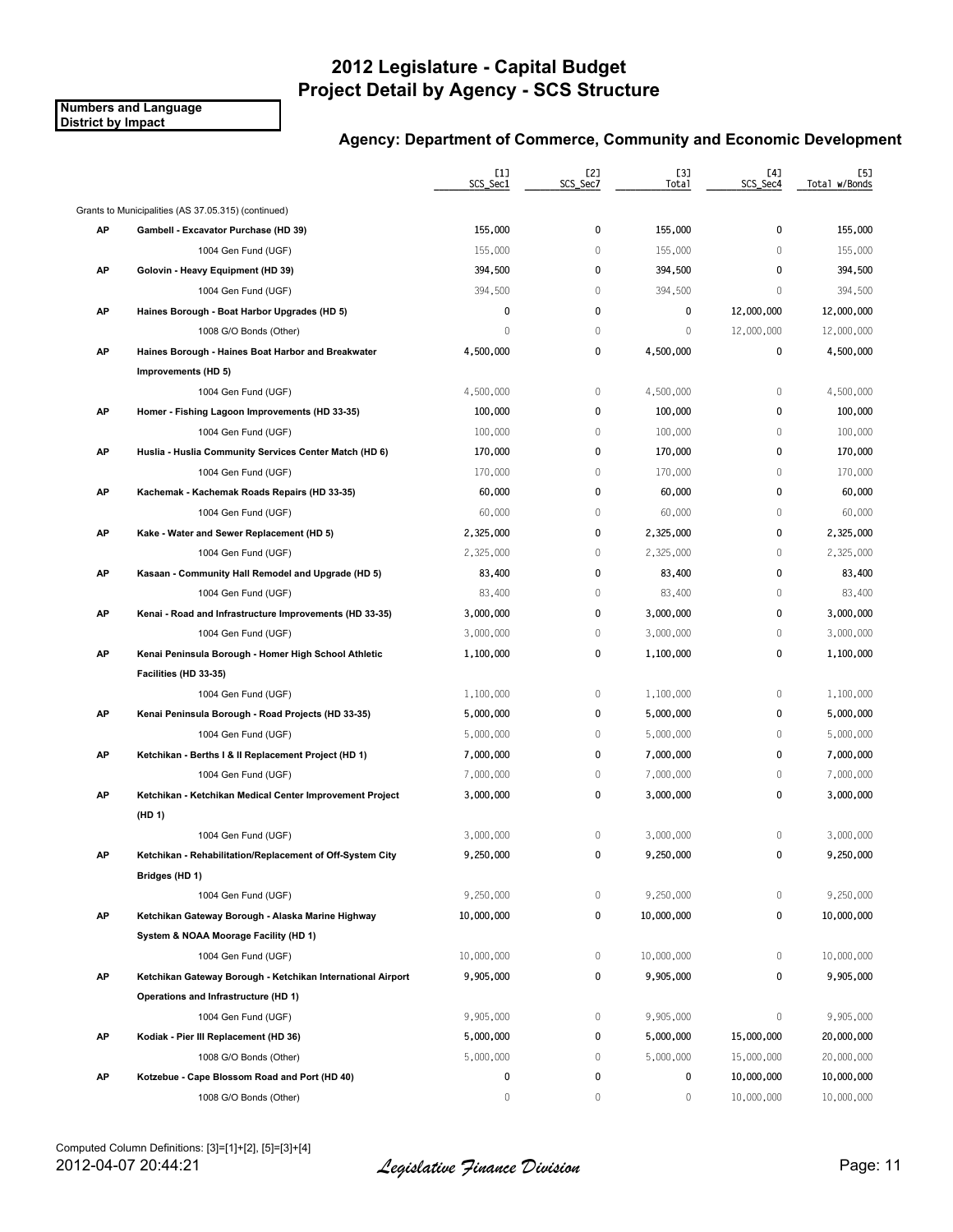**Numbers and Language District by Impact**

|    |                                                          | [1]<br>SCS_Sec1 | [2]<br>SCS_Sec7 | [3]<br>Total | [4]<br>SCS Sec4 | [5]<br>Total w/Bonds |
|----|----------------------------------------------------------|-----------------|-----------------|--------------|-----------------|----------------------|
|    | Grants to Municipalities (AS 37.05.315) (continued)      |                 |                 |              |                 |                      |
| AP | Koyuk - Multi-Use Facility (HD 39)                       | 150,000         | 0               | 150,000      | 0               | 150,000              |
|    | 1004 Gen Fund (UGF)                                      | 150,000         | $\mathbf{0}$    | 150,000      | $\mathbf{0}$    | 150,000              |
| AP | Koyukuk - New Clinic Match (HD 6)                        | 150,000         | 0               | 150,000      | 0               | 150,000              |
|    | 1004 Gen Fund (UGF)                                      | 150,000         | 0               | 150,000      | $\mathbf 0$     | 150,000              |
| AP | Matanuska-Susitna Borough - American Charter Academy     | 45,000          | 0               | 45,000       | 0               | 45,000               |
|    | Science Equipment and Supplies (HD 13-16)                |                 |                 |              |                 |                      |
|    | 1004 Gen Fund (UGF)                                      | 45,000          | $\mathbb O$     | 45,000       | $\mathbf{0}$    | 45,000               |
| AP | Matanuska-Susitna Borough - Big Lake Elementary School   | 35,000          | 0               | 35,000       | 0               | 35,000               |
|    | Equipment and Improvements (HD 13-16)                    |                 |                 |              |                 |                      |
|    | 1004 Gen Fund (UGF)                                      | 35,000          | $\mathbb O$     | 35,000       | $\mathbb O$     | 35,000               |
| AP | Matanuska-Susitna Borough - Big Lake Service Area Roads  | 30,000          | 0               | 30,000       | 0               | 30,000               |
|    | Upgrade (HD 13-16)                                       |                 |                 |              |                 |                      |
|    | 1004 Gen Fund (UGF)                                      | 30,000          | $\mathbb O$     | 30,000       | $\mathbf{0}$    | 30,000               |
| AP | Matanuska-Susitna Borough - Birchtree Library (HD 13-16) | 30,000          | 0               | 30,000       | 0               | 30,000               |
|    | 1004 Gen Fund (UGF)                                      | 30,000          | 0               | 30,000       | 0               | 30,000               |
| АP | Matanuska-Susitna Borough - Bogard Road Extension East   | 0               | 0               | 0            | 13,500,000      | 13,500,000           |
|    | (HD 13-16)                                               |                 |                 |              |                 |                      |
|    | 1008 G/O Bonds (Other)                                   | 0               | $\mathbb O$     | $\mathbf 0$  | 13,500,000      | 13,500,000           |
| AP | Matanuska-Susitna Borough - Burchell High School         | 60,000          | 0               | 60,000       | 0               | 60,000               |
|    | Equipment and Improvements (HD 13-16)                    |                 |                 |              |                 |                      |
|    | 1004 Gen Fund (UGF)                                      | 60,000          | $\mathbb O$     | 60,000       | $\mathbf 0$     | 60,000               |
| AP | Matanuska-Susitna Borough - Butte Elementary School      | 30,000          | 0               | 30,000       | 0               | 30,000               |
|    | Equipment and Improvements (HD 13-16)                    |                 |                 |              |                 |                      |
|    | 1004 Gen Fund (UGF)                                      | 30,000          | $\mathbb O$     | 30,000       | $\mathbf 0$     | 30,000               |
| AP | Matanuska-Susitna Borough - Caswell Lakes Service Area   | 30,000          | 0               | 30,000       | 0               | 30,000               |
|    | Roads Upgrade (HD 13-16)                                 |                 |                 |              |                 |                      |
|    | 1004 Gen Fund (UGF)                                      | 30,000          | 0               | 30,000       | $\mathbf 0$     | 30,000               |
| AP | Matanuska-Susitna Borough - Crystal Lake Road Repair and | 75,000          | 0               | 75,000       | 0               | 75,000               |
|    | Resurface (HD 13-16)                                     |                 |                 |              |                 |                      |
|    | 1004 Gen Fund (UGF)                                      | 75,000          | $\mathbb O$     | 75,000       | $\mathbb O$     | 75,000               |
| АP | Matanuska-Susitna Borough - District Warehouse           | 20,000          | 0               | 20,000       | 0               | 20,000               |
|    | Improvements (HD 13-16)                                  |                 |                 |              |                 |                      |
|    | 1004 Gen Fund (UGF)                                      | 20,000          | 0               | 20,000       | 0               | 20,000               |
| AP | Matanuska-Susitna Borough - Fairview Service Area Roads  | 30,000          | 0               | 30,000       | 0               | 30,000               |
|    | Upgrade (HD 13-16)                                       |                 |                 |              |                 |                      |
|    | 1004 Gen Fund (UGF)                                      | 30,000          | 0               | 30,000       | 0               | 30,000               |
| AP | Matanuska-Susitna Borough - Fronteras Spanish Immersion  | 60,000          | 0               | 60,000       | 0               | 60,000               |
|    | Charter School Computer Labs (HD 13-16)                  |                 |                 |              |                 |                      |
|    | 1004 Gen Fund (UGF)                                      | 60,000          | 0               | 60,000       | $\mathbf 0$     | 60,000               |
| AP | Matanuska-Susitna Borough - Glacier View School          | 35,000          | 0               | 35,000       | 0               | 35,000               |
|    | Improvements and Equipment (HD 12)                       |                 |                 |              |                 |                      |
|    | 1004 Gen Fund (UGF)                                      | 35,000          | 0               | 35,000       | 0               | 35,000               |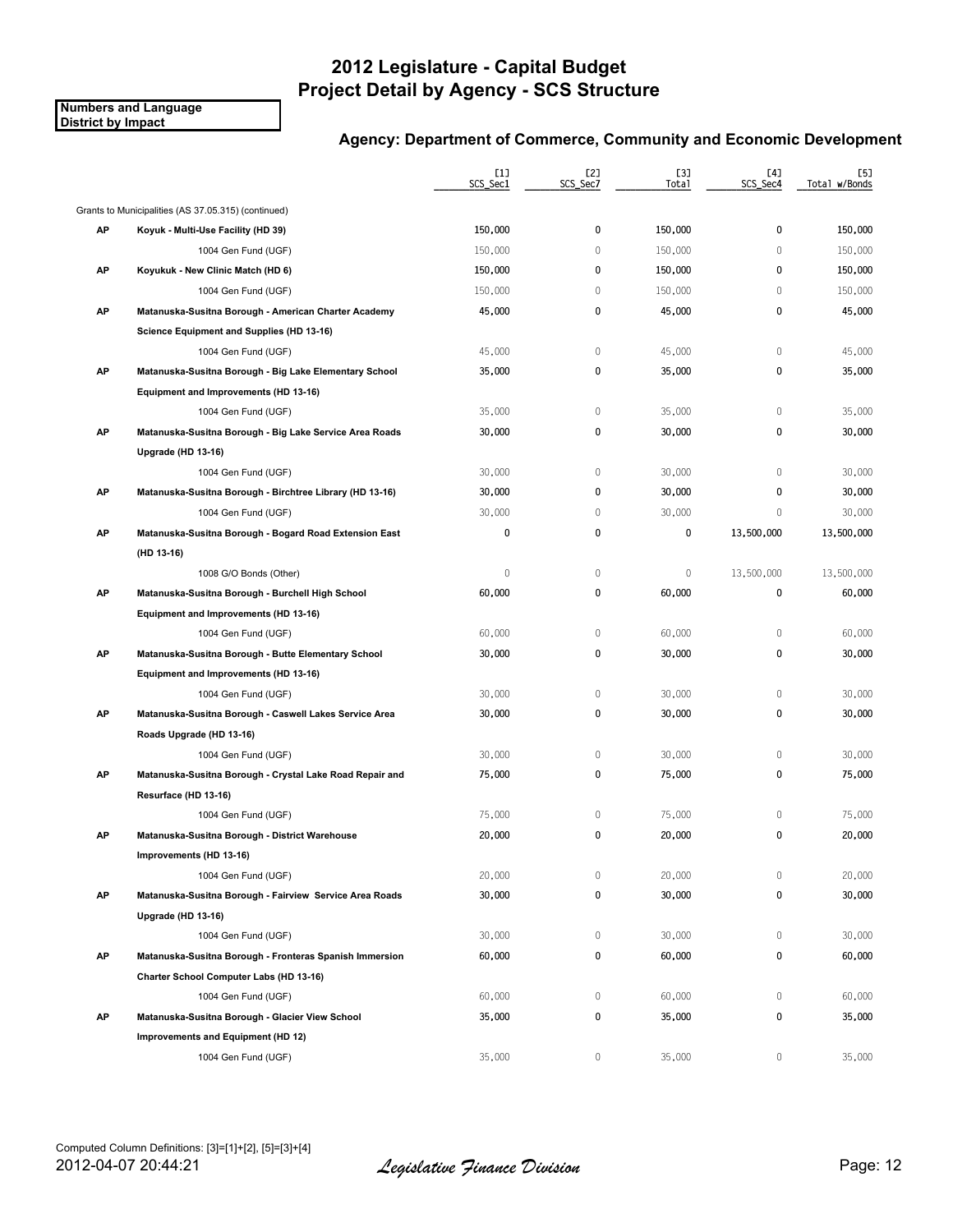**Numbers and Language District by Impact**

|    |                                                           | [1]<br>SCS Sec1 | [2]<br>SCS_Sec7 | <b>[3]</b><br>Total | [4]<br>SCS Sec4 | [5]<br>Total w/Bonds |
|----|-----------------------------------------------------------|-----------------|-----------------|---------------------|-----------------|----------------------|
|    | Grants to Municipalities (AS 37.05.315) (continued)       |                 |                 |                     |                 |                      |
| AP | Matanuska-Susitna Borough - Goose Bay Elementary School   | 25,000          | 0               | 25,000              | 0               | 25,000               |
|    | Equipment (HD 13-16)                                      |                 |                 |                     |                 |                      |
|    | 1004 Gen Fund (UGF)                                       | 25,000          | 0               | 25,000              | 0               | 25,000               |
| AP | Matanuska-Susitna Borough - Greater Butte Service Area    | 30,000          | 0               | 30,000              | 0               | 30,000               |
|    | Roads Upgrade (HD 13-16)                                  |                 |                 |                     |                 |                      |
|    | 1004 Gen Fund (UGF)                                       | 30,000          | $\mathbf 0$     | 30,000              | 0               | 30,000               |
| AP | Matanuska-Susitna Borough - Houston High School Lighting  | 115,000         | 0               | 115,000             | 0               | 115,000              |
|    | (HD 13-16)                                                |                 |                 |                     |                 |                      |
|    | 1004 Gen Fund (UGF)                                       | 115,000         | $\mathbb O$     | 115,000             | $\mathbb O$     | 115,000              |
| AP | Matanuska-Susitna Borough - Knik Service Area Roads       | 30,000          | 0               | 30,000              | 0               | 30,000               |
|    | Upgrade (HD 13-16)                                        |                 |                 |                     |                 |                      |
|    | 1004 Gen Fund (UGF)                                       | 30,000          | $\mathbf 0$     | 30,000              | $\mathbf{0}$    | 30,000               |
| AP | Matanuska-Susitna Borough - Lazy Mountain Service Area    | 30,000          | 0               | 30,000              | 0               | 30,000               |
|    | Roads Upgrade (HD 13-16)                                  |                 |                 |                     |                 |                      |
|    | 1004 Gen Fund (UGF)                                       | 30,000          | $\mathbb O$     | 30,000              | $\mathbf 0$     | 30,000               |
| AP | Matanuska-Susitna Borough - Meadow Lakes Service Area     | 30,000          | 0               | 30,000              | 0               | 30,000               |
|    | Roads Upgrade (HD 13-16)                                  |                 |                 |                     |                 |                      |
|    | 1004 Gen Fund (UGF)                                       | 30,000          | $\mathbb O$     | 30,000              | $\mathbf 0$     | 30,000               |
| AP | Matanuska-Susitna Borough - Midnight Sun Family Learning  | 25,000          | 0               | 25,000              | 0               | 25,000               |
|    | Center Security System & Facility Equipment (HD 13-16)    |                 |                 |                     |                 |                      |
|    | 1004 Gen Fund (UGF)                                       | 25,000          | $\mathbb O$     | 25,000              | $\mathbf{0}$    | 25,000               |
| AP | Matanuska-Susitna Borough - Pioneer Peak Elementary       | 5,000           | 0               | 5,000               | 0               | 5,000                |
|    | School High Equipment and Supplies (HD 13-16)             |                 |                 |                     |                 |                      |
|    | 1004 Gen Fund (UGF)                                       | 5,000           | $\mathbf 0$     | 5,000               | $\mathbf{0}$    | 5,000                |
| AP | Matanuska-Susitna Borough - Port MacKenzie Rail Extension | 0               | 0               | 0                   | 30,000,000      | 30,000,000           |
|    | (HD 13-16)                                                |                 |                 |                     |                 |                      |
|    | 1008 G/O Bonds (Other)                                    | $\mathbf 0$     | $\mathbb O$     | $\mathbb O$         | 30,000,000      | 30,000,000           |
| AP | Matanuska-Susitna Borough - Road Bond Package State       | 20,000,000      | 0               | 20,000,000          | 0               | 20,000,000           |
|    | Match (HD 13-16)                                          |                 |                 |                     |                 |                      |
|    | 1004 Gen Fund (UGF)                                       | 20,000,000      | 0               | 20,000,000          | $\mathbf 0$     | 20,000,000           |
| AP | Matanuska-Susitna Borough - Sutton Elementary School      | 19,000          | 0               | 19,000              | 0               | 19,000               |
|    | Equipment (HD 12)                                         |                 |                 |                     |                 |                      |
|    | 1004 Gen Fund (UGF)                                       | 19,000          | 0               | 19,000              | 0               | 19,000               |
| AP | Matanuska-Susitna Borough - Sutton Elementary School      | 35,000          | 0               | 35,000              | 0               | 35,000               |
|    | Improvements and Equipment (HD 12)                        |                 |                 |                     |                 |                      |
|    | 1004 Gen Fund (UGF)                                       | 35,000          | 0               | 35,000              | 0               | 35,000               |
| AP | Matanuska-Susitna Borough - Talkeetna Service Area Roads  | 30,000          | 0               | 30,000              | 0               | 30,000               |
|    | Upgrades (HD 13-16)                                       |                 |                 |                     |                 |                      |
|    | 1004 Gen Fund (UGF)                                       | 30,000          | 0               | 30,000              | 0               | 30,000               |
| AP | Matanuska-Susitna Borough - Trapper Creek Service Area    | 30,000          | 0               | 30,000              | 0               | 30,000               |
|    | Roads Upgrade (HD 13-16)                                  |                 |                 |                     |                 |                      |
|    | 1004 Gen Fund (UGF)                                       | 30,000          | $\mathbf{0}$    | 30,000              | 0               | 30,000               |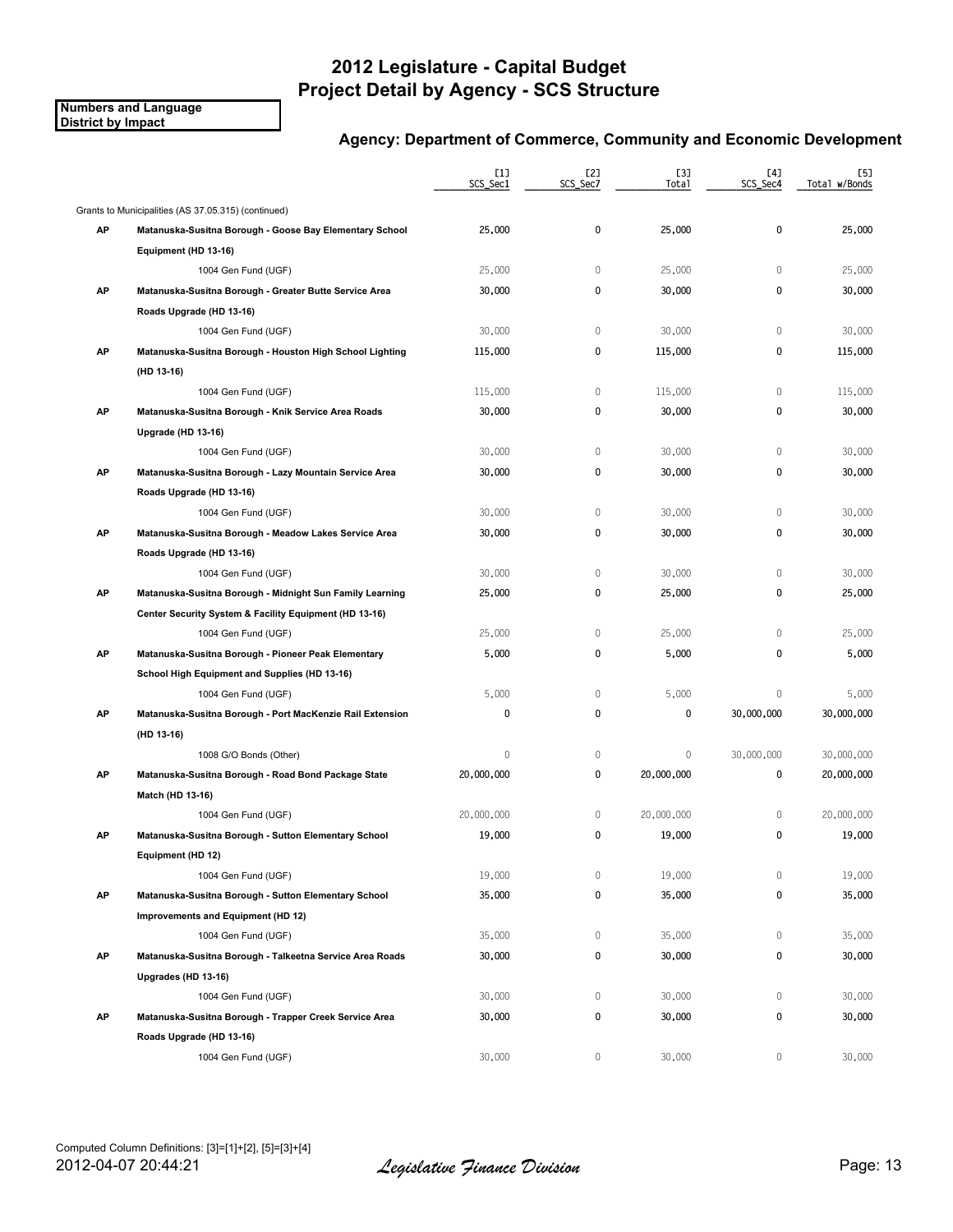**Numbers and Language District by Impact**

|    |                                                            | [1]<br>SCS_Sec1 | [2]<br>SCS Sec7 | [3]<br>Total | [4]<br>SCS Sec4 | [5]<br>Total w/Bonds |
|----|------------------------------------------------------------|-----------------|-----------------|--------------|-----------------|----------------------|
|    | Grants to Municipalities (AS 37.05.315) (continued)        |                 |                 |              |                 |                      |
| AP | Matanuska-Susitna Borough - Wasilla Middle School Outdoor  | 75,000          | 0               | 75,000       | 0               | 75,000               |
|    | Recreation Facility (HD 13-16)                             |                 |                 |              |                 |                      |
|    | 1004 Gen Fund (UGF)                                        | 75,000          | 0               | 75,000       | 0               | 75,000               |
| AP | Matanuska-Susitna Borough - Willow Service Area Roads      | 30,000          | 0               | 30,000       | 0               | 30,000               |
|    | Upgrade (HD 13-16)                                         |                 |                 |              |                 |                      |
|    | 1004 Gen Fund (UGF)                                        | 30,000          | $\mathbb O$     | 30,000       | $\mathbf{0}$    | 30,000               |
| AP | Nenana - School Electrical Upgrades (HD 6)                 | 150,000         | 0               | 150,000      | 0               | 150,000              |
|    | 1004 Gen Fund (UGF)                                        | 150,000         | $\mathbb O$     | 150,000      | 0               | 150,000              |
| AP | Nenana - Student Living Center Construction Debt (HD 6)    | 1,500,000       | 0               | 1,500,000    | 0               | 1,500,000            |
|    | 1004 Gen Fund (UGF)                                        | 1,500,000       | $\mathbb O$     | 1,500,000    | $\mathbf{0}$    | 1,500,000            |
| AP | Nenana - Totchaket Resource Development Corridor Access    | 0               | 0               | 0            | 6,500,000       | 6,500,000            |
|    | (HD 6)                                                     |                 |                 |              |                 |                      |
|    | 1008 G/O Bonds (Other)                                     | 0               | $\mathbb O$     | $\mathbb O$  | 6,500,000       | 6,500,000            |
| AP | New Stuyahok - Volunteer Fire Department Fire Station      | 985,650         | 0               | 985,650      | 0               | 985,650              |
|    | <b>Construction and Equipment (HD 37)</b>                  |                 |                 |              |                 |                      |
|    | 1004 Gen Fund (UGF)                                        | 985,650         | $\mathbb O$     | 985,650      | $\mathbf 0$     | 985,650              |
| AP | Nome - Port Design and Construction (HD 39)                | 0               | 0               | 0            | 10,000,000      | 10,000,000           |
|    | 1008 G/O Bonds (Other)                                     | $\mathbf{0}$    | 0               | $\mathbb O$  | 10,000,000      | 10,000,000           |
| AP | North Slope Borough - Arctic National Broadband Network    | 4,000,000       | 0               | 4,000,000    | $\mathbf{0}$    | 4,000,000            |
|    | (HD 40)                                                    |                 |                 |              |                 |                      |
|    | 1004 Gen Fund (UGF)                                        | 4,000,000       | 0               | 4,000,000    | 0               | 4,000,000            |
| AP | Northwest Arctic Borough - Deering Fuel Delivery Truck (HD | 225,000         | 0               | 225,000      | 0               | 225,000              |
|    | 40)                                                        |                 |                 |              |                 |                      |
|    | 1004 Gen Fund (UGF)                                        | 225,000         | 0               | 225,000      | 0               | 225,000              |
| AP | Northwest Arctic Borough - Kiana Storage Shed and Shop     | 400,000         | 0               | 400,000      | 0               | 400,000              |
|    | (HD 40)                                                    |                 |                 |              |                 |                      |
|    | 1004 Gen Fund (UGF)                                        | 400,000         | 0               | 400,000      | $\mathbf{0}$    | 400,000              |
| AP | Northwest Arctic Borough - Noatak Winter Fuel Haul System  | 425,000         | 0               | 425,000      | 0               | 425,000              |
|    | (HD 40)                                                    |                 |                 |              |                 |                      |
|    | 1004 Gen Fund (UGF)                                        | 425,000         | $\mathbb O$     | 425,000      | 0               | 425,000              |
| АP | Nulato - Sawmill Acquisition and Public Facilities Repairs | 45,000          | 0               | 45,000       | 0               | 45,000               |
|    | (HD 6)                                                     |                 |                 |              |                 |                      |
|    | 1004 Gen Fund (UGF)                                        | 45,000          | 0               | 45,000       | 0               | 45,000               |
| AP | Old Harbor - Airport Expansion (HD 36)                     | 4,500,000       | 0               | 4,500,000    | 0               | 4,500,000            |
|    | 1004 Gen Fund (UGF)                                        | 4,500,000       | $\,0\,$         | 4,500,000    | $\mathbf 0$     | 4,500,000            |
| AP | Palmer - Sidewalk Improvements (HD 13-16)                  | 100,000         | 0               | 100,000      | 0               | 100,000              |
|    | 1004 Gen Fund (UGF)                                        | 100,000         | 0               | 100,000      | 0               | 100,000              |
| AP | Palmer - Waste Water Treatment Plant Property Acquisition  | 2,500,000       | 0               | 2,500,000    | 0               | 2,500,000            |
|    | (HD 13-16)                                                 |                 |                 |              |                 |                      |
|    | 1004 Gen Fund (UGF)                                        | 2,500,000       | 0               | 2,500,000    | 0               | 2,500,000            |
| AP | Palmer - Water Main Tie-Ins (HD 13-16)                     | 252,000         | 0               | 252,000      | 0               | 252,000              |
|    | 1004 Gen Fund (UGF)                                        | 252,000         | 0               | 252,000      | 0               | 252,000              |
| AP | Pelican - Water and Sewer Improvements (HD 2)              | 214,000         | 0               | 214,000      | 0               | 214,000              |
|    | 1004 Gen Fund (UGF)                                        | 214,000         | 0               | 214,000      | 0               | 214,000              |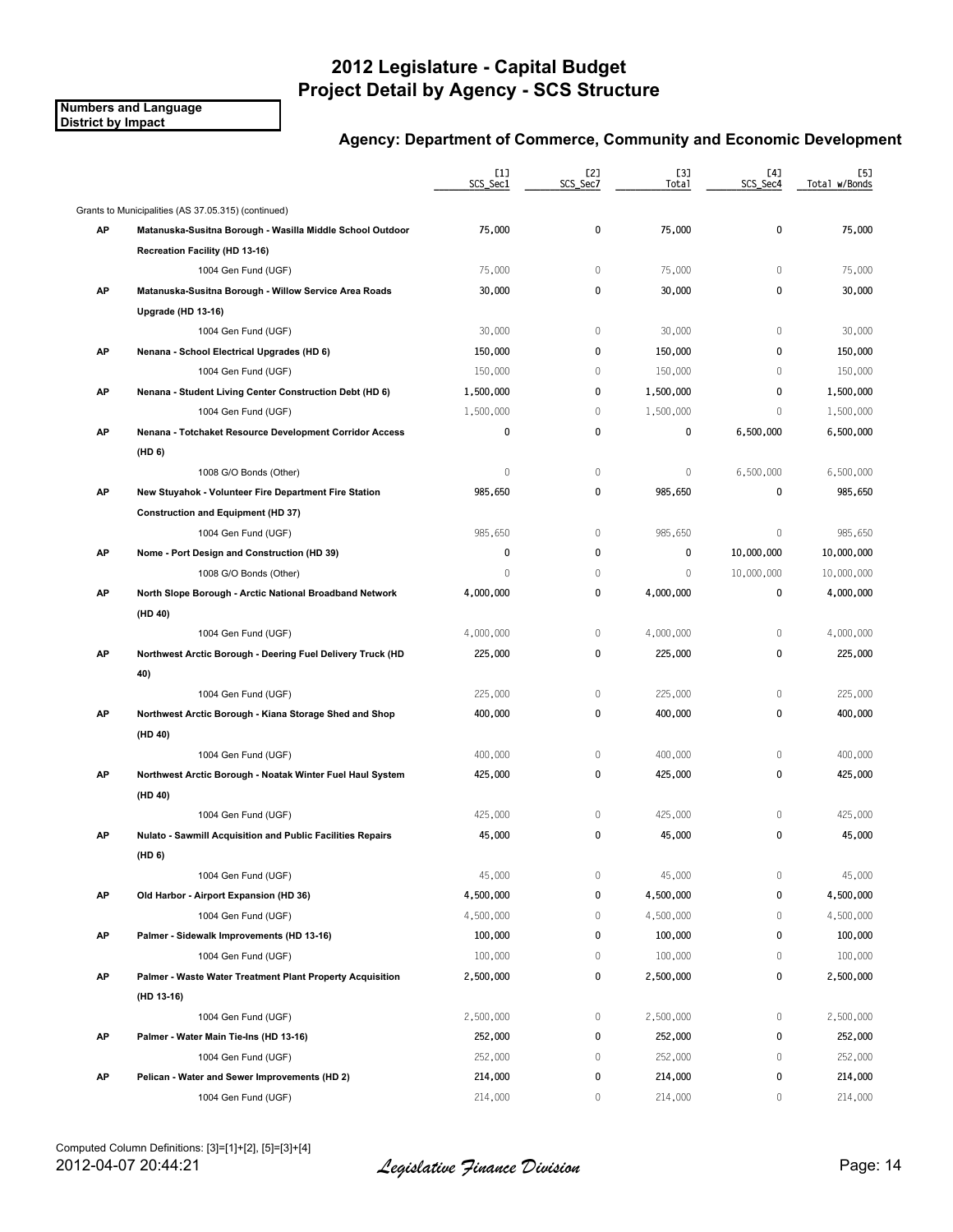**Numbers and Language District by Impact**

|    |                                                             | $[1]$<br>SCS_Sec1 | [2]<br>SCS_Sec7 | [3]<br>Total | [4]<br>SCS_Sec4 | [5]<br>Total w/Bonds |
|----|-------------------------------------------------------------|-------------------|-----------------|--------------|-----------------|----------------------|
|    | Grants to Municipalities (AS 37.05.315) (continued)         |                   |                 |              |                 |                      |
| AP | Petersburg - Commercial Dock Drive Down Facility (HD 2)     | 5,600,000         | 0               | 5,600,000    | 0               | 5,600,000            |
|    | 1004 Gen Fund (UGF)                                         | 5,600,000         | 0               | 5,600,000    | 0               | 5,600,000            |
| AP | Petersburg - Crane Dock Upgrade (HD 2)                      | 800,000           | $\pmb{0}$       | 800,000      | 0               | 800,000              |
|    | 1004 Gen Fund (UGF)                                         | 800,000           | $\mathbf 0$     | 800,000      | 0               | 800,000              |
| AP | Petersburg - Hospital Roof Replacement (HD 2)               | 275,000           | 0               | 275,000      | 0               | 275,000              |
|    | 1004 Gen Fund (UGF)                                         | 275,000           | $\mathbb O$     | 275,000      | 0               | 275,000              |
| AP | Petersburg - Police Department Design, Planning, and        | 350,000           | 0               | 350,000      | 0               | 350,000              |
|    | Pre-Construction (HD 2)                                     |                   |                 |              |                 |                      |
|    | 1004 Gen Fund (UGF)                                         | 350,000           | $\mathbb O$     | 350,000      | $\mathbb O$     | 350,000              |
| AP | Petersburg - Shooting Range Improvements (HD 2)             | 50,000            | 0               | 50,000       | 0               | 50,000               |
|    | 1004 Gen Fund (UGF)                                         | 50,000            | $\,0\,$         | 50,000       | $\mathbf 0$     | 50,000               |
| AP | Petersburg - Sons of Norway Hall Renovations and            | 250,000           | 0               | 250,000      | 0               | 250,000              |
|    | Improvements (HD 2)                                         |                   |                 |              |                 |                      |
|    | 1004 Gen Fund (UGF)                                         | 250,000           | $\mathbb O$     | 250,000      | $\mathbf 0$     | 250,000              |
| AP | Port Lions - City Dock and Ferry Terminal Replacement (HD   | 3,000,000         | 0               | 3,000,000    | 0               | 3,000,000            |
|    | 36)                                                         |                   |                 |              |                 |                      |
|    | 1004 Gen Fund (UGF)                                         | 3,000,000         | $\mathbb O$     | 3,000,000    | 0               | 3,000,000            |
| AP | Russian Mission - Dump Relocation Design and Permitting     | 600,000           | 0               | 600,000      | 0               | 600,000              |
|    | (HD 6)                                                      |                   |                 |              |                 |                      |
|    | 1004 Gen Fund (UGF)                                         | 600,000           | $\mathbb O$     | 600,000      | $\mathbf 0$     | 600,000              |
| AP | Saint George - Harbor Reconstruction (HD 37)                | 0                 | 0               | 0            | 3,000,000       | 3,000,000            |
|    | 1008 G/O Bonds (Other)                                      | 0                 | $\mathbb O$     | $\mathbf{0}$ | 3,000,000       | 3,000,000            |
| AP | Saint Paul - Ataqan Landfill Burn Box (HD 37)               | 382,337           | 0               | 382,337      | 0               | 382,337              |
|    | 1004 Gen Fund (UGF)                                         | 382,337           | $\mathbb O$     | 382,337      | 0               | 382,337              |
| AP | Sand Point - Sand Point Road Rehabilitation (HD 37)         | $\pmb{0}$         | 0               | 0            | 2,500,000       | 2,500,000            |
|    | 1008 G/O Bonds (Other)                                      | $\mathbf{0}$      | 0               | $\mathbf{0}$ | 2,500,000       | 2,500,000            |
| AP | Savoonga - Heavy Equipment (HD 39)                          | 197,200           | 0               | 197,200      | 0               | 197,200              |
|    | 1004 Gen Fund (UGF)                                         | 197,200           | $\mathbb O$     | 197,200      | 0               | 197,200              |
| AP | Saxman - Saxman Harbor - Planning and Design (HD 1)         | 350,000           | 0               | 350,000      | 0               | 350,000              |
|    | 1004 Gen Fund (UGF)                                         | 350,000           | 0               | 350,000      | 0               | 350,000              |
| AP | Saxman - Saxman Seaport Emergency Repairs &                 | 750,000           | 0               | 750,000      | 0               | 750,000              |
|    | Improvements (HD 1)                                         |                   |                 |              |                 |                      |
|    | 1004 Gen Fund (UGF)                                         | 750,000           | 0               | 750,000      | $\mathbb O$     | 750,000              |
| AP | Seward - Marine Industrial Center expansion (HD 33-35)      | 0                 | 0               | 0            | 10,000,000      | 10,000,000           |
|    | 1008 G/O Bonds (Other)                                      | 0                 | 0               | $\mathbf 0$  | 10,000,000      | 10,000,000           |
| AP | Sitka - Baranof Warm Springs Dock Improvements and          | 1,900,000         | 0               | 1,900,000    | 0               | 1,900,000            |
|    | <b>Ownership Transfer (HD 2)</b>                            |                   |                 |              |                 |                      |
|    | 1004 Gen Fund (UGF)                                         | 1,900,000         | 0               | 1,900,000    | 0               | 1,900,000            |
| AP | Sitka - Commercial Passenger Vessel and Visitors Facilities | 4,500,000         | 0               | 4,500,000    | 0               | 4,500,000            |
|    | Improvements (HD 2)                                         |                   |                 |              |                 |                      |
|    | 1211 Gamble Tax (UGF)                                       | 4,500,000         | 0               | 4,500,000    | 0               | 4,500,000            |
| AP | Sitka - Community Hospital Roof Replacement (HD 2)          | 1,200,000         | 0               | 1,200,000    | 0               | 1,200,000            |
|    | 1004 Gen Fund (UGF)                                         | 1,200,000         | 0               | 1,200,000    | 0               | 1,200,000            |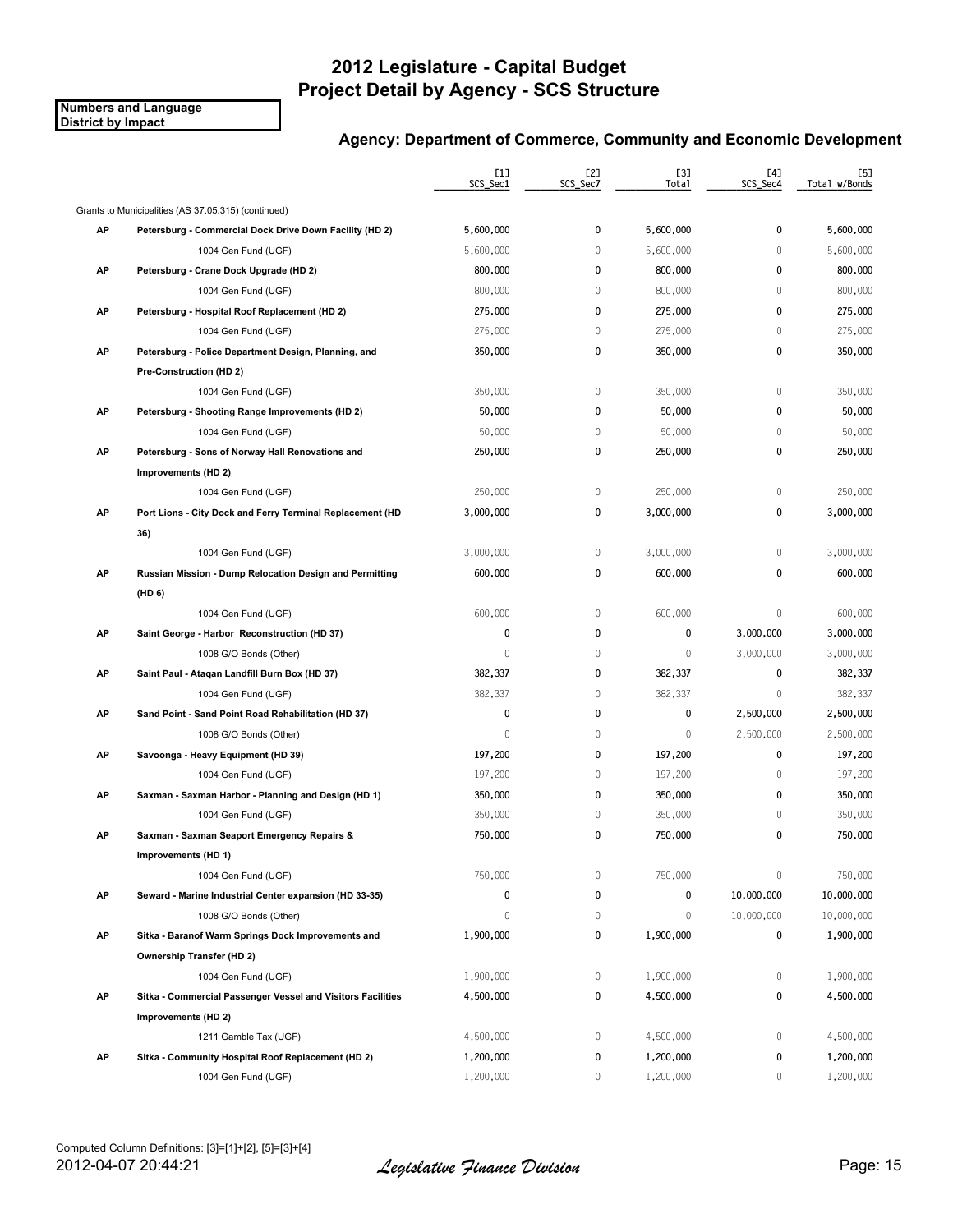**Numbers and Language District by Impact**

|    |                                                              | $[1]$<br>SCS_Sec1 | [2]<br>SCS_Sec7 | [3]<br>Total | [4]<br>SCS_Sec4 | [5]<br>Total w/Bonds |
|----|--------------------------------------------------------------|-------------------|-----------------|--------------|-----------------|----------------------|
|    | Grants to Municipalities (AS 37.05.315) (continued)          |                   |                 |              |                 |                      |
| AP | Sitka - Eagle Way Upgrade and Ownership Transfer (HD 2)      | 1,500,000         | 0               | 1,500,000    | 0               | 1,500,000            |
|    | 1004 Gen Fund (UGF)                                          | 1,500,000         | $\mathbf 0$     | 1,500,000    | $\mathbf{0}$    | 1,500,000            |
| AP | Sitka - Failed Collector Streets Rehabilitation (HD 2)       | 2,900,000         | 0               | 2,900,000    | $\mathbf{0}$    | 2,900,000            |
|    | 1004 Gen Fund (UGF)                                          | 2,900,000         | $\mathbb O$     | 2,900,000    | $\mathbf 0$     | 2,900,000            |
| АP | Sitka - Nelson Logging Road Upgrade and Ownership            | 2,343,000         | 0               | 2,343,000    | 0               | 2,343,000            |
|    | Transfer (HD 2)                                              |                   |                 |              |                 |                      |
|    | 1004 Gen Fund (UGF)                                          | 2,343,000         | 0               | 2,343,000    | $\mathbb O$     | 2,343,000            |
| АP | Sitka - Sawmill Cove Industrial Park Dock (HD 2)             | 0                 | 0               | 0            | 7,500,000       | 7,500,000            |
|    | 1008 G/O Bonds (Other)                                       | 0                 | $\mathbb O$     | $\mathbb O$  | 7,500,000       | 7,500,000            |
| AP | Sitka - School District Vocational Education Facility (HD 2) | 2,900,000         | 0               | 2,900,000    | 0               | 2,900,000            |
|    | 1004 Gen Fund (UGF)                                          | 2,900,000         | $\,0\,$         | 2,900,000    | $\mathbb O$     | 2,900,000            |
| AP | Sitka - Supplemental & Emergency Diesel Generation (HD 2)    | 7,125,000         | 0               | 7,125,000    | 0               | 7,125,000            |
|    | 1004 Gen Fund (UGF)                                          | 7,125,000         | $\mathbb O$     | 7,125,000    | $\mathbf 0$     | 7,125,000            |
| АP | Sitka - Takatz Lake Hydroelectric Project Planning and       | 770,000           | 0               | 770,000      | $\pmb{0}$       | 770,000              |
|    | Analysis (HD 2)                                              |                   |                 |              |                 |                      |
|    | 1004 Gen Fund (UGF)                                          | 770,000           | $\mathbb O$     | 770,000      | $\mathbb O$     | 770,000              |
| АP | Thorne Bay - Davidson Landing Improvements (HD 1)            | 110,000           | 0               | 110,000      | $\pmb{0}$       | 110,000              |
|    | 1004 Gen Fund (UGF)                                          | 110,000           | 0               | 110,000      | $\mathbf 0$     | 110,000              |
| АP | Thorne Bay - Sandy Beach Road Repair & Improvements (HD      | 273,000           | 0               | 273,000      | 0               | 273,000              |
|    | 1)                                                           |                   |                 |              |                 |                      |
|    | 1004 Gen Fund (UGF)                                          | 273,000           | $\mathbb O$     | 273,000      | $\mathbf 0$     | 273,000              |
| AP | Togiak - Waterfront Transit Facility (HD 37)                 | 0                 | 0               | 0            | 3,300,000       | 3,300,000            |
|    | 1008 G/O Bonds (Other)                                       | 0                 | $\mathbb O$     | $\mathbf{0}$ | 3,300,000       | 3,300,000            |
| АP | Unalaska - Wastewater Treatment Plant Improvements (HD       | 2,000,000         | 0               | 2,000,000    | 0               | 2,000,000            |
|    | 37)                                                          |                   |                 |              |                 |                      |
|    | 1004 Gen Fund (UGF)                                          | 2,000,000         | $\mathbb O$     | 2,000,000    | $\mathbf 0$     | 2,000,000            |
| AP | Valdez - Senior Center Carport Replacement (HD 12)           | 200,000           | 0               | 200,000      | $\mathbf{0}$    | 200,000              |
|    | 1004 Gen Fund (UGF)                                          | 200,000           | $\mathbb O$     | 200,000      | $\mathbf 0$     | 200,000              |
| AP | Valdez - Valdez Boat Harbor (HD 12)                          | 5,000,000         | 0               | 5,000,000    | 0               | 5,000,000            |
|    | 1004 Gen Fund (UGF)                                          | 5,000,000         | $\,0\,$         | 5,000,000    | $\mathbf 0$     | 5,000,000            |
| АP | Wales - Health Clinic Improvements (HD 39)                   | 150,000           | 0               | 150,000      | 0               | 150,000              |
|    | 1004 Gen Fund (UGF)                                          | 150,000           | 0               | 150,000      | $\mathbf{0}$    | 150,000              |
| АP | Wasilla - Cottonwood Creek Park Trailhead (HD 13-16)         | 75,000            | 0               | 75,000       | 0               | 75,000               |
|    | 1004 Gen Fund (UGF)                                          | 75,000            | 0               | 75,000       | $\mathbf 0$     | 75,000               |
| AP | Wasilla - Iditapark Amphitheater Pavilion (HD 13-16)         | 50,000            | 0               | 50,000       | 0               | 50,000               |
|    | 1004 Gen Fund (UGF)                                          | 50,000            | 0               | 50,000       | $\mathbb O$     | 50,000               |
| AP | Wasilla - Lake Lucille Dam Improvements (HD 13-16)           | 300,000           | 0               | 300,000      | 0               | 300,000              |
|    | 1004 Gen Fund (UGF)                                          | 300,000           | 0               | 300,000      | $\mathbf 0$     | 300,000              |
| АP | Wasilla - Lake Lucille Park Boardwalk and Dock (HD 13-16)    | 100,000           | 0               | 100,000      | 0               | 100,000              |
|    | 1004 Gen Fund (UGF)                                          | 100,000           | 0               | 100,000      | 0               | 100,000              |
| AP | Wasilla - Regional Transportation Planning (HD 13-16)        | 150,000           | 0               | 150,000      | 0               | 150,000              |
|    | 1004 Gen Fund (UGF)                                          | 150,000           | $\mathbb O$     | 150,000      | 0               | 150,000              |
| AP | Whittier - Shotgun Cove Road - Phase 4 (HD 17-32)            | 2,000,000         | 0               | 2,000,000    | 0               | 2,000,000            |
|    | 1004 Gen Fund (UGF)                                          | 2,000,000         | 0               | 2,000,000    | 0               | 2,000,000            |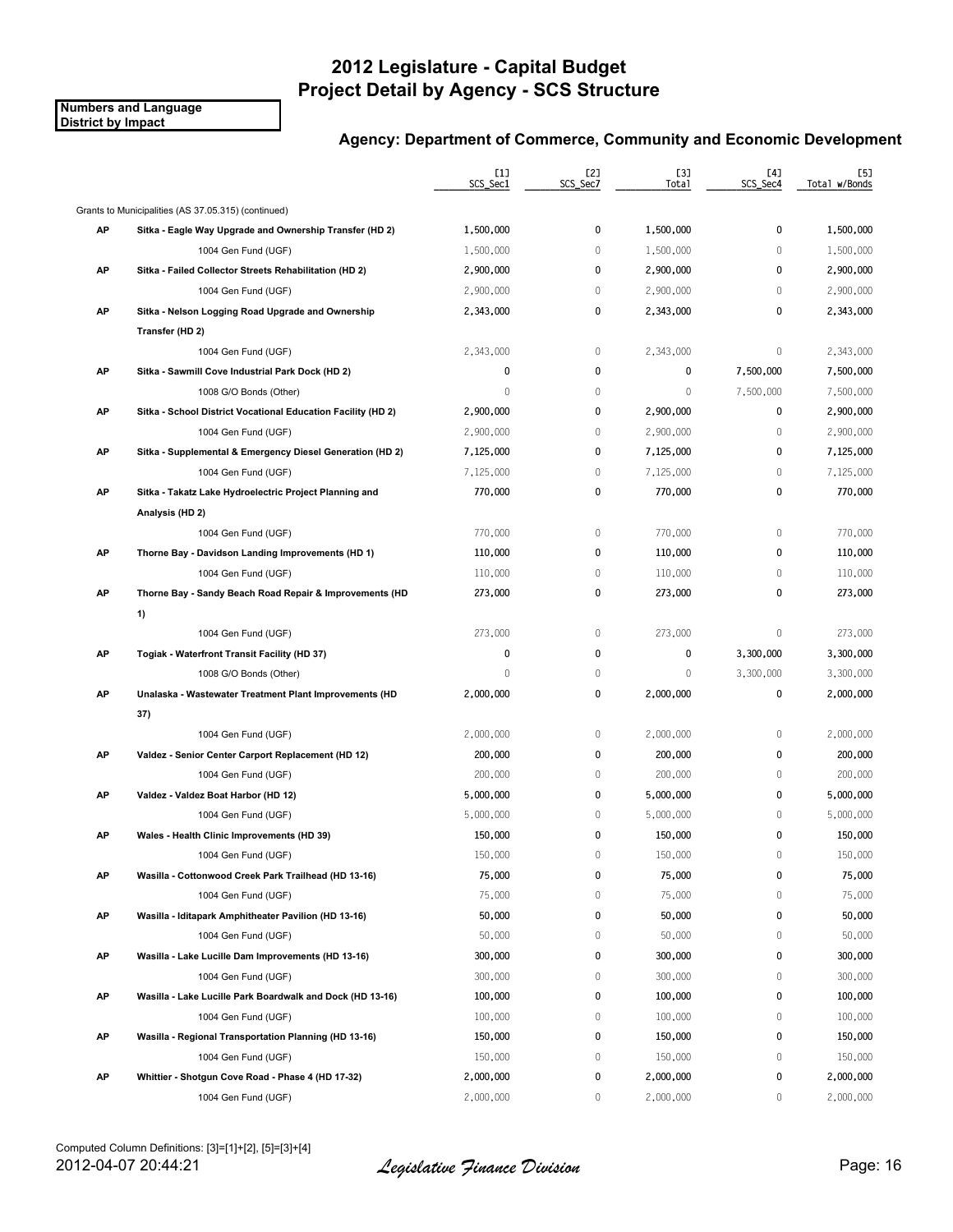**Numbers and Language District by Impact**

|    |                                                                       | [1]<br>SCS_Sec1 | [2]<br>SCS_Sec7 | [3]<br>Total | [4]<br>SCS_Sec4 | [5]<br>Total w/Bonds |
|----|-----------------------------------------------------------------------|-----------------|-----------------|--------------|-----------------|----------------------|
|    | Grants to Municipalities (AS 37.05.315) (continued)                   |                 |                 |              |                 |                      |
| AP | Wrangell - Boat Yard Improvements (HD 2)                              | 8,500,000       | 0               | 8,500,000    | 0               | 8,500,000            |
|    | 1004 Gen Fund (UGF)                                                   | 8,500,000       | $\mathbf 0$     | 8,500,000    | $\mathbf{0}$    | 8,500,000            |
| AP | Wrangell - Gun Range Improvements (HD 2)                              | 50,000          | 0               | 50,000       | $\mathbf 0$     | 50,000               |
|    | 1004 Gen Fund (UGF)                                                   | 50,000          | 0               | 50,000       | 0               | 50,000               |
| AP | Wrangell - Hospital and Nursing Home Replacement Project              | 1,800,000       | 0               | 1,800,000    | 0               | 1,800,000            |
|    | (HD 2)                                                                |                 |                 |              |                 |                      |
|    | 1004 Gen Fund (UGF)                                                   | 1,800,000       | $\mathbb O$     | 1,800,000    | $\mathbf{0}$    | 1,800,000            |
| AP | Wrangell - Wood Street Construction and Utility                       | 1,000,000       | 0               | 1,000,000    | 0               | 1,000,000            |
|    | Improvements (HD 2)                                                   |                 |                 |              |                 |                      |
|    | 1004 Gen Fund (UGF)                                                   | 1,000,000       | $\mathbb O$     | 1,000,000    | 0               | 1,000,000            |
|    | Grants to Municipalities (AS 37.05.315) - Public Library Construction |                 |                 |              |                 |                      |
| AP | Sitka - Kettleson Memorial Library (HD 2)                             | 5,700,000       | 0               | 5,700,000    | $\mathbf{0}$    | 5,700,000            |
|    | 1004 Gen Fund (UGF)                                                   | 5,700,000       | $\mathbb O$     | 5,700,000    | $\mathbf{0}$    | 5,700,000            |
| AP | Fairbanks North Star Borough - North Pole Branch Library              | 6,800,000       | 0               | 6,800,000    | 0               | 6,800,000            |
|    | (HD 7-11)                                                             |                 |                 |              |                 |                      |
|    | 1004 Gen Fund (UGF)                                                   | 6,800,000       | $\mathbb O$     | 6,800,000    | 0               | 6,800,000            |
| AP | Juneau - Mendenhall Valley Public Library (HD 3-4)                    | 7,000,000       | 0               | 7,000,000    | 0               | 7,000,000            |
|    | 1004 Gen Fund (UGF)                                                   | 7,000,000       | $\mathbf 0$     | 7,000,000    | $\mathbf{0}$    | 7,000,000            |
| AP | Matanuska-Susitna Borough - Talkeetna Public Library &                | 2,800,000       | 0               | 2,800,000    | 0               | 2,800,000            |
|    | <b>Community Resource Center (HD 13-16)</b>                           |                 |                 |              |                 |                      |
|    | 1004 Gen Fund (UGF)                                                   | 2,800,000       | $\mathbb O$     | 2,800,000    | $\mathbf{0}$    | 2,800,000            |
|    | Grants to Named Recipients (AS 37.05.316)                             |                 |                 |              |                 |                      |
| AP | Access Alaska, Inc. - Anchorage Neighborhood Health Clinic            | 3,250,000       | 0               | 3,250,000    | 0               | 3,250,000            |
|    | Facility Purchase and Renovation (HD 17-32)                           |                 |                 |              |                 |                      |
|    | 1004 Gen Fund (UGF)                                                   | 3,250,000       | 0               | 3,250,000    | 0               | 3,250,000            |
| AP | Alaska Air Carriers Association, Inc. - Medallion Foundation          | 250,000         | 0               | 250,000      | 0               | 250,000              |
|    | (HD 1-40)                                                             |                 |                 |              |                 |                      |
|    | 1004 Gen Fund (UGF)                                                   | 250,000         | 0               | 250,000      | 0               | 250,000              |
| АP | Alaska Arts and Culture Foundation - Cultural Trust Needs             | 50,000          | 0               | 50,000       | 0               | 50,000               |
|    | Assessment (HD 1-40)                                                  |                 |                 |              |                 |                      |
|    | 1004 Gen Fund (UGF)                                                   | 50,000          | 0               | 50,000       | 0               | 50,000               |
| AP | Alaska Association for Historic Preservation - Nike Site              | 50,000          | 0               | 50,000       | 0               | 50,000               |
|    | Summit Tourism Development Project (HD 17-32)                         |                 |                 |              |                 |                      |
|    | 1004 Gen Fund (UGF)                                                   | 50,000          | 0               | 50,000       | 0               | 50,000               |
| AP | Alaska Botanical Garden - Horticultural Research and                  | 375,000         | 0               | 375,000      | 0               | 375,000              |
|    | Propagation Site (HD 17-32)                                           |                 |                 |              |                 |                      |
|    | 1004 Gen Fund (UGF)                                                   | 375,000         | 0               | 375,000      | 0               | 375,000              |
| AP | Alaska Brain Injury Network, Inc. - Statewide Brain Injury            | 200,000         | 0               | 200,000      | 0               | 200,000              |
|    | Awareness Campaign (HD 1-40)                                          |                 |                 |              |                 |                      |
|    | 1004 Gen Fund (UGF)                                                   | 200,000         | 0               | 200,000      | 0               | 200,000              |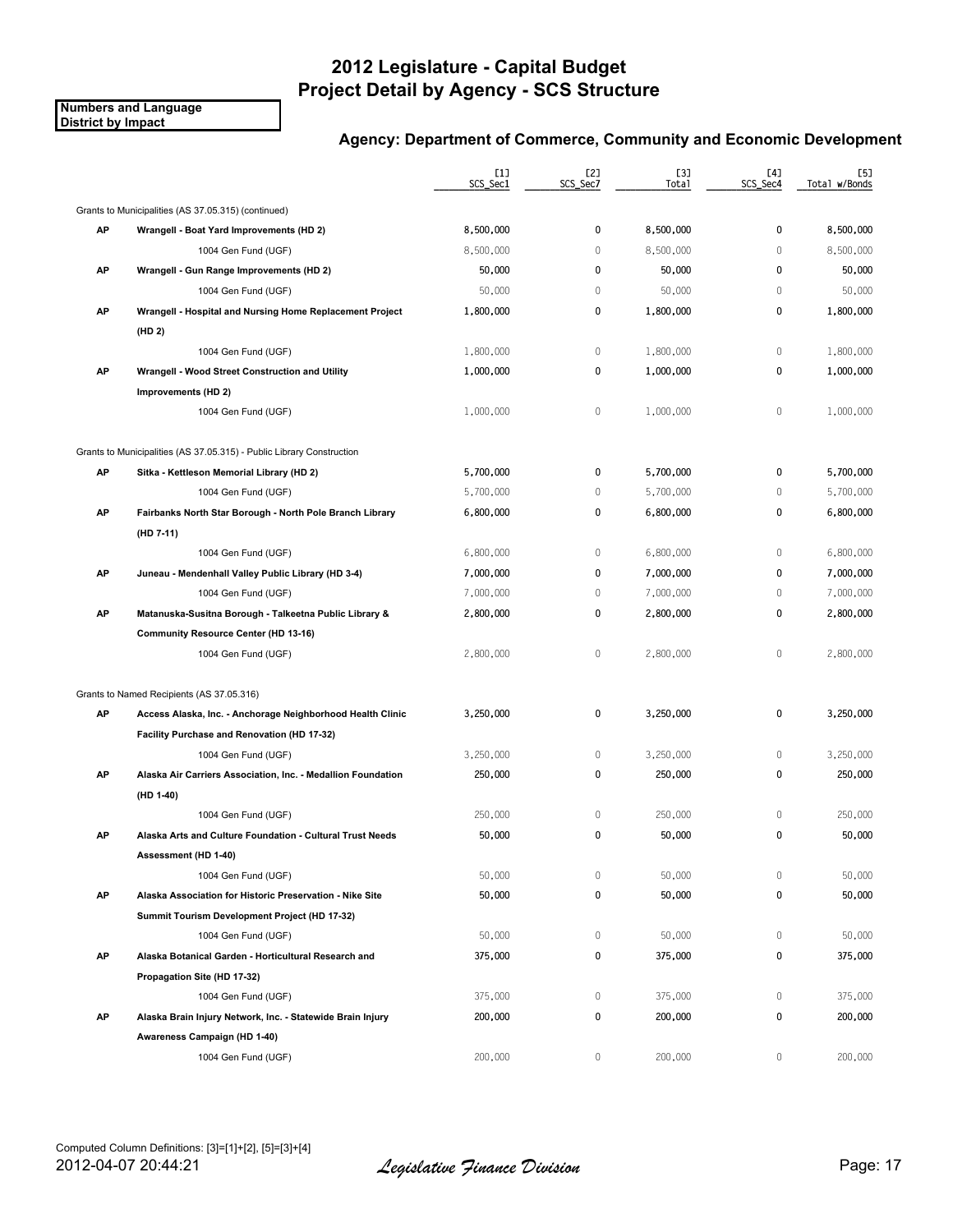**Numbers and Language District by Impact**

|    |                                                             | $[1]$<br>SCS_Sec1 | [2]<br>SCS_Sec7 | [3]<br>Tota1 | [4]<br>SCS_Sec4 | [5]<br>Total w/Bonds |
|----|-------------------------------------------------------------|-------------------|-----------------|--------------|-----------------|----------------------|
|    | Grants to Named Recipients (AS 37.05.316) (continued)       |                   |                 |              |                 |                      |
| AP | Alaska Cancer Care Alliance - Cancer Network Video and      | 101,400           | 0               | 101,400      | 0               | 101,400              |
|    | Web Technology & Programs (HD 1-40)                         |                   |                 |              |                 |                      |
|    | 1004 Gen Fund (UGF)                                         | 101,400           | $\mathbb O$     | 101,400      | $\mathbb O$     | 101,400              |
| AP | Alaska Dome - Parking Lot Paving and Improvements (HD       | 1,500,000         | 0               | 1,500,000    | 0               | 1,500,000            |
|    | 17-32)                                                      |                   |                 |              |                 |                      |
|    | 1004 Gen Fund (UGF)                                         | 1,500,000         | $\mathbb O$     | 1,500,000    | $\mathbb O$     | 1,500,000            |
| AP | Alaska Fisheries Development Foundation - Fishing Vessel    | 250,000           | 0               | 250,000      | 0               | 250,000              |
|    | Energy Audit Pilot Project (HD 1-40)                        |                   |                 |              |                 |                      |
|    | 1004 Gen Fund (UGF)                                         | 250,000           | $\mathbb O$     | 250,000      | $\mathbb O$     | 250,000              |
| AP | Alaska Laborers Training Trust - Training Facility Student  | 1,500,000         | 0               | 1,500,000    | 0               | 1,500,000            |
|    | Housing & Dormitory Project (HD 17-32)                      |                   |                 |              |                 |                      |
|    | 1004 Gen Fund (UGF)                                         | 1,500,000         | $\mathbb O$     | 1,500,000    | $\mathbf 0$     | 1,500,000            |
| AP | Alaska Manufacturing Extension Partnership - State          | 400,000           | 0               | 400,000      | 0               | 400,000              |
|    | <b>Matching Support (HD 1-40)</b>                           |                   |                 |              |                 |                      |
|    | 1003 G/F Match (UGF)                                        | 400,000           | $\mathbb O$     | 400,000      | $\mathbf 0$     | 400,000              |
| АP | Alaska Medicare Clinic - Facility Installation (HD 17-32)   | 500,000           | 0               | 500,000      | 0               | 500,000              |
|    | 1004 Gen Fund (UGF)                                         | 500,000           | 0               | 500,000      | $\mathbf 0$     | 500,000              |
| AP | Alaska Moose Federation - Statewide Moose Salvage           | 100,000           | 0               | 100,000      | 0               | 100,000              |
|    | Program (HD 1-40)                                           |                   |                 |              |                 |                      |
|    | 1004 Gen Fund (UGF)                                         | 100,000           | $\mathbb O$     | 100,000      | $\mathbf 0$     | 100,000              |
| AP | Alaska Museum of Natural History - New Science Facility     | 250,000           | 0               | 250,000      | 0               | 250,000              |
|    | Project and Building Upgrade (HD 17-32)                     |                   |                 |              |                 |                      |
|    | 1004 Gen Fund (UGF)                                         | 250,000           | 0               | 250,000      | $\mathbb O$     | 250,000              |
| AP | Alaska Pretrial Services, Inc. - Pre-Trial Release and      | 250,000           | 0               | 250,000      | 0               | 250,000              |
|    | Community Safety Projects (HD 1-40)                         |                   |                 |              |                 |                      |
|    | 1004 Gen Fund (UGF)                                         | 250,000           | 0               | 250,000      | $\mathbf 0$     | 250,000              |
| AP | Alaska Resource Agency - Heating Appliance Upgrade and      | 100,000           | 0               | 100,000      | 0               | 100,000              |
|    | Replacement Program (HD 7-11)                               |                   |                 |              |                 |                      |
|    | 1004 Gen Fund (UGF)                                         | 100,000           | 0               | 100,000      | $\mathbb O$     | 100,000              |
| AP | Alaska School Activities Association - Alaska High School   | 150,000           | 0               | 150,000      | 0               | 150,000              |
|    | Hall of Fame (HD 17-32)                                     |                   |                 |              |                 |                      |
|    | 1004 Gen Fund (UGF)                                         | 150,000           | 0               | 150,000      | 0               | 150,000              |
| АP | Alaska School Activities Association - Tobacco, Alcohol and | 250,000           | 0               | 250,000      | 0               | 250,000              |
|    | Drug Prevention Programs (HD 1-40)                          |                   |                 |              |                 |                      |
|    | 1004 Gen Fund (UGF)                                         | 250,000           | 0               | 250,000      | 0               | 250,000              |
| AP | Alaska Search and Rescue Association - Incident             | 50,000            | 0               | 50,000       | 0               | 50,000               |
|    | Management Team Search (HD 17-32)                           |                   |                 |              |                 |                      |
|    | 1004 Gen Fund (UGF)                                         | 50,000            | 0               | 50,000       | 0               | 50,000               |
| AP | Alaska Special Olympics - Training Center and Campus        | 4,000,000         | 0               | 4,000,000    | 0               | 4,000,000            |
|    | Expansion Development (HD 17-32)                            |                   |                 |              |                 |                      |
|    | 1004 Gen Fund (UGF)                                         | 4,000,000         | 0               | 4,000,000    | 0               | 4,000,000            |
| AP | Alaska Specialty Nursing Consortium - Alaska Specialty      | 85,000            | 0               | 85,000       | 0               | 85,000               |
|    | Nursing Training (HD 1-40)                                  |                   |                 |              |                 |                      |
|    | 1004 Gen Fund (UGF)                                         | 85,000            | 0               | 85,000       | 0               | 85,000               |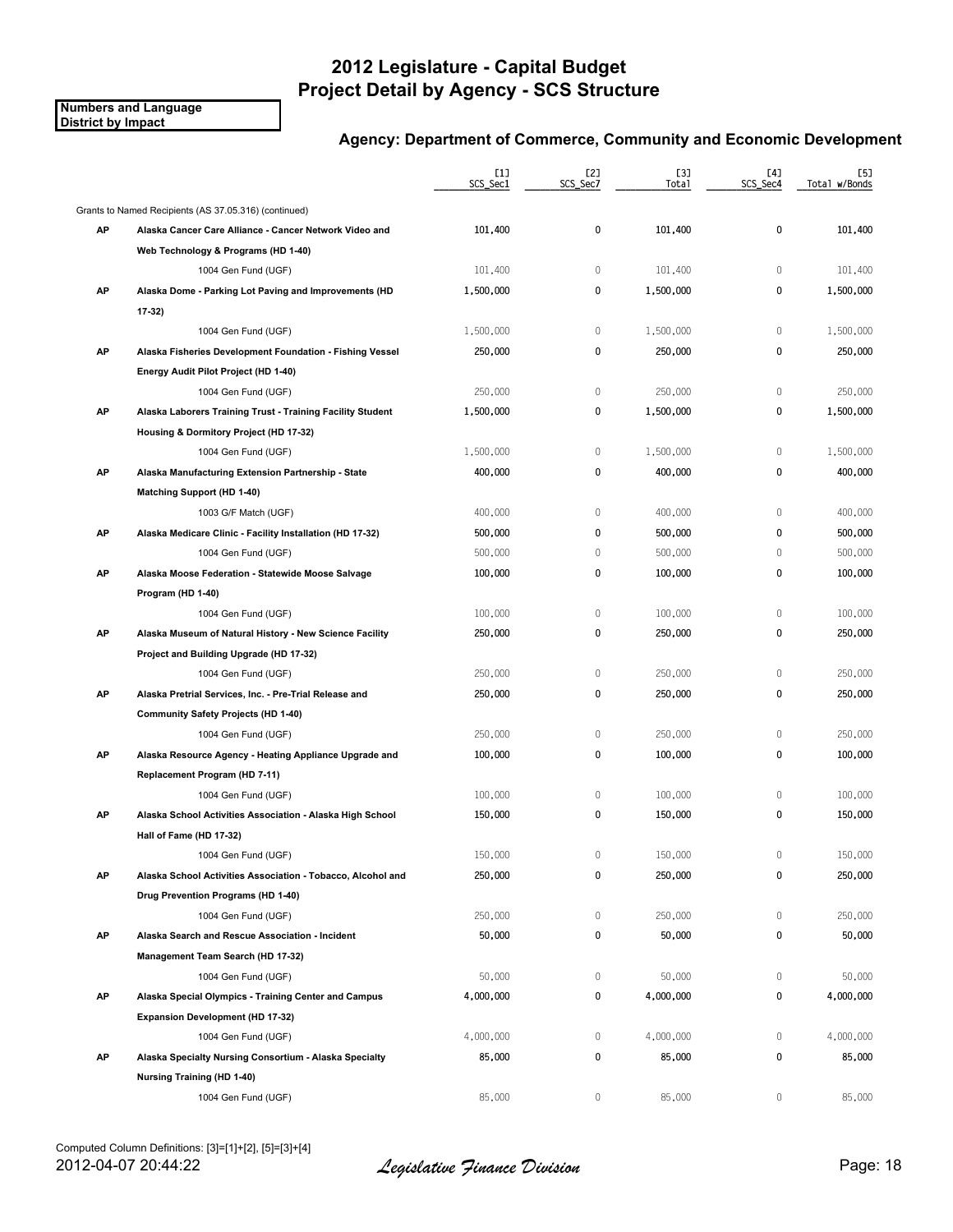**Numbers and Language District by Impact**

|    |                                                               | [1]<br>SCS_Sec1 | [2]<br>SCS_Sec7 | [3]<br>Total | [4]<br>SCS_Sec4 | [5]<br>Total w/Bonds |
|----|---------------------------------------------------------------|-----------------|-----------------|--------------|-----------------|----------------------|
|    | Grants to Named Recipients (AS 37.05.316) (continued)         |                 |                 |              |                 |                      |
| АP | Alaska State Fair - Sewer System Expansion and Upgrades       | 1,142,875       | 0               | 1,142,875    | 0               | 1,142,875            |
|    | (HD 13-16)                                                    |                 |                 |              |                 |                      |
|    | 1004 Gen Fund (UGF)                                           | 1,142,875       | 0               | 1,142,875    | $\mathbf 0$     | 1,142,875            |
| AP | Alaska State Pipe Trades - Heating, Ventilation, Air          | 200,000         | 0               | 200,000      | $\pmb{0}$       | 200,000              |
|    | Conditioning & Refrigeration (HVACR) Training (HD 17-32)      |                 |                 |              |                 |                      |
|    | 1004 Gen Fund (UGF)                                           | 200,000         | $\mathbb O$     | 200,000      | $\mathbb O$     | 200,000              |
| AP | Alaska Teamsters - Employer Service Training Equipment        | 160,000         | 0               | 160,000      | 0               | 160,000              |
|    | (HD 17-32)                                                    |                 |                 |              |                 |                      |
|    | 1004 Gen Fund (UGF)                                           | 160,000         | $\mathbb O$     | 160,000      | $\mathbb O$     | 160,000              |
| AP | Alaska Veterans Foundation, Inc. - Veteran Village (HD 17-32) | 300,000         | 0               | 300,000      | 0               | 300,000              |
|    | 1004 Gen Fund (UGF)                                           | 300,000         | $\mathbb O$     | 300,000      | $\mathbf 0$     | 300,000              |
| AP | Alaska Village Electric Cooperative, Inc - Lower Kuskokwim    | 5,000,000       | 0               | 5,000,000    | 0               | 5,000,000            |
|    | Energy Improvements (HD 38)                                   |                 |                 |              |                 |                      |
|    | 1004 Gen Fund (UGF)                                           | 5,000,000       | $\mathbb O$     | 5,000,000    | $\mathbf 0$     | 5,000,000            |
| АP | Alaska Village Electric Cooperative, Inc. Ekwok Power         | 1,000,000       | 0               | 1,000,000    | 0               | 1,000,000            |
|    | System Upgrades Repayment (HD 37)                             |                 |                 |              |                 |                      |
|    | 1004 Gen Fund (UGF)                                           | 1,000,000       | $\mathbb O$     | 1,000,000    | $\mathbb O$     | 1,000,000            |
| AP | Alaska Wildlife Conservation Center - Safe Drinking Water     | 100,000         | 0               | 100,000      | $\pmb{0}$       | 100,000              |
|    | System (HD 17-32)                                             |                 |                 |              |                 |                      |
|    | 1004 Gen Fund (UGF)                                           | 100,000         | $\mathbb O$     | 100,000      | $\mathbb O$     | 100,000              |
| AP | Alaska Zoo - Distance Education Program (HD 17-32)            | 150,000         | 0               | 150,000      | 0               | 150,000              |
|    | 1004 Gen Fund (UGF)                                           | 150,000         | $\mathbb O$     | 150,000      | $\mathbf 0$     | 150,000              |
| АP | Allakaket Traditional Council - Allakaket Clinic Renovation   | 170,000         | 0               | 170,000      | 0               | 170,000              |
|    | Project (HD 6)                                                |                 |                 |              |                 |                      |
|    | 1004 Gen Fund (UGF)                                           | 170,000         | $\mathbb O$     | 170,000      | $\mathbf 0$     | 170,000              |
| AP | Alyeska Vocational Services - Alaska Deaf Center              | 475,000         | 0               | 475,000      | 0               | 475,000              |
|    | Development Plan (HD 17-32)                                   |                 |                 |              |                 |                      |
|    | 1004 Gen Fund (UGF)                                           | 475,000         | $\,0\,$         | 475,000      | $\mathbb O$     | 475,000              |
| АP | Alzheimer's Disease Resource Agency of Alaska - Education     | 100,000         | 0               | 100,000      | 0               | 100,000              |
|    | & Support Program (HD 1-40)                                   |                 |                 |              |                 |                      |
|    | 1004 Gen Fund (UGF)                                           | 100,000         | 0               | 100,000      | $\mathbf 0$     | 100,000              |
| АΡ | American Legion Baseball Alliance - Field Renovation and      | 1,350,000       | 0               | 1,350,000    | 0               | 1,350,000            |
|    | Development Program (HD 1-40)                                 |                 |                 |              |                 |                      |
|    | 1004 Gen Fund (UGF)                                           | 1,350,000       | $\mathbb O$     | 1,350,000    | $\mathbb O$     | 1,350,000            |
| AP | American Legion Post 29 - Homeless and Disabled Veterans      | 50,000          | 0               | 50,000       | 0               | 50,000               |
|    | Assistance (HD 17-32)                                         |                 |                 |              |                 |                      |
|    | 1004 Gen Fund (UGF)                                           | 50,000          | $\mathbb O$     | 50,000       | $\mathbf 0$     | 50,000               |
| AP | American Legion Post 29 - Roof and Building Repairs (HD       | 9,400           | 0               | 9,400        | 0               | 9,400                |
|    | 17 32)                                                        |                 |                 |              |                 |                      |
|    | 1004 Gen Fund (UGF)                                           | 9,400           | $\mathbb O$     | 9,400        | $\mathbb O$     | 9,400                |
| AP | American Lung Association - Alaska Asthma Coalition           | 500,000         | 0               | 500,000      | 0               | 500,000              |
|    | Program (HD 1-40)                                             |                 |                 |              |                 |                      |
|    | 1004 Gen Fund (UGF)                                           | 500,000         | 0               | 500,000      | $\mathbf{0}$    | 500,000              |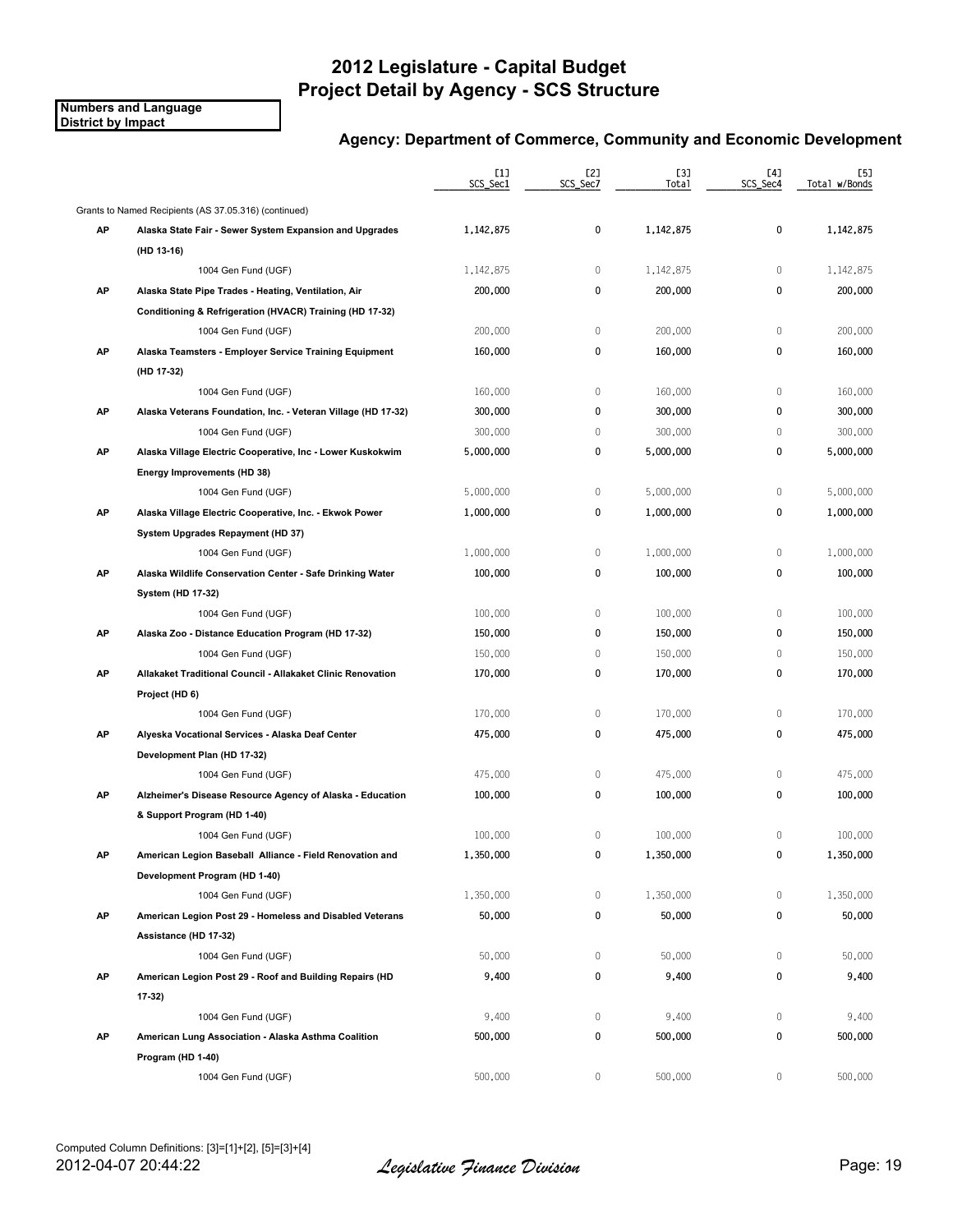**Numbers and Language District by Impact**

|    |                                                          | [1]<br>SCS_Sec1 | [2]<br>SCS_Sec7 | [3]<br>Total | [4]<br>SCS_Sec4 | [5]<br>Total w/Bonds |
|----|----------------------------------------------------------|-----------------|-----------------|--------------|-----------------|----------------------|
|    | Grants to Named Recipients (AS 37.05.316) (continued)    |                 |                 |              |                 |                      |
| AP | American Red Cross of Alaska - Service to Armed Forces - | 75,000          | 0               | 75,000       | 0               | 75,000               |
|    | Emergency Messaging Program (HD 17-32)                   |                 |                 |              |                 |                      |
|    | 1004 Gen Fund (UGF)                                      | 75,000          | $\mathbb O$     | 75,000       | $\mathbb O$     | 75,000               |
| AP | Anchor Point Senior Citizens, Inc. - Anchor Point Senior | 244,000         | 0               | 244,000      | 0               | 244,000              |
|    | Center Improvements (HD 33-35)                           |                 |                 |              |                 |                      |
|    | 1004 Gen Fund (UGF)                                      | 244,000         | $\mathbb O$     | 244,000      | $\mathbf{0}$    | 244,000              |
| AP | Anchorage Community Land Trust - Community Gardens (HD   | 100,000         | 0               | 100,000      | 0               | 100,000              |
|    | 17-32)                                                   |                 |                 |              |                 |                      |
|    | 1004 Gen Fund (UGF)                                      | 100,000         | $\mathbb O$     | 100,000      | $\mathbb O$     | 100,000              |
| AP | Anchorage Community Land Trust - Mountain View Blighted  | 1,000,000       | 0               | 1,000,000    | 0               | 1,000,000            |
|    | Property Improvement (HD 17-32)                          |                 |                 |              |                 |                      |
|    | 1004 Gen Fund (UGF)                                      | 1,000,000       | 0               | 1,000,000    | $\mathbf 0$     | 1,000,000            |
| AP | Anchorage Community Mental Health Services - Adult Day   | 250,000         | 0               | 250,000      | 0               | 250,000              |
|    | Care Facility Expansion (HD 17-32)                       |                 |                 |              |                 |                      |
|    | 1004 Gen Fund (UGF)                                      | 250,000         | 0               | 250,000      | 0               | 250,000              |
| AP | Anchorage Community YMCA - Mechanical System Boilers     | 10,000          | 0               | 10,000       | 0               | 10,000               |
|    | and Control System Replacement (HD 17-32)                |                 |                 |              |                 |                      |
|    | 1004 Gen Fund (UGF)                                      | 10,000          | $\mathbb O$     | 10,000       | $\mathbf 0$     | 10,000               |
| AP | Anchorage Curling Club - Expanded Facility Construction  | 200,000         | 0               | 200,000      | 0               | 200,000              |
|    | (HD 17-32)                                               |                 |                 |              |                 |                      |
|    | 1004 Gen Fund (UGF)                                      | 200,000         | $\mathbb O$     | 200,000      | 0               | 200,000              |
| AP | Anchorage Park Foundation - African American Soldiers    | 50,000          | 0               | 50,000       | 0               | 50,000               |
|    | ALCAN Highway Memorial (HD 17-32)                        |                 |                 |              |                 |                      |
|    | 1004 Gen Fund (UGF)                                      | 50,000          | 0               | 50,000       | 0               | 50,000               |
| AP | Anchorage Park Foundation - Arctic Benson Park and East  | 83,000          | 0               | 83,000       | 0               | 83,000               |
|    | Spenard Neighborhood Park Safety Upgrades (HD 17-32)     |                 |                 |              |                 |                      |
|    | 1004 Gen Fund (UGF)                                      | 83,000          | 0               | 83,000       | 0               | 83,000               |
| АP | Anchorage Park Foundation - Campbell Creek Estuary and   | 200,000         | 0               | 200,000      | 0               | 200,000              |
|    | Trail Improvements (HD 17-32)                            |                 |                 |              |                 |                      |
|    | 1004 Gen Fund (UGF)                                      | 200,000         | 0               | 200,000      | 0               | 200,000              |
| АP | Anchorage Park Foundation - Campbell Park Play Equipment | 200,000         | 0               | 200,000      | 0               | 200,000              |
|    | and Safety Surfacing (HD 17-32)                          |                 |                 |              |                 |                      |
|    | 1004 Gen Fund (UGF)                                      | 200,000         | 0               | 200,000      | 0               | 200,000              |
| AP | Anchorage Park Foundation - Chester Creek Sports Complex | 250,000         | 0               | 250,000      | 0               | 250,000              |
|    | Mulcahy Rinks Reconstruction (HD 17-32)                  |                 |                 |              |                 |                      |
|    | 1004 Gen Fund (UGF)                                      | 250,000         | 0               | 250,000      | 0               | 250,000              |
| AP | Anchorage Park Foundation - Coastal Trail - Surface and  | 1,000,000       | 0               | 1,000,000    | 0               | 1,000,000            |
|    | Safety Improvements (HD 17-32)                           |                 |                 |              |                 |                      |
|    | 1004 Gen Fund (UGF)                                      | 1,000,000       | 0               | 1,000,000    | 0               | 1,000,000            |
| AP | Anchorage Park Foundation - Davis Park Athletic Field    | 200,000         | 0               | 200,000      | 0               | 200,000              |
|    | Upgrades (HD 17-32)                                      |                 |                 |              |                 |                      |
|    | 1004 Gen Fund (UGF)                                      | 200,000         | 0               | 200,000      | 0               | 200,000              |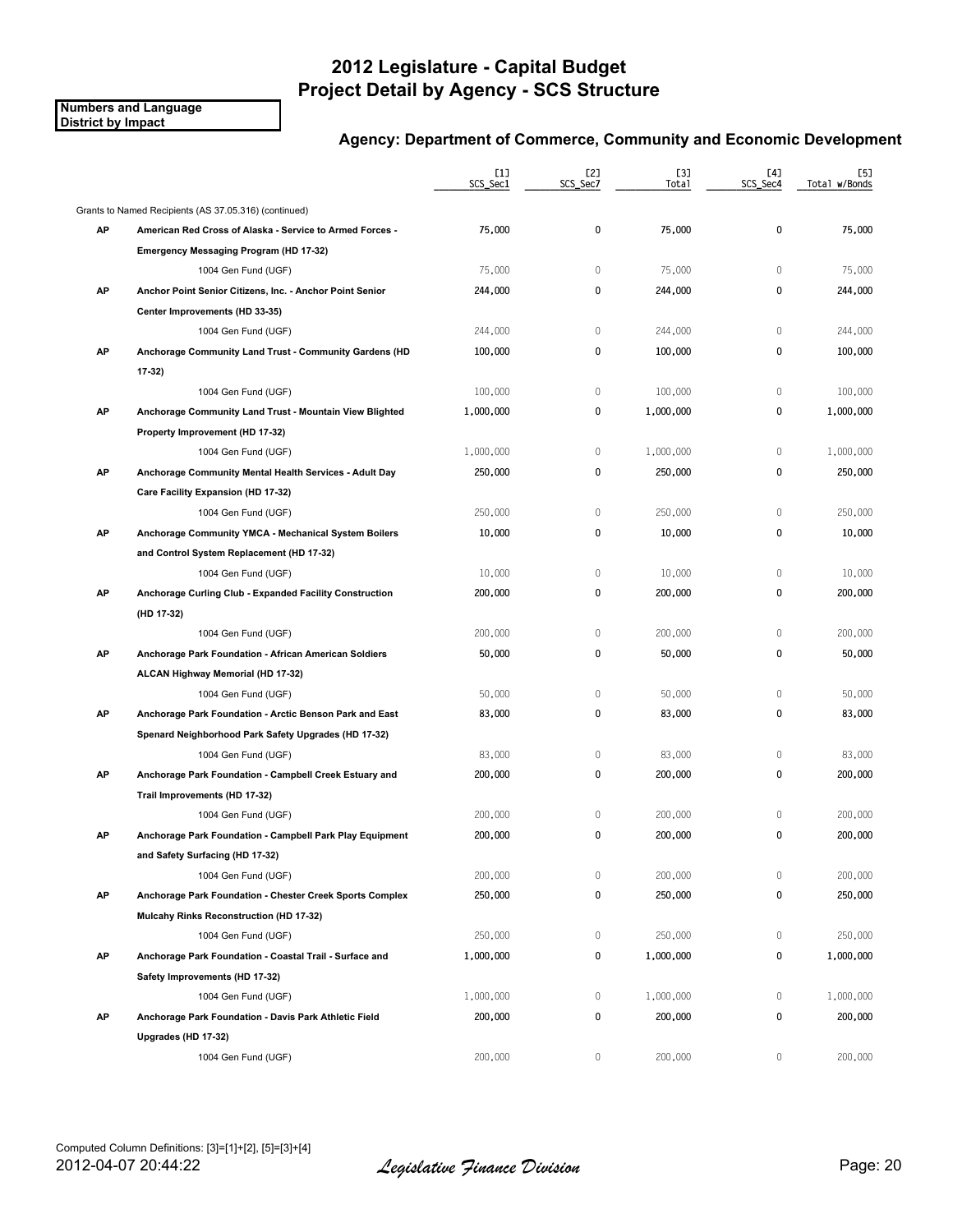**Numbers and Language District by Impact**

|    |                                                           | [1]<br>SCS_Sec1 | [2]<br>SCS_Sec7 | [3]<br>Total | [4]<br>SCS_Sec4 | [5]<br>Total w/Bonds |
|----|-----------------------------------------------------------|-----------------|-----------------|--------------|-----------------|----------------------|
|    | Grants to Named Recipients (AS 37.05.316) (continued)     |                 |                 |              |                 |                      |
| AP | Anchorage Park Foundation - Downtown Streetscapes (HD     | 310,000         | 0               | 310,000      | 0               | 310,000              |
|    | 17 32)                                                    |                 |                 |              |                 |                      |
|    | 1004 Gen Fund (UGF)                                       | 310,000         | 0               | 310,000      | 0               | 310,000              |
| AP | Anchorage Park Foundation - Elderberry Park Equipment (HD | 40,000          | 0               | 40,000       | 0               | 40,000               |
|    | 17-32)                                                    |                 |                 |              |                 |                      |
|    | 1004 Gen Fund (UGF)                                       | 40,000          | $\mathbb O$     | 40,000       | $\mathbf 0$     | 40,000               |
| AP | Anchorage Park Foundation - Fairbanks Park Toddler Play   | 50,000          | 0               | 50,000       | 0               | 50,000               |
|    | Equipment (HD 17-32)                                      |                 |                 |              |                 |                      |
|    | 1004 Gen Fund (UGF)                                       | 50,000          | $\mathbb O$     | 50,000       | $\mathbb O$     | 50,000               |
| AP | Anchorage Park Foundation - Fairview Lions Park Play      | 200,000         | 0               | 200,000      | 0               | 200,000              |
|    | Equipment (HD 17-32)                                      |                 |                 |              |                 |                      |
|    | 1004 Gen Fund (UGF)                                       | 200,000         | $\mathbb O$     | 200,000      | $\mathbf{0}$    | 200,000              |
| AP | Anchorage Park Foundation - Kiwanis Fish Creek Park and   | 83,000          | 0               | 83,000       | 0               | 83,000               |
|    | Spenard Neighborhood Park Improvements (HD 17-32)         |                 |                 |              |                 |                      |
|    | 1004 Gen Fund (UGF)                                       | 83,000          | $\mathbb O$     | 83,000       | $\mathbb O$     | 83,000               |
| AP | Anchorage Park Foundation - North Russian Jack Springs    | 400,000         | 0               | 400,000      | 0               | 400,000              |
|    | Park Playground (HD 17-32)                                |                 |                 |              |                 |                      |
|    | 1004 Gen Fund (UGF)                                       | 400,000         | $\mathbb O$     | 400,000      | $\mathbb O$     | 400,000              |
| AP | Anchorage Park Foundation - Northeast Anchorage Skate     | 250,000         | 0               | 250,000      | 0               | 250,000              |
|    | Park (HD 17-32)                                           |                 |                 |              |                 |                      |
|    | 1004 Gen Fund (UGF)                                       | 250,000         | 0               | 250,000      | $\mathbb O$     | 250,000              |
| AP | Anchorage Park Foundation - Ruth Arcand Park Equestrian   | 75,000          | 0               | 75,000       | 0               | 75,000               |
|    | Trail Rehabilitation (HD 17-32)                           |                 |                 |              |                 |                      |
|    | 1004 Gen Fund (UGF)                                       | 75,000          | 0               | 75,000       | $\mathbf 0$     | 75,000               |
| AP | Anchorage Parks Foundation - Scenic Foothills Community   | 73,000          | 0               | 73,000       | 0               | 73,000               |
|    | Council Little Dipper Pilot Project (HD 17-32)            |                 |                 |              |                 |                      |
|    | 1004 Gen Fund (UGF)                                       | 73,000          | 0               | 73,000       | 0               | 73,000               |
| АP | Anchorage Parks Foundation - Scenic Foothills Community   | 69,000          | 0               | 69,000       | 0               | 69,000               |
|    | Council Scenic Park Pilot Project (HD 17-32)              |                 |                 |              |                 |                      |
|    | 1004 Gen Fund (UGF)                                       | 69,000          | 0               | 69,000       | $\mathbf{0}$    | 69,000               |
| AP | Anchorage School District - Abbott Loop Elementary School | 60,000          | 0               | 60,000       | 0               | 60,000               |
|    | Equipment and Furniture (HD 17-32)                        |                 |                 |              |                 |                      |
|    | 1004 Gen Fund (UGF)                                       | 60,000          | 0               | 60,000       | 0               | 60,000               |
| AP | Anchorage School District - Airport Heights Elementary    | 16,500          | 0               | 16,500       | 0               | 16,500               |
|    | School Equipment (HD 17-32)                               |                 |                 |              |                 |                      |
|    | 1004 Gen Fund (UGF)                                       | 16,500          | 0               | 16,500       | 0               | 16,500               |
| AP | Anchorage School District - Alaska Native Cultural        | 25,000          | 0               | 25,000       | 0               | 25,000               |
|    | Classroom Technology (HD 17-32)                           |                 |                 |              |                 |                      |
|    | 1004 Gen Fund (UGF)                                       | 25,000          | 0               | 25,000       | 0               | 25,000               |
| AP | Anchorage School District - Anchorage Vocational Academic | 39,000          | 0               | 39,000       | 0               | 39,000               |
|    | Institute of Learning Equipment and Materials (HD 17-32)  |                 |                 |              |                 |                      |
|    | 1004 Gen Fund (UGF)                                       | 39,000          | 0               | 39,000       | 0               | 39,000               |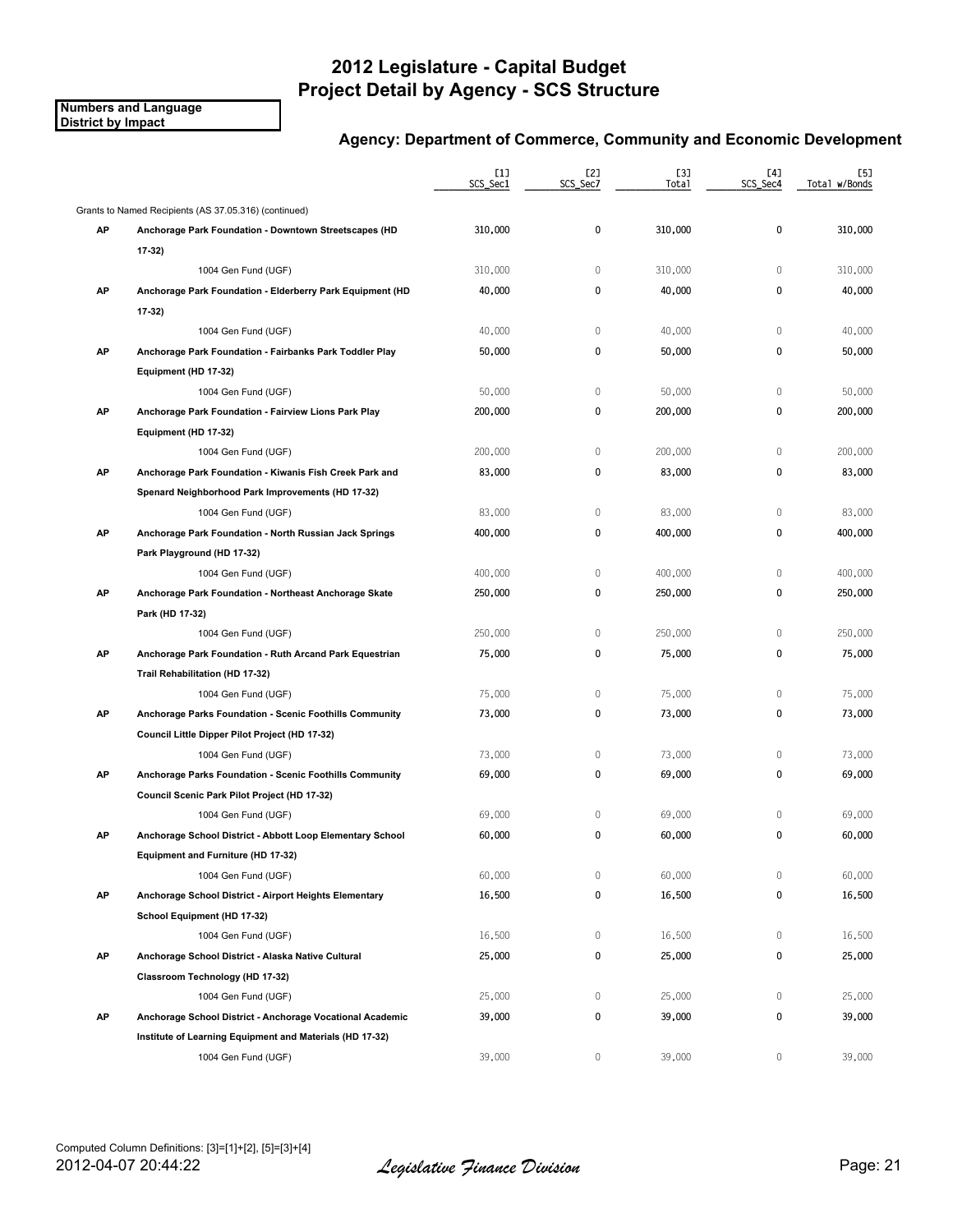**Numbers and Language District by Impact**

|    |                                                              | [1]<br>SCS_Sec1 | [2]<br>SCS_Sec7 | [3]<br>Total | [4]<br>SCS_Sec4 | [5]<br>Total w/Bonds |
|----|--------------------------------------------------------------|-----------------|-----------------|--------------|-----------------|----------------------|
|    | Grants to Named Recipients (AS 37.05.316) (continued)        |                 |                 |              |                 |                      |
| AP | Anchorage School District - Aquarian Charter School          | 35,000          | 0               | 35,000       | 0               | 35,000               |
|    | Equipment (HD 17-32)                                         |                 |                 |              |                 |                      |
|    | 1004 Gen Fund (UGF)                                          | 35,000          | $\mathbb O$     | 35,000       | 0               | 35,000               |
| AP | Anchorage School District - Bartlett High School Equipment   | 50,000          | 0               | 50,000       | 0               | 50,000               |
|    | (HD 17-32)                                                   |                 |                 |              |                 |                      |
|    | 1004 Gen Fund (UGF)                                          | 50,000          | $\mathbb O$     | 50,000       | $\mathbf 0$     | 50,000               |
| AP | Anchorage School District - Bartlett High School Turf Field  | 3,500,000       | 0               | 3,500,000    | 0               | 3,500,000            |
|    | Installation (HD 17-32)                                      |                 |                 |              |                 |                      |
|    | 1004 Gen Fund (UGF)                                          | 3,500,000       | $\mathbb O$     | 3,500,000    | $\mathbb O$     | 3,500,000            |
| AP | Anchorage School District - Baxter Elementary School         | 98,000          | 0               | 98,000       | 0               | 98,000               |
|    | Equipment and Materials (HD 17-32)                           |                 |                 |              |                 |                      |
|    | 1004 Gen Fund (UGF)                                          | 98,000          | $\mathbb O$     | 98,000       | $\mathbf{0}$    | 98,000               |
| AP | Anchorage School District - Bayshore Elementary School       | 58,000          | 0               | 58,000       | 0               | 58,000               |
|    | Equipment (HD 17-32)                                         |                 |                 |              |                 |                      |
|    | 1004 Gen Fund (UGF)                                          | 58,000          | $\mathbb O$     | 58,000       | $\mathbb O$     | 58,000               |
| AP | Anchorage School District - Begich Middle School             | 181,350         | 0               | 181,350      | 0               | 181,350              |
|    | Equipment and Materials (HD 17-32)                           |                 |                 |              |                 |                      |
|    | 1004 Gen Fund (UGF)                                          | 181,350         | $\mathbb O$     | 181,350      | $\mathbb O$     | 181,350              |
| AP | Anchorage School District - Central Middle School of Science | 70,000          | 0               | 70,000       | 0               | 70,000               |
|    | Improvements (HD 17-32)                                      |                 |                 |              |                 |                      |
|    | 1004 Gen Fund (UGF)                                          | 70,000          | $\mathbb O$     | 70,000       | $\mathbb O$     | 70,000               |
| AP | Anchorage School District - Chester Valley Elementary        | 40,000          | 0               | 40,000       | 0               | 40,000               |
|    | School Equipment (HD 17-32)                                  |                 |                 |              |                 |                      |
|    | 1004 Gen Fund (UGF)                                          | 40,000          | $\mathbb O$     | 40,000       | $\mathbf{0}$    | 40,000               |
| AP | Anchorage School District - Chinook Elementary School        | 66,600          | 0               | 66,600       | 0               | 66,600               |
|    | Improvements and Staff Training (HD 17-32)                   |                 |                 |              |                 |                      |
|    | 1004 Gen Fund (UGF)                                          | 66,600          | 0               | 66,600       | 0               | 66,600               |
| АP | Anchorage School District - Chugach Optional Elementary      | 90,000          | 0               | 90,000       | 0               | 90,000               |
|    | School Security Improvements (HD 17-32)                      |                 |                 |              |                 |                      |
|    | 1004 Gen Fund (UGF)                                          | 90,000          | $\mathbb O$     | 90,000       | $\mathbf{0}$    | 90,000               |
| АP | Anchorage School District - Chugiak Elementary School        | 44,000          | 0               | 44,000       | 0               | 44,000               |
|    | Interactive Display Technologies in Classrooms (HD 17-32)    |                 |                 |              |                 |                      |
|    | 1004 Gen Fund (UGF)                                          | 44,000          | 0               | 44,000       | 0               | 44,000               |
| AP | Anchorage School District - Clark Middle School Library      | 25,000          | 0               | 25,000       | 0               | 25,000               |
|    | Collection Upgrade (HD 17-32)                                |                 |                 |              |                 |                      |
|    | 1004 Gen Fund (UGF)                                          | 25,000          | 0               | 25,000       | 0               | 25,000               |
| AP | Anchorage School District - College Gate Elementary School   | 30,000          | 0               | 30,000       | 0               | 30,000               |
|    | Equipment (HD 17-32)                                         |                 |                 |              |                 |                      |
|    | 1004 Gen Fund (UGF)                                          | 30,000          | 0               | 30,000       | 0               | 30,000               |
| AP | Anchorage School District - College Gate Elementary School   | 470,000         | 0               | 470,000      | 0               | 470,000              |
|    | Pedestrian Safety (HD 17-32)                                 |                 |                 |              |                 |                      |
|    | 1004 Gen Fund (UGF)                                          | 470,000         | 0               | 470,000      | 0               | 470,000              |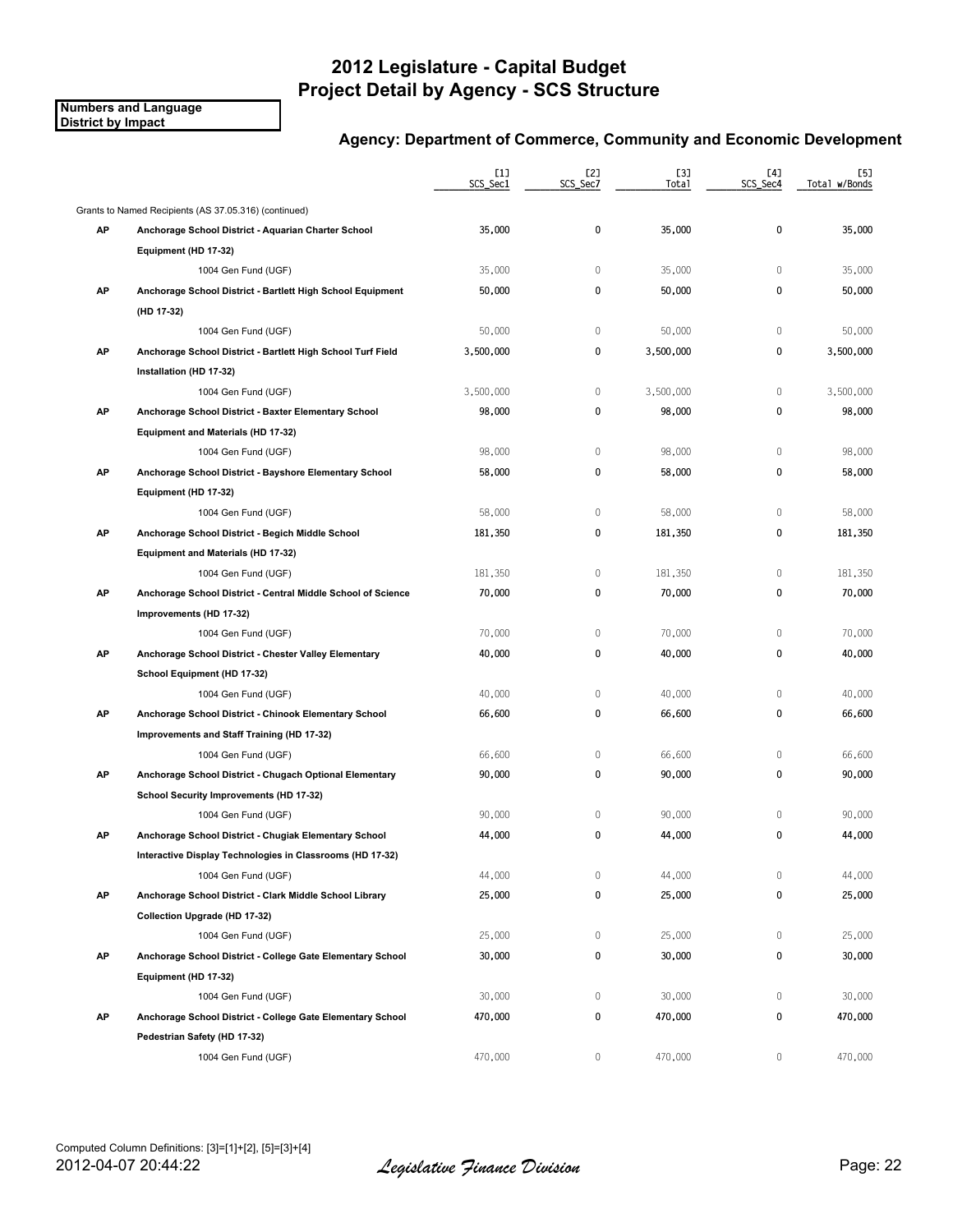**Numbers and Language District by Impact**

|    |                                                           | [1]<br>SCS_Sec1 | [2]<br>SCS Sec7 | <b>[3]</b><br>Total | [4]<br>SCS_Sec4 | [5]<br>Total w/Bonds |
|----|-----------------------------------------------------------|-----------------|-----------------|---------------------|-----------------|----------------------|
|    | Grants to Named Recipients (AS 37.05.316) (continued)     |                 |                 |                     |                 |                      |
| AP | Anchorage School District - Creekside Park Elementary     | 53,400          | 0               | 53,400              | $\mathbf{0}$    | 53,400               |
|    | School Equipment and Materials (HD 17-32)                 |                 |                 |                     |                 |                      |
|    | 1004 Gen Fund (UGF)                                       | 53,400          | $\mathbb O$     | 53,400              | $\mathbf{0}$    | 53,400               |
| AP | Anchorage School District - Crossroads School Equipment   | 20,500          | 0               | 20,500              | 0               | 20,500               |
|    | and Classroom Upgrades (HD 17-32)                         |                 |                 |                     |                 |                      |
|    | 1004 Gen Fund (UGF)                                       | 20,500          | $\mathbb O$     | 20,500              | $\mathbf{0}$    | 20,500               |
| AP | Anchorage School District - Denali Montessori School      | 90,000          | 0               | 90,000              | 0               | 90,000               |
|    | Security Improvements (HD 17-32)                          |                 |                 |                     |                 |                      |
|    | 1004 Gen Fund (UGF)                                       | 90,000          | $\mathbb O$     | 90,000              | $\mathbf{0}$    | 90,000               |
| AP | Anchorage School District - Dimond High School Equipment  | 123,500         | 0               | 123,500             | 0               | 123,500              |
|    | and Improvements (HD 17-32)                               |                 |                 |                     |                 |                      |
|    | 1004 Gen Fund (UGF)                                       | 123,500         | $\mathbb O$     | 123,500             | $\overline{0}$  | 123,500              |
| AP | Anchorage School District - Eagle Academy School          | 60,700          | 0               | 60,700              | 0               | 60,700               |
|    | Equipment and Upgrades (HD 17-32)                         |                 |                 |                     |                 |                      |
|    | 1004 Gen Fund (UGF)                                       | 60,700          | $\mathbb O$     | 60,700              | 0               | 60,700               |
| AP | Anchorage School District - Eagle River Elementary School | 75,000          | 0               | 75,000              | 0               | 75,000               |
|    | Equipment (HD 17-32)                                      |                 |                 |                     |                 |                      |
|    | 1004 Gen Fund (UGF)                                       | 75,000          | $\mathbb O$     | 75,000              | $\mathbb O$     | 75,000               |
| AP | Anchorage School District - East High School Area         | 250,000         | 0               | 250,000             | 0               | 250,000              |
|    | Pedestrian and Safety Improvements (HD 17-32)             |                 |                 |                     |                 |                      |
|    | 1004 Gen Fund (UGF)                                       | 250,000         | $\mathbb O$     | 250,000             | $\mathbf 0$     | 250,000              |
| AP | Anchorage School District - East High School Classroom    | 165,400         | 0               | 165,400             | 0               | 165,400              |
|    | Equipment (HD 17-32)                                      |                 |                 |                     |                 |                      |
|    | 1004 Gen Fund (UGF)                                       | 165,400         | 0               | 165,400             | 0               | 165,400              |
| AP | Anchorage School District - Fairview Elementary School    | 125,000         | 0               | 125,000             | 0               | 125,000              |
|    | Equipment and Materials (HD 17-32)                        |                 |                 |                     |                 |                      |
|    | 1004 Gen Fund (UGF)                                       | 125,000         | $\mathbb O$     | 125,000             | $\mathbf{0}$    | 125,000              |
| AP | Anchorage School District - Girdwood School Gym           | 40,000          | 0               | 40,000              | 0               | 40,000               |
|    | Improvements (HD 17-32)                                   |                 |                 |                     |                 |                      |
|    | 1004 Gen Fund (UGF)                                       | 40,000          | $\mathbb O$     | 40,000              | 0               | 40,000               |
| АP | Anchorage School District - Gladys Wood Elementary School | 52,000          | 0               | 52,000              | 0               | 52,000               |
|    | Equipment and Materials (HD 17-32)                        |                 |                 |                     |                 |                      |
|    | 1004 Gen Fund (UGF)                                       | 52,000          | 0               | 52,000              | $\mathbf{0}$    | 52,000               |
| AP | Anchorage School District - Government Hill Elementary    | 50,000          | 0               | 50,000              | 0               | 50,000               |
|    | School Equipment (HD 17-32)                               |                 |                 |                     |                 |                      |
|    | 1004 Gen Fund (UGF)                                       | 50,000          | 0               | 50,000              | 0               | 50,000               |
| AP | Anchorage School District - Hanshew Middle School         | 158,500         | 0               | 158,500             | 0               | 158,500              |
|    | Equipment and Upgrades (HD 17-32)                         |                 |                 |                     |                 |                      |
|    | 1004 Gen Fund (UGF)                                       | 158,500         | $\mathbb O$     | 158,500             | 0               | 158,500              |
| AP | Anchorage School District - Homestead Elementary School   | 90,000          | 0               | 90,000              | 0               | 90,000               |
|    | Security Improvements (HD 17-32)                          |                 |                 |                     |                 |                      |
|    | 1004 Gen Fund (UGF)                                       | 90,000          | 0               | 90,000              | 0               | 90,000               |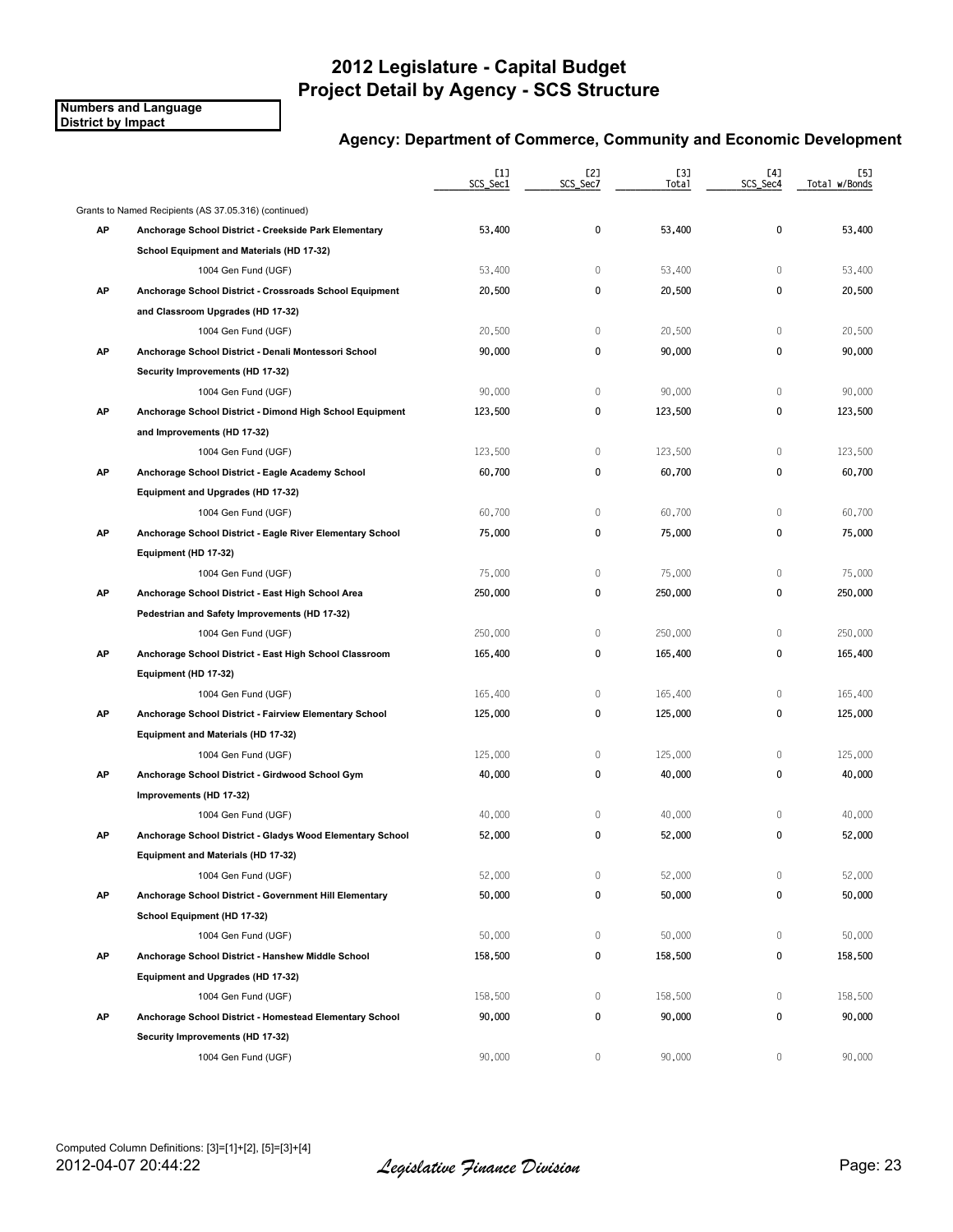**Numbers and Language District by Impact**

|    |                                                           | [1]<br>SCS_Sec1 | [2]<br>SCS_Sec7 | [3]<br>Total | [4]<br>SCS_Sec4 | [5]<br>Total w/Bonds |
|----|-----------------------------------------------------------|-----------------|-----------------|--------------|-----------------|----------------------|
|    | Grants to Named Recipients (AS 37.05.316) (continued)     |                 |                 |              |                 |                      |
| AP | Anchorage School District - Inlet View Elementary School  | 150,000         | 0               | 150,000      | 0               | 150,000              |
|    | Equipment and Upgrades (HD 17-32)                         |                 |                 |              |                 |                      |
|    | 1004 Gen Fund (UGF)                                       | 150,000         | $\mathbb O$     | 150,000      | $\mathbb O$     | 150,000              |
| AP | Anchorage School District - Kasuun Elementary School      | 115,500         | 0               | 115,500      | 0               | 115,500              |
|    | Equipment (HD 17-32)                                      |                 |                 |              |                 |                      |
|    | 1004 Gen Fund (UGF)                                       | 115,500         | $\mathbb O$     | 115,500      | $\mathbf{0}$    | 115,500              |
| AP | Anchorage School District - Kincaid Elementary School     | 15,000          | 0               | 15,000       | 0               | 15,000               |
|    | Improvements (HD 17-32)                                   |                 |                 |              |                 |                      |
|    | 1004 Gen Fund (UGF)                                       | 15,000          | $\mathbb O$     | 15,000       | $\mathbb O$     | 15,000               |
| AP | Anchorage School District - Klatt Elementary School       | 76,650          | 0               | 76,650       | 0               | 76,650               |
|    | Classroom Equipment (HD 17-32)                            |                 |                 |              |                 |                      |
|    | 1004 Gen Fund (UGF)                                       | 76,650          | $\mathbb O$     | 76,650       | $\mathbf{0}$    | 76,650               |
| AP | Anchorage School District - Lake Hood Elementary School   | 174,000         | 0               | 174,000      | 0               | 174,000              |
|    | Classroom Technology (HD 17-32)                           |                 |                 |              |                 |                      |
|    | 1004 Gen Fund (UGF)                                       | 174,000         | 0               | 174,000      | 0               | 174,000              |
| AP | Anchorage School District - McLaughlin Secondary School   | 21,000          | 0               | 21,000       | 0               | 21,000               |
|    | Computers (HD 17-32)                                      |                 |                 |              |                 |                      |
|    | 1004 Gen Fund (UGF)                                       | 21,000          | $\mathbb O$     | 21,000       | $\mathbf{0}$    | 21,000               |
| AP | Anchorage School District - Mears Middle School Equipment | 73,500          | 0               | 73,500       | 0               | 73,500               |
|    | and Improvement (HD 17-32)                                |                 |                 |              |                 |                      |
|    | 1004 Gen Fund (UGF)                                       | 73,500          | $\mathbb O$     | 73,500       | 0               | 73,500               |
| AP | Anchorage School District - Mears Middle School Office    | 100,000         | 0               | 100,000      | 0               | 100,000              |
|    | Improvements (HD 17-32)                                   |                 |                 |              |                 |                      |
|    | 1004 Gen Fund (UGF)                                       | 100,000         | 0               | 100,000      | $\mathbf{0}$    | 100,000              |
| AP | Anchorage School District - Mirror Lake Middle School     | 110,000         | 0               | 110,000      | 0               | 110,000              |
|    | <b>Musical Equipment (HD 17-32)</b>                       |                 |                 |              |                 |                      |
|    | 1004 Gen Fund (UGF)                                       | 110,000         | 0               | 110,000      | $\mathbf{0}$    | 110,000              |
| AP | Anchorage School District - Mountain View Elementary      | 25,000          | 0               | 25,000       | 0               | 25,000               |
|    | School Climbing Wall (HD 17-32)                           |                 |                 |              |                 |                      |
|    | 1004 Gen Fund (UGF)                                       | 25,000          | 0               | 25,000       | 0               | 25,000               |
| АP | Anchorage School District - Mountain View Elementary      | 32,500          | 0               | 32,500       | 0               | 32,500               |
|    | School Equipment (HD 17-32)                               |                 |                 |              |                 |                      |
|    | 1004 Gen Fund (UGF)                                       | 32,500          | 0               | 32,500       | 0               | 32,500               |
| AP | Anchorage School District - Muldoon Elementary School     | 80,000          | 0               | 80,000       | 0               | 80,000               |
|    | Equipment (HD 17-32)                                      |                 |                 |              |                 |                      |
|    | 1004 Gen Fund (UGF)                                       | 80,000          | 0               | 80,000       | 0               | 80,000               |
| AP | Anchorage School District - North Star Elementary School  | 109,000         | 0               | 109,000      | 0               | 109,000              |
|    | Equipment (HD 17-32)                                      |                 |                 |              |                 |                      |
|    | 1004 Gen Fund (UGF)                                       | 109,000         | 0               | 109,000      | 0               | 109,000              |
| AP | Anchorage School District - Northwood ABC Elementary      | 85,000          | 0               | 85,000       | 0               | 85,000               |
|    | School Gym Improvements (HD 17-32)                        |                 |                 |              |                 |                      |
|    | 1004 Gen Fund (UGF)                                       | 85,000          | 0               | 85,000       | 0               | 85,000               |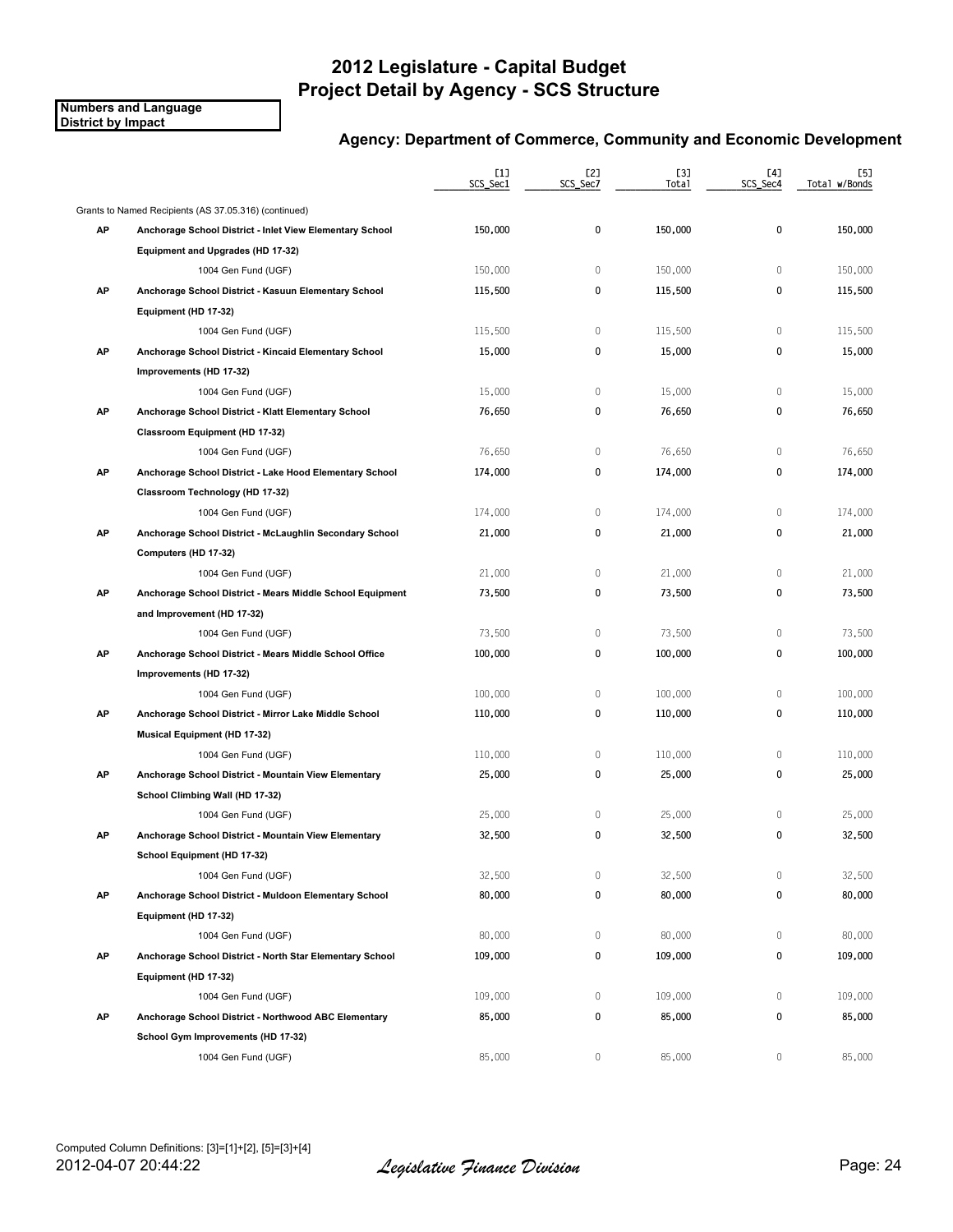**Numbers and Language District by Impact**

|    |                                                            | [1]<br>SCS_Sec1 | [2]<br>SCS_Sec7 | [3]<br>Total | [4]<br>SCS_Sec4 | [5]<br>Total w/Bonds |
|----|------------------------------------------------------------|-----------------|-----------------|--------------|-----------------|----------------------|
|    | Grants to Named Recipients (AS 37.05.316) (continued)      |                 |                 |              |                 |                      |
| AP | Anchorage School District - Northwood ABC Elementary       | 75,000          | 0               | 75,000       | 0               | 75,000               |
|    | School Library Equipment (HD 17-32)                        |                 |                 |              |                 |                      |
|    | 1004 Gen Fund (UGF)                                        | 75,000          | $\mathbb O$     | 75,000       | 0               | 75,000               |
| AP | Anchorage School District - Nunaka Valley Elementary       | 68,500          | 0               | 68,500       | 0               | 68,500               |
|    | School Equipment (HD 17-32)                                |                 |                 |              |                 |                      |
|    | 1004 Gen Fund (UGF)                                        | 68,500          | $\mathbb O$     | 68,500       | $\mathbf 0$     | 68,500               |
| AP | Anchorage School District - O'Malley Elementary School     | 40,000          | 0               | 40,000       | 0               | 40,000               |
|    | Equipment (HD 17-32)                                       |                 |                 |              |                 |                      |
|    | 1004 Gen Fund (UGF)                                        | 40,000          | $\mathbb O$     | 40,000       | $\mathbb O$     | 40,000               |
| AP | Anchorage School District - Polaris School Programs and    | 49,150          | 0               | 49,150       | 0               | 49,150               |
|    | Improvements (HD 17-32)                                    |                 |                 |              |                 |                      |
|    | 1004 Gen Fund (UGF)                                        | 49,150          | $\mathbb O$     | 49,150       | $\mathbf{0}$    | 49,150               |
| AP | Anchorage School District - Ptarmigan Elementary School    | 42,800          | 0               | 42,800       | 0               | 42,800               |
|    | Equipment and Peer Program (HD 17-32)                      |                 |                 |              |                 |                      |
|    | 1004 Gen Fund (UGF)                                        | 42,800          | $\mathbb O$     | 42,800       | $\mathbb O$     | 42,800               |
| AP | Anchorage School District - Rabbit Creek Elementary School | 30,000          | 0               | 30,000       | 0               | 30,000               |
|    | Furniture and Equipment (HD 17-32)                         |                 |                 |              |                 |                      |
|    | 1004 Gen Fund (UGF)                                        | 30,000          | $\mathbb O$     | 30,000       | $\mathbf 0$     | 30,000               |
| AP | Anchorage School District - Rogers Park Elementary School  | 53,000          | 0               | 53,000       | 0               | 53,000               |
|    | Equipment and Materials (HD 17-32)                         |                 |                 |              |                 |                      |
|    | 1004 Gen Fund (UGF)                                        | 53,000          | $\mathbb O$     | 53,000       | $\mathbb O$     | 53,000               |
| AP | Anchorage School District - Romig Middle School Artificial | 1,900,000       | 0               | 1,900,000    | 0               | 1,900,000            |
|    | Turf Field Installation (HD 17-32)                         |                 |                 |              |                 |                      |
|    | 1004 Gen Fund (UGF)                                        | 1,900,000       | 0               | 1,900,000    | $\mathbf 0$     | 1,900,000            |
| AP | Anchorage School District - Romig Middle School Equipment  | 183,500         | 0               | 183,500      | 0               | 183,500              |
|    | and Upgrades (HD 17-32)                                    |                 |                 |              |                 |                      |
|    | 1004 Gen Fund (UGF)                                        | 183,500         | 0               | 183,500      | 0               | 183,500              |
| АP | Anchorage School District - Russian Jack Elementary School | 85,000          | 0               | 85,000       | 0               | 85,000               |
|    | Equipment (HD 17-32)                                       |                 |                 |              |                 |                      |
|    | 1004 Gen Fund (UGF)                                        | 85,000          | $\mathbb O$     | 85,000       | 0               | 85,000               |
| АP | Anchorage School District - Sand Lake Elementary School    | 150,000         | 0               | 150,000      | 0               | 150,000              |
|    | Ice Rink Upgrade (HD 17-32)                                |                 |                 |              |                 |                      |
|    | 1004 Gen Fund (UGF)                                        | 150,000         | 0               | 150,000      | 0               | 150,000              |
| AP | Anchorage School District - Scenic Park Elementary School  | 35,000          | 0               | 35,000       | 0               | 35,000               |
|    | Equipment (HD 17-32)                                       |                 |                 |              |                 |                      |
|    | 1004 Gen Fund (UGF)                                        | 35,000          | 0               | 35,000       | 0               | 35,000               |
| AP | Anchorage School District - Service High School Equipment  | 134,400         | 0               | 134,400      | 0               | 134,400              |
|    | and Improvements (HD 17-32)                                |                 |                 |              |                 |                      |
|    | 1004 Gen Fund (UGF)                                        | 134,400         | 0               | 134,400      | 0               | 134,400              |
| AP | Anchorage School District - Service High School Security   | 218,000         | 0               | 218,000      | 0               | 218,000              |
|    | Improvements (HD 17-32)                                    |                 |                 |              |                 |                      |
|    | 1004 Gen Fund (UGF)                                        | 218,000         | 0               | 218,000      | 0               | 218,000              |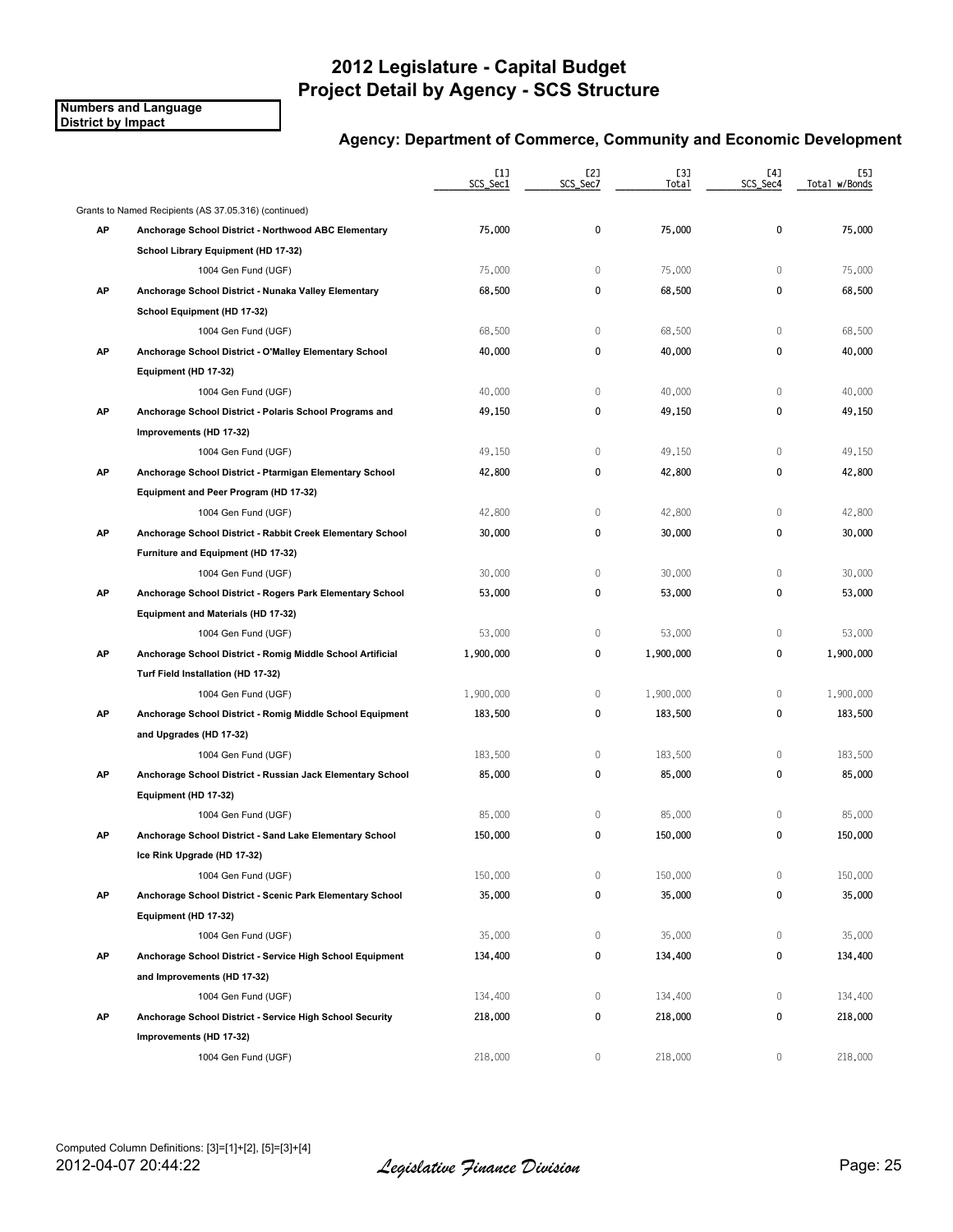**Numbers and Language District by Impact**

|    |                                                               | [1]<br>SCS_Sec1 | [2]<br>SCS_Sec7 | [3]<br>Total | [4]<br>SCS_Sec4 | [5]<br>Total w/Bonds |
|----|---------------------------------------------------------------|-----------------|-----------------|--------------|-----------------|----------------------|
|    | Grants to Named Recipients (AS 37.05.316) (continued)         |                 |                 |              |                 |                      |
| AP | Anchorage School District - Service High School Track         | 840,000         | 0               | 840,000      | 0               | 840,000              |
|    | Improvements (HD 17-32)                                       |                 |                 |              |                 |                      |
|    | 1004 Gen Fund (UGF)                                           | 840,000         | 0               | 840,000      | $\mathbb O$     | 840,000              |
| AP | Anchorage School District - South High School Field           | 2,200,000       | 0               | 2,200,000    | 0               | 2,200,000            |
|    | Improvements (HD 17-32)                                       |                 |                 |              |                 |                      |
|    | 1004 Gen Fund (UGF)                                           | 2,200,000       | $\mathbb O$     | 2,200,000    | $\mathbf 0$     | 2,200,000            |
| AP | Anchorage School District - Specialized Academic Voc-Ed       | 148,000         | 0               | 148,000      | 0               | 148,000              |
|    | (SAVE) High School - Security Camera Installation (HD 17-32)  |                 |                 |              |                 |                      |
|    | 1004 Gen Fund (UGF)                                           | 148,000         | $\mathbb O$     | 148,000      | $\mathbb O$     | 148,000              |
| AP | Anchorage School District - Spring Hill Elementary School     | 150,000         | 0               | 150,000      | 0               | 150,000              |
|    | Electronic Systems Upgrade (HD 17-32)                         |                 |                 |              |                 |                      |
|    | 1004 Gen Fund (UGF)                                           | 150,000         | $\mathbb O$     | 150,000      | $\mathbf{0}$    | 150,000              |
| AP | Anchorage School District - Steller Secondary School Facility | 85,000          | 0               | 85,000       | 0               | 85,000               |
|    | Improvements (HD 17-32)                                       |                 |                 |              |                 |                      |
|    | 1004 Gen Fund (UGF)                                           | 85,000          | $\mathbb O$     | 85,000       | $\mathbb O$     | 85,000               |
| AP | Anchorage School District - Susitna Elementary School         | 47,500          | 0               | 47,500       | 0               | 47,500               |
|    | Equipment and Staff Development (HD 17-32)                    |                 |                 |              |                 |                      |
|    | 1004 Gen Fund (UGF)                                           | 47,500          | $\mathbb O$     | 47,500       | $\mathbf 0$     | 47,500               |
| AP | Anchorage School District - Taku Elementary School            | 51,000          | 0               | 51,000       | 0               | 51,000               |
|    | Equipment (HD 17-32)                                          |                 |                 |              |                 |                      |
|    | 1004 Gen Fund (UGF)                                           | 51,000          | $\mathbb O$     | 51,000       | $\mathbb O$     | 51,000               |
| AP | Anchorage School District - Trailside Elementary School       | 49,000          | 0               | 49,000       | 0               | 49,000               |
|    | Equipment (HD 17-32)                                          |                 |                 |              |                 |                      |
|    | 1004 Gen Fund (UGF)                                           | 49,000          | $\mathbb O$     | 49,000       | $\mathbf{0}$    | 49,000               |
| AP | Anchorage School District - Trailside Elementary School       | 140,000         | 0               | 140,000      | 0               | 140,000              |
|    | Playground (HD 17-32)                                         |                 |                 |              |                 |                      |
|    | 1004 Gen Fund (UGF)                                           | 140,000         | 0               | 140,000      | 0               | 140,000              |
| АP | Anchorage School District - Tudor Elementary School           | 136,000         | 0               | 136,000      | 0               | 136,000              |
|    | Equipment and Upgrades (HD 17-32)                             |                 |                 |              |                 |                      |
|    | 1004 Gen Fund (UGF)                                           | 136,000         | 0               | 136,000      | 0               | 136,000              |
| АP | Anchorage School District - Turnagain Elementary School       | 182,000         | 0               | 182,000      | 0               | 182,000              |
|    | Equipment and Upgrades (HD 17-32)                             |                 |                 |              |                 |                      |
|    | 1004 Gen Fund (UGF)                                           | 182,000         | 0               | 182,000      | 0               | 182,000              |
| AP | Anchorage School District - Tyson Elementary School           | 95,000          | 0               | 95,000       | 0               | 95,000               |
|    | Equipment and Upgrades (HD 17-32)                             |                 |                 |              |                 |                      |
|    | 1004 Gen Fund (UGF)                                           | 95,000          | 0               | 95,000       | 0               | 95,000               |
| AP | Anchorage School District - Wendler Middle School             | 54,250          | 0               | 54,250       | 0               | 54,250               |
|    | Equipment and Upgrades (HD 17-32)                             |                 |                 |              |                 |                      |
|    | 1004 Gen Fund (UGF)                                           | 54,250          | 0               | 54,250       | 0               | 54,250               |
| AP | Anchorage School District - West High School Artificial Turf  | 3,100,000       | 0               | 3,100,000    | 0               | 3,100,000            |
|    | Field Installation (HD 17-32)                                 |                 |                 |              |                 |                      |
|    | 1004 Gen Fund (UGF)                                           | 3,100,000       | 0               | 3,100,000    | 0               | 3,100,000            |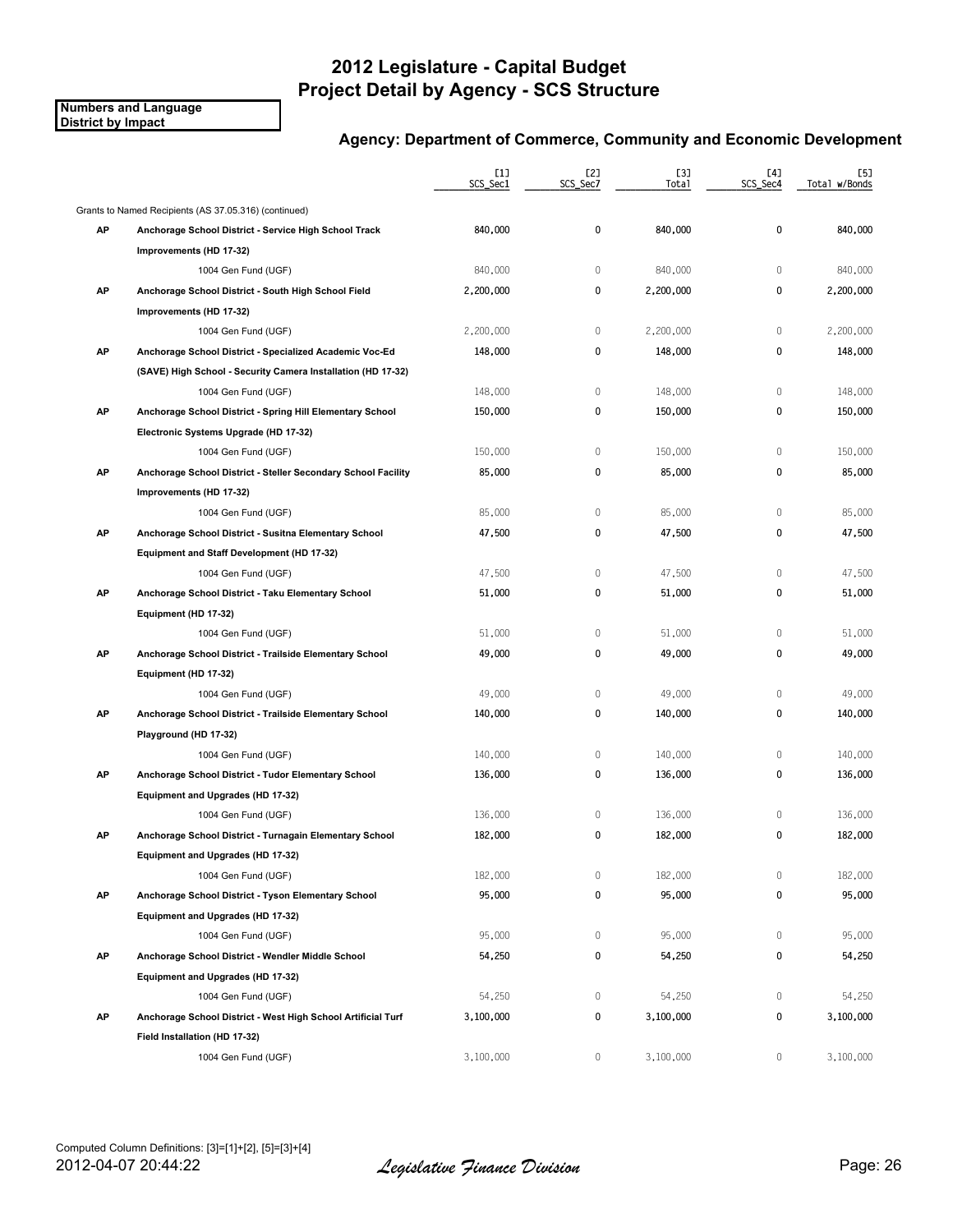**Numbers and Language District by Impact**

|    |                                                             | [1]<br>SCS_Sec1 | [2]<br>SCS_Sec7 | [3]<br>Total | [4]<br>SCS_Sec4 | [5]<br>Total w/Bonds |
|----|-------------------------------------------------------------|-----------------|-----------------|--------------|-----------------|----------------------|
|    | Grants to Named Recipients (AS 37.05.316) (continued)       |                 |                 |              |                 |                      |
| AP | Anchorage School District - West High School Equipment      | 381,500         | 0               | 381,500      | 0               | 381,500              |
|    | and Upgrades (HD 17-32)                                     |                 |                 |              |                 |                      |
|    | 1004 Gen Fund (UGF)                                         | 381,500         | 0               | 381,500      | 0               | 381,500              |
| AP | Anchorage School District - West High School Stadium (HD    | 1,600,000       | 0               | 1,600,000    | 0               | 1,600,000            |
|    | $17-32$                                                     |                 |                 |              |                 |                      |
|    | 1004 Gen Fund (UGF)                                         | 1,600,000       | 0               | 1,600,000    | $\mathbb O$     | 1,600,000            |
| AP | Anchorage School District - Williwaw Elementary School      | 31,500          | 0               | 31,500       | 0               | 31,500               |
|    | Equipment (HD 17-32)                                        |                 |                 |              |                 |                      |
|    | 1004 Gen Fund (UGF)                                         | 31,500          | 0               | 31,500       | 0               | 31,500               |
| AP | Anchorage School District - Willow Crest Elementary School  | 74,000          | 0               | 74,000       | 0               | 74,000               |
|    | Equipment and Upgrades (HD 17-32)                           |                 |                 |              |                 |                      |
|    | 1004 Gen Fund (UGF)                                         | 74,000          | 0               | 74,000       | $\mathbb O$     | 74,000               |
| AP | Anchorage School District - Wonder Park Elementary School   | 108,200         | 0               | 108,200      | 0               | 108,200              |
|    | Equipment and Upgrades (HD 17-32)                           |                 |                 |              |                 |                      |
|    | 1004 Gen Fund (UGF)                                         | 108,200         | 0               | 108,200      | 0               | 108,200              |
| АP | Angelus Memorial Park Cemetery, Inc. - Cemetery Capital     | 500,000         | 0               | 500,000      | 0               | 500,000              |
|    | Improvements (HD 1-40)                                      |                 |                 |              |                 |                      |
|    | 1004 Gen Fund (UGF)                                         | 500,000         | 0               | 500,000      | 0               | 500,000              |
| AP | ANTHC - Long Term Care Facility (HD 1-40)                   | 11,500,000      | 0               | 11,500,000   | 0               | 11,500,000           |
|    | 1004 Gen Fund (UGF)                                         | 11,500,000      | 0               | 11,500,000   | 0               | 11,500,000           |
| AP | Arc of Anchorage - Building Maintenance, Repair,            | 761,700         | 0               | 761,700      | 0               | 761,700              |
|    | Renovation and Supplies (HD 17-32)                          |                 |                 |              |                 |                      |
|    | 1004 Gen Fund (UGF)                                         | 761,700         | 0               | 761,700      | 0               | 761,700              |
| AP | Arctic Power - Arctic National Wildlife Refuge (ANWR)       | 160,000         | 0               | 160,000      | 0               | 160,000              |
|    | Program (HD 1-40)                                           |                 |                 |              |                 |                      |
|    | 1004 Gen Fund (UGF)                                         | 160,000         | 0               | 160,000      | 0               | 160,000              |
| AP | Arctic Winter Games State Team Alaska - State Participation | 315,000         | 0               | 315,000      | 0               | 315,000              |
|    | <b>Grant (HD 1-40)</b>                                      |                 |                 |              |                 |                      |
|    | 1004 Gen Fund (UGF)                                         | 315,000         | 0               | 315,000      | 0               | 315,000              |
| AP | Armed Services YMCA of Alaska - Armed Services YMCA -       | 100,000         | 0               | 100,000      | 0               | 100,000              |
|    | Military Families Project (HD 17-32)                        |                 |                 |              |                 |                      |
|    | 1004 Gen Fund (UGF)                                         | 100,000         | 0               | 100,000      | 0               | 100,000              |
| AP | Armed Services YMCA of Alaska - Y on Wheels Shuttle         | 100,000         | 0               | 100,000      | 0               | 100,000              |
|    | Service Grant (HD 17-32)                                    |                 |                 |              |                 |                      |
|    | 1004 Gen Fund (UGF)                                         | 100,000         | 0               | 100,000      | 0               | 100,000              |
| AP | Association of Village Council Presidents -                 | 2,000,000       | 0               | 2,000,000    | 0               | 2,000,000            |
|    | Kuskokwim-Yukon Corridor Planning & Design (HD 38)          |                 |                 |              |                 |                      |
|    | 1004 Gen Fund (UGF)                                         | 2,000,000       | 0               | 2,000,000    | 0               | 2,000,000            |
| AP | Association of Village Council Presidents - Village Public  | 1,057,600       | 0               | 1,057,600    | 0               | 1,057,600            |
|    | Safety Buildings (HD 36-38)                                 |                 |                 |              |                 |                      |
|    | 1004 Gen Fund (UGF)                                         | 1,057,600       | 0               | 1,057,600    | 0               | 1,057,600            |
| AP | Association of Village Council Presidents (AVCP) - Aviation | 2,470,100       | 0               | 2,470,100    | 0               | 2,470,100            |
|    | School Dormitory Construction (HD 36-38)                    |                 |                 |              |                 |                      |
|    | 1004 Gen Fund (UGF)                                         | 2,470,100       | 0               | 2,470,100    | 0               | 2,470,100            |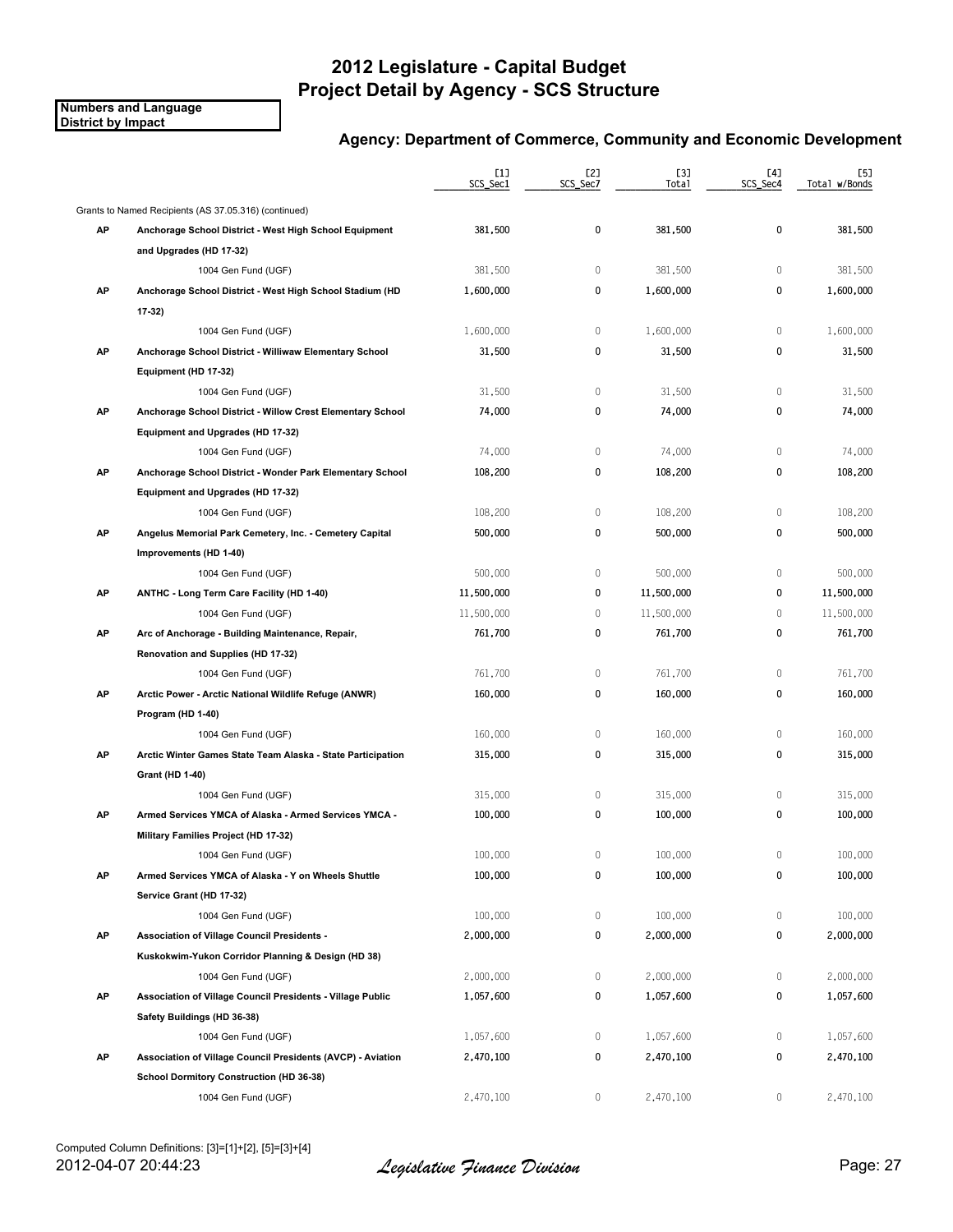**Numbers and Language District by Impact**

|    |                                                               | $[1]$<br>SCS_Sec1 | [2]<br>SCS_Sec7 | [3]<br>Total | [4]<br>SCS_Sec4 | [5]<br>Total w/Bonds |
|----|---------------------------------------------------------------|-------------------|-----------------|--------------|-----------------|----------------------|
|    | Grants to Named Recipients (AS 37.05.316) (continued)         |                   |                 |              |                 |                      |
| AP | <b>Association of Village Council Presidents (AVCP) -</b>     | 3,000,000         | 0               | 3,000,000    | 0               | 3,000,000            |
|    | Yukon-Kuskokwim Corridor Planning and Development Project (HD |                   |                 |              |                 |                      |
|    | 36 38)                                                        |                   |                 |              |                 |                      |
|    | 1004 Gen Fund (UGF)                                           | 3,000,000         | 0               | 3,000,000    | $\mathbf 0$     | 3,000,000            |
| AP | Bering Sea Fishermen's Association - Arctic Yukon             | 3,200,000         | 0               | 3,200,000    | 0               | 3,200,000            |
|    | Kuskokwim Sustainable Salmon Initiative (HD 38)               |                   |                 |              |                 |                      |
|    | 1004 Gen Fund (UGF)                                           | 3,200,000         | $\mathbb O$     | 3,200,000    | $\mathbf 0$     | 3,200,000            |
| AP | Big Lake Chamber of Commerce - Fish Creek Park Pavillion      | 25,000            | 0               | 25,000       | $\pmb{0}$       | 25,000               |
|    | (HD 13-16)                                                    |                   |                 |              |                 |                      |
|    | 1004 Gen Fund (UGF)                                           | 25,000            | $\mathbb O$     | 25,000       | $\mathbf 0$     | 25,000               |
| AP | <b>Birchwood Community Council - Birchwood Community</b>      | 5,000             | 0               | 5,000        | 0               | 5,000                |
|    | Patrol (HD 13-16)                                             |                   |                 |              |                 |                      |
|    | 1004 Gen Fund (UGF)                                           | 5,000             | $\mathbb O$     | 5,000        | $\mathbf 0$     | 5,000                |
| AP | Blood Bank of Alaska - Facilities and Services Expansion      | 8,000,000         | 0               | 8,000,000    | $\mathbf 0$     | 8,000,000            |
|    | Project (HD 1-40)                                             |                   |                 |              |                 |                      |
|    | 1004 Gen Fund (UGF)                                           | 8,000,000         | $\mathbb O$     | 8,000,000    | $\mathbf 0$     | 8,000,000            |
| АP | Boys & Girls Clubs of Southcentral Alaska - Fairbanks         | 230,000           | 0               | 230,000      | 0               | 230,000              |
|    | Clubhouse Renovations and Equipment (HD 7-11)                 |                   |                 |              |                 |                      |
|    | 1004 Gen Fund (UGF)                                           | 230,000           | $\mathbb O$     | 230,000      | $\mathbb O$     | 230,000              |
| AP | Boys & Girls Clubs of Southcentral Alaska - Northeast         | 35,000            | 0               | 35,000       | 0               | 35,000               |
|    | Clubhouse Gym and Storage Improvements (HD 17-32)             |                   |                 |              |                 |                      |
|    | 1004 Gen Fund (UGF)                                           | 35,000            | $\mathbb O$     | 35,000       | $\mathbb O$     | 35,000               |
| AP | Boys & Girls Clubs of Southcentral Alaska - Woodland Park     | 1,374,440         | 0               | 1,374,440    | 0               | 1,374,440            |
|    | Clubhouse - Child Care and Athletics Facilities Improvements  |                   |                 |              |                 |                      |
|    | (HD 17-32)                                                    |                   |                 |              |                 |                      |
|    | 1004 Gen Fund (UGF)                                           | 1,374,440         | 0               | 1,374,440    | $\mathbf 0$     | 1,374,440            |
| AP | Boys & Girls Clubs of Southcentral Alaska - Woodland Park     | 584,050           | 0               | 584,050      | 0               | 584,050              |
|    | Maintenance Building Installation (HD 17-32)                  |                   |                 |              |                 |                      |
|    | 1004 Gen Fund (UGF)                                           | 584,050           | $\mathbb O$     | 584,050      | $\mathbf 0$     | 584,050              |
| AP | Boys & Girls Clubs of the Kenai Peninsula - Kenai             | 14,000            | 0               | 14,000       | 0               | 14,000               |
|    | Technology Center Equipment (HD 33-35)                        |                   |                 |              |                 |                      |
|    | 1004 Gen Fund (UGF)                                           | 14,000            | 0               | 14,000       | 0               | 14,000               |
| АP | Boys & Girls Clubs of the Kenai Peninsula - Nikiski           | 14,000            | 0               | 14,000       | 0               | 14,000               |
|    | Technology Center Equipment (HD 33-35)                        |                   |                 |              |                 |                      |
|    | 1004 Gen Fund (UGF)                                           | 14,000            | 0               | 14,000       | 0               | 14,000               |
| AP | Boys & Girls Clubs of the Kenai Peninsula - Soldotna          | 163,000           | 0               | 163,000      | 0               | 163,000              |
|    | Portable Planning, Permitting and Acquisition (HD 33-35)      |                   |                 |              |                 |                      |
|    | 1004 Gen Fund (UGF)                                           | 163,000           | 0               | 163,000      | 0               | 163,000              |
| AP | Boys and Girls Club of Southcentral Alaska - Mountain View    | 125,000           | 0               | 125,000      | 0               | 125,000              |
|    | Club Upgrades and Repairs (HD 17-32)                          |                   |                 |              |                 |                      |
|    | 1004 Gen Fund (UGF)                                           | 125,000           | 0               | 125,000      | 0               | 125,000              |
| AP | Bread Line, Inc. - Stone Soup Cafe - Renovations and Service  | 150,000           | 0               | 150,000      | 0               | 150,000              |
|    | Improvements (HD 7-11)                                        |                   |                 |              |                 |                      |
|    | 1004 Gen Fund (UGF)                                           | 150,000           | 0               | 150,000      | 0               | 150,000              |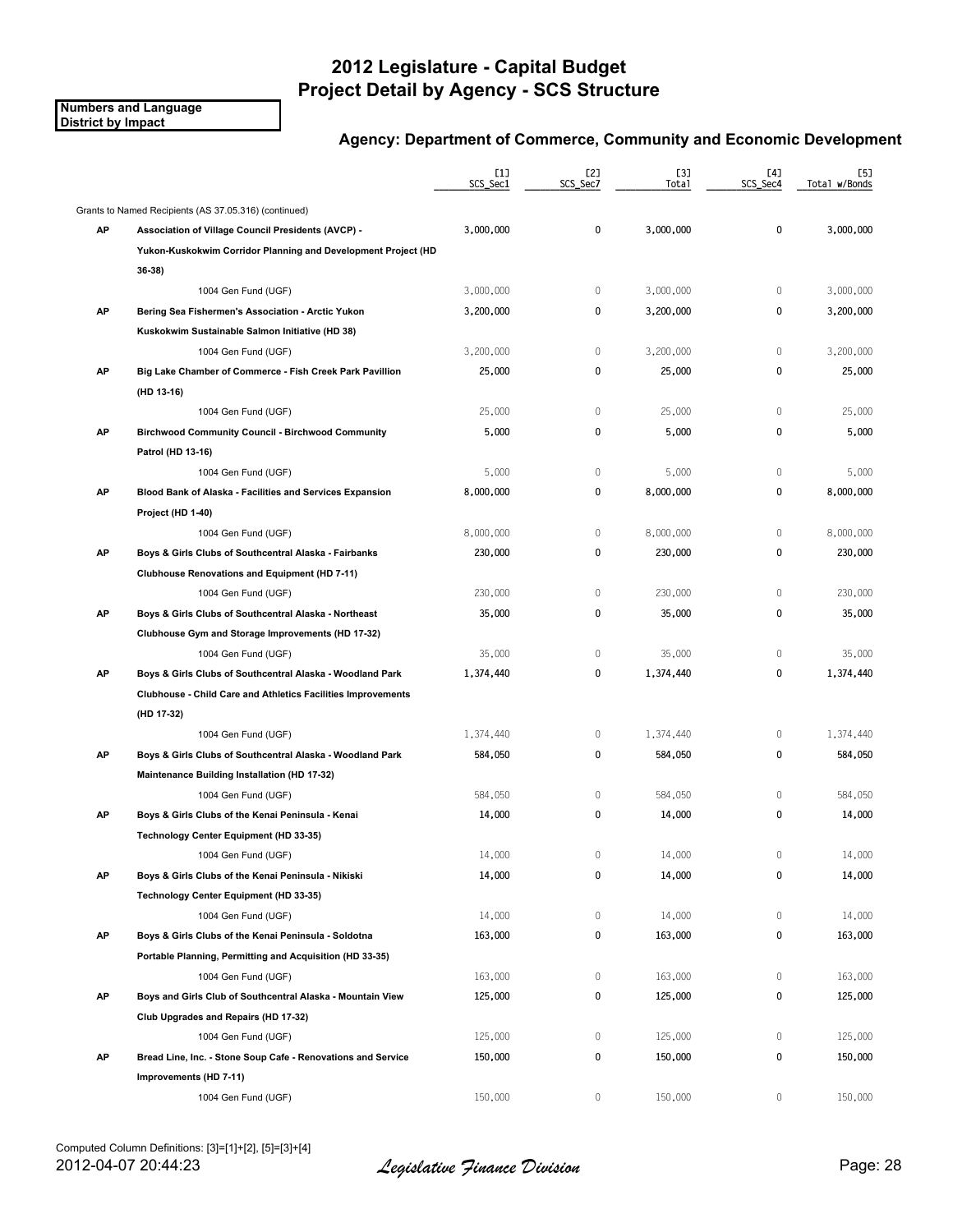**Numbers and Language District by Impact**

|    |                                                                 | [1]<br>SCS_Sec1 | [2]<br>SCS_Sec7 | [3]<br>Total | [4]<br>SCS_Sec4 | [5]<br>Total w/Bonds |
|----|-----------------------------------------------------------------|-----------------|-----------------|--------------|-----------------|----------------------|
|    | Grants to Named Recipients (AS 37.05.316) (continued)           |                 |                 |              |                 |                      |
| AP | Brotherhood, Inc. After School Program (HD 17-32)               | 100,000         | 0               | 100,000      | 0               | 100,000              |
|    | 1004 Gen Fund (UGF)                                             | 100,000         | $\mathbf 0$     | 100,000      | $\mathbf{0}$    | 100,000              |
| AP | Camp Fire USA Alaska Council - Health Center and Shower         | 395,000         | 0               | 395,000      | 0               | 395,000              |
|    | House (HD 17-32)                                                |                 |                 |              |                 |                      |
|    | 1004 Gen Fund (UGF)                                             | 395,000         | 0               | 395,000      | 0               | 395,000              |
| АP | Carol H. Brice Family Center - Ventilation and Heat Recovery    | 261,600         | 0               | 261,600      | 0               | 261,600              |
|    | Upgrades (HD 7-11)                                              |                 |                 |              |                 |                      |
|    | 1004 Gen Fund (UGF)                                             | 261,600         | 0               | 261,600      | 0               | 261,600              |
| AP | Chena-Goldstream Fire & Rescue - Station #4 Safety Repairs      | 50,000          | 0               | 50,000       | $\mathbf 0$     | 50,000               |
|    | & Energy Efficiency Upgrades (HD 7-11)                          |                 |                 |              |                 |                      |
|    | 1004 Gen Fund (UGF)                                             | 50,000          | $\mathbb O$     | 50,000       | 0               | 50,000               |
| AP | Child Care Connection, Inc. - Anchorage Imagination Library     | 15,000          | 0               | 15,000       | 0               | 15,000               |
|    | Books & Postage (HD 17-32)                                      |                 |                 |              |                 |                      |
|    | 1004 Gen Fund (UGF)                                             | 15,000          | 0               | 15,000       | $\mathbf 0$     | 15,000               |
| AP | Child Care Connection, Inc. - Equipment and Safety              | 75,000          | 0               | 75,000       | 0               | 75,000               |
|    | Improvements (HD 17-32)                                         |                 |                 |              |                 |                      |
|    | 1004 Gen Fund (UGF)                                             | 75,000          | $\mathbb O$     | 75,000       | 0               | 75,000               |
| AP | Child Care Connection, Inc. - Retaining Our Outstanding         | 1,000,000       | 0               | 1,000,000    | 0               | 1,000,000            |
|    | Teachers (ROOTS) Awards (HD 17-32)                              |                 |                 |              |                 |                      |
|    | 1004 Gen Fund (UGF)                                             | 1,000,000       | $\mathbb O$     | 1,000,000    | $\mathbf 0$     | 1,000,000            |
| AP | Children's Meal Mission, Inc. - Meals for Hungry Alaskan        | 50,000          | 0               | 50,000       | 0               | 50,000               |
|    | Children (HD 17-32)                                             |                 |                 |              |                 |                      |
|    | 1004 Gen Fund (UGF)                                             | 50,000          | 0               | 50,000       | 0               | 50,000               |
| AP | <b>Chilkoot Indian Association - Chilkoot Community Service</b> | 1,315,000       | 0               | 1,315,000    | 0               | 1,315,000            |
|    | Center (HD 5)                                                   |                 |                 |              |                 |                      |
|    | 1004 Gen Fund (UGF)                                             | 1,315,000       | 0               | 1,315,000    | 0               | 1,315,000            |
| AP | Chugach School District - Voyage to Excellence Facility         | 2,353,000       | 0               | 2,353,000    | 0               | 2,353,000            |
|    | Renovation (HD 17-32)                                           |                 |                 |              |                 |                      |
|    | 1004 Gen Fund (UGF)                                             | 2,353,000       | 0               | 2,353,000    | 0               | 2,353,000            |
| AP | <b>Community Connections, Inc. - Community Connections New</b>  | 550,000         | 0               | 550,000      | 0               | 550,000              |
|    | Building (HD 1)                                                 |                 |                 |              |                 |                      |
|    | 1004 Gen Fund (UGF)                                             | 550,000         | 0               | 550,000      | 0               | 550,000              |
| АP | Cook Inlet Housing Authority - Spenard Road Revitalization      | 1,900,000       | 0               | 1,900,000    | 0               | 1,900,000            |
|    | and Environmental Contamination Abatement (HD 17-32)            |                 |                 |              |                 |                      |
|    | 1004 Gen Fund (UGF)                                             | 1,900,000       | 0               | 1,900,000    | 0               | 1,900,000            |
| AP | Cook Inlet Regional Citizens Advisory Council - Ice             | 70,000          | 0               | 70,000       | 0               | 70,000               |
|    | Forecasting Network (HD 33-35)                                  |                 |                 |              |                 |                      |
|    | 1004 Gen Fund (UGF)                                             | 70,000          | 0               | 70,000       | 0               | 70,000               |
| AP | Copper River Native Association - Copper River Health Clinic    | 8,000,000       | 0               | 8,000,000    | 0               | 8,000,000            |
|    | <b>Construction (HD 6)</b>                                      |                 |                 |              |                 |                      |
|    | 1004 Gen Fund (UGF)                                             | 8,000,000       | 0               | 8,000,000    | 0               | 8,000,000            |
| AP | Copper Valley Development Association, Inc. - Biomass and       | 45,000          | 0               | 45,000       | 0               | 45,000               |
|    | Agricultural Business Development (HD 12)                       |                 |                 |              |                 |                      |
|    | 1004 Gen Fund (UGF)                                             | 45,000          | 0               | 45,000       | 0               | 45,000               |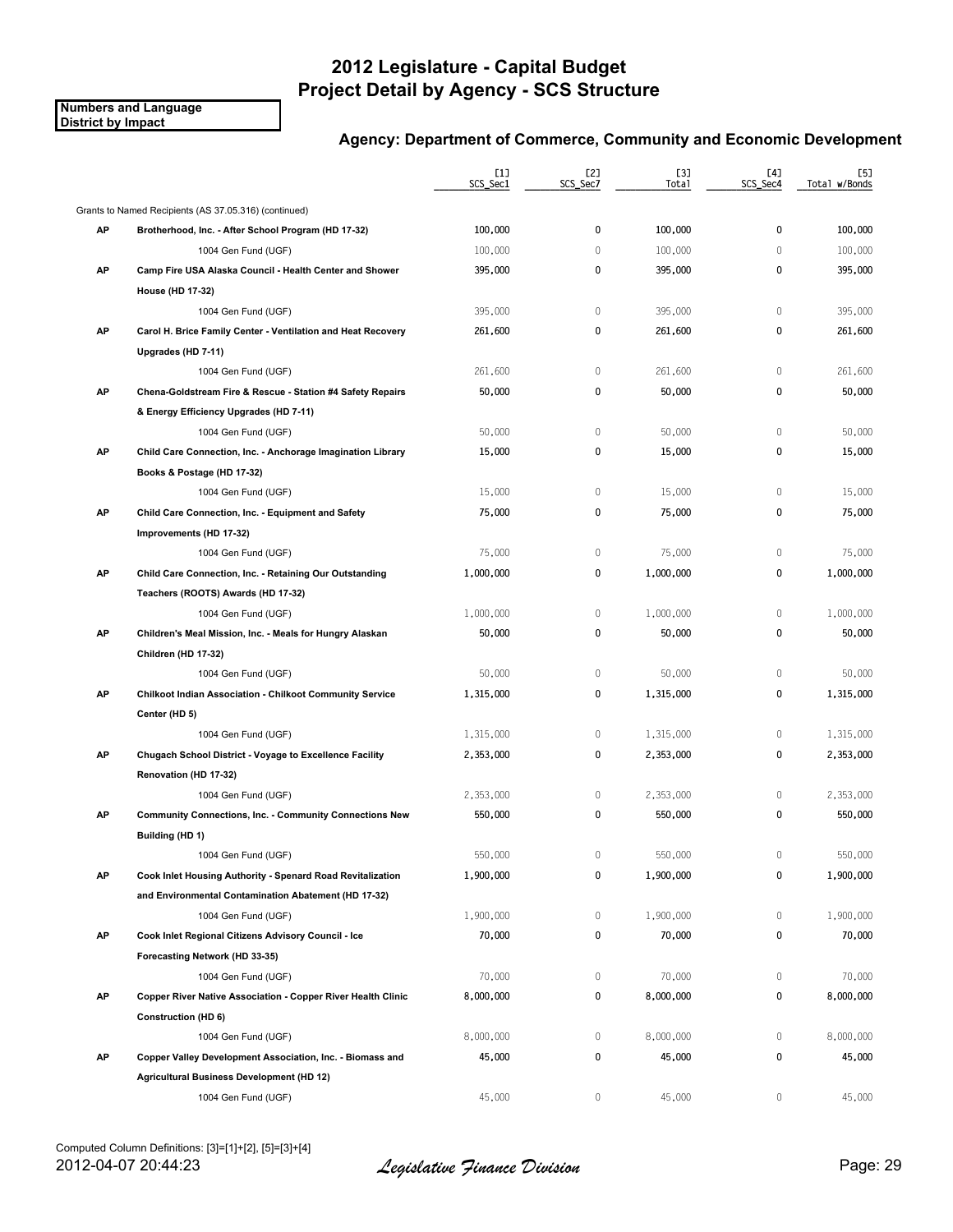**Numbers and Language District by Impact**

|    |                                                             | $[1]$<br>SCS_Sec1 | [2]<br>SCS_Sec7 | [3]<br>Total | [4]<br>SCS_Sec4 | [5]<br>Total w/Bonds |
|----|-------------------------------------------------------------|-------------------|-----------------|--------------|-----------------|----------------------|
|    | Grants to Named Recipients (AS 37.05.316) (continued)       |                   |                 |              |                 |                      |
| AP | <b>Copper Valley Electric Association - Tiekel River</b>    | 500,000           | 0               | 500,000      | 0               | 500,000              |
|    | Hydroelectric Project (HD 12)                               |                   |                 |              |                 |                      |
|    | 1004 Gen Fund (UGF)                                         | 500,000           | 0               | 500,000      | $\mathbb O$     | 500,000              |
| AP | Cougar Gridiron Booster Club - Field Improvements (HD       | 800,000           | 0               | 800,000      | 0               | 800,000              |
|    | 17-32)                                                      |                   |                 |              |                 |                      |
|    | 1004 Gen Fund (UGF)                                         | 800,000           | $\mathbf 0$     | 800,000      | $\mathbf 0$     | 800,000              |
| AP | Crisis Pregnancy Center - Facility Purchase (HD 17-32)      | 200,000           | 0               | 200,000      | 0               | 200,000              |
|    | 1004 Gen Fund (UGF)                                         | 200,000           | 0               | 200,000      | 0               | 200,000              |
| AP | Denali Family Services - Little Steps Preschool Facility    | 400,000           | 0               | 400,000      | 0               | 400,000              |
|    | Completion (HD 17-32)                                       |                   |                 |              |                 |                      |
|    | 1004 Gen Fund (UGF)                                         | 400,000           | 0               | 400,000      | 0               | 400,000              |
| AP | Edzeno' Native Village Council - Health Clinic Match (HD 6) | 170,000           | 0               | 170,000      | 0               | 170,000              |
|    | 1004 Gen Fund (UGF)                                         | 170,000           | 0               | 170,000      | 0               | 170,000              |
| AP | Ester Volunteer Fire Department - Emergency Response        | 100,000           | 0               | 100,000      | 0               | 100,000              |
|    | Vehicle Conversion (HD 7-11)                                |                   |                 |              |                 |                      |
|    | 1004 Gen Fund (UGF)                                         | 100,000           | 0               | 100,000      | 0               | 100,000              |
| AP | Fairbanks Community Foodbank - Building Maintenance and     | 50,000            | 0               | 50,000       | 0               | 50,000               |
|    | Sprinkler System (HD 7-11)                                  |                   |                 |              |                 |                      |
|    | 1004 Gen Fund (UGF)                                         | 50,000            | $\mathbf 0$     | 50,000       | $\mathbb O$     | 50,000               |
| AP | Fairbanks Soil & Water Conservation District - Invasive     | 70,000            | 0               | 70,000       | 0               | 70,000               |
|    | Weeds Project (HD 7-11)                                     |                   |                 |              |                 |                      |
|    | 1004 Gen Fund (UGF)                                         | 70,000            | $\mathbb O$     | 70,000       | $\mathbb O$     | 70,000               |
| AP | Fairview Business Association - Gambell Boulevard Corridor  | 200,000           | 0               | 200,000      | 0               | 200,000              |
|    | Redevelopment Plan (HD 17-32)                               |                   |                 |              |                 |                      |
|    | 1004 Gen Fund (UGF)                                         | 200,000           | $\mathbf 0$     | 200,000      | $\mathbb O$     | 200,000              |
| AP | <b>Federation of Community Councils - Meadow Park</b>       | 75,000            | 0               | 75,000       | 0               | 75,000               |
|    | Rehabilitation (HD 17-32)                                   |                   |                 |              |                 |                      |
|    | 1004 Gen Fund (UGF)                                         | 75,000            | $\mathbf 0$     | 75,000       | $\mathbb O$     | 75,000               |
| AP | Federation of Community Councils - Mountain View            | 5,000             | 0               | 5,000        | 0               | 5,000                |
|    | Community Council - Neighborhood Crime Watch (HD 17-32)     |                   |                 |              |                 |                      |
|    | 1004 Gen Fund (UGF)                                         | 5,000             | 0               | 5,000        | 0               | 5,000                |
| АΡ | Federation of Community Councils - Mountain View            | 10,000            | 0               | 10,000       | 0               | 10,000               |
|    | Community Patrol (HD 17-32)                                 |                   |                 |              |                 |                      |
|    | 1004 Gen Fund (UGF)                                         | 10,000            | 0               | 10,000       | $\mathbb O$     | 10,000               |
| AP | Federation of Community Councils - Nunaka Valley and        | 16,500            | 0               | 16,500       | 0               | 16,500               |
|    | Northeast Community Patrols (HD 17-32)                      |                   |                 |              |                 |                      |
|    | 1004 Gen Fund (UGF)                                         | 16,500            | 0               | 16,500       | 0               | 16,500               |
| AP | Federation of Community Councils - Recreational Upgrades    | 240,000           | 0               | 240,000      | 0               | 240,000              |
|    | to Abbott Loop Community Park (HD 17-32)                    |                   |                 |              |                 |                      |
|    | 1004 Gen Fund (UGF)                                         | 240,000           | 0               | 240,000      | $\mathbb O$     | 240,000              |
| AP | First Tee of Alaska - Youth Development Program (HD 17-32)  | 100,000           | 0               | 100,000      | 0               | 100,000              |
|    | 1004 Gen Fund (UGF)                                         | 100,000           | 0               | 100,000      | 0               | 100,000              |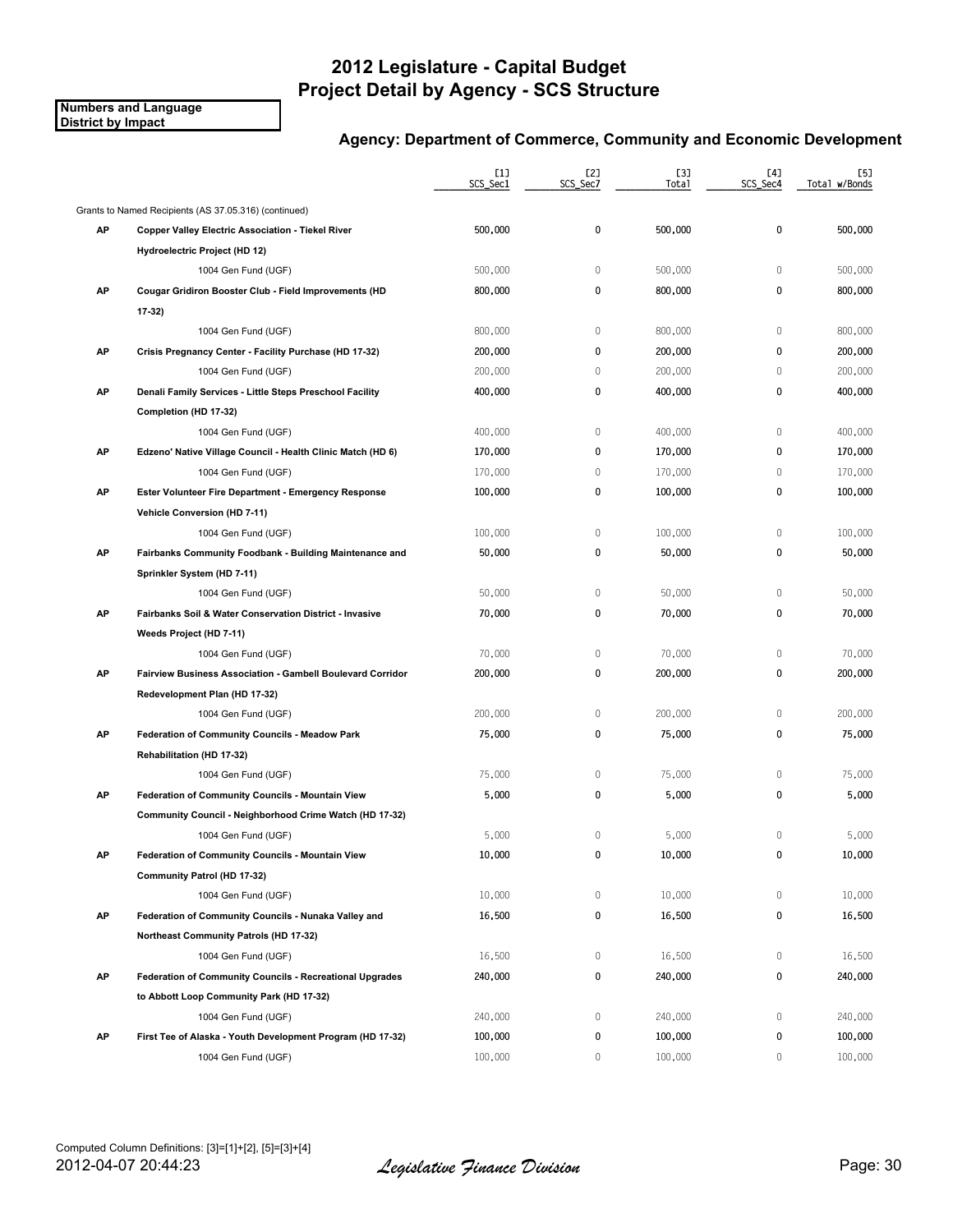**Numbers and Language District by Impact**

|    |                                                             | [1]<br>SCS_Sec1 | [2]<br>SCS_Sec7 | [3]<br>Total | [4]<br>SCS_Sec4 | [5]<br>Total w/Bonds |
|----|-------------------------------------------------------------|-----------------|-----------------|--------------|-----------------|----------------------|
|    | Grants to Named Recipients (AS 37.05.316) (continued)       |                 |                 |              |                 |                      |
| АP | Food Bank of Alaska - Latino Lions Club Food Distribution   | 10,000          | 0               | 10,000       | 0               | 10,000               |
|    | (HD 17-32)                                                  |                 |                 |              |                 |                      |
|    | 1004 Gen Fund (UGF)                                         | 10,000          | $\mathbb O$     | 10,000       | $\mathbb O$     | 10,000               |
| AP | Food Bank of Alaska - Statewide Facility Repairs and        | 78,000          | 0               | 78,000       | 0               | 78,000               |
|    | Equipment (HD 17-32)                                        |                 |                 |              |                 |                      |
|    | 1004 Gen Fund (UGF)                                         | 78,000          | $\mathbb O$     | 78,000       | $\mathbf{0}$    | 78,000               |
| AP | Fraternal order of the Alaska State Troopers - Crime Scene  | 60,000          | 0               | 60,000       | 0               | 60,000               |
|    | Investigation Forensic Science Camp (HD 17-32)              |                 |                 |              |                 |                      |
|    | 1004 Gen Fund (UGF)                                         | 60,000          | $\mathbb O$     | 60,000       | $\mathbb O$     | 60,000               |
| AP | Friends of the Jesse Lee Home (HD 33-35)                    | 5,000,000       | 0               | 5,000,000    | 0               | 5,000,000            |
|    | 1004 Gen Fund (UGF)                                         | 5,000,000       | $\mathbb O$     | 5,000,000    | $\mathbf 0$     | 5,000,000            |
| AP | Girdwood Nordic Ski Club - Girdwood Nordic Trail System     | 200,000         | 0               | 200,000      | $\mathbf 0$     | 200,000              |
|    | Construction and Improvements (HD 17-32)                    |                 |                 |              |                 |                      |
|    | 1004 Gen Fund (UGF)                                         | 200,000         | $\mathbb O$     | 200,000      | $\mathbf 0$     | 200,000              |
| АP | Girl Scouts of Alaska - Edmonds Lake Singing Hills Facility | 1,613,900       | 0               | 1.613.900    | 0               | 1,613,900            |
|    | Reconstruction (HD 13-16)                                   |                 |                 |              |                 |                      |
|    | 1004 Gen Fund (UGF)                                         | 1,613,900       | $\mathbb O$     | 1,613,900    | $\mathbb O$     | 1,613,900            |
| АP | GlennRich Fire Rescue - Water Tender Trucks (HD 12)         | 120,000         | 0               | 120,000      | $\mathbf 0$     | 120,000              |
|    | 1004 Gen Fund (UGF)                                         | 120,000         | $\mathbf{0}$    | 120,000      | $\mathbf 0$     | 120,000              |
| AP | Golden Valley Electric Association - Natural Gas Storage    | 30,000,000      | 0               | 30,000,000   | 0               | 30,000,000           |
|    | Facilities (HD 7-11)                                        |                 |                 |              |                 |                      |
|    | 1004 Gen Fund (UGF)                                         | 30,000,000      | $\mathbb O$     | 30,000,000   | $\mathbb O$     | 30,000,000           |
| AP | Grandview Homeowner's Association - Honey Bear Lane         | 100,000         | 0               | 100,000      | $\pmb{0}$       | 100,000              |
|    | Resurfacing and Drainage Improvements (HD 17-32)            |                 |                 |              |                 |                      |
|    | 1004 Gen Fund (UGF)                                         | 100,000         | $\mathbb O$     | 100,000      | $\mathbf 0$     | 100,000              |
| AP | Grayling IRA Council - Grayling Multi-Purpose Center Match  | 170,000         | 0               | 170,000      | 0               | 170,000              |
|    | (HD 6)                                                      |                 |                 |              |                 |                      |
|    | 1004 Gen Fund (UGF)                                         | 170,000         | $\,0\,$         | 170,000      | $\mathbb O$     | 170,000              |
| AP | Halibut Cove Community Organization - Alaska Mussel         | 300,000         | 0               | 300,000      | 0               | 300,000              |
|    | Farming Demonstration Project (HD 33-35)                    |                 |                 |              |                 |                      |
|    | 1004 Gen Fund (UGF)                                         | 300,000         | 0               | 300,000      | $\mathbf{0}$    | 300,000              |
| АP | Homer Society of Natural History - Pratt Museum Building    | 100,000         | 0               | 100,000      | 0               | 100,000              |
|    | Design and Construction (HD 33-35)                          |                 |                 |              |                 |                      |
|    | 1004 Gen Fund (UGF)                                         | 100,000         | $\mathbb O$     | 100,000      | $\mathbb O$     | 100,000              |
| AP | Hope Community Resources, Inc. - Statewide Facility         | 900,000         | 0               | 900,000      | 0               | 900,000              |
|    | Improvements & Equipment (HD 1-40)                          |                 |                 |              |                 |                      |
|    | 1004 Gen Fund (UGF)                                         | 900,000         | 0               | 900,000      | $\mathbf 0$     | 900,000              |
| AP | Hospice of The Central Peninsula - Durable Medical          | 10,000          | 0               | 10,000       | 0               | 10,000               |
|    | Equipment for Community Loan Closet (HD 33-35)              |                 |                 |              |                 |                      |
|    | 1004 Gen Fund (UGF)                                         | 10,000          | $\mathbb O$     | 10,000       | $\mathbb O$     | 10,000               |
| AP | Ilisagvik College - Heavy Equipment (HD 40)                 | 150,000         | 0               | 150,000      | 0               | 150,000              |
|    | 1004 Gen Fund (UGF)                                         | 150,000         | 0               | 150,000      | 0               | 150,000              |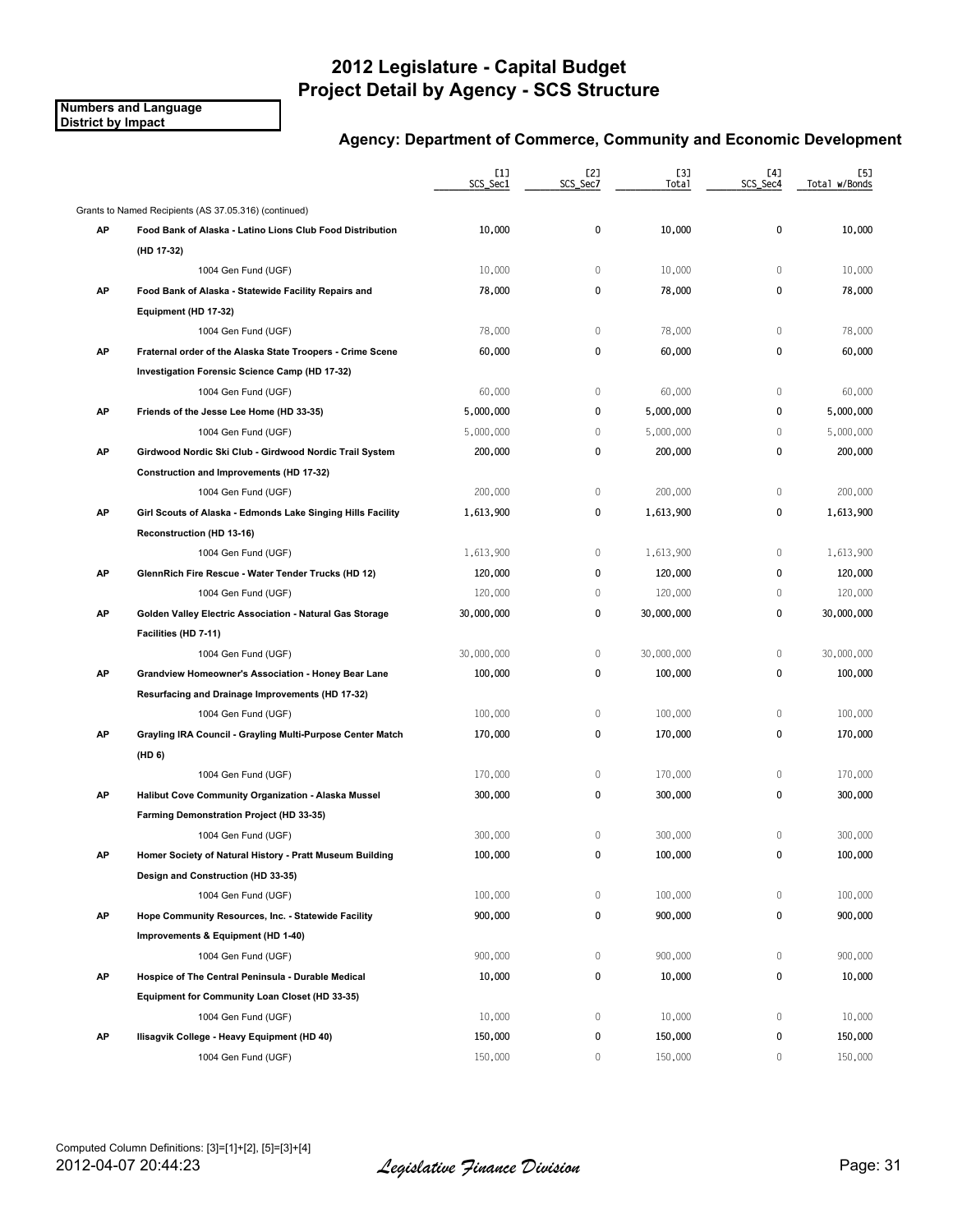**Numbers and Language District by Impact**

|    |                                                                | $[1]$<br>SCS_Sec1 | [2]<br>SCS_Sec7 | [3]<br>Total | [4]<br>SCS_Sec4 | [5]<br>Total w/Bonds |
|----|----------------------------------------------------------------|-------------------|-----------------|--------------|-----------------|----------------------|
|    | Grants to Named Recipients (AS 37.05.316) (continued)          |                   |                 |              |                 |                      |
| AP | Institute of the North - Arctic Infrastructure and Development | 155,000           | 0               | 155,000      | 0               | 155,000              |
|    | (HD 1-40)                                                      |                   |                 |              |                 |                      |
|    | 1004 Gen Fund (UGF)                                            | 155,000           | 0               | 155,000      | 0               | 155,000              |
| AP | Interior Alaska Center for Non-Violent Living - Computers      | 30,000            | 0               | 30,000       | 0               | 30,000               |
|    | and Security Upgrades (HD 7-11)                                |                   |                 |              |                 |                      |
|    | 1004 Gen Fund (UGF)                                            | 30,000            | 0               | 30,000       | 0               | 30,000               |
| AP | Interior Alaska Center for Non-Violent Living - Housing        | 25,000            | 0               | 25,000       | 0               | 25,000               |
|    | Program Building Repairs (HD 7-11)                             |                   |                 |              |                 |                      |
|    | 1004 Gen Fund (UGF)                                            | 25,000            | 0               | 25,000       | 0               | 25,000               |
| AP | Interior Alaska Hospital Foundation - Rural Health Care        | 50,000            | 0               | 50,000       | 0               | 50,000               |
|    | Facility (HD 12)                                               |                   |                 |              |                 |                      |
|    | 1004 Gen Fund (UGF)                                            | 50,000            | 0               | 50,000       | $\mathbb O$     | 50,000               |
| AP | Juneau Economic Development Council - FIRST Robotics           | 250,000           | 0               | 250,000      | 0               | 250,000              |
|    | Alaska (HD 1-40)                                               |                   |                 |              |                 |                      |
|    | 1004 Gen Fund (UGF)                                            | 250,000           | 0               | 250,000      | $\mathbb O$     | 250,000              |
| AP | Juneau Economic Development Council - Spring Board             | 250,000           | 0               | 250,000      | 0               | 250,000              |
|    | Technology Transfer Alliance Program (HD 1-40)                 |                   |                 |              |                 |                      |
|    | 1004 Gen Fund (UGF)                                            | 250,000           | 0               | 250,000      | $\mathbb O$     | 250,000              |
| AP | Junior Achievement of Alaska - Statewide K-12 Business         | 60,000            | 0               | 60,000       | 0               | 60,000               |
|    | Education Program (HD 17-32)                                   |                   |                 |              |                 |                      |
|    | 1004 Gen Fund (UGF)                                            | 60,000            | 0               | 60,000       | 0               | 60,000               |
| AP | Kaagwaantaan Inc. - Alaska Native Brotherhood Hall             | 250,000           | 0               | 250,000      | 0               | 250,000              |
|    | <b>Renovations (HD 2)</b>                                      |                   |                 |              |                 |                      |
|    | 1004 Gen Fund (UGF)                                            | 250,000           | 0               | 250,000      | 0               | 250,000              |
| AP | Kaltag Tribal Council - Kaltag New Health Care Clinic (HD 6)   | 100,000           | 0               | 100,000      | 0               | 100,000              |
|    | 1004 Gen Fund (UGF)                                            | 100,000           | 0               | 100,000      | 0               | 100,000              |
| AP | Kasilof Regional Historical Association - Community of         | 38,000            | 0               | 38,000       | 0               | 38,000               |
|    | Kasilof - Cabin Restoration (HD 33-35)                         |                   |                 |              |                 |                      |
|    | 1004 Gen Fund (UGF)                                            | 38,000            | $\mathbf 0$     | 38,000       | $\mathbb O$     | 38,000               |
| AP | Kenai Peninsula Boys & Girls Club - Kasilof After School       | 75,000            | 0               | 75,000       | 0               | 75,000               |
|    | Program (HD 33-35)                                             |                   |                 |              |                 |                      |
|    | 1004 Gen Fund (UGF)                                            | 75,000            | 0               | 75,000       | 0               | 75,000               |
| AP | Kenai Peninsula Care Center - Gymnasium Repair and             | 52,000            | 0               | 52,000       | 0               | 52,000               |
|    | Renovations (HD 33-35)                                         |                   |                 |              |                 |                      |
|    | 1004 Gen Fund (UGF)                                            | 52,000            | 0               | 52,000       | 0               | 52,000               |
| AP | Kenaitze Indian Tribe - Dena'ina Health and Wellness Center    | 2,500,000         | 0               | 2,500,000    | 0               | 2,500,000            |
|    | (HD 33-35)                                                     |                   |                 |              |                 |                      |
|    | 1004 Gen Fund (UGF)                                            | 2,500,000         | 0               | 2,500,000    | 0               | 2,500,000            |
| AP | Kenaitze Indian Tribe - Dena'ina Health and Wellness Center    | 10,000,000        | 0               | 10,000,000   | 0               | 10,000,000           |
|    | Construction - Phase 2 (HD 33-35)                              |                   |                 |              |                 |                      |
|    | 1004 Gen Fund (UGF)                                            | 10,000,000        | 0               | 10,000,000   | 0               | 10,000,000           |
| AP | Ketchikan Indian Community - Southern Southeast Alaska         | 2,200,000         | 0               | 2,200,000    | 0               | 2,200,000            |
|    | Vocational Training School Facility Improvements (HD 1)        |                   |                 |              |                 |                      |
|    | 1004 Gen Fund (UGF)                                            | 2,200,000         | 0               | 2,200,000    | 0               | 2,200,000            |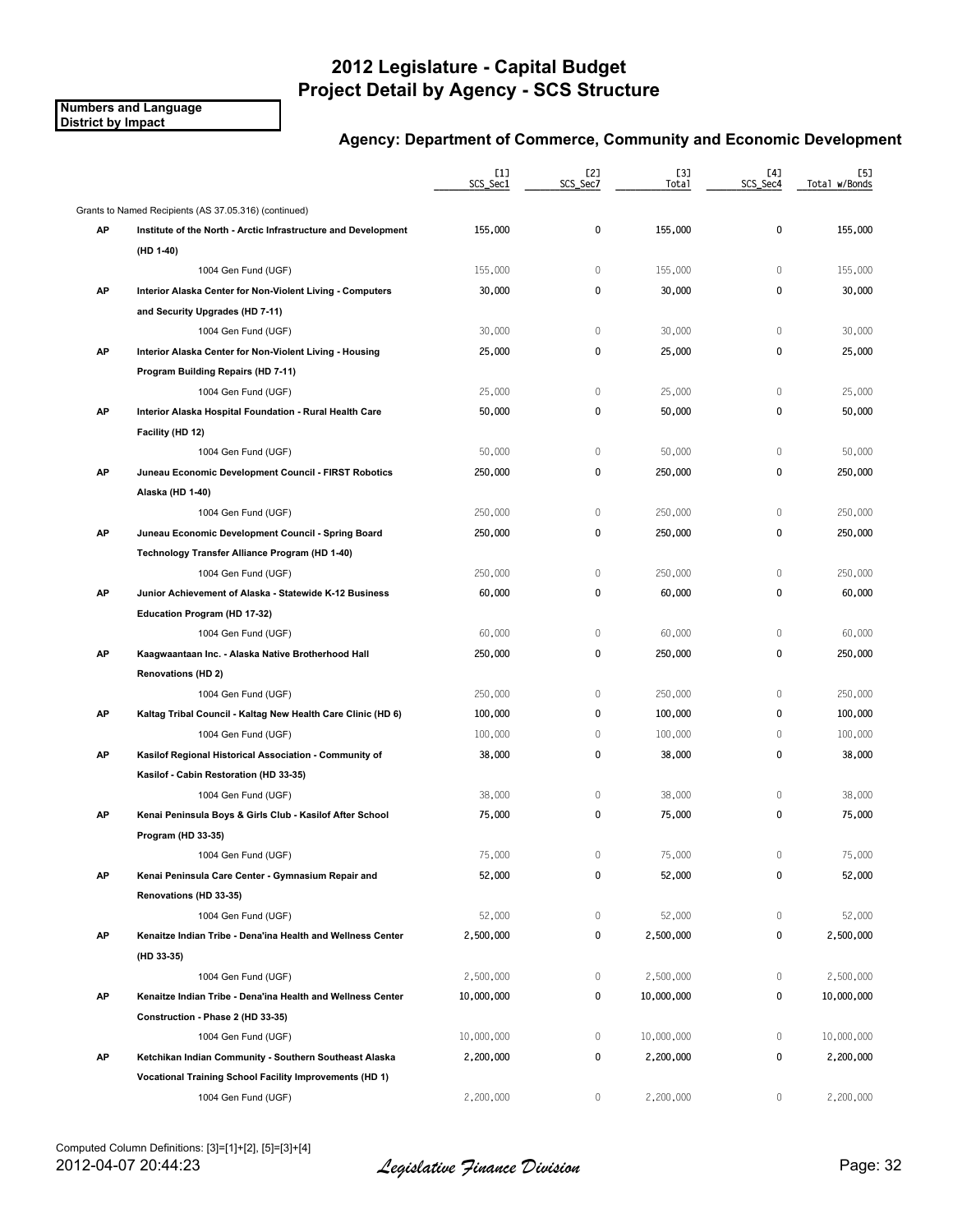**Numbers and Language District by Impact**

|    |                                                             | [1]<br>SCS_Sec1 | [2]<br>SCS Sec7 | [3]<br>Total | [4]<br>SCS_Sec4 | [5]<br>Total w/Bonds |
|----|-------------------------------------------------------------|-----------------|-----------------|--------------|-----------------|----------------------|
|    | Grants to Named Recipients (AS 37.05.316) (continued)       |                 |                 |              |                 |                      |
| АP | Ketchikan Rod and Gun Club - Gun Range Improvements (HD     | 80,000          | 0               | 80,000       | 0               | 80,000               |
|    | 1)                                                          |                 |                 |              |                 |                      |
|    | 1004 Gen Fund (UGF)                                         | 80,000          | $\mathbb O$     | 80,000       | 0               | 80,000               |
| AP | Lake Louise Community Non Profit Corporation -              | 96,800          | 0               | 96,800       | 0               | 96,800               |
|    | Fire-Rescue Landing Craft (HD 12)                           |                 |                 |              |                 |                      |
|    | 1004 Gen Fund (UGF)                                         | 96,800          | $\mathbb O$     | 96,800       | $\mathbf{0}$    | 96,800               |
| AP | Life Alaska Donor Services, Inc - Donor Program (HD 1-40)   | 35,000          | 0               | 35,000       | 0               | 35,000               |
|    | 1202 Anat Fnd (DGF)                                         | 35,000          | 0               | 35,000       | $\mathbf{0}$    | 35,000               |
| AP | Loren Marshall Foundation - Statewide Student CPR Training  | 350,000         | 0               | 350,000      | 0               | 350,000              |
|    | Program (HD 1-40)                                           |                 |                 |              |                 |                      |
|    | 1004 Gen Fund (UGF)                                         | 350,000         | 0               | 350,000      | 0               | 350,000              |
| AP | Mao Tosi's Alaska PRIDE - At Risk Youth Programs, Cultural  | 300,000         | 0               | 300,000      | 0               | 300,000              |
|    | and Family Services (HD 17-32)                              |                 |                 |              |                 |                      |
|    | 1004 Gen Fund (UGF)                                         | 300,000         | 0               | 300,000      | $\mathbf{0}$    | 300,000              |
| АP | Marine Exchange of Alaska - Alaska Vessel Tracking System   | 600,000         | 0               | 600,000      | 0               | 600,000              |
|    | Upgrades and Expansion (HD 1-40)                            |                 |                 |              |                 |                      |
|    | 1004 Gen Fund (UGF)                                         | 600,000         | 0               | 600,000      | 0               | 600,000              |
| AP | Matanuska-Susitna Service for Children and Adults (HD       | 4,000,000       | 0               | 4,000,000    | 0               | 4,000,000            |
|    | $13 - 16$                                                   |                 |                 |              |                 |                      |
|    | 1004 Gen Fund (UGF)                                         | 4,000,000       | 0               | 4,000,000    | 0               | 4,000,000            |
| AP | Meadow Lakes Community Council, Inc. - Community            | 30,000          | 0               | 30,000       | 0               | 30,000               |
|    | Campus Sports Fields Improvements (HD 13-16)                |                 |                 |              |                 |                      |
|    | 1004 Gen Fund (UGF)                                         | 30,000          | $\mathbb O$     | 30,000       | 0               | 30,000               |
| AP | Most Worshipful Prince Hall Grand Lodge of Alaska -         | 56,600          | 0               | 56,600       | 0               | 56,600               |
|    | Advancement Challenge Program (HD 17-32)                    |                 |                 |              |                 |                      |
|    | 1004 Gen Fund (UGF)                                         | 56,600          | 0               | 56,600       | 0               | 56,600               |
| AP | NAACP Act-So program - Act-So Statewide & National          | 30,000          | 0               | 30,000       | 0               | 30,000               |
|    | Competition (HD 17-32)                                      |                 |                 |              |                 |                      |
|    | 1004 Gen Fund (UGF)                                         | 30,000          | $\,0\,$         | 30,000       | 0               | 30,000               |
| AP | Neighbor Works Anchorage - Loussac-Sogn Building            | 1,698,000       | 0               | 1,698,000    | 0               | 1,698,000            |
|    | Revitalization (HD 17-32)                                   |                 |                 |              |                 |                      |
|    | 1004 Gen Fund (UGF)                                         | 1,698,000       | 0               | 1,698,000    | 0               | 1,698,000            |
| AP | New Life Development, Inc. - Re-entry Housing Program and   | 190,000         | 0               | 190,000      | 0               | 190,000              |
|    | Day Reporting Center (HD 17-32)                             |                 |                 |              |                 |                      |
|    | 1004 Gen Fund (UGF)                                         | 190,000         | 0               | 190,000      | 0               | 190,000              |
| AP | Newtok Traditional Council - Mertarvik Evacuation Road      | 0               | 0               | 0            | 4,100,000       | 4,100,000            |
|    | <b>Construction (HD 38)</b>                                 |                 |                 |              |                 |                      |
|    | 1008 G/O Bonds (Other)                                      | 0               | 0               | $\mathbb O$  | 4,100,000       | 4,100,000            |
| AP | Nikolaevsk, Inc. - Multi-Use Facility (HD 33-35)            | 50,000          | 0               | 50,000       | 0               | 50,000               |
|    | 1004 Gen Fund (UGF)                                         | 50,000          | 0               | 50,000       | 0               | 50,000               |
| AP | Ninilchik Emergency Services - Fire and EMS Station Project | 225,000         | 0               | 225,000      | 0               | 225,000              |
|    | (HD 33-35)                                                  |                 |                 |              |                 |                      |
|    | 1004 Gen Fund (UGF)                                         | 225,000         | 0               | 225,000      | 0               | 225,000              |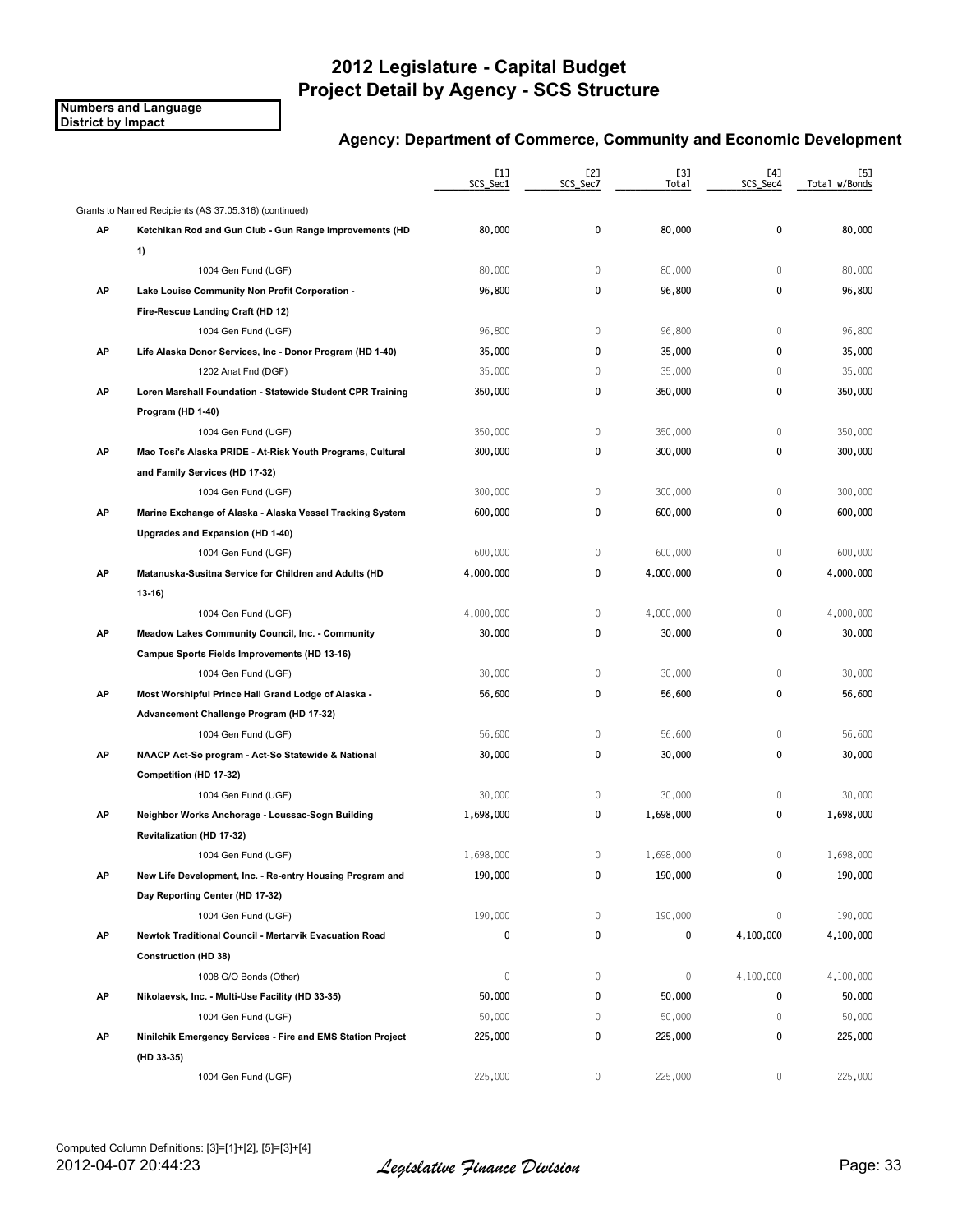**Numbers and Language District by Impact**

|    |                                                              | $[1]$<br>SCS_Sec1 | [2]<br>SCS_Sec7 | [3]<br>Total | [4]<br>SCS_Sec4 | [5]<br>Total w/Bonds |
|----|--------------------------------------------------------------|-------------------|-----------------|--------------|-----------------|----------------------|
|    | Grants to Named Recipients (AS 37.05.316) (continued)        |                   |                 |              |                 |                      |
| AP | Ninilchik Senior Center - Center Improvements (HD 33-35)     | 24,800            | 0               | 24,800       | 0               | 24,800               |
|    | 1004 Gen Fund (UGF)                                          | 24,800            | $\mathbb O$     | 24,800       | $\mathbf 0$     | 24,800               |
| AP | North Star Council on Aging, Inc. - Debt Recovery (HD 7-11)  | 145,000           | 0               | 145,000      | 0               | 145,000              |
|    | 1004 Gen Fund (UGF)                                          | 145,000           | $\mathbb O$     | 145,000      | $\mathbb O$     | 145,000              |
| АP | North Star Imagination Library - Reading Campaign (HD 7-11)  | 10,000            | 0               | 10,000       | 0               | 10,000               |
|    | 1004 Gen Fund (UGF)                                          | 10,000            | $\mathbb O$     | 10,000       | $\mathbf 0$     | 10,000               |
| AP | Norton Sound Health Corporation - Long Term Care Facility    | 3,000,000         | 0               | 3,000,000    | 0               | 3,000,000            |
|    | <b>Construction (HD 39)</b>                                  |                   |                 |              |                 |                      |
|    | 1004 Gen Fund (UGF)                                          | 3,000,000         | $\mathbb O$     | 3,000,000    | $\mathbf 0$     | 3,000,000            |
| AP | Nuvista Coop - Calista Region Multiple Tri-Village Services  | 1,500,000         | 0               | 1,500,000    | 0               | 1,500,000            |
|    | <b>Consolidation Model (HD 39)</b>                           |                   |                 |              |                 |                      |
|    | 1004 Gen Fund (UGF)                                          | 1,500,000         | 0               | 1,500,000    | $\mathbf 0$     | 1,500,000            |
| AP | Pacific Northwest Economic Region - Arctic Caucus (HD        | 125,000           | 0               | 125,000      | 0               | 125,000              |
|    | 17-32)                                                       |                   |                 |              |                 |                      |
|    | 1004 Gen Fund (UGF)                                          | 125,000           | $\mathbb O$     | 125,000      | $\mathbb O$     | 125,000              |
| AP | Pacific Northwest Economic Region - Region Summit (HD        | 150,000           | 0               | 150,000      | 0               | 150,000              |
|    | 17-32)                                                       |                   |                 |              |                 |                      |
|    | 1004 Gen Fund (UGF)                                          | 150,000           | $\mathbb O$     | 150,000      | $\mathbb O$     | 150,000              |
| AP | Partners for Progress in Delta, Inc. - Career Advancement    | 45,000            | 0               | 45,000       | 0               | 45,000               |
|    | <b>Center Expansion (HD 12)</b>                              |                   |                 |              |                 |                      |
|    | 1004 Gen Fund (UGF)                                          | 45,000            | $\mathbb O$     | 45,000       | $\mathbf 0$     | 45,000               |
| AP | Ruby Tribal Council - Altona Brown New Health Clinic Project | 171,000           | 0               | 171,000      | 0               | 171,000              |
|    | (HD 6)                                                       |                   |                 |              |                 |                      |
|    | 1004 Gen Fund (UGF)                                          | 171,000           | 0               | 171,000      | $\mathbf 0$     | 171,000              |
| AP | Rural Alaska Community Action Program, Inc. - RurAL CAP      | 800,000           | 0               | 800,000      | 0               | 800,000              |
|    | Child Development Center (HD 17-32)                          |                   |                 |              |                 |                      |
|    | 1004 Gen Fund (UGF)                                          | 800,000           | $\mathbb O$     | 800,000      | $\mathbf 0$     | 800,000              |
| AP | Salcha Fire and Rescue, Inc. - Fire Suppression Equipment    | 50,000            | 0               | 50,000       | 0               | 50,000               |
|    | and Tools (HD 12)                                            |                   |                 |              |                 |                      |
|    | 1004 Gen Fund (UGF)                                          | 50,000            | $\,0\,$         | 50,000       | $\mathbb O$     | 50,000               |
| АP | Shiloh Community Development, Inc. - Youth Mentorship        | 100,000           | 0               | 100,000      | 0               | 100,000              |
|    | Program (HD 17-32)                                           |                   |                 |              |                 |                      |
|    | 1004 Gen Fund (UGF)                                          | 100,000           | 0               | 100,000      | $\mathbf 0$     | 100,000              |
| AP | Shiloh Community Housing - Living Independent Forever        | 60,000            | 0               | 60,000       | 0               | 60,000               |
|    | Program (HD 17-32)                                           |                   |                 |              |                 |                      |
|    | 1004 Gen Fund (UGF)                                          | 60,000            | 0               | 60,000       | 0               | 60,000               |
| AP | Sitka Counseling and Prevention Services, Inc. - Recovery    | 290,000           | 0               | 290,000      | 0               | 290,000              |
|    | Campus Improvements (HD 2)                                   |                   |                 |              |                 |                      |
|    | 1004 Gen Fund (UGF)                                          | 290,000           | 0               | 290,000      | $\mathbf 0$     | 290,000              |
| AP | Sitka Gun Club - Gun Range Improvements (HD 2)               | 50,000            | 0               | 50,000       | 0               | 50,000               |
|    | 1004 Gen Fund (UGF)                                          | 50,000            | $\mathbb O$     | 50,000       | 0               | 50,000               |
| AP | Soldotna Area Senior Citizens, Inc. - Generator and Roof     | 82,000            | 0               | 82,000       | 0               | 82,000               |
|    | Improvements (HD 33-35)                                      |                   |                 |              |                 |                      |
|    | 1004 Gen Fund (UGF)                                          | 82,000            | 0               | 82,000       | 0               | 82,000               |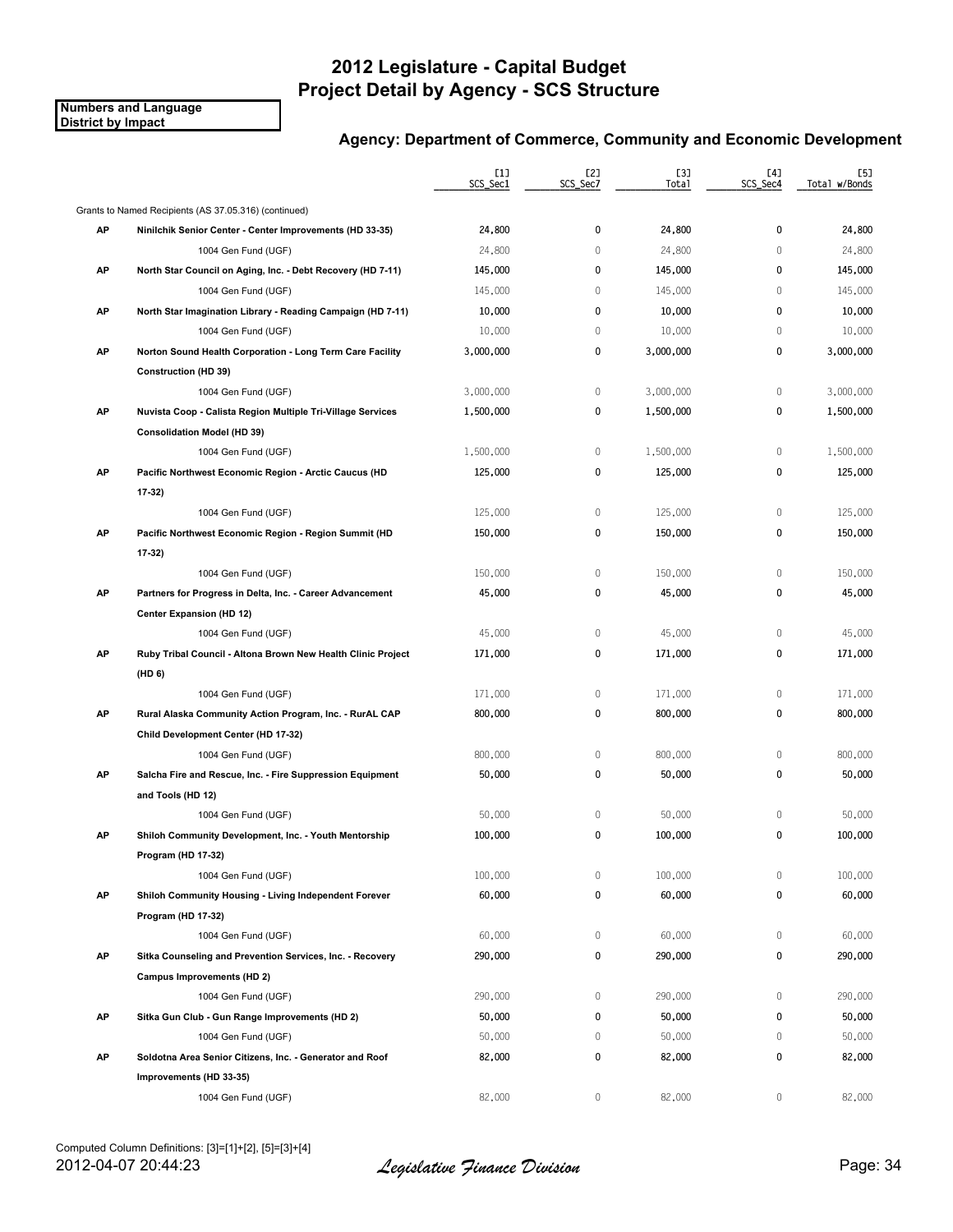**Numbers and Language District by Impact**

|    |                                                                                                                    | [1]<br>SCS_Sec1 | [2]<br>SCS_Sec7 | [3]<br>Total | [4]<br>SCS_Sec4 | [5]<br>Total w/Bonds |
|----|--------------------------------------------------------------------------------------------------------------------|-----------------|-----------------|--------------|-----------------|----------------------|
|    | Grants to Named Recipients (AS 37.05.316) (continued)                                                              |                 |                 |              |                 |                      |
| АP | Soldotna Little League - Field Upgrades (HD 33-35)                                                                 | 25,000          | 0               | 25,000       | 0               | 25,000               |
|    | 1004 Gen Fund (UGF)                                                                                                | 25,000          | 0               | 25,000       | $\mathbf{0}$    | 25,000               |
| AP | South Anchorage Baseball Boosters Club - Taylar Young                                                              | 75,000          | 0               | 75,000       | 0               | 75,000               |
|    | Memorial Baseball Field (HD 17-32)                                                                                 |                 |                 |              |                 |                      |
|    | 1004 Gen Fund (UGF)                                                                                                | 75,000          | 0               | 75,000       | 0               | 75,000               |
| AP | Southeast Alaska Power Agency - Hydroelectric Storage,                                                             | 3,000,000       | 0               | 3,000,000    | 0               | 3,000,000            |
|    | Generation, Transmission, & Business Analysis (HD 1-5)                                                             |                 |                 |              |                 |                      |
|    | 1004 Gen Fund (UGF)                                                                                                | 3,000,000       | 0               | 3,000,000    | 0               | 3,000,000            |
| AP | Southeast Conference - Southeast Alaska Timber &                                                                   | 650,000         | 0               | 650,000      | 0               | 650,000              |
|    | Economic Revitalization Project (HD 1-5)                                                                           |                 |                 |              |                 |                      |
|    | 1004 Gen Fund (UGF)                                                                                                | 650,000         | 0               | 650,000      | 0               | 650,000              |
| AP | Southeast Island School District - Port Alexander Facility and                                                     | 23,000          | 0               | 23,000       | 0               | 23,000               |
|    | Power Improvements (HD 2)                                                                                          |                 |                 |              |                 |                      |
|    | 1004 Gen Fund (UGF)                                                                                                | 23,000          | 0               | 23,000       | $\mathbf{0}$    | 23,000               |
| АP | Steese Fire and Rescue - Driveway and Parking Lot                                                                  | 100,000         | 0               | 100,000      | 0               | 100,000              |
|    | Improvement Project (HD 7-11)                                                                                      |                 |                 |              |                 |                      |
|    | 1004 Gen Fund (UGF)                                                                                                | 100,000         | 0               | 100,000      | 0               | 100,000              |
| АP | Trailside Discovery - Mountain View Water and Watercraft                                                           | 49,100          | 0               | 49,100       | 0               | 49,100               |
|    | Safety Program (HD 17-32)                                                                                          |                 |                 |              |                 |                      |
|    | 1004 Gen Fund (UGF)                                                                                                | 49,100          | $\mathbb O$     | 49,100       | $\mathbf{0}$    | 49,100               |
| AP | Tri-Valley Volunteer Fire Department - Tri-Valley Community                                                        | 72,500          | 0               | 72,500       | 0               | 72,500               |
|    | Center Power Upgrade (HD 7-11)                                                                                     |                 |                 |              |                 |                      |
|    | 1004 Gen Fund (UGF)                                                                                                | 72,500          | $\mathbb O$     | 72,500       | 0               | 72,500               |
| AP | Wrangell Cooperative Association - Chief Shakes House                                                              | 250,000         | 0               | 250,000      | 0               | 250,000              |
|    | Restoration and Carving Shed Improvements (HD 2)                                                                   |                 |                 |              |                 |                      |
|    | 1004 Gen Fund (UGF)                                                                                                | 250,000         | 0               | 250,000      | 0               | 250,000              |
| AP | YEA, Inc. - Youth Enrichment Programs (HD 17-32)                                                                   | 10,000          | 0               | 10,000       | 0               | 10,000               |
|    | 1004 Gen Fund (UGF)                                                                                                | 10,000          | 0               | 10,000       | 0               | 10,000               |
| АP | Yukon Koyukuk School District - Manley and Allakaket                                                               | 197,000         | 0               | 197,000      | 0               | 197,000              |
|    | Schools Water Systems Installation and Repairs (HD 6)                                                              |                 |                 |              |                 |                      |
|    | 1004 Gen Fund (UGF)                                                                                                | 197,000         | 0               | 197,000      | 0               | 197,000              |
| АP | Yukon Kuskokwim Health Corporation - Regional Phillips                                                             | 12,650,000      | 0               | 12,650,000   | 0               | 12,650,000           |
|    | Ayagnirvik Treatment Center (HD 36-38)                                                                             |                 |                 |              |                 |                      |
|    | 1004 Gen Fund (UGF)                                                                                                | 12,650,000      | 0               | 12,650,000   | 0               | 12,650,000           |
| AP | Yuut Elitnaurviat-The People's Learning Center - Bunkhouse                                                         | 3,200,000       | 0               | 3,200,000    | 0               | 3,200,000            |
|    | and Family Style Yukon Dormitory (HD 38)                                                                           |                 |                 |              |                 |                      |
|    | 1004 Gen Fund (UGF)                                                                                                | 3,200,000       | 0               | 3,200,000    | 0               | 3,200,000            |
| AP | YWCA Alaska - Youth Empowerment Programs (HD 17-32)                                                                | 75,000          | 0               | 75,000       | 0               | 75,000               |
|    | 1004 Gen Fund (UGF)                                                                                                | 75,000          | 0               | 75,000       | 0               | 75,000               |
|    | Grants to Named Recipients (AS 37.05.316) - Deferred Maintenance and Enhancements to Hatchery Facilities Statewide |                 |                 |              |                 |                      |
| AP | Cook Inlet Aquaculture - Trail Lakes Hatchery (HD 12)                                                              | 1,025,000       | 0               | 1,025,000    | 0               | 1,025,000            |
|    | 1004 Gen Fund (UGF)                                                                                                | 1,025,000       | 0               | 1,025,000    | $\mathbf{0}$    | 1,025,000            |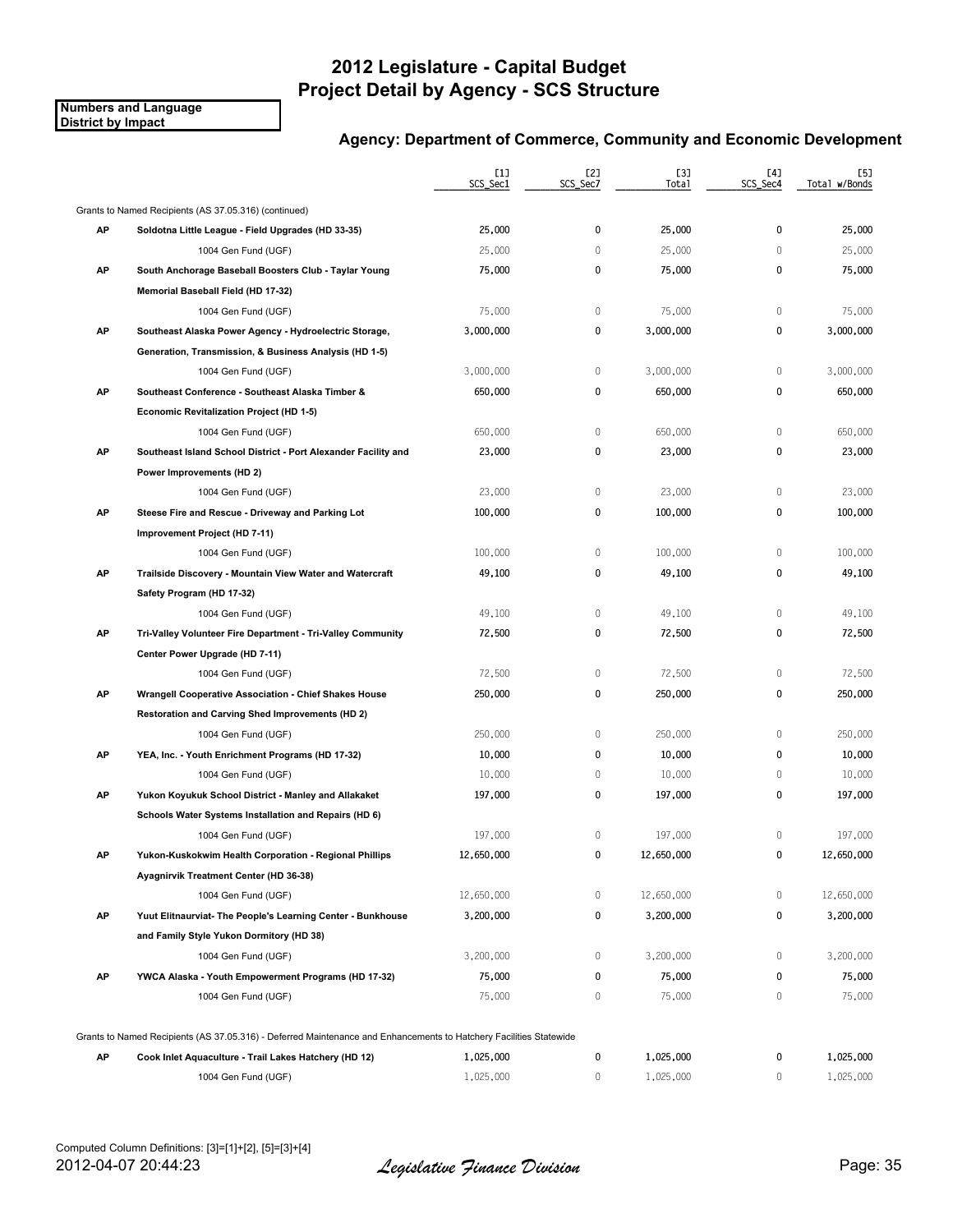**Numbers and Language District by Impact**

|     |                                                                                                                                | [1]<br>SCS_Sec1 | [2]<br>SCS_Sec7 | <b>[3]</b><br>Total | [4]<br>SCS_Sec4 | [5]<br>Total w/Bonds |
|-----|--------------------------------------------------------------------------------------------------------------------------------|-----------------|-----------------|---------------------|-----------------|----------------------|
|     | Grants to Named Recipients (AS 37.05.316) - Deferred Maintenance and Enhancements to Hatchery Facilities Statewide (continued) |                 |                 |                     |                 |                      |
| АP  | Cook Inlet Aquaculture - Tutka Bay Hatchery (HD 33-35)                                                                         | 699,000         | 0               | 699,000             | $\mathbf{0}$    | 699,000              |
|     | 1004 Gen Fund (UGF)                                                                                                            | 699,000         | $\mathbb O$     | 699,000             | $\mathbf{0}$    | 699,000              |
| AP  | Kodiak Regional Aquaculture - Kitoi Bay Hatchery (HD 36)                                                                       | 1,550,000       | 0               | 1,550,000           | 0               | 1,550,000            |
|     | 1004 Gen Fund (UGF)                                                                                                            | 1,550,000       | 0               | 1,550,000           | 0               | 1,550,000            |
| AP  | Kodiak Regional Aquaculture - Pillar Creek Hatchery (HD 36)                                                                    | 909,000         | 0               | 909,000             | 0               | 909,000              |
|     | 1004 Gen Fund (UGF)                                                                                                            | 909,000         | 0               | 909,000             | 0               | 909,000              |
| AP  | Northern Southeast Regional Aquaculture - Hidden Falls                                                                         | 1,237,000       | 0               | 1,237,000           | 0               | 1,237,000            |
|     | Salmon Hatchery (HD 1-5)                                                                                                       |                 |                 |                     |                 |                      |
|     | 1004 Gen Fund (UGF)                                                                                                            | 1,237,000       | 0               | 1,237,000           | $\mathbf 0$     | 1,237,000            |
| AP  | Northern Southeast Regional Aquaculture - Medvejie                                                                             | 900,000         | 0               | 900,000             | $\mathbf 0$     | 900,000              |
|     | Hatchery Maintenance & Facility Improvements (HD 1-5)                                                                          |                 |                 |                     |                 |                      |
|     | 1004 Gen Fund (UGF)                                                                                                            | 900,000         | $\mathbb O$     | 900,000             | $\mathbf 0$     | 900,000              |
| AP  | Prince William Sound Aquaculture - Cannery Creek Hatchery                                                                      | 5,263,000       | 0               | 5,263,000           | 0               | 5,263,000            |
|     | (HD 12)                                                                                                                        |                 |                 |                     |                 |                      |
|     | 1004 Gen Fund (UGF)                                                                                                            | 5,263,000       | 0               | 5,263,000           | 0               | 5,263,000            |
| AP  | Prince William Sound Aquaculture - Main Bay Hatchery (HD                                                                       | 864,000         | 0               | 864,000             | 0               | 864,000              |
|     | 5)                                                                                                                             |                 |                 |                     |                 |                      |
|     | 1004 Gen Fund (UGF)                                                                                                            | 864,000         | $\mathbb O$     | 864,000             | 0               | 864,000              |
|     | Grants to Unincorporated Communities (AS 37.05.317)                                                                            |                 |                 |                     |                 |                      |
| AP  | Alatna - Heavy Equipment Purchase and Freight (HD 6)                                                                           | 180,000         | 0               | 180,000             | 0               | 180,000              |
|     | 1004 Gen Fund (UGF)                                                                                                            | 180,000         | $\mathbb O$     | 180,000             | $\mathbf 0$     | 180,000              |
| AP  | Atmautluak - Washteria Facility Repairs and Upgrades (HD                                                                       | 223,500         | 0               | 223,500             | 0               | 223,500              |
|     | 38)                                                                                                                            |                 |                 |                     |                 |                      |
|     | 1004 Gen Fund (UGF)                                                                                                            | 223,500         | $\mathbb O$     | 223,500             | $\mathbb O$     | 223,500              |
| AP  | Elfin Cove - Dock and Seaplane Float Improvements (HD 2)                                                                       | 500,000         | 0               | 500,000             | 0               | 500,000              |
|     | 1004 Gen Fund (UGF)                                                                                                            | 500,000         | 0               | 500,000             | $\mathbf{0}$    | 500,000              |
| AP  | Hollis - Emergency Heliport and Infrastructure Project (HD 1)                                                                  | 290,000         | 0               | 290,000             | 0               | 290,000              |
|     | 1004 Gen Fund (UGF)                                                                                                            | 290,000         | 0               | 290,000             | 0               | 290,000              |
| АP  | Minto - Minto Independent Elder Housing Project (HD 6)                                                                         | 200,000         | 0               | 200,000             | 0               | 200,000              |
|     | 1004 Gen Fund (UGF)                                                                                                            | 200,000         | 0               | 200,000             | $\mathbf{0}$    | 200,000              |
| АΡ  | Tanacross - Tanacross New Health Care Clinic Project (HD 6)                                                                    | 600,000         | 0               | 600,000             | 0               | 600,000              |
|     | 1004 Gen Fund (UGF)                                                                                                            | 600,000         | 0               | 600,000             | $\mathbf 0$     | 600,000              |
| AP  | Venetie - New Clinic Match (HD 6)                                                                                              | 200,000         | 0               | 200,000             | 0               | 200,000              |
|     | 1004 Gen Fund (UGF)                                                                                                            | 200,000         | $\mathbb O$     | 200,000             | $\mathbb O$     | 200,000              |
|     |                                                                                                                                |                 |                 |                     |                 |                      |
|     | National Petroleum Reserve - Alaska Impact Grant Program                                                                       |                 |                 |                     |                 |                      |
| AL. | Section 11(a)(1),                                                                                                              | 242,000         | 0               | 242,000             | 0               | 242,000              |
|     | North Slope Borough - Permit Tracking System (HD 40)                                                                           |                 |                 |                     |                 |                      |
|     | 1063 NPR Fund (Fed)                                                                                                            | 242,000         | 0               | 242,000             | 0               | 242,000              |
| AL. | Section 11(a)(2),                                                                                                              | 366,636         | 0               | 366,636             | 0               | 366,636              |
|     | North Slope Borough - Mayor's Job Program (HD 40)                                                                              |                 |                 |                     |                 |                      |
|     | 1063 NPR Fund (Fed)                                                                                                            | 366,636         | 0               | 366,636             | 0               | 366,636              |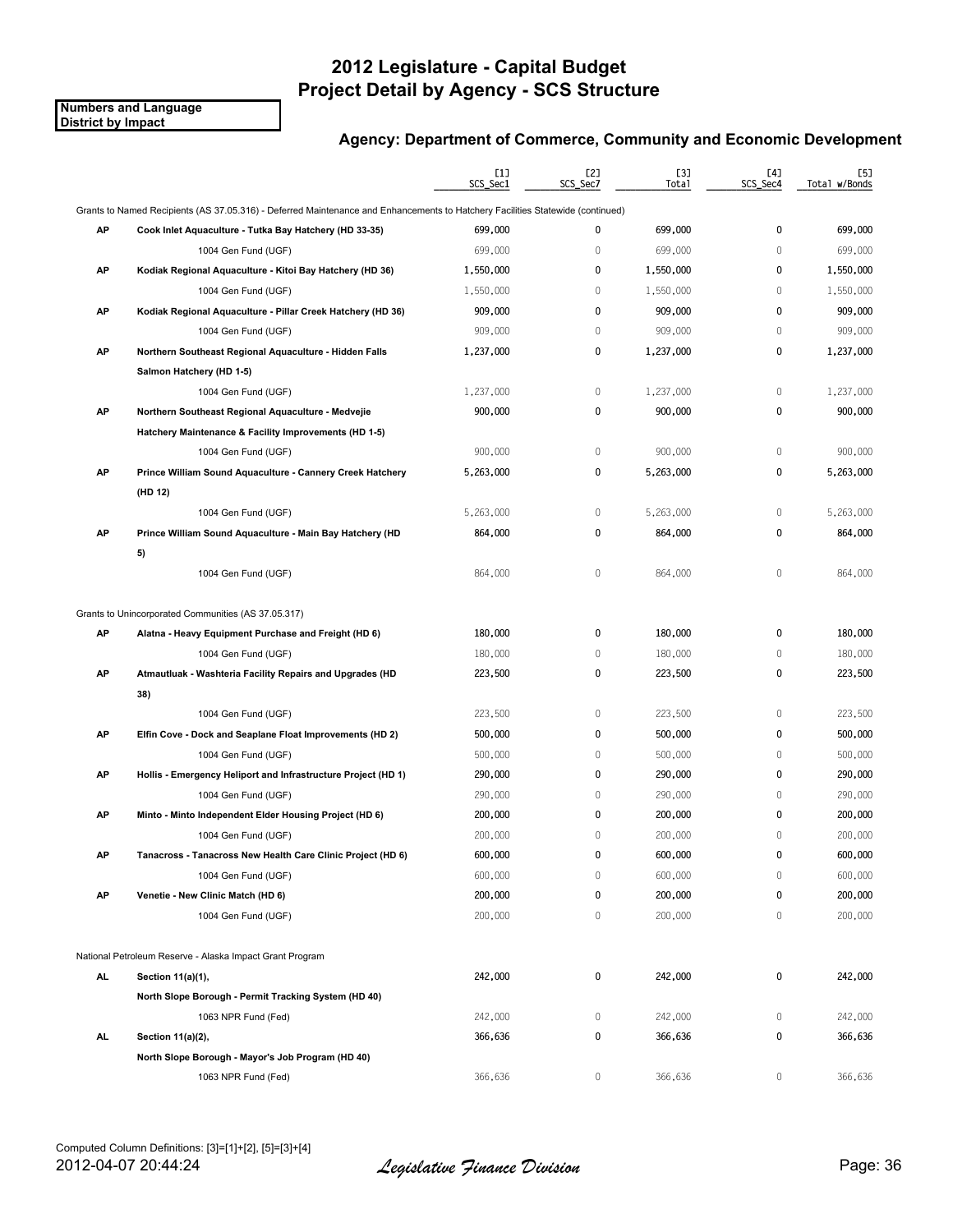**Numbers and Language District by Impact**

### **Agency: Department of Commerce, Community and Economic Development**

|                        |                                                                      | [1]<br>SCS_Sec1 | [2]<br>SCS_Sec7 | [3]<br>Total | [4]<br>SCS_Sec4 | [5]<br>Total w/Bonds |
|------------------------|----------------------------------------------------------------------|-----------------|-----------------|--------------|-----------------|----------------------|
|                        | National Petroleum Reserve - Alaska Impact Grant Program (continued) |                 |                 |              |                 |                      |
| AL.                    | Section 11(a)(3),                                                    | 109,000         | $\pmb{0}$       | 109,000      | $\mathbf 0$     | 109,000              |
|                        | North Slope Borough - Monitoring the Subsistence Fisheries           |                 |                 |              |                 |                      |
|                        | in the Elson Lagoon and Kuk Inlet (HD 40)                            |                 |                 |              |                 |                      |
|                        | 1063 NPR Fund (Fed)                                                  | 109,000         | $\mathbb O$     | 109,000      | $\mathbb O$     | 109,000              |
| AL.                    | Section 11(a)(4),                                                    | 243,819         | 0               | 243,819      | 0               | 243,819              |
|                        | North Slope Borough - Meade River School Counselor (HD               |                 |                 |              |                 |                      |
|                        | 40)                                                                  |                 |                 |              |                 |                      |
|                        | 1063 NPR Fund (Fed)                                                  | 243,819         | $\mathbb O$     | 243,819      | $\mathbf{0}$    | 243,819              |
| AL.                    | Section 11(a)(5),                                                    | 287,296         | 0               | 287,296      | 0               | 287,296              |
|                        | North Slope Borough - School Counselor Program (HD 40)               |                 |                 |              |                 |                      |
|                        | 1063 NPR Fund (Fed)                                                  | 287,296         | $\mathbf 0$     | 287,296      | $\mathbb O$     | 287,296              |
| <b>AL</b>              | Section 11(a)(6),                                                    | 493,940         | 0               | 493,940      | 0               | 493,940              |
|                        | Atgasuk - Local Government and Youth Program (HD 40)                 |                 |                 |              |                 |                      |
|                        | 1063 NPR Fund (Fed)                                                  | 493,940         | $\mathbb O$     | 493,940      | $\mathbb O$     | 493,940              |
| <b>AL</b>              | Section 11(a)(7),                                                    | 1,600,000       | 0               | 1,600,000    | $\mathbf 0$     | 1,600,000            |
|                        | Barrow - Local Government Operations and Maintenance (HD             |                 |                 |              |                 |                      |
|                        | 40)                                                                  |                 |                 |              |                 |                      |
|                        | 1063 NPR Fund (Fed)                                                  | 1,600,000       | $\mathbb O$     | 1,600,000    | 0               | 1,600,000            |
| AL.                    | Section 11(a)(8),                                                    | 350,000         | 0               | 350,000      | 0               | 350,000              |
|                        | North Slope Borough - Land Management and Enforcement                |                 |                 |              |                 |                      |
|                        | <b>Continuation (HD 40)</b>                                          |                 |                 |              |                 |                      |
|                        | 1063 NPR Fund (Fed)                                                  | 350,000         | $\mathbb O$     | 350,000      | $\mathbb O$     | 350,000              |
| <b>AL</b>              | Section 11(a)(9),                                                    | 718,163         | 0               | 718,163      | 0               | 718,163              |
|                        | <b>Nuiqsut - Local Government Operations (HD 40)</b>                 |                 |                 |              |                 |                      |
|                        | 1063 NPR Fund (Fed)                                                  | 718,163         | $\mathbf 0$     | 718,163      | $\mathbf 0$     | 718,163              |
| <b>AL</b>              | Section 11(a)(10),                                                   | 228,000         | 0               | 228,000      | 0               | 228,000              |
|                        | Wainwright - Wainwright Local Government (HD 40)                     |                 |                 |              |                 |                      |
|                        | 1063 NPR Fund (Fed)                                                  | 228,000         | 0               | 228,000      | $\mathbf 0$     | 228,000              |
| <b>AL</b>              | Section 11(a)(11),                                                   | 258,018         | 0               | 258,018      | 0               | 258,018              |
|                        | Nuiqsut - Youth Center Operations and Maintenance (HD 40)            |                 |                 |              |                 |                      |
|                        | 1063 NPR Fund (Fed)                                                  | 258,018         | $\mathbb O$     | 258,018      | $\mathbf 0$     | 258,018              |
| *** Agency Totals *    |                                                                      | 649,592,683     | 0               | 649,592,683  | 188,400,000     | 837,992,683          |
| <b>Funding Summary</b> |                                                                      |                 |                 |              |                 |                      |
|                        | Unrestricted General (UGF)                                           | 599,570,152     | 0               | 599,570,152  | 0               | 599,570,152          |
|                        | Designated General (DGF)                                             | 25,905,659      | 0               | 25,905,659   | $\mathbb O$     | 25,905,659           |
|                        | Other State Funds (Other)                                            | 5,800,000       | 0               | 5,800,000    | 188,400,000     | 194,200,000          |
|                        | Federal Receipts (Fed)                                               | 18,316,872      | 0               | 18,316,872   | $\mathbf 0$     | 18,316,872           |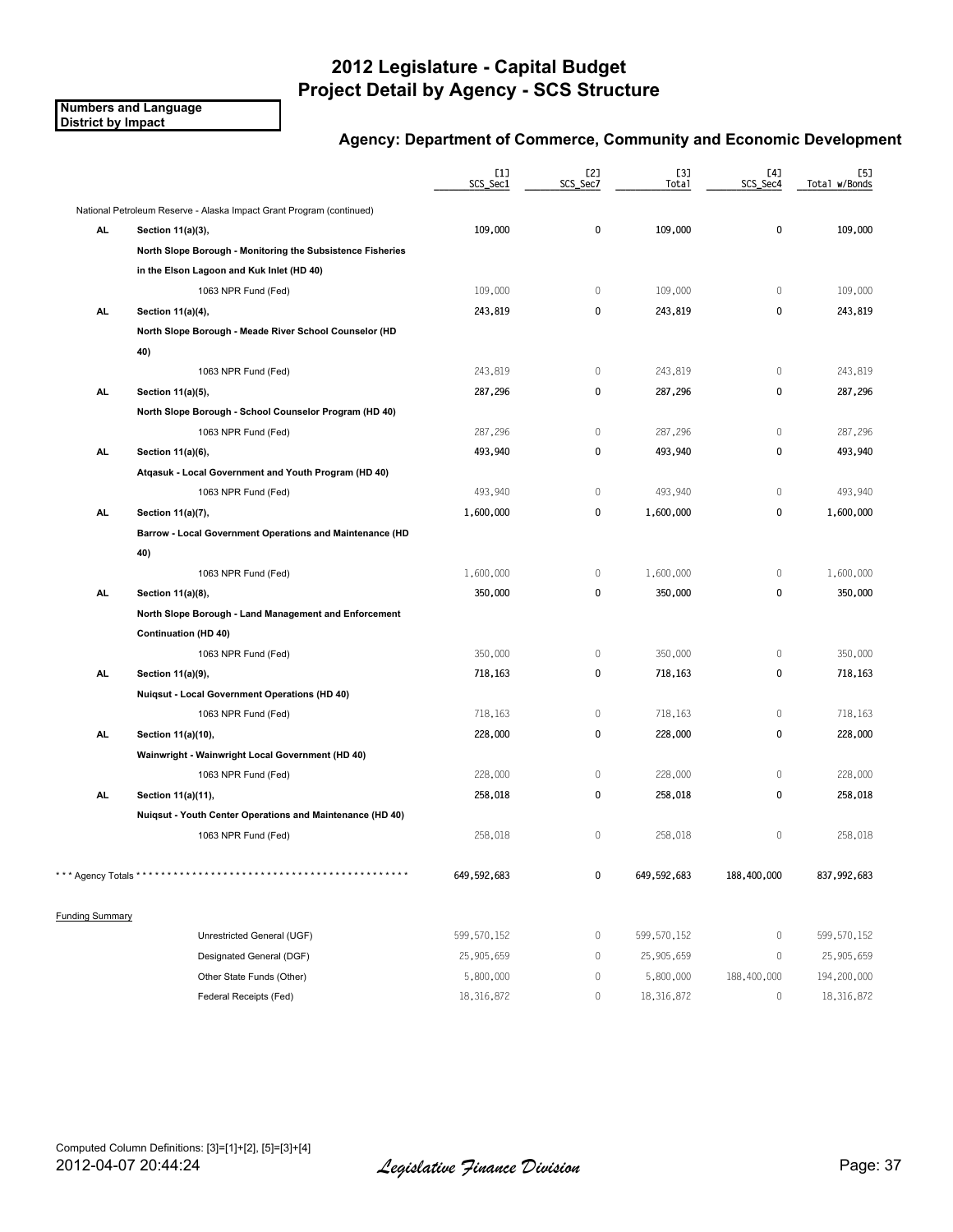#### **Numbers and Language District by Impact**

### **Agency: Department of Corrections**

|           |                                                             | [1]<br>SCS Sec1 | [2]<br>SCS_Sec7 | [3]<br>Total | [4]<br>SCS_Sec4 | [5]<br>Total w/Bonds |
|-----------|-------------------------------------------------------------|-----------------|-----------------|--------------|-----------------|----------------------|
| AP        | Alaska Land Mobile Radio Emergency Response Narrowband      | 470,000         | 0               | 470,000      | $\pmb{0}$       | 470,000              |
|           | Compliance (HD 1-40)                                        |                 |                 |              |                 |                      |
|           | 1004 Gen Fund (UGF)                                         | 470,000         | 0               | 470,000      | $\mathbf{0}$    | 470,000              |
| AP        | Annual Facilities Maintenance and Repairs (HD 1-40)         | 1,000,000       | 0               | 1,000,000    | $\pmb{0}$       | 1,000,000            |
|           | 1004 Gen Fund (UGF)                                         | 1,000,000       | 0               | 1,000,000    | $\mathbf 0$     | 1,000,000            |
| AP        | Bethel - Yukon-Kuskokwim Correctional Center Dormitory      | 0               | 1,284,550       | 1,284,550    | 0               | 1,284,550            |
|           | Renovation Project (HD 36-38)                               |                 |                 |              |                 |                      |
|           | 1004 Gen Fund (UGF)                                         | $\mathbf 0$     | 1,284,550       | 1,284,550    | $\mathbf 0$     | 1,284,550            |
| AP        | Goose Creek Correctional Center Start-up Furniture and      | 5,000,000       | 0               | 5,000,000    | $\pmb{0}$       | 5,000,000            |
|           | Equipment (HD 13-16)                                        |                 |                 |              |                 |                      |
|           | 1004 Gen Fund (UGF)                                         | 5,000,000       | 0               | 5,000,000    | $\mathbb O$     | 5,000,000            |
| AP        | Information Technology MIS / Disaster Recovery Equipment    | 250,000         | 0               | 250,000      | $\pmb{0}$       | 250,000              |
|           | & Novell Replacement Project (HD 1-40)                      |                 |                 |              |                 |                      |
|           | 1004 Gen Fund (UGF)                                         | 250,000         | 0               | 250,000      | 0               | 250,000              |
|           | Deferred Maintenance, Renewal, Repair and Equipment         |                 |                 |              |                 |                      |
| AL        | Anchorage - Anchorage Correctional Complex - West           | 750,000         | 0               | 750,000      | 0               | 750,000              |
|           | Deferred Maintenance (HD 17-32)                             |                 |                 |              |                 |                      |
|           | 1004 Gen Fund (UGF)                                         | 750,000         | 0               | 750,000      | $\mathbf{0}$    | 750,000              |
| AL.       | Bethel - Yukon-Kuskokwim Correctional Center Deferred       | 175,000         | 0               | 175,000      | 0               | 175,000              |
|           | Maintenance (HD 38)                                         |                 |                 |              |                 |                      |
|           | 1004 Gen Fund (UGF)                                         | 175,000         | 0               | 175,000      | $\mathbb O$     | 175,000              |
| AL        | Eagle River - Combined Hiland Mountain Correctional Center  | 648,000         | 0               | 648,000      | $\pmb{0}$       | 648,000              |
|           | Deferred Maintenance (HD 17-32)                             |                 |                 |              |                 |                      |
|           | 1004 Gen Fund (UGF)                                         | 648,000         | 0               | 648,000      | $\mathbf{0}$    | 648,000              |
| AL        | Fairbanks - Fairbanks Correctional Center Deferred          | 140,000         | 0               | 140,000      | 0               | 140,000              |
|           | Maintenance (HD 7-11)                                       |                 |                 |              |                 |                      |
|           | 1004 Gen Fund (UGF)                                         | 140,000         | 0               | 140,000      | $\mathbf 0$     | 140,000              |
| AL        | Juneau - Lemon Creek Correctional Center Deferred           | 319,200         | 0               | 319,200      | $\pmb{0}$       | 319,200              |
|           | Maintenance (HD 3-4)                                        |                 |                 |              |                 |                      |
|           | 1004 Gen Fund (UGF)                                         | 319,200         | 0               | 319,200      | $\mathbf 0$     | 319,200              |
| AL.       | Kenai - Wildwood Correctional Center Deferred Maintenance   | 50,000          | 0               | 50,000       | 0               | 50,000               |
|           | (HD 33-35)                                                  |                 |                 |              |                 |                      |
|           | 1004 Gen Fund (UGF)                                         | 50,000          | 0               | 50,000       | 0               | 50,000               |
| AL.       | Ketchikan - Correctional Center Deferred Maintenance (HD 1) | 138,000         | 0               | 138,000      | 0               | 138,000              |
|           | 1004 Gen Fund (UGF)                                         | 138,000         | 0               | 138,000      | 0               | 138,000              |
| AL.       | Nome - Anvil Mountain Correctional Center Deferred          | 1,700,000       | 0               | 1,700,000    | 0               | 1,700,000            |
|           | Maintenance (HD 39)                                         |                 |                 |              |                 |                      |
|           | 1004 Gen Fund (UGF)                                         | 1,700,000       | 0               | 1,700,000    | $\mathbf 0$     | 1,700,000            |
| <b>AL</b> | Point MacKenzie - Point MacKenzie Correctional Farm         | 350,000         | 0               | 350,000      | 0               | 350,000              |
|           | Deferred Maintenance (HD 13-16)                             |                 |                 |              |                 |                      |
|           | 1004 Gen Fund (UGF)                                         | 350,000         | 0               | 350,000      | $\mathbf 0$     | 350,000              |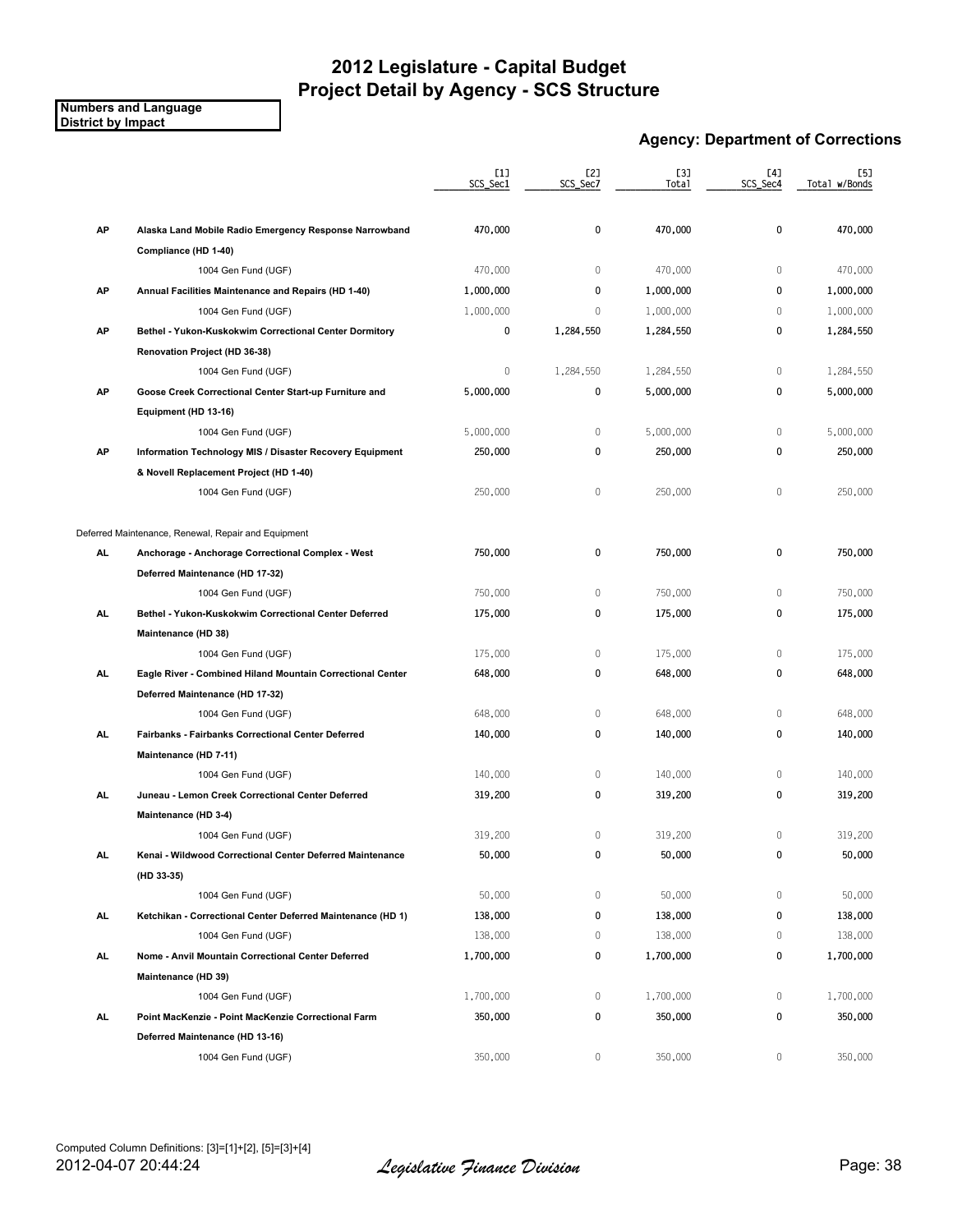**Numbers and Language District by Impact**

### **Agency: Department of Corrections**

|                        |                                                                 | $[1]$<br>SCS_Sec1 | [2]<br>SCS_Sec7 | [3]<br><b>Total</b> | [4]<br>SCS_Sec4 | [5]<br>Total w/Bonds |
|------------------------|-----------------------------------------------------------------|-------------------|-----------------|---------------------|-----------------|----------------------|
|                        | Deferred Maintenance, Renewal, Repair and Equipment (continued) |                   |                 |                     |                 |                      |
| AL.                    | <b>Sutton - Palmer Correctional Center Deferred Maintenance</b> | 729,800           | 0               | 729,800             | $\mathbf{0}$    | 729,800              |
|                        | (HD 12)                                                         |                   |                 |                     |                 |                      |
|                        | 1004 Gen Fund (UGF)                                             | 729,800           | 0               | 729,800             | $\mathbf{0}$    | 729,800              |
| *** Agency Totals *    |                                                                 | 11,720,000        | 1,284,550       | 13,004,550          | 0               | 13,004,550           |
| <b>Funding Summary</b> |                                                                 |                   |                 |                     |                 |                      |
|                        | Unrestricted General (UGF)                                      | 11,720,000        | 1,284,550       | 13,004,550          | 0               | 13,004,550           |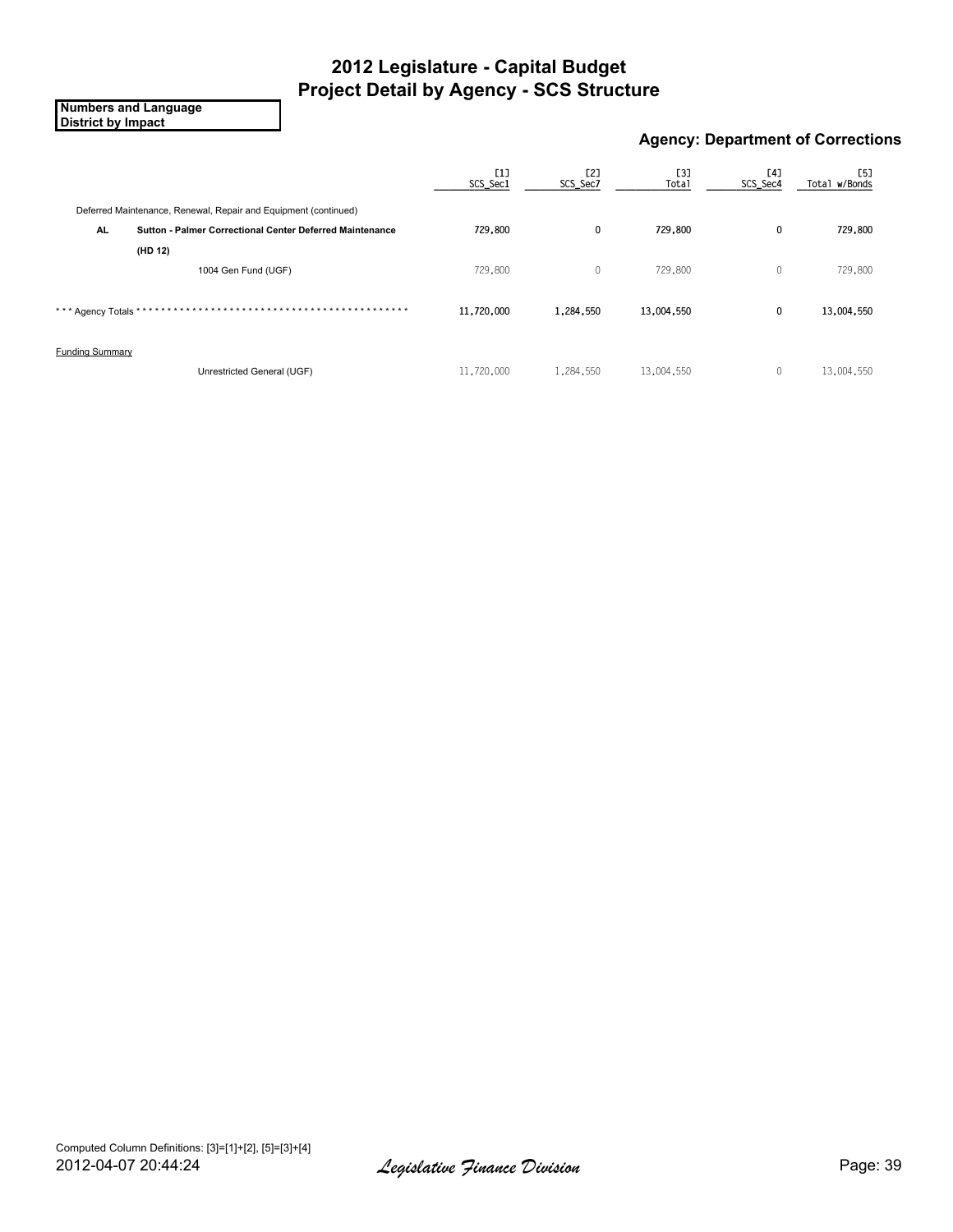#### **Numbers and Language District by Impact**

### **Agency: Department of Education and Early Development**

|           |                                                              | [1]<br>SCS_Sec1 | [2]<br>SCS_Sec7 | <b>[3]</b><br>Total | [4]<br>SCS Sec4 | [5]<br>Total w/Bonds |
|-----------|--------------------------------------------------------------|-----------------|-----------------|---------------------|-----------------|----------------------|
|           |                                                              |                 |                 |                     |                 |                      |
| AP        | Alaska Pilot Pre-Kindergarten Project Expansion (HD 17-32)   | 973,000         | 0               | 973,000             | $\mathbf{0}$    | 973,000              |
|           | 1004 Gen Fund (UGF)                                          | 973,000         | $\mathbb O$     | 973,000             | $\mathbf{0}$    | 973,000              |
| AP        | Alaska State Library, Archives and Museum Facility (HD 1-40) | 49,000,000      | 0               | 49,000,000          | 0               | 49,000,000           |
|           | 1004 Gen Fund (UGF)                                          | 49,000,000      | $\mathbb O$     | 49,000,000          | $\mathbf{0}$    | 49,000,000           |
| AP        | Bethel Regional High School Cafeteria Addition Design and    | 1,257,000       | 0               | 1,257,000           | 0               | 1,257,000            |
|           | Planning (HD 38)                                             |                 |                 |                     |                 |                      |
|           | 1004 Gen Fund (UGF)                                          | 1,257,000       | 0               | 1,257,000           | $\mathbf 0$     | 1,257,000            |
| AP        | Mount Edgecumbe High School Aquatic Center (HD 1-40)         | 5,000,000       | 0               | 5,000,000           | 0               | 5,000,000            |
|           | 1004 Gen Fund (UGF)                                          | 5,000,000       | $\mathbb O$     | 5,000,000           | $\mathbf{0}$    | 5,000,000            |
|           | Major Maintenance Grant Fund (AS 14.11.007)                  |                 |                 |                     |                 |                      |
| AL.       | Whittier K-12 School Heating System Upgrade (HD 17-32)       | 815,725         | 0               | 815,725             | 0               | 815,725              |
|           | 1004 Gen Fund (UGF)                                          | 815,725         | $\mathbb O$     | 815,725             | 0               | 815,725              |
| <b>AL</b> | Kaltag K-12 School Mechanical and Electrical Upgrades (HD    | 853,165         | 0               | 853,165             | 0               | 853,165              |
|           | 6)                                                           |                 |                 |                     |                 |                      |
|           | 1004 Gen Fund (UGF)                                          | 853,165         | $\mathbb O$     | 853,165             | $\mathbf 0$     | 853,165              |
| AL        | Kake High School Kitchen Renovation (HD 5)                   | 25,121          | 0               | 25,121              | $\mathbf 0$     | 25,121               |
|           | 1004 Gen Fund (UGF)                                          | 25,121          | $\mathbb O$     | 25,121              | $\mathbf 0$     | 25,121               |
| <b>AL</b> | Metlakatla High School Annex Roof Replacement (HD 5)         | 41,345          | 0               | 41,345              | 0               | 41,345               |
|           | 1004 Gen Fund (UGF)                                          | 41,345          | $\mathbb O$     | 41,345              | $\mathbf{0}$    | 41,345               |
| <b>AL</b> | Angoon High School Mechanical Upgrades (HD 5)                | 47,818          | 0               | 47,818              | 0               | 47,818               |
|           | 1004 Gen Fund (UGF)                                          | 47,818          | $\mathbb O$     | 47,818              | $\mathbf{0}$    | 47,818               |
| AL        | Merreline A Kangas K-12 School Renovation, Ruby (HD 6)       | 5,078,282       | 0               | 5,078,282           | $\mathbf 0$     | 5,078,282            |
|           | 1004 Gen Fund (UGF)                                          | 5,078,282       | $\mathbb O$     | 5,078,282           | 0               | 5,078,282            |
| AL        | Akutan K-12 School Siding Replacement (HD 37)                | 66,625          | 0               | 66,625              | 0               | 66,625               |
|           | 1004 Gen Fund (UGF)                                          | 66,625          | $\mathbb O$     | 66,625              | $\mathbf{0}$    | 66,625               |
| AL.       | Shaktoolik K-12 School Renovation (HD 39)                    | 9,176,358       | 0               | 9,176,358           | 0               | 9,176,358            |
|           | 1004 Gen Fund (UGF)                                          | 9,176,358       | $\mathbf 0$     | 9,176,358           | $\mathbf{0}$    | 9,176,358            |
| AL        | Kake High School Shower Repairs (HD 5)                       | 43,205          | 0               | 43,205              | $\mathbf 0$     | 43,205               |
|           | 1004 Gen Fund (UGF)                                          | 43,205          | 0               | 43,205              | 0               | 43,205               |
| AL        | Kake Elementary School Mechanical Ventilation Completion     | 59,200          | 0               | 59,200              | 0               | 59,200               |
|           | (HD 5)                                                       |                 |                 |                     |                 |                      |
|           | 1004 Gen Fund (UGF)                                          | 59,200          | 0               | 59,200              | $\mathbf 0$     | 59,200               |
| AL.       | Bristol Bay School Voc Ed Wing Renovation (HD 37)            | 1,538,395       | 0               | 1,538,395           | 0               | 1,538,395            |
|           | 1004 Gen Fund (UGF)                                          | 1,538,395       | 0               | 1,538,395           | 0               | 1,538,395            |
| AL.       | Craig Elementary and Middle School Alternative Wood Heat     | 161,172         | 0               | 161,172             | 0               | 161,172              |
|           | Installation (HD 5)                                          |                 |                 |                     |                 |                      |
|           | 1004 Gen Fund (UGF)                                          | 161,172         | 0               | 161,172             | $\mathbf 0$     | 161,172              |
| AL.       | Sand Point K-12 School Pool Major Maintenance (HD 37)        | 72,774          | 0               | 72,774              | 0               | 72,774               |
|           | 1004 Gen Fund (UGF)                                          | 72,774          | $\mathbb O$     | 72,774              | 0               | 72,774               |
|           | School Construction Grant Fund (AS 14.11.005)                |                 |                 |                     |                 |                      |
| AL.       | Emmonak K-12 School Addition/Renovation (HD 1-40)            | 36,056,700      | 0               | 36,056,700          | 0               | 36,056,700           |
|           | 1004 Gen Fund (UGF)                                          | 36,056,700      | 0               | 36,056,700          | 0               | 36,056,700           |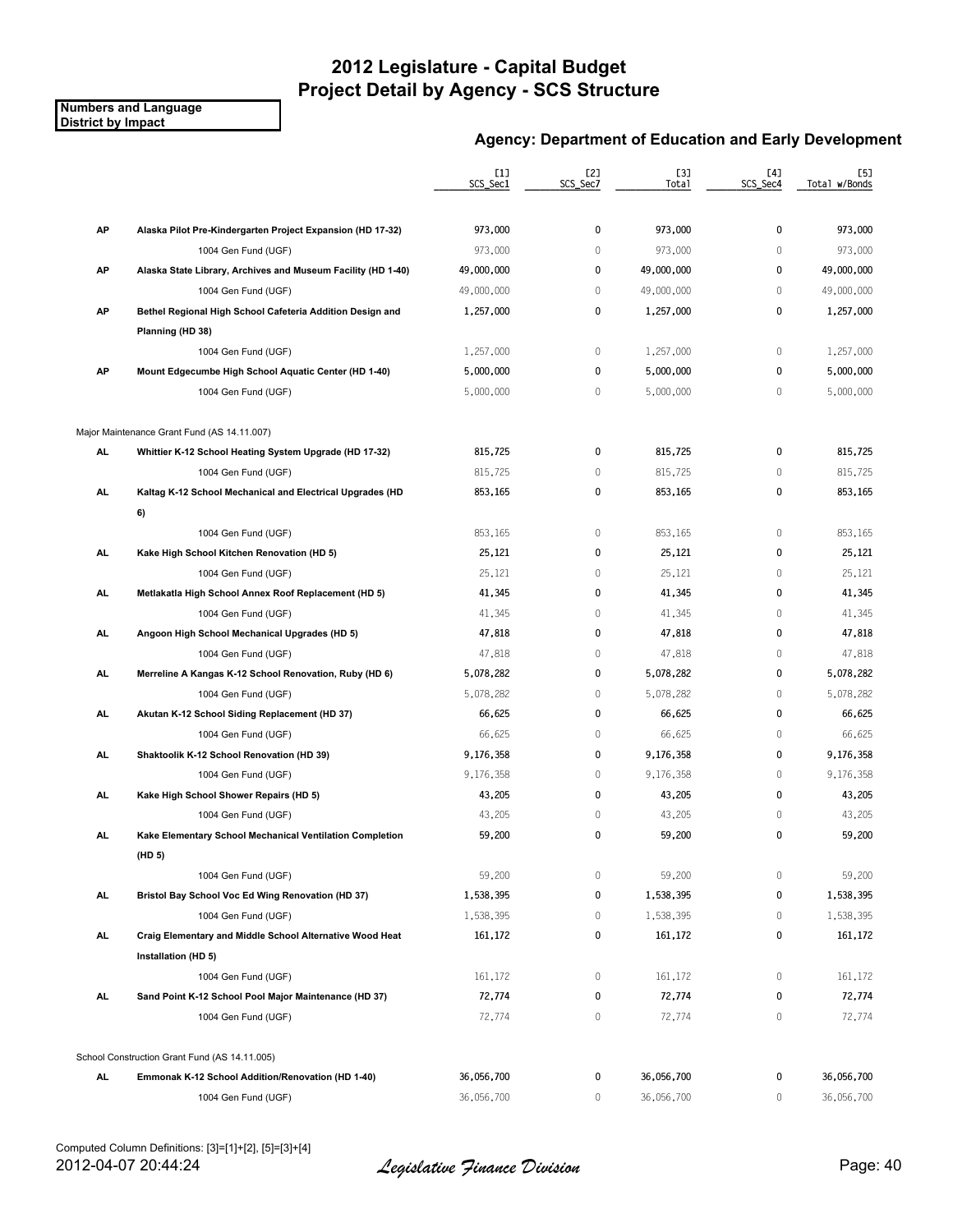**Numbers and Language District by Impact**

### **Agency: Department of Education and Early Development**

|                                   |                                                           | [1]<br>SCS_Sec1 | <b>[2]</b><br>SCS_Sec7 | <b>E31</b><br>Total | [4]<br>SCS_Sec4 | <b>[5]</b><br>Total w/Bonds |
|-----------------------------------|-----------------------------------------------------------|-----------------|------------------------|---------------------|-----------------|-----------------------------|
|                                   | School Construction Grant Fund (AS 14.11.005) (continued) |                 |                        |                     |                 |                             |
| <b>AL</b>                         | Koliganek K-12 School Replacement (HD 1-40)               | 24,916,815      | 0                      | 24,916,815          | 0               | 24,916,815                  |
|                                   | 1004 Gen Fund (UGF)                                       | 24,916,815      | $\mathbf 0$            | 24,916,815          | $\theta$        | 24,916,815                  |
| Deferred Maintenance<br><b>AP</b> | Deferred Maintenance, Renewal, Repair and Equipment - Mt. | 1,700,000       | 0                      | 1,700,000           | $\mathbf 0$     | 1,700,000                   |
|                                   | Edgecumbe High School (HD 1-40)                           |                 |                        |                     |                 |                             |
|                                   | 1004 Gen Fund (UGF)                                       | 1,700,000       | $\mathbf{0}$           | 1,700,000           | $\mathbf{0}$    | 1,700,000                   |
| *** Agency Totals *               | * * * * * * * * * * * * * * * * * *                       | 136,882,700     | $\mathbf 0$            | 136,882,700         | $\mathbf 0$     | 136,882,700                 |
| <b>Funding Summary</b>            |                                                           |                 |                        |                     |                 |                             |
|                                   | Unrestricted General (UGF)                                | 136,882,700     | $\mathbf{0}$           | 136,882,700         | $\theta$        | 136,882,700                 |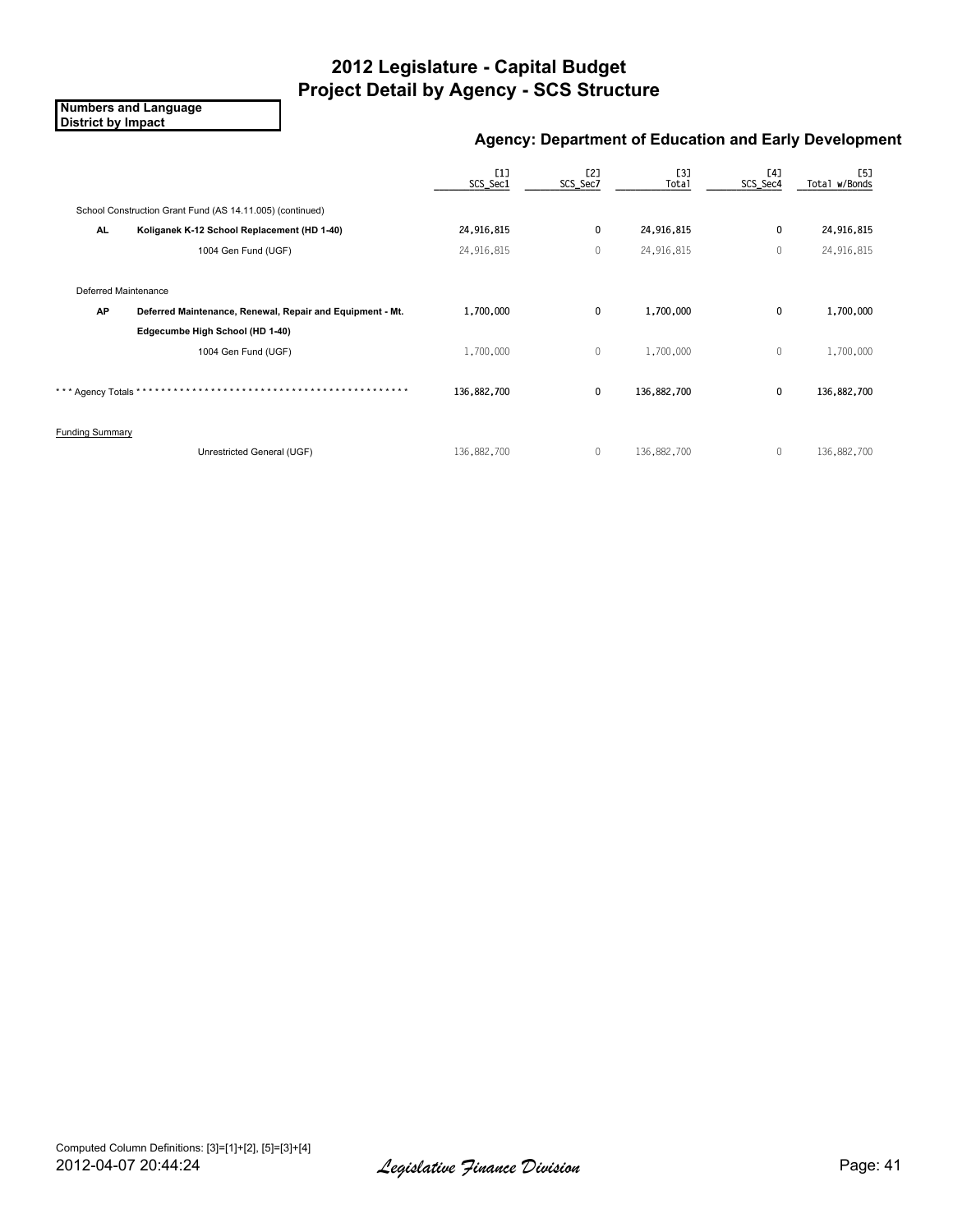#### **Numbers and Language District by Impact**

### **Agency: Department of Environmental Conservation**

|     |                                                                           | [1]<br>SCS_Sec1 | [2]<br>SCS_Sec7 | <b>[3]</b><br>Total | [4]<br>SCS Sec4 | [5]<br>Total w/Bonds |
|-----|---------------------------------------------------------------------------|-----------------|-----------------|---------------------|-----------------|----------------------|
| AP  | Clean Water Capitalization Grant - Subsidy Funding (HD 1-40)              | 2,583,400       | 0               | 2,583,400           | 0               | 2,583,400            |
|     | 1075 Cln Wtr Fd (Other)                                                   | 2,583,400       | $\mathbb O$     | 2,583,400           | $\mathbf{0}$    | 2,583,400            |
| АP  | Drinking Water Capitalization Grant - Subsidy Funding (HD                 | 4,634,000       | 0               | 4,634,000           | 0               | 4,634,000            |
|     | $1-40)$                                                                   |                 |                 |                     |                 |                      |
|     | 1100 Drk Wtr Fd (Other)                                                   | 4,634,000       | 0               | 4,634,000           | 0               | 4,634,000            |
| АP  | Oil and Hazardous Substance First Responder Equipment                     | 750,000         | 0               | 750,000             | 0               | 750,000              |
|     | and Preparedness (HD 1-40)                                                |                 |                 |                     |                 |                      |
|     | 1052 Oil/Haz Fd (DGF)                                                     | 750,000         | $\mathbb O$     | 750,000             | $\mathbf{0}$    | 750,000              |
| AP  | Statewide Contaminated Sites Cleanup (HD 1-40)                            | 2,000,000       | 0               | 2,000,000           | 0               | 2,000,000            |
|     | 1004 Gen Fund (UGF)                                                       | 2,000,000       | $\mathbb O$     | 2,000,000           | 0               | 2,000,000            |
| AP  | Village Safe Water New Technology Approaches (HD 1-40)                    | 1,000,000       | 0               | 1,000,000           | 0               | 1,000,000            |
|     | 1004 Gen Fund (UGF)                                                       | 1,000,000       | $\mathbb O$     | 1,000,000           | $\mathbf 0$     | 1,000,000            |
|     | Village Safe Water and Wastewater Infrastructure Projects                 |                 |                 |                     |                 |                      |
| AL. | Expansion, Upgrade, and Replacement of Existing Service                   | 20,600,000      | 0               | 20,600,000          | 0               | 20,600,000           |
|     | (HD 1-40)                                                                 |                 |                 |                     |                 |                      |
|     | 1002 Fed Rcpts (Fed)                                                      | 16,900,000      | $\mathbb O$     | 16,900,000          | $\mathbf 0$     | 16,900,000           |
|     | 1003 G/F Match (UGF)                                                      | 3,500,000       | $\mathbb O$     | 3,500,000           | $\mathbf 0$     | 3,500,000            |
|     | 1108 Stat Desig (Other)                                                   | 200,000         | 0               | 200,000             | 0               | 200,000              |
| AL  | First Time Service Projects (HD 1-40)                                     | 30,900,000      | 0               | 30,900,000          | 0               | 30,900,000           |
|     | 1002 Fed Rcpts (Fed)                                                      | 25,350,000      | 0               | 25,350,000          | $\mathbf 0$     | 25,350,000           |
|     | 1003 G/F Match (UGF)                                                      | 5,250,000       | $\mathbb O$     | 5,250,000           | $\mathbf 0$     | 5,250,000            |
|     | 1108 Stat Desig (Other)                                                   | 300,000         | $\mathbb O$     | 300,000             | $\mathbf 0$     | 300,000              |
|     | Municipal Water, Sewage, and Solid Waste Facilities Grants (AS 46.03.030) |                 |                 |                     |                 |                      |
| AL  | Cordova - LT2 Compliance UV Treatment Facility (HD 5)                     | 3,888,250       | 0               | 3,888,250           | 0               | 3,888,250            |
|     | 1004 Gen Fund (UGF)                                                       | 3,888,250       | $\mathbf 0$     | 3,888,250           | 0               | 3,888,250            |
| AL  | Haines - Barnett Water Tank Replacement (HD 5)                            | 699,143         | 0               | 699,143             | 0               | 699,143              |
|     | 1004 Gen Fund (UGF)                                                       | 699.143         | $\mathbb O$     | 699,143             | $\mathbf 0$     | 699,143              |
| AL  | Hoonah - Water Transmission Line Replacement Phase 3 (HD                  | 1,732,357       | 0               | 1,732,357           | 0               | 1,732,357            |
|     | 5)                                                                        |                 |                 |                     |                 |                      |
|     | 1004 Gen Fund (UGF)                                                       | 1,732,357       | 0               | 1,732,357           | 0               | 1,732,357            |
| AL. | Kenai - Water Transmission Mains Phase 4 (HD 33-35)                       | 1,935,164       | 0               | 1,935,164           | 0               | 1,935,164            |
|     | 1004 Gen Fund (UGF)                                                       | 1,935,164       | $\mathbb O$     | 1,935,164           | 0               | 1,935,164            |
| AL. | Ketchikan - Jackson/Monroe Streets and 4th/7th Avenues                    | 767,860         | 0               | 767,860             | 0               | 767,860              |
|     | Water and Sewer (HD 1)                                                    |                 |                 |                     |                 |                      |
|     | 1004 Gen Fund (UGF)                                                       | 767,860         | 0               | 767,860             | 0               | 767,860              |
| AL  | Kodiak - Aleutian Homes Water and Sewer Replacement                       | 1,339,000       | 0               | 1,339,000           | 0               | 1,339,000            |
|     | Phase 5 (HD 36)                                                           |                 |                 |                     |                 |                      |
|     | 1004 Gen Fund (UGF)                                                       | 1,339,000       | 0               | 1,339,000           | 0               | 1,339,000            |
| AL. | Kodiak Island Borough - Landfill Lateral Expansion Phase 2                | 3,090,000       | 0               | 3,090,000           | 0               | 3,090,000            |
|     | (HD 36)                                                                   |                 |                 |                     |                 |                      |
|     | 1004 Gen Fund (UGF)                                                       | 3,090,000       | 0               | 3,090,000           | 0               | 3,090,000            |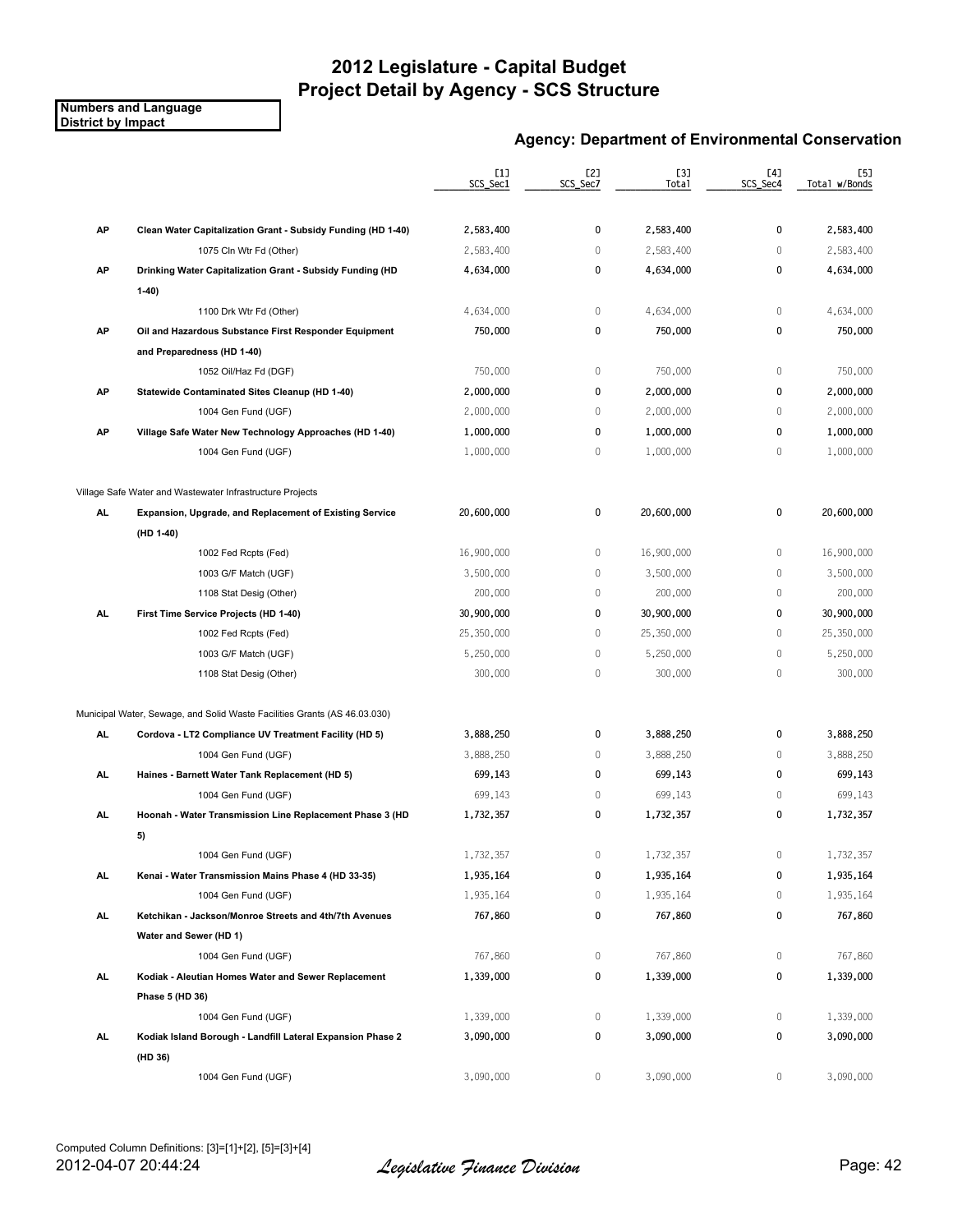#### **Numbers and Language District by Impact**

### **Agency: Department of Environmental Conservation**

|                        |                                                                                       | $[1]$<br>SCS_Sec1 | [2]<br>SCS_Sec7 | <b>[3]</b><br>Total | [4]<br>SCS_Sec4 | [5]<br>Total w/Bonds |
|------------------------|---------------------------------------------------------------------------------------|-------------------|-----------------|---------------------|-----------------|----------------------|
|                        | Municipal Water, Sewage, and Solid Waste Facilities Grants (AS 46.03.030) (continued) |                   |                 |                     |                 |                      |
| AL.                    | Nome - East Sclaircore Replacement/Expansion Phase 2 (HD                              | 3,090,000         | $\pmb{0}$       | 3,090,000           | 0               | 3,090,000            |
|                        | 39)                                                                                   |                   |                 |                     |                 |                      |
|                        | 1004 Gen Fund (UGF)                                                                   | 3,090,000         | $\mathbf{0}$    | 3,090,000           | 0               | 3,090,000            |
| AL.                    | North Pole - Techite Sewer Main and Manholes Rehabilitation                           | 2,590,450         | 0               | 2,590,450           | 0               | 2,590,450            |
|                        | (HD 7-11)                                                                             |                   |                 |                     |                 |                      |
|                        | 1004 Gen Fund (UGF)                                                                   | 2,590,450         | $\mathbf{0}$    | 2,590,450           | $\mathbf 0$     | 2,590,450            |
| <b>AL</b>              | North Slope Borough - Ahgeak Street Water and Sewer                                   | 3,090,000         | 0               | 3,090,000           | 0               | 3,090,000            |
|                        | Extension (HD 40)                                                                     |                   |                 |                     |                 |                      |
|                        | 1004 Gen Fund (UGF)                                                                   | 3,090,000         | $\mathbb O$     | 3,090,000           | $\mathbf 0$     | 3,090,000            |
| AL.                    | Seward - North Seward Water Storage Tank and Pumping                                  | 2,583,240         | $\mathbf 0$     | 2,583,240           | $\mathbf 0$     | 2,583,240            |
|                        | Facility (HD 33-35)                                                                   |                   |                 |                     |                 |                      |
|                        | 1004 Gen Fund (UGF)                                                                   | 2,583,240         | $\mathbf{0}$    | 2,583,240           | $\mathbf 0$     | 2,583,240            |
| AL.                    | Sitka - Baranof Street Water and Sewer Replacement (HD 2)                             | 1,032,413         | $\mathbf 0$     | 1,032,413           | 0               | 1,032,413            |
|                        | 1004 Gen Fund (UGF)                                                                   | 1,032,413         | $\mathbf{0}$    | 1,032,413           | $\overline{0}$  | 1,032,413            |
| <b>AL</b>              | Sitka - UV Water Disinfection Facility (HD 2)                                         | 2,122,830         | $\mathbf 0$     | 2,122,830           | 0               | 2,122,830            |
|                        | 1004 Gen Fund (UGF)                                                                   | 2,122,830         | $\mathbb O$     | 2,122,830           | $\mathbb O$     | 2,122,830            |
| AL.                    | Soldotna - Sterling Street Water and Sewer Replacement (HD                            | 377,465           | $\mathbf 0$     | 377,465             | 0               | 377,465              |
|                        | 33 35)                                                                                |                   |                 |                     |                 |                      |
|                        | 1004 Gen Fund (UGF)                                                                   | 377,465           | $\mathbb O$     | 377,465             | $\mathbf 0$     | 377,465              |
| AL.                    | Unalaska - Wastewater Treatment Plant Upgrade (HD 37)                                 | 3,090,000         | 0               | 3,090,000           | 0               | 3,090,000            |
|                        | 1004 Gen Fund (UGF)                                                                   | 3,090,000         | $\mathbf{0}$    | 3,090,000           | 0               | 3,090,000            |
| AL.                    | Wrangell - Cassiar Street Water and Sewer Rehabilitation (HD                          | 585,277           | 0               | 585,277             | 0               | 585,277              |
|                        | 2)                                                                                    |                   |                 |                     |                 |                      |
|                        | 1004 Gen Fund (UGF)                                                                   | 585,277           | $\mathbb O$     | 585,277             | $\mathbf 0$     | 585,277              |
| Deferred Maintenance   |                                                                                       |                   |                 |                     |                 |                      |
| AP                     | Deferred Maintenance, Renewal, Repair and Equipment (HD                               | 200,000           | 0               | 200,000             | 0               | 200,000              |
|                        | $17-32$                                                                               |                   |                 |                     |                 |                      |
|                        | 1004 Gen Fund (UGF)                                                                   | 200,000           | $\mathbf{0}$    | 200,000             | 0               | 200,000              |
| * Agency Totals *      |                                                                                       | 94,680,849        | $\mathbf 0$     | 94,680,849          | 0               | 94,680,849           |
| <b>Funding Summary</b> |                                                                                       |                   |                 |                     |                 |                      |
|                        | Unrestricted General (UGF)                                                            | 43,963,449        | $\mathbb O$     | 43,963,449          | $\mathbb O$     | 43,963,449           |
|                        | Designated General (DGF)                                                              | 750,000           | $\mathbb O$     | 750,000             | $\mathbf 0$     | 750,000              |
|                        | Other State Funds (Other)                                                             | 7,717,400         | $\mathbb O$     | 7,717,400           | $\mathbb O$     | 7,717,400            |
|                        | Federal Receipts (Fed)                                                                | 42,250,000        | $\mathbf{0}$    | 42,250,000          | 0               | 42,250,000           |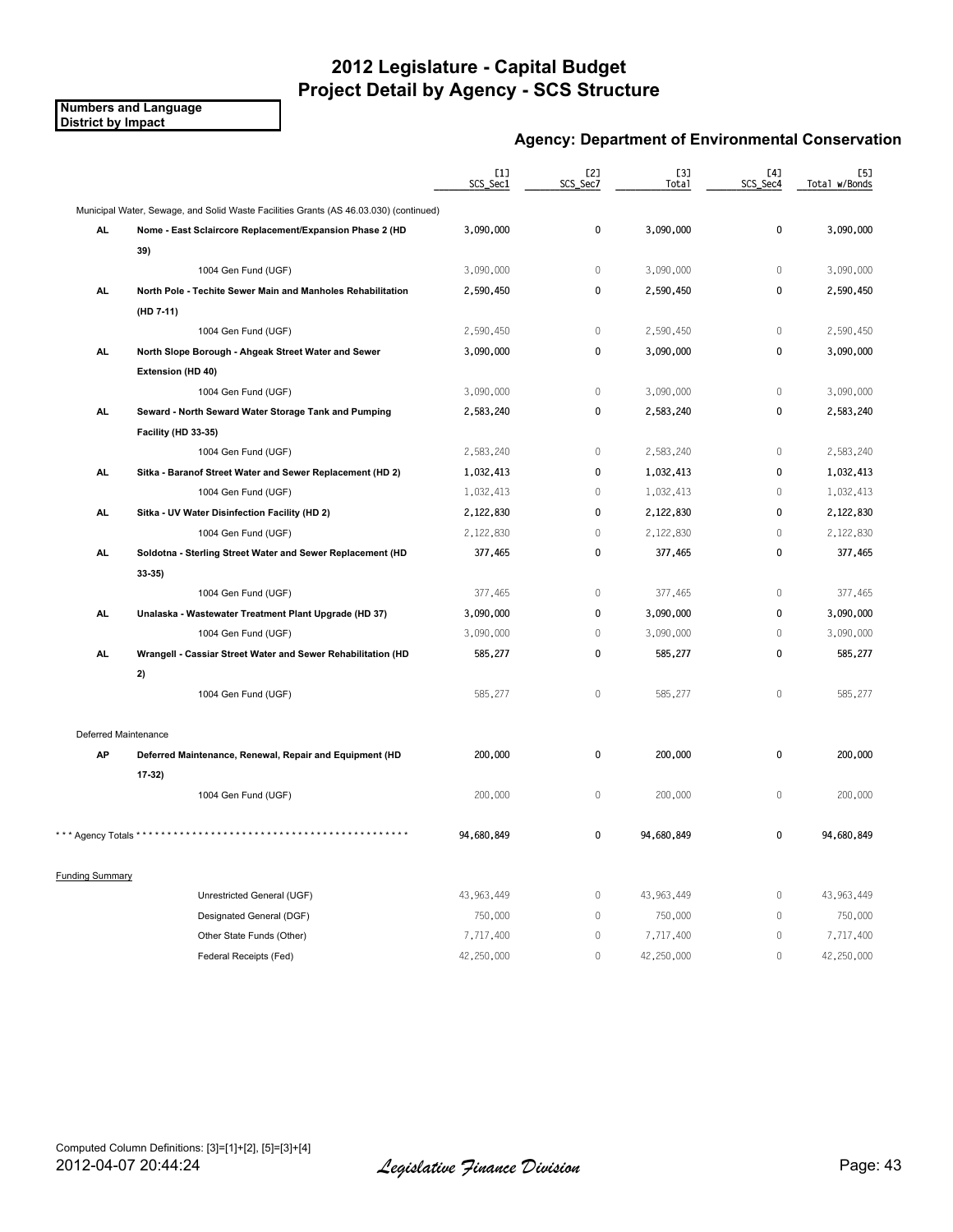**Numbers and Language District by Impact**

### **Agency: Department of Fish and Game**

|    |                                                                | [1]<br>SCS_Sec1 | [2]<br>SCS_Sec7 | [3]<br>Total | [4]<br>SCS_Sec4 | [5]<br>Total w/Bonds |
|----|----------------------------------------------------------------|-----------------|-----------------|--------------|-----------------|----------------------|
| AP | Boards of Fisheries and Game Sound Systems Replacement         | 100,000         | 0               | 100,000      | 0               | 100,000              |
|    | (HD 1-40)                                                      |                 |                 |              |                 |                      |
|    | 1004 Gen Fund (UGF)                                            | 100,000         | $\mathbb O$     | 100,000      | $\mathbb O$     | 100,000              |
| AP | <b>Equipment Replacement and Upgrade for Wildlife Research</b> | 200,000         | 0               | 200,000      | $\mathbf 0$     | 200,000              |
|    | and Management Statewide Programs (HD 1-40)                    |                 |                 |              |                 |                      |
|    | 1024 Fish/Game (Other)                                         | 200,000         | $\mathbb O$     | 200,000      | $\mathbf 0$     | 200,000              |
| AP | Eradication of Invasive Tunicates in Whiting Harbor in Sitka   | 500,000         | 0               | 500,000      | 0               | 500,000              |
|    | (HD 2)                                                         |                 |                 |              |                 |                      |
|    | 1004 Gen Fund (UGF)                                            | 500,000         | $\mathbb O$     | 500,000      | $\mathbf 0$     | 500,000              |
| AP | Facilities, Vessels, and Aircraft Maintenance, Repair, and     | 1,000,000       | 0               | 1,000,000    | 0               | 1,000,000            |
|    | Upgrades (HD 1-40)                                             |                 |                 |              |                 |                      |
|    | 1004 Gen Fund (UGF)                                            | 1,000,000       | $\mathbb O$     | 1,000,000    | $\mathbf 0$     | 1,000,000            |
| AP | Fish Passages, Counting and Sampling Sites, and Weir           | 700,000         | 0               | 700,000      | 0               | 700,000              |
|    | Facilities Design, Repair and Upgrades (HD 1-40)               |                 |                 |              |                 |                      |
|    | 1004 Gen Fund (UGF)                                            | 700,000         | $\mathbb O$     | 700,000      | $\mathbf 0$     | 700,000              |
| AP | Kenai River King Salmon Sonar Assessment Program (HD           | 1,813,000       | 0               | 1,813,000    | 0               | 1,813,000            |
|    | $33-35)$                                                       |                 |                 |              |                 |                      |
|    | 1004 Gen Fund (UGF)                                            | 1,813,000       | $\mathbb O$     | 1,813,000    | $\mathbf 0$     | 1,813,000            |
| AP | Marine Mammal and Passenger Vessel Impact Research (HD         | 250,000         | 0               | 250,000      | 0               | 250,000              |
|    | $1-40$                                                         |                 |                 |              |                 |                      |
|    | 1004 Gen Fund (UGF)                                            | 250,000         | $\mathbb O$     | 250,000      | $\mathbb O$     | 250,000              |
| AP | Pacific Coastal Salmon Recovery Fund (HD 1-40)                 | 7,500,000       | 0               | 7,500,000    | 0               | 7,500,000            |
|    | 1002 Fed Rcpts (Fed)                                           | 7,500,000       | 0               | 7,500,000    | 0               | 7,500,000            |
| AP | Replacement of R/V Resolution (HD 36)                          | 3,700,000       | 0               | 3,700,000    | 0               | 3,700,000            |
|    | 1004 Gen Fund (UGF)                                            | 3,700,000       | $\mathbf 0$     | 3,700,000    | $\mathbf{0}$    | 3,700,000            |
| AP | Research on Endangered Species Act Candidate Species (HD       | 1,550,000       | 0               | 1,550,000    | 0               | 1,550,000            |
|    | $1-40)$                                                        |                 |                 |              |                 |                      |
|    | 1004 Gen Fund (UGF)                                            | 1,550,000       | $\,0\,$         | 1,550,000    | $\mathbf 0$     | 1,550,000            |
| AP | Seward Vessel Wash-Down and Wastewater Recycling               | 641,300         | 0               | 641,300      | 0               | 641,300              |
|    | Facility (HD 33-35)                                            |                 |                 |              |                 |                      |
|    | 1018 EVOS Trust (Other)                                        | 641,300         | 0               | 641,300      | $\mathbf{0}$    | 641,300              |
| АP | Sport Fish Recreational Boating Access (HD 1-40)               | 2,500,000       | 0               | 2,500,000    | 0               | 2,500,000            |
|    | 1002 Fed Rcpts (Fed)                                           | 1,875,000       | 0               | 1,875,000    | 0               | 1,875,000            |
|    | 1024 Fish/Game (Other)                                         | 625,000         | $\,0\,$         | 625,000      | 0               | 625,000              |
| AP | Susitna River Sockeye Salmon Migration (HD 13-16)              | 625,000         | 0               | 625,000      | 0               | 625,000              |
|    | 1201 CFEC Rcpts (DGF)                                          | 625,000         | 0               | 625,000      | 0               | 625,000              |
| AP | Upper Cook Inlet East Side Set Net Chinook Salmon Harvest      | 789,000         | 0               | 789,000      | 0               | 789,000              |
|    | Patterns (HD 33-35)                                            |                 |                 |              |                 |                      |
|    | 1201 CFEC Rcpts (DGF)                                          | 789,000         | 0               | 789,000      | 0               | 789,000              |
| AP | Wild/Hatchery Salmon Management Tools (HD 1-40)                | 5,000,000       | 0               | 5,000,000    | 0               | 5,000,000            |
|    | 1004 Gen Fund (UGF)                                            | 2,500,000       | 0               | 2,500,000    | 0               | 2,500,000            |
|    | 1201 CFEC Rcpts (DGF)                                          | 2,500,000       | 0               | 2,500,000    | 0               | 2,500,000            |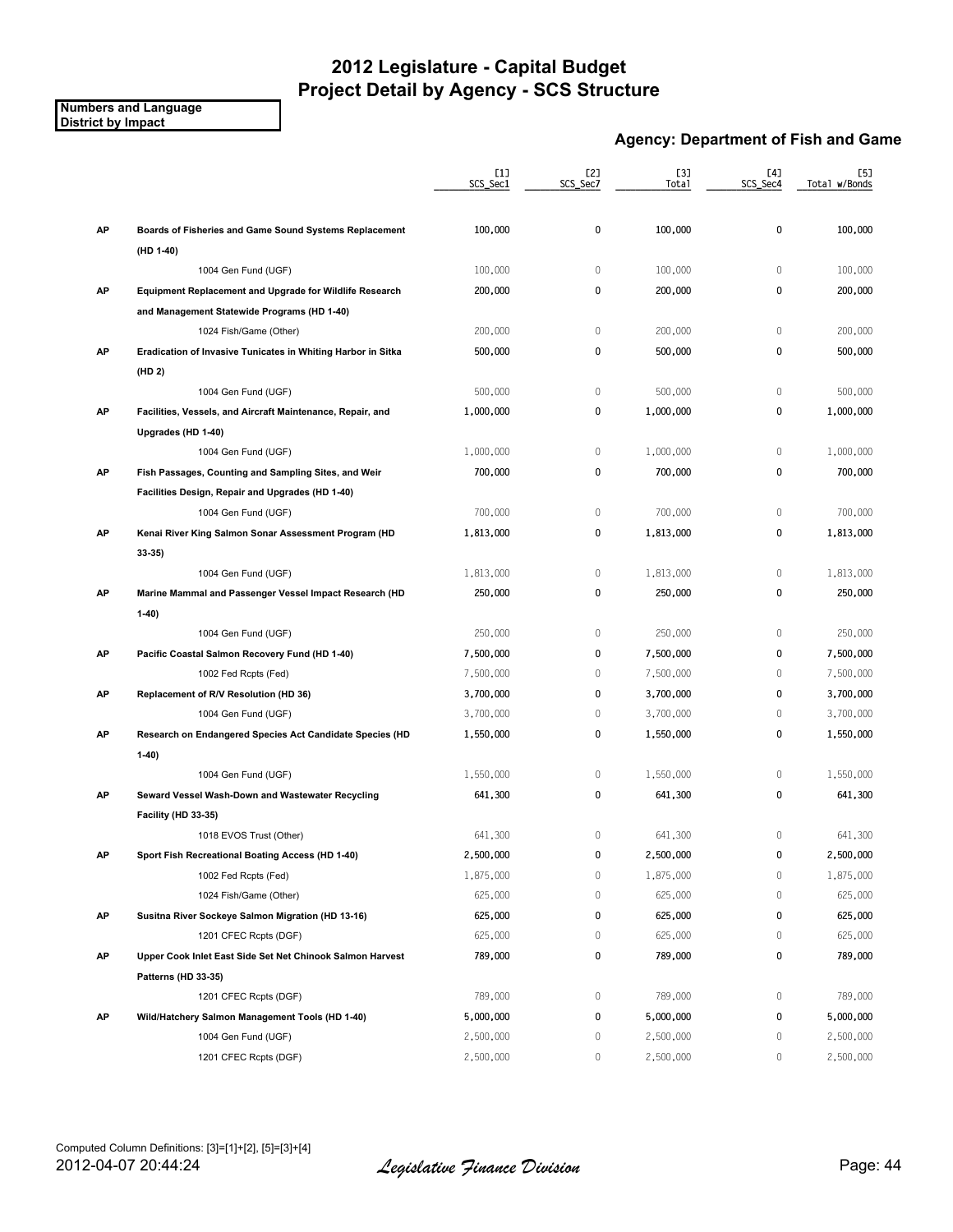**Numbers and Language District by Impact**

### **Agency: Department of Fish and Game**

|                        |                                                          | L11<br>SCS_Sec1 | E2]<br>SCS_Sec7 | <b>[3]</b><br>Total | [4]<br>SCS_Sec4 | <b>[5]</b><br>Total w/Bonds |
|------------------------|----------------------------------------------------------|-----------------|-----------------|---------------------|-----------------|-----------------------------|
|                        | Deferred Maintenance, Renewal, Repair and Equipment      |                 |                 |                     |                 |                             |
| AL.                    | Roof Design, Repairs, Upgrades, and Replacements (HD     | 800,000         | 0               | 800,000             | 0               | 800,000                     |
|                        | $1-40$                                                   |                 |                 |                     |                 |                             |
|                        | 1004 Gen Fund (UGF)                                      | 800,000         | 0               | 800,000             | 0               | 800,000                     |
| AL.                    | Small Field Camp Facility Repairs and Upgrades (HD 1-40) | 200,000         | 0               | 200,000             | 0               | 200,000                     |
|                        | 1004 Gen Fund (UGF)                                      | 200,000         | 0               | 200,000             | 0               | 200,000                     |
| <b>AL</b>              | Warehouse/Workshop Repairs and Upgrades (HD 1-40)        | 400,000         | 0               | 400,000             | 0               | 400,000                     |
|                        | 1004 Gen Fund (UGF)                                      | 400,000         | 0               | 400,000             | 0               | 400,000                     |
| *** Agency Totals '    |                                                          | 28,268,300      | 0               | 28,268,300          | 0               | 28,268,300                  |
| <b>Funding Summary</b> |                                                          |                 |                 |                     |                 |                             |
|                        | Unrestricted General (UGF)                               | 13,513,000      | 0               | 13,513,000          | 0               | 13,513,000                  |
|                        | Designated General (DGF)                                 | 3,914,000       | 0               | 3,914,000           | 0               | 3,914,000                   |
|                        | Other State Funds (Other)                                | 1,466,300       | 0               | 1,466,300           | 0               | 1,466,300                   |
|                        | Federal Receipts (Fed)                                   | 9,375,000       | 0               | 9,375,000           | 0               | 9,375,000                   |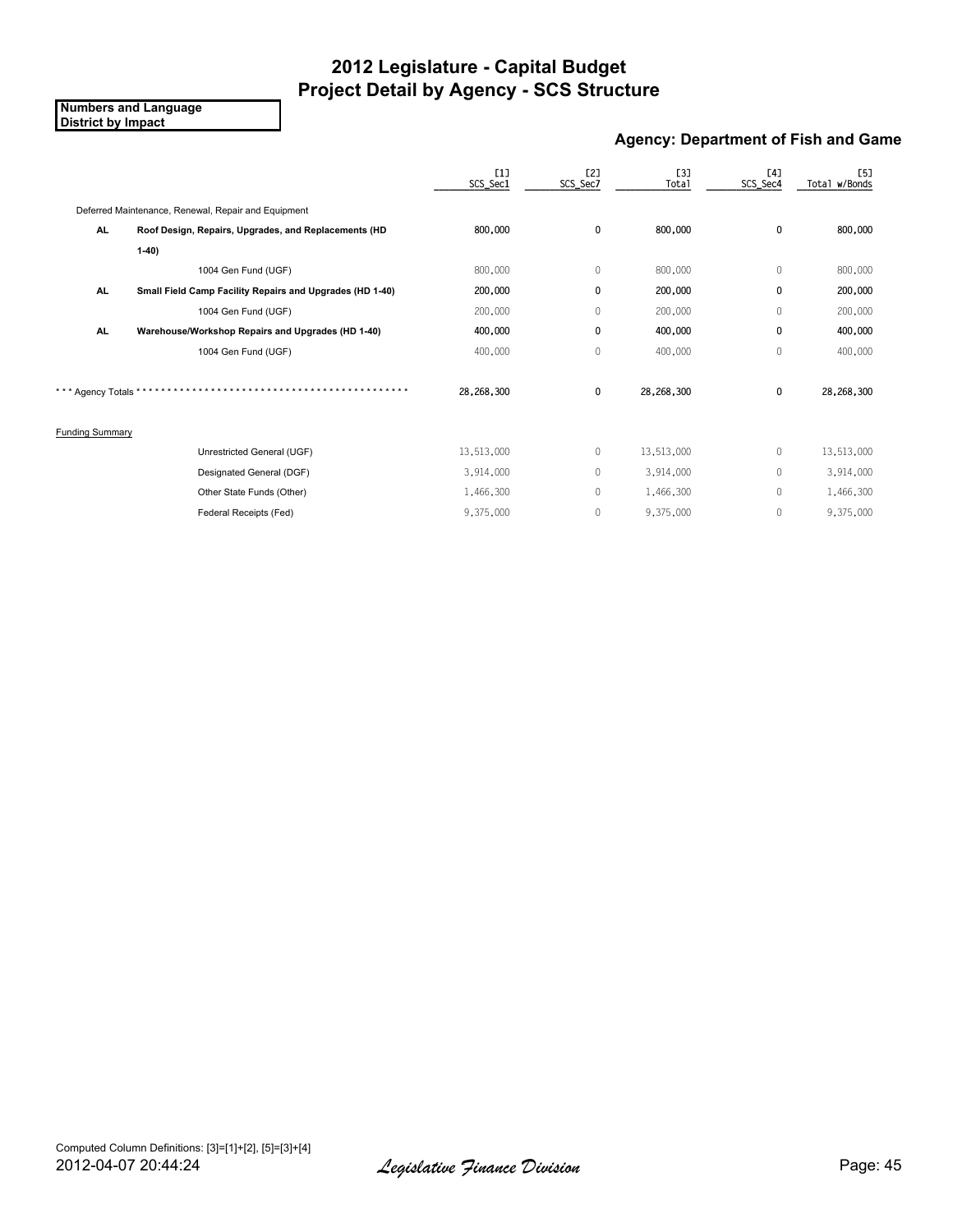**Numbers and Language District by Impact**

### **Agency: Office of the Governor**

|                        |                                                            | [1]<br>SCS_Sec1 | [2]<br>SCS_Sec7 | [3]<br><b>Total</b> | [4]<br>SCS_Sec4 | [5]<br>Total w/Bonds |
|------------------------|------------------------------------------------------------|-----------------|-----------------|---------------------|-----------------|----------------------|
| AP                     | Polling Place Accessibility Improvements under the Federal | 100,000         | 0               | 100,000             | 0               | 100,000              |
|                        | Help America Vote Act (HAVA) (HD 1-40)                     |                 |                 |                     |                 |                      |
|                        | 1185 Elect Fund (Other)                                    | 100,000         | $\mathbb O$     | 100,000             | $\mathbf 0$     | 100,000              |
| *** Agency Totals *    | * * * * * * * * * * * *                                    | 100,000         | 0               | 100,000             | $\mathbf 0$     | 100,000              |
| <b>Funding Summary</b> |                                                            |                 |                 |                     |                 |                      |
|                        | Other State Funds (Other)                                  | 100,000         | $\mathbf 0$     | 100,000             | $\mathbf{0}$    | 100,000              |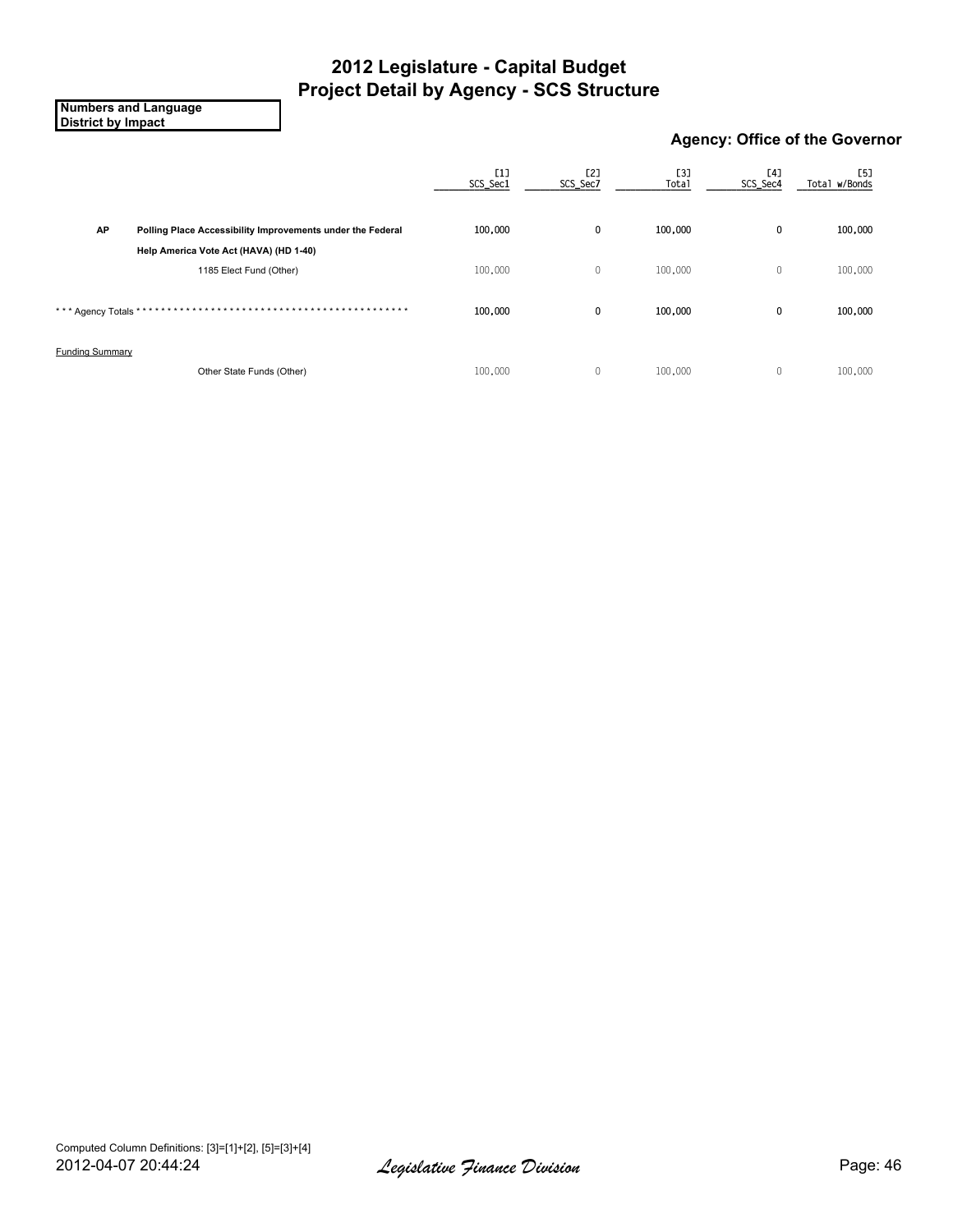#### **Numbers and Language District by Impact**

### **Agency: Department of Health and Social Services**

|           |                                                                         | [1]<br>SCS_Sec1 | [2]<br>SCS_Sec7 | [3]<br>Total | [4]<br>SCS_Sec4 | [5]<br>Total w/Bonds |
|-----------|-------------------------------------------------------------------------|-----------------|-----------------|--------------|-----------------|----------------------|
|           |                                                                         |                 |                 |              |                 |                      |
| AP        | Alaska Land Mobile Radio Emergency Response Narrowband                  | 297,500         | 0               | 297,500      | 0               | 297,500              |
|           | Compliance (HD 1-40)                                                    |                 |                 |              |                 |                      |
|           | 1004 Gen Fund (UGF)                                                     | 297,500         | $\mathbf{0}$    | 297,500      | $\mathbf 0$     | 297,500              |
| AP        | Bethel Youth Facility Expansion - Phase 1 (HD 36-38)                    | 10,000,000      | $\mathbf 0$     | 10,000,000   | 0               | 10,000,000           |
|           | 1004 Gen Fund (UGF)                                                     | 10,000,000      | $\mathbf{0}$    | 10,000,000   | 0               | 10,000,000           |
| AP        | <b>Emergency Medical Services Match for Code Blue Project</b>           | 450,000         | 0               | 450,000      | 0               | 450,000              |
|           | (HD 1-40)                                                               |                 |                 |              |                 |                      |
|           | 1003 G/F Match (UGF)                                                    | 450,000         | $\mathbb O$     | 450,000      | $\mathbf{0}$    | 450,000              |
| AP        | Girdwood Health Clinic Services Expansion (HD 17-32)                    | 400,000         | $\mathbf 0$     | 400,000      | 0               | 400,000              |
|           | 1004 Gen Fund (UGF)                                                     | 400,000         | $\mathbf{0}$    | 400,000      | $\mathbf 0$     | 400,000              |
| AP        | International Classification of Diseases Version 10 - Phase 2           | 4,707,000       | $\mathbf 0$     | 4,707,000    | 0               | 4,707,000            |
|           | (HD 1-40)                                                               |                 |                 |              |                 |                      |
|           | 1002 Fed Rcpts (Fed)                                                    | 3,805,400       | $\mathbb O$     | 3,805,400    | $\mathbf 0$     | 3,805,400            |
|           | 1003 G/F Match (UGF)                                                    | 901,600         | $\mathbf{0}$    | 901,600      | $\mathbf 0$     | 901,600              |
| AP        | State Improvements to Health Information Gateway (HD 1-40)              | 3,641,400       | $\mathbf 0$     | 3,641,400    | $\mathbf{0}$    | 3,641,400            |
|           | 1002 Fed Rcpts (Fed)                                                    | 3,277,260       | $\mathbf{0}$    | 3,277,260    | 0               | 3,277,260            |
|           | 1003 G/F Match (UGF)                                                    | 364,140         | $\mathbb O$     | 364,140      | 0               | 364,140              |
|           | Deferred Maintenance, Renewal, Repair and Equipment - Pioneer Homes     |                 |                 |              |                 |                      |
| <b>AL</b> | Alaska Veterans and Pioneers Home Deferred Maintenance                  | 24,810          | 0               | 24,810       | 0               | 24,810               |
|           | (HD 13-16)                                                              |                 |                 |              |                 |                      |
|           | 1004 Gen Fund (UGF)                                                     | 24,810          | $\mathbf{0}$    | 24,810       | $\mathbf{0}$    | 24,810               |
| AL.       | Anchorage Pioneer Home Deferred Maintenance (HD 17-32)                  | 1,389,360       | $\mathbf 0$     | 1,389,360    | 0               | 1,389,360            |
|           | 1004 Gen Fund (UGF)                                                     | 1,389,360       | $\mathbf{0}$    | 1,389,360    | 0               | 1,389,360            |
| AL        | Juneau Pioneer Home Deferred Maintenance (HD 3-4)                       | 2,210,830       | $\mathbf 0$     | 2,210,830    | 0               | 2,210,830            |
|           | 1004 Gen Fund (UGF)                                                     | 2,210,830       | $\mathbf{0}$    | 2,210,830    | $\mathbf 0$     | 2,210,830            |
| AL        | Sitka Pioneer Home Deferred Maintenance (HD 2)                          | 375,000         | $\mathbf 0$     | 375,000      | 0               | 375,000              |
|           | 1004 Gen Fund (UGF)                                                     | 375,000         | $\mathbb O$     | 375,000      | 0               | 375,000              |
|           | Deferred Maintenance, Renewal, Repair and Equipment - Non-Pioneer Homes |                 |                 |              |                 |                      |
| AL.       | Alaska Psychiatric Institute Deferred Maintenance (HD 1-40)             | 902,475         | 0               | 902,475      | 0               | 902,475              |
|           | 1004 Gen Fund (UGF)                                                     | 902,475         | $\mathbf{0}$    | 902,475      | $\mathbf 0$     | 902,475              |
| AL.       | Anchorage Public Health Laboratory Deferred Maintenance                 | 132,322         | 0               | 132,322      | $\pmb{0}$       | 132,322              |
|           | (HD 1-40)                                                               |                 |                 |              |                 |                      |
|           | 1004 Gen Fund (UGF)                                                     | 132,322         | 0               | 132,322      | 0               | 132,322              |
| AL.       | Denardo Center Deferred Maintenance (HD 7-11)                           | 206,750         | 0               | 206,750      | $\pmb{0}$       | 206,750              |
|           | 1004 Gen Fund (UGF)                                                     | 206,750         | 0               | 206,750      | 0               | 206,750              |
| AL.       | Dillingham Health Center Deferred Maintenance (HD 37)                   | 14,919          | 0               | 14,919       | 0               | 14,919               |
|           | 1002 Fed Rcpts (Fed)                                                    | 1,356           | $\mathbf 0$     | 1,356        | $\mathbf 0$     | 1,356                |
|           | 1003 G/F Match (UGF)                                                    | 13,563          | 0               | 13,563       | 0               | 13,563               |
| AL.       | Fahrenkamp Center Deferred Maintenance (HD 7-11)                        | 275,771         | 0               | 275,771      | 0               | 275,771              |
|           | 1004 Gen Fund (UGF)                                                     | 275,771         | $\mathbb O$     | 275,771      | 0               | 275,771              |
| AL.       | Johnson Youth Center Deferred Maintenance (HD 3-4)                      | 415,402         | 0               | 415,402      | 0               | 415,402              |
|           | 1004 Gen Fund (UGF)                                                     | 415,402         | $\mathbf 0$     | 415,402      | 0               | 415,402              |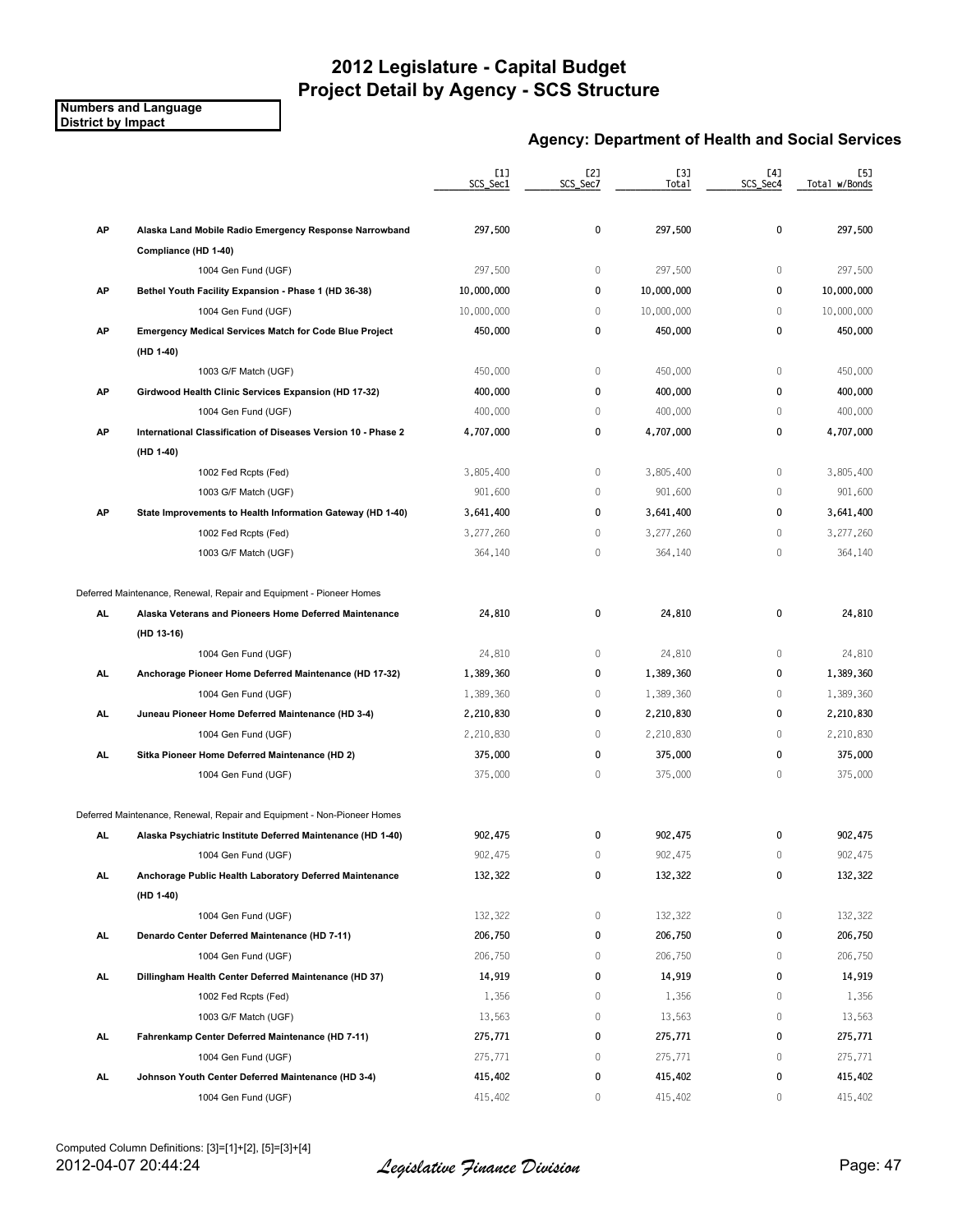**Numbers and Language District by Impact**

### **Agency: Department of Health and Social Services**

|                        |                                                                                     | [1]<br>SCS_Sec1 | [2]<br>SCS_Sec7 | <b>[3]</b><br>Total | [4]<br>SCS Sec4 | <b>[5]</b><br>Total w/Bonds |
|------------------------|-------------------------------------------------------------------------------------|-----------------|-----------------|---------------------|-----------------|-----------------------------|
|                        | Deferred Maintenance, Renewal, Repair and Equipment - Non-Pioneer Homes (continued) |                 |                 |                     |                 |                             |
| AL.                    | Juneau Public Health Center Deferred Maintenance (HD 3-4)                           | 104,434         | 0               | 104,434             | 0               | 104,434                     |
|                        | 1002 Fed Rcpts (Fed)                                                                | 9.494           | $\Omega$        | 9,494               | $\Omega$        | 9,494                       |
|                        | 1003 G/F Match (UGF)                                                                | 94,940          | 0               | 94,940              | $\Omega$        | 94,940                      |
| AL.                    | Kenai Peninsula Youth Facility Deferred Maintenance (HD                             | 165,400         | 0               | 165,400             | 0               | 165,400                     |
|                        | 33 35)                                                                              |                 |                 |                     |                 |                             |
|                        | 1004 Gen Fund (UGF)                                                                 | 165,400         | 0               | 165,400             | 0               | 165,400                     |
| AL.                    | Ketchikan Public Health Center Deferred Maintenance (HD 1)                          | 37,297          | 0               | 37,297              | 0               | 37,297                      |
|                        | 1002 Fed Rcpts (Fed)                                                                | 3,390           | 0               | 3,390               | $\mathbf 0$     | 3,390                       |
|                        | 1003 G/F Match (UGF)                                                                | 33,907          | $\overline{0}$  | 33,907              | $\mathbf 0$     | 33,907                      |
| AL.                    | Matanuska-Susitna Youth Facility Deferred Maintenance (HD                           | 41,350          | 0               | 41,350              | 0               | 41,350                      |
|                        | $13 - 16$                                                                           |                 |                 |                     |                 |                             |
|                        | 1004 Gen Fund (UGF)                                                                 | 41,350          | 0               | 41,350              | $\Omega$        | 41,350                      |
| AL.                    | McLaughlin Youth Center Deferred Maintenance (HD 1-40)                              | 703,120         | 0               | 703,120             | 0               | 703,120                     |
|                        | 1004 Gen Fund (UGF)                                                                 | 703,120         | $\mathbf{0}$    | 703,120             | $\Omega$        | 703,120                     |
| AL.                    | Sitka Public Health Center Deferred Maintenance (HD 2)                              | 16,500          | 0               | 16,500              | 0               | 16,500                      |
|                        | 1002 Fed Rcpts (Fed)                                                                | 1,500           | 0               | 1,500               | $\mathbf 0$     | 1,500                       |
|                        | 1003 G/F Match (UGF)                                                                | 15,000          | 0               | 15,000              | 0               | 15,000                      |
| *** Agency Totals *    |                                                                                     | 26,511,640      | 0               | 26,511,640          | 0               | 26,511,640                  |
| <b>Funding Summary</b> |                                                                                     |                 |                 |                     |                 |                             |
|                        | Unrestricted General (UGF)                                                          | 19,413,240      | 0               | 19,413,240          | $\mathbf{0}$    | 19,413,240                  |
|                        | Federal Receipts (Fed)                                                              | 7,098,400       | $\mathbf{0}$    | 7,098,400           | $\mathbf 0$     | 7,098,400                   |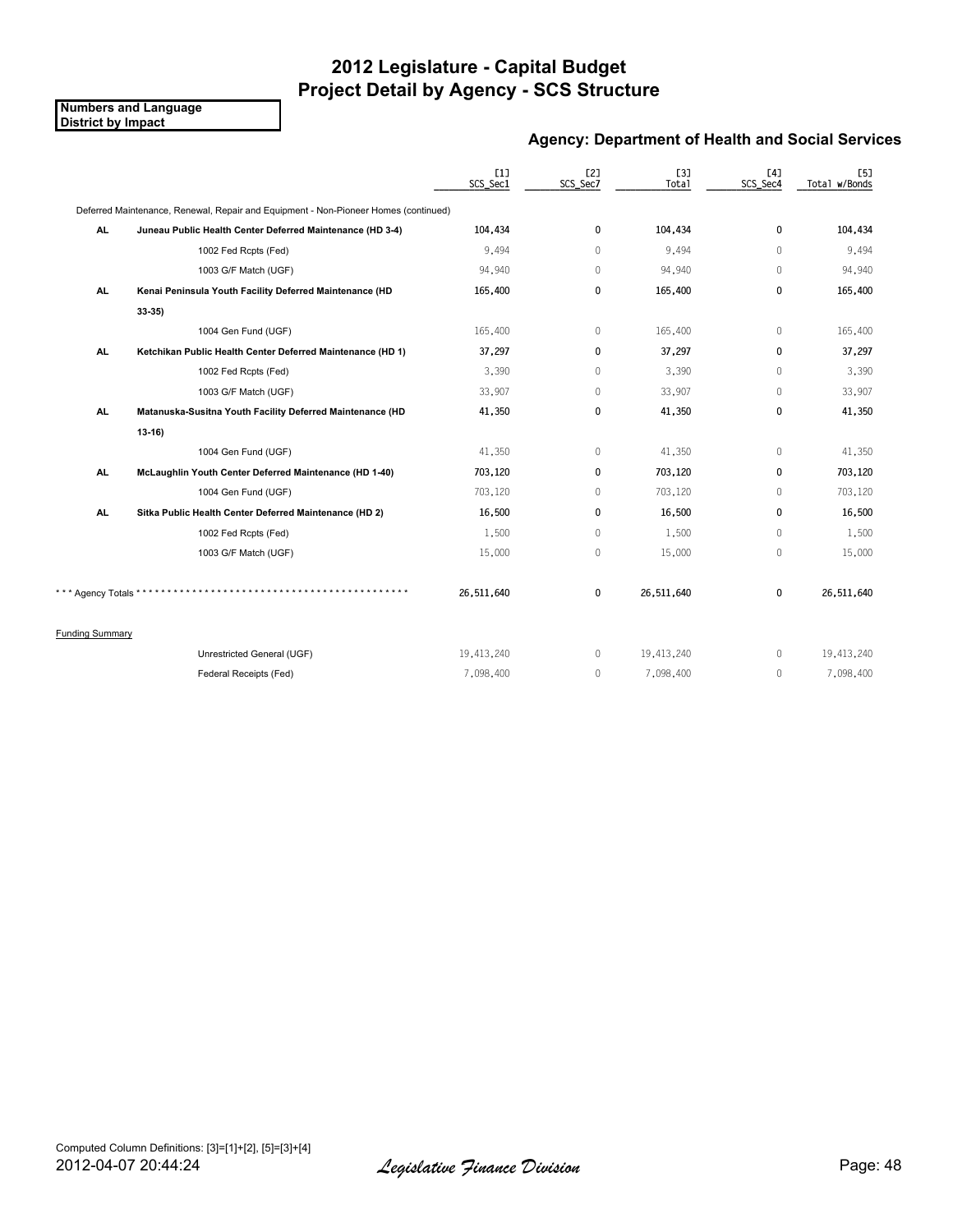**Numbers and Language District by Impact**

### **Agency: Department of Labor and Workforce Development**

|                        |                                                       | [1]<br>SCS_Sec1 | E2]<br>SCS_Sec7 | [3]<br>Total | [4]<br>SCS_Sec4 | <b>[5]</b><br>Total w/Bonds |
|------------------------|-------------------------------------------------------|-----------------|-----------------|--------------|-----------------|-----------------------------|
| AP                     | Job Center Computer Replacements (HD 1-40)            | 917,500         | 0               | 917,500      | $\mathbf{0}$    | 917,500                     |
|                        | 1004 Gen Fund (UGF)                                   | 917,500         | $\mathbf 0$     | 917,500      | $\theta$        | 917,500                     |
| AP                     | Marine Simulator Software (HD 33-35)                  | 39,000          | 0               | 39,000       | $\mathbf{0}$    | 39,000                      |
|                        | 1004 Gen Fund (UGF)                                   | 39,000          | $\mathbf 0$     | 39,000       | $\mathbf{0}$    | 39,000                      |
| AP                     | Third Avenue Dormitory Replacement (HD 33-35)         | 16,075,000      | 0               | 16,075,000   | $\mathbf{0}$    | 16,075,000                  |
|                        | 1004 Gen Fund (UGF)                                   | 16,075,000      | $\mathbf{0}$    | 16,075,000   | $\mathbf{0}$    | 16,075,000                  |
|                        | Grants to Named Recipients (AS 37.05.316)             |                 |                 |              |                 |                             |
| AP                     | Fairbanks Pipeline Training Center Construction and   | 6,000,000       | $\pmb{0}$       | 6,000,000    | 0               | 6,000,000                   |
|                        | Equipment Purchase (HD 7-11)                          |                 |                 |              |                 |                             |
|                        | 1004 Gen Fund (UGF)                                   | 6,000,000       | $\mathbb O$     | 6,000,000    | $\mathbf 0$     | 6,000,000                   |
| Deferred Maintenance   |                                                       |                 |                 |              |                 |                             |
| AP                     | Deferred Maintenance, Renewal, Repair and Equipment - | 1,000,000       | 0               | 1,000,000    | 0               | 1,000,000                   |
|                        | <b>AVTEC (HD 33-35)</b>                               |                 |                 |              |                 |                             |
|                        | 1004 Gen Fund (UGF)                                   | 1,000,000       | $\mathbb O$     | 1,000,000    | $\mathbf 0$     | 1,000,000                   |
| * Agency Totals *      |                                                       | 24,031,500      | 0               | 24,031,500   | $\mathbf 0$     | 24,031,500                  |
| <b>Funding Summary</b> |                                                       |                 |                 |              |                 |                             |
|                        | Unrestricted General (UGF)                            | 24,031,500      | $\mathbf{0}$    | 24,031,500   | $\mathbf{0}$    | 24,031,500                  |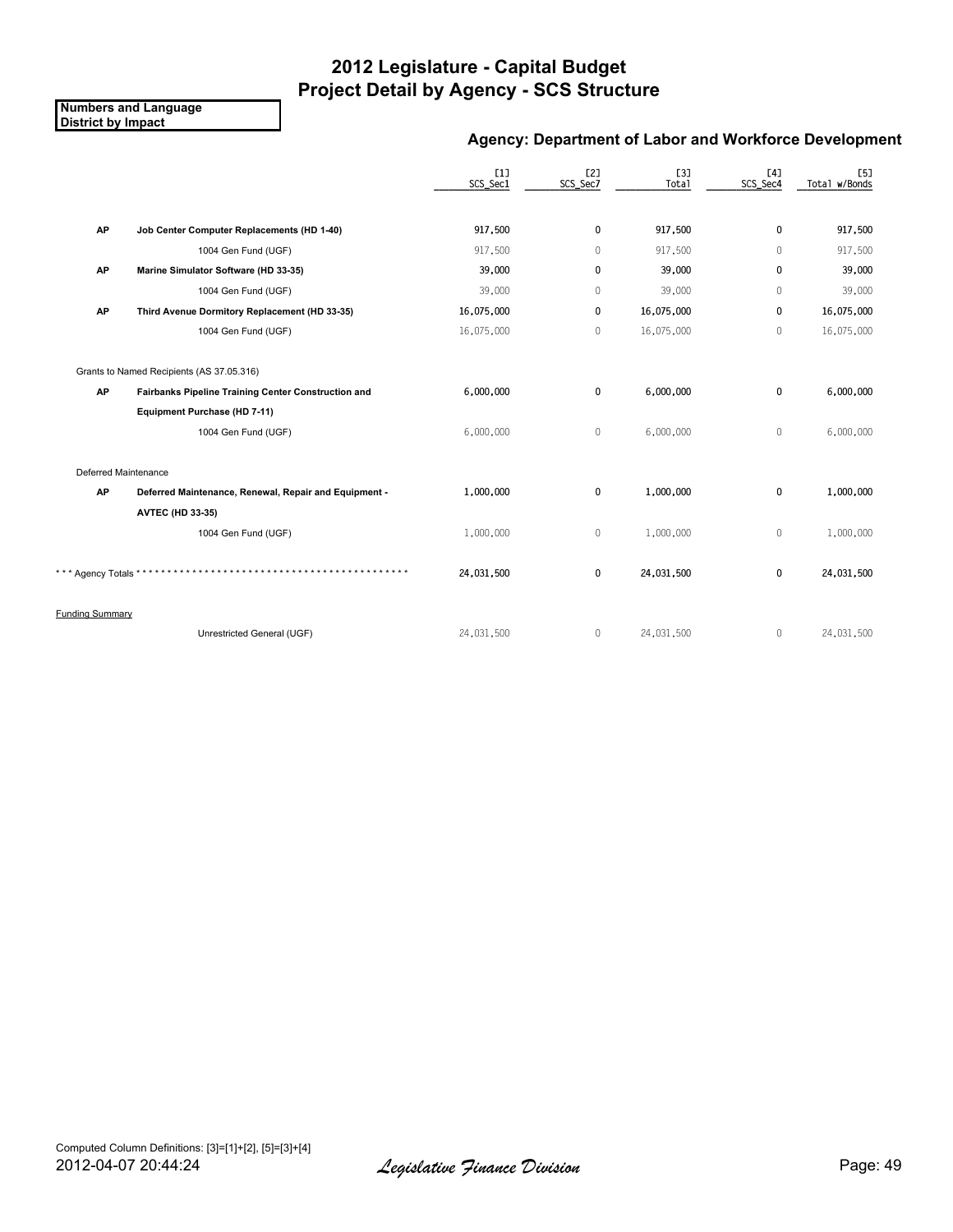**Numbers and Language District by Impact**

### **Agency: Department of Law**

|                        |                                                        | $[1]$<br>SCS_Sec1 | [2]<br>SCS_Sec7 | [3]<br>Total | [4]<br>SCS_Sec4 | [5]<br>Total w/Bonds |
|------------------------|--------------------------------------------------------|-------------------|-----------------|--------------|-----------------|----------------------|
| AP                     | Charitable Organization Online Registration System (HD | 250,000           | 0               | 250,000      | 0               | 250,000              |
|                        | $1-40$<br>1108 Stat Desig (Other)                      | 250,000           | $\mathbb O$     | 250,000      | $\mathbf 0$     | 250,000              |
| *** Agency Totals *    | ****                                                   | 250,000           | 0               | 250,000      | 0               | 250,000              |
| <b>Funding Summary</b> |                                                        |                   |                 |              |                 |                      |
|                        | Other State Funds (Other)                              | 250,000           | $\mathbf{0}$    | 250,000      | $\mathbf 0$     | 250,000              |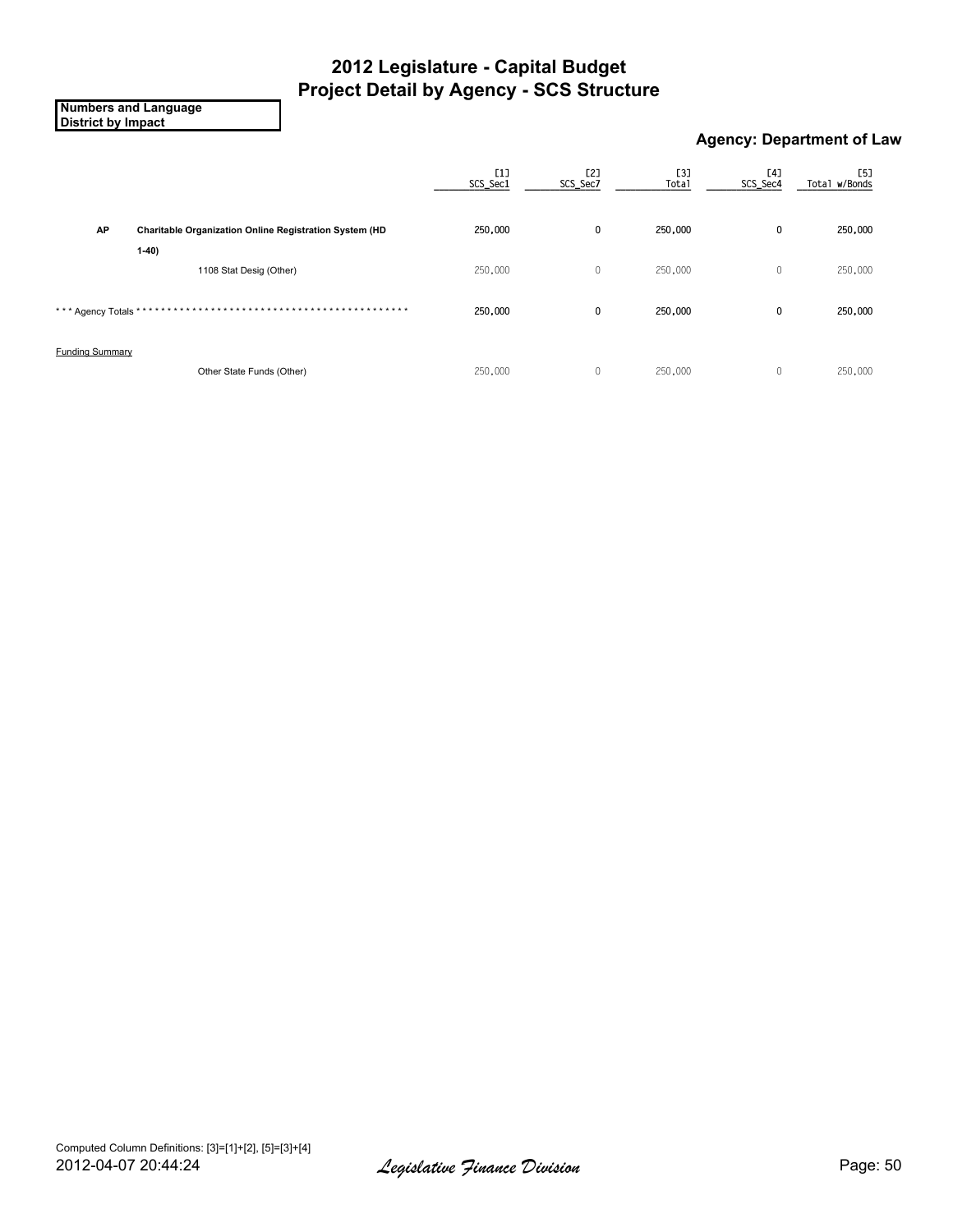**Numbers and Language District by Impact**

### **Agency: Department of Military and Veterans Affairs**

| [1]<br>[2]<br>[3]<br>SCS_Sec1<br>SCS_Sec7<br>Total                                                 | [4]<br>SCS_Sec4 | [5]<br>Total w/Bonds |
|----------------------------------------------------------------------------------------------------|-----------------|----------------------|
|                                                                                                    |                 |                      |
| AP<br>0<br>30,000,000<br>30,000,000<br>Alaska Aerospace Corporation Construction of New Medium     | $\mathbf 0$     | 30,000,000           |
| Lift Launch Pad (HD 36)                                                                            |                 |                      |
| 0<br>1004 Gen Fund (UGF)<br>25,000,000<br>25,000,000                                               | $\mathbf 0$     | 25,000,000           |
| $\mathbf 0$<br>5,000,000<br>5,000,000<br>1108 Stat Desig (Other)                                   | $\mathbf 0$     | 5,000,000            |
| AP<br>3,000,000<br>0<br>Fort Richardson - Camp Denali - Install Fire Sprinkler System<br>3,000,000 | 0               | 3,000,000            |
| (HD 17-32)                                                                                         |                 |                      |
| $\mathbb O$<br>1,800,000<br>1,800,000<br>1002 Fed Rcpts (Fed)                                      | $\mathbf 0$     | 1,800,000            |
| $\mathbf 0$<br>1,200,000<br>1,200,000<br>1003 G/F Match (UGF)                                      | $\mathbb O$     | 1,200,000            |
| 0<br>2,000,000<br>2,000,000<br>AP<br>Interior Alaska Veterans Cemetery (HD 7-11)                   | $\pmb{0}$       | 2,000,000            |
| $\mathbb O$<br>2,000,000<br>2,000,000<br>1002 Fed Rcpts (Fed)                                      | $\mathbb O$     | 2,000,000            |
| 0<br>AP<br>925,000<br>925,000<br>Mobile Emergency Operations and Command Vehicle                   | $\pmb{0}$       | 925,000              |
| Storage Construction (HD 13-16)                                                                    |                 |                      |
| $\mathbb O$<br>925,000<br>925,000<br>1004 Gen Fund (UGF)                                           | $\mathbb O$     | 925,000              |
| 0<br>195,000<br>195,000<br>АP<br>Move and Renovate STARBASE Building (HD 17-32)                    | $\mathbf 0$     | 195,000              |
| 195,000<br>0<br>195,000<br>1004 Gen Fund (UGF)                                                     | $\mathbf{0}$    | 195,000              |
| AP<br>100,000<br>0<br>100,000<br>National Guard Counterdrug Support (HD 1-40)                      | 0               | 100,000              |
| $\,0\,$<br>100,000<br>1002 Fed Rcpts (Fed)<br>100,000                                              | $\mathbb O$     | 100,000              |
| 0<br>9,500,000<br>AP<br>State Homeland Security Grant Programs (HD 1-40)<br>9,500,000              | 0               | 9,500,000            |
| $\mathbb O$<br>9,500,000<br>9,500,000<br>1002 Fed Rcpts (Fed)                                      | $\mathbf 0$     | 9,500,000            |
| 0<br>4,860,000<br>4,860,000<br>AP<br>Statewide Emergency Food Supplies (HD 1-40)                   | $\mathbf{0}$    | 4,860,000            |
| $\mathbb O$<br>4,860,000<br>4,860,000<br>1004 Gen Fund (UGF)                                       | $\mathbf 0$     | 4,860,000            |
|                                                                                                    |                 |                      |
| Deferred Maintenance, Renewal, Repair and Equipment                                                |                 |                      |
| 320,000<br>0<br>320,000<br>AL.<br>Alcantra Armory Deferred Maintenance (HD 13-16)                  | 0               | 320,000              |
| $\mathbb O$<br>160,000<br>160,000<br>1002 Fed Rcpts (Fed)                                          | $\mathbf 0$     | 160,000              |
| 10,000<br>$\mathbb O$<br>10,000<br>1003 G/F Match (UGF)                                            | $\mathbb O$     | 10,000               |
| $\mathbb O$<br>150,000<br>150,000<br>1004 Gen Fund (UGF)                                           | $\mathbf{0}$    | 150,000              |
| 0<br>340,000<br>340,000<br>AL<br>Bethel Armory Deferred Maintenance (HD 38)                        | $\mathbf 0$     | 340,000              |
| $\mathbb O$<br>280,000<br>280,000<br>1002 Fed Rcpts (Fed)                                          | $\mathbb O$     | 280,000              |
| $\mathbb O$<br>60,000<br>1003 G/F Match (UGF)<br>60,000                                            | $\mathbf 0$     | 60,000               |
| 0<br>560,000<br>AL<br>Civil Support Team Facility Deferred Maintenance (HD 17-32)<br>560,000       | 0               | 560,000              |
| 200,000<br>0<br>200,000<br>1002 Fed Rcpts (Fed)                                                    | $\mathbf{0}$    | 200,000              |
| 360,000<br>0<br>360,000<br>1004 Gen Fund (UGF)                                                     | 0               | 360,000              |
| 0<br>20,000<br>20,000<br>AL.<br>Fairbanks Armory Deferred Maintenance (HD 7-11)                    | 0               | 20,000               |
| $\mathbb O$<br>10,000<br>10,000<br>1002 Fed Rcpts (Fed)                                            | 0               | 10,000               |
| 0<br>10,000<br>1003 G/F Match (UGF)<br>10,000                                                      | $\mathbb O$     | 10,000               |
| 0<br>320,000<br>AL.<br>320,000<br>Haines Armory Deferred Maintenance (HD 5)                        | 0               | 320,000              |
| $\mathbb O$<br>160,000<br>160,000<br>1002 Fed Rcpts (Fed)                                          | $\mathbf 0$     | 160,000              |
| $\mathbb O$<br>1003 G/F Match (UGF)<br>160,000<br>160,000                                          | $\mathbf 0$     | 160,000              |
| 0<br>AL.<br>5,128,000<br>5,128,000<br>Joint Base Elmendorf Richardson Facilities Deferred          | 0               | 5,128,000            |
| Maintenance (HD 17-32)                                                                             |                 |                      |
| $\mathbb O$<br>2,745,000<br>2,745,000<br>1002 Fed Rcpts (Fed)                                      | $\mathbb O$     | 2,745,000            |
| 813,000<br>0<br>813,000<br>1003 G/F Match (UGF)                                                    | $\mathbb O$     | 813,000              |
| 1,570,000<br>0<br>1004 Gen Fund (UGF)<br>1,570,000                                                 | 0               | 1,570,000            |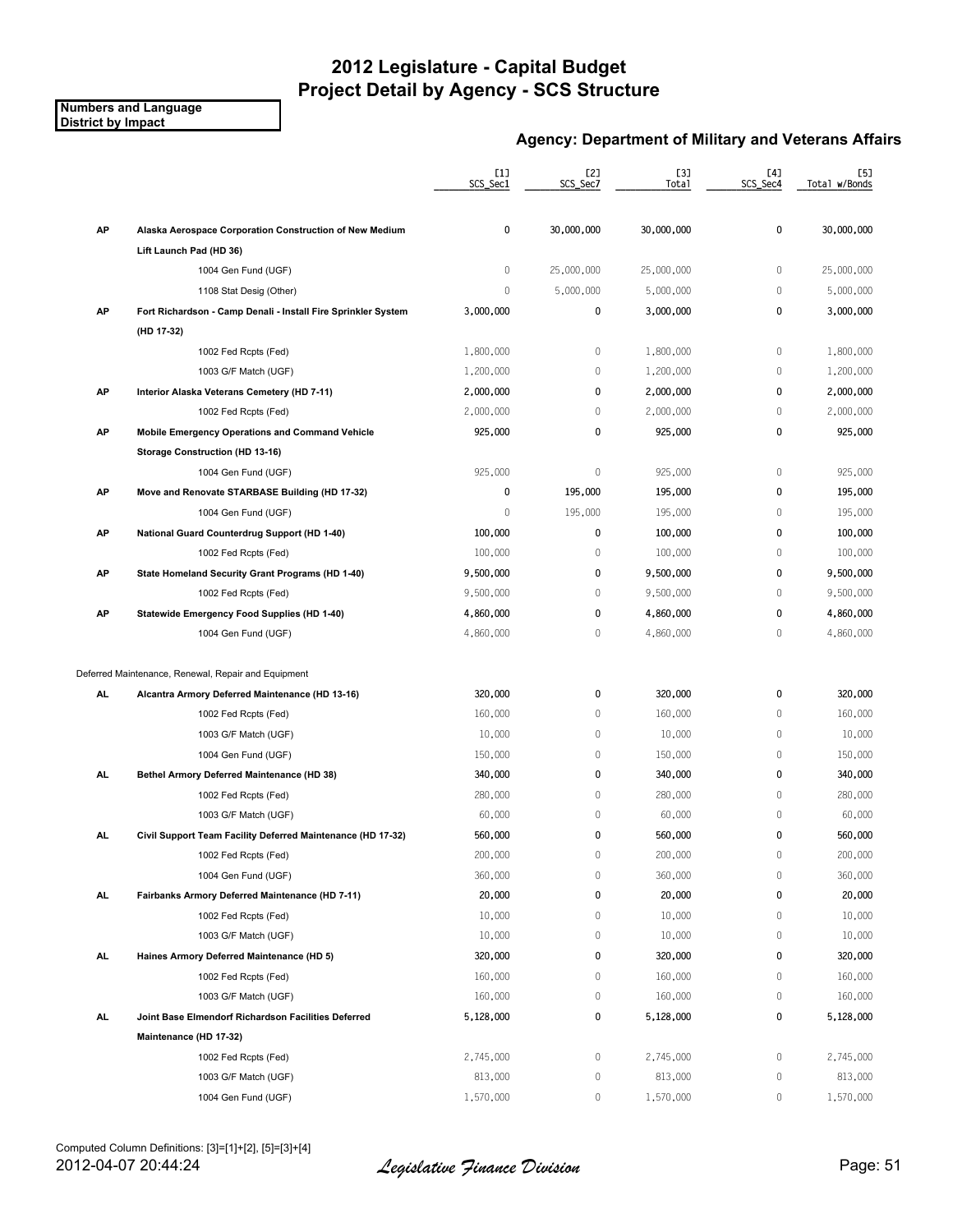**Numbers and Language District by Impact**

### **Agency: Department of Military and Veterans Affairs**

|                        |                                                                 | [1]<br>SCS_Sec1 | [2]<br>SCS_Sec7 | <b>[3]</b><br>Total | [4]<br>SCS_Sec4 | [5]<br>Total w/Bonds |
|------------------------|-----------------------------------------------------------------|-----------------|-----------------|---------------------|-----------------|----------------------|
|                        | Deferred Maintenance, Renewal, Repair and Equipment (continued) |                 |                 |                     |                 |                      |
| AL.                    | Juneau Armory Deferred Maintenance (HD 3-4)                     | 514,500         | 0               | 514,500             | 0               | 514,500              |
|                        | 1002 Fed Rcpts (Fed)                                            | 317,500         | $\mathbf{0}$    | 317,500             | $\mathbf{0}$    | 317,500              |
|                        | 1003 G/F Match (UGF)                                            | 172,000         | 0               | 172,000             | $\mathbf 0$     | 172,000              |
|                        | 1004 Gen Fund (UGF)                                             | 25,000          | $\mathbb O$     | 25,000              | $\mathbb O$     | 25,000               |
| AL.                    | Kenai Armory Deferred Maintenance (HD 33-35)                    | 20,000          | 0               | 20,000              | 0               | 20,000               |
|                        | 1002 Fed Rcpts (Fed)                                            | 10,000          | $\mathbf{0}$    | 10,000              | $\mathbf 0$     | 10,000               |
|                        | 1003 G/F Match (UGF)                                            | 10,000          | 0               | 10,000              | $\mathbb O$     | 10,000               |
| <b>AL</b>              | Ketchikan Armory Deferred Maintenance (HD 1)                    | 1,100,000       | 0               | 1,100,000           | 0               | 1,100,000            |
|                        | 1002 Fed Rcpts (Fed)                                            | 550,000         | $\mathbb O$     | 550,000             | $\mathbb O$     | 550,000              |
|                        | 1003 G/F Match (UGF)                                            | 400,000         | 0               | 400,000             | $\mathbf 0$     | 400,000              |
|                        | 1004 Gen Fund (UGF)                                             | 150,000         | 0               | 150,000             | $\mathbb O$     | 150,000              |
| AL.                    | Kodiak Armory Deferred Maintenance (HD 36)                      | 20,000          | 0               | 20,000              | 0               | 20,000               |
|                        | 1002 Fed Rcpts (Fed)                                            | 10,000          | $\mathbf{0}$    | 10,000              | $\mathbf 0$     | 10,000               |
|                        | 1003 G/F Match (UGF)                                            | 10,000          | 0               | 10,000              | $\mathbb O$     | 10,000               |
| AL.                    | Valdez Armory Deferred Maintenance (HD 12)                      | 75,000          | 0               | 75,000              | 0               | 75,000               |
|                        | 1002 Fed Rcpts (Fed)                                            | 37,500          | $\mathbb O$     | 37,500              | $\mathbb O$     | 37,500               |
|                        | 1003 G/F Match (UGF)                                            | 37,500          | $\mathbf{0}$    | 37,500              | $\mathbf{0}$    | 37,500               |
| AL.                    | Wrangell Armory Deferred Maintenance (HD 2)                     | 125,000         | 0               | 125,000             | $\pmb{0}$       | 125,000              |
|                        | 1002 Fed Rcpts (Fed)                                            | 62,500          | 0               | 62,500              | $\mathbf 0$     | 62,500               |
|                        | 1003 G/F Match (UGF)                                            | 62,500          | $\mathbb O$     | 62,500              | $\mathbb O$     | 62,500               |
| *** Agency Totals *    |                                                                 | 28,927,500      | 30,195,000      | 59,122,500          | 0               | 59,122,500           |
| <b>Funding Summary</b> |                                                                 |                 |                 |                     |                 |                      |
|                        | Unrestricted General (UGF)                                      | 10,992,500      | 25,195,000      | 36, 187, 500        | $\mathbb O$     | 36, 187, 500         |
|                        | Other State Funds (Other)                                       | $\mathbb O$     | 5,000,000       | 5,000,000           | $\mathbf 0$     | 5,000,000            |
|                        | Federal Receipts (Fed)                                          | 17,935,000      | $\mathbb O$     | 17,935,000          | $\mathbb O$     | 17,935,000           |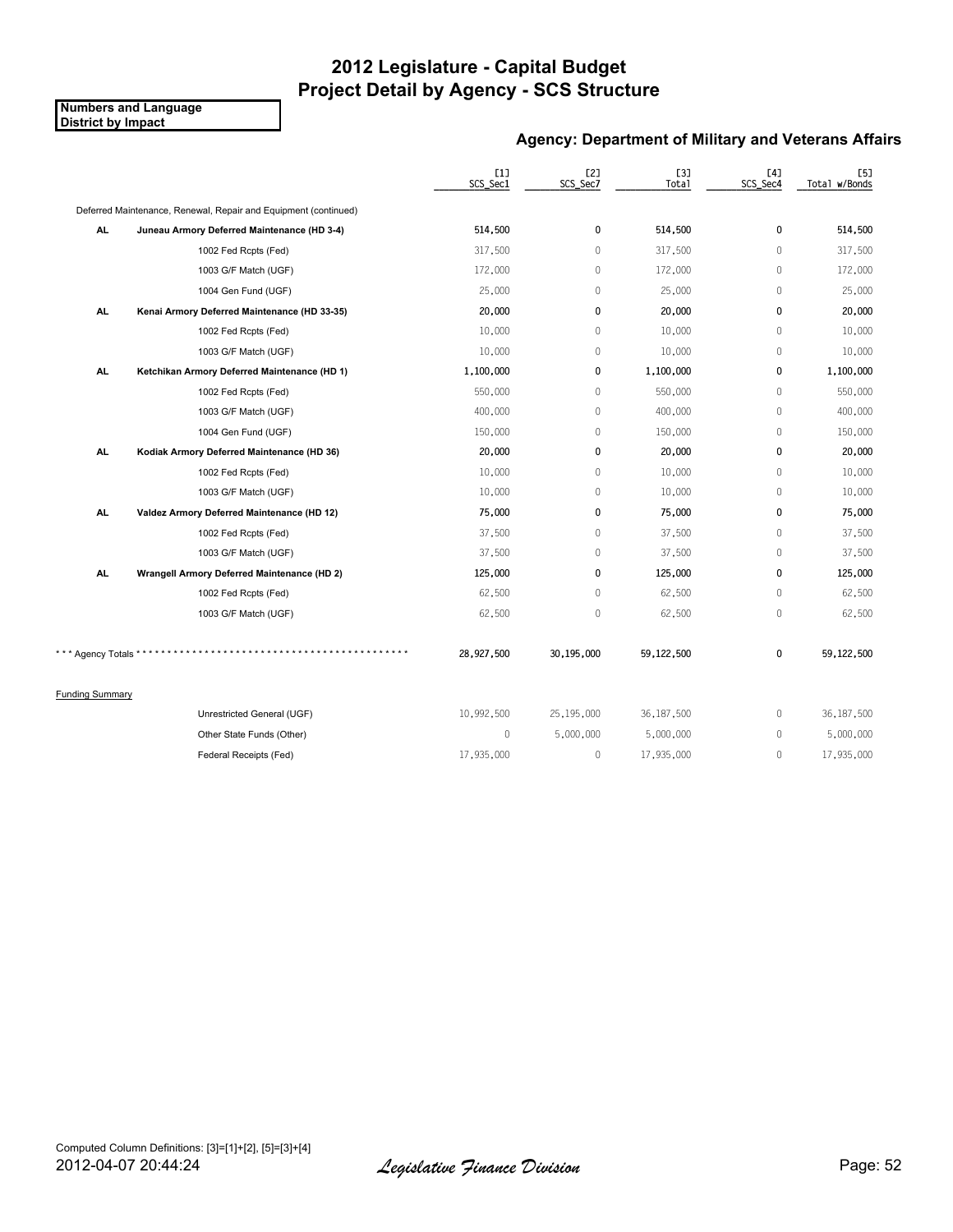#### **Numbers and Language District by Impact**

### **Agency: Department of Natural Resources**

|    |                                                              | [1]<br>SCS_Sec1 | [2]<br>SCS_Sec7 | [3]<br>Total       | [4]<br>SCS_Sec4 | [5]<br>Total w/Bonds |
|----|--------------------------------------------------------------|-----------------|-----------------|--------------------|-----------------|----------------------|
| AP | Abandoned Mine Lands Reclamation Federal Program (HD         | 3,200,000       | 0               | 3,200,000          | 0               | 3,200,000            |
|    | $1-40$                                                       |                 |                 |                    |                 |                      |
|    | 1002 Fed Rcpts (Fed)                                         | 3,200,000       | $\mathbb O$     | 3,200,000          | $\mathbb O$     | 3,200,000            |
| AP | Alaska Land Mobile Radio Emergency Response Narrowband       | 2,960,000       | 0               | 2,960,000          | 0               | 2,960,000            |
|    | Compliance (HD 1-40)                                         |                 |                 |                    |                 |                      |
|    | 1004 Gen Fund (UGF)                                          | 2,960,000       | $\mathbb O$     | 2,960,000          | $\mathbb O$     | 2,960,000            |
| AP | Assessment of In-state Gas Energy Potential - Phase 3 of 3   | 200,000         | 0               | 200,000            | 0               | 200,000              |
|    | (HD 1-40)                                                    |                 |                 |                    |                 |                      |
|    | 1004 Gen Fund (UGF)                                          | 200,000         | $\mathbb O$     | 200,000            | $\mathbb O$     | 200,000              |
| AP | Chugach State Park Public-Use Cabins Construction and        | 400,000         | 0               | 400,000            | 0               | 400,000              |
|    | Maintenance (HD 17-32)                                       |                 |                 |                    |                 |                      |
|    | 1004 Gen Fund (UGF)                                          | 400,000         | $\mathbf 0$     | 400,000            | $\mathbf{0}$    | 400,000              |
| AP | Coastal Marine Boundary Mapping (HD 1-40)                    | 180,000         | 0               | 180,000            | $\mathbf{0}$    | 180,000              |
|    | 1004 Gen Fund (UGF)                                          | 180,000         | $\mathbb O$     | 180,000            | 0               | 180,000              |
| AP | Cooperative Water Resource Program (HD 1-40)                 | 2,500,000       | 0               | 2,500,000          | 0               | 2,500,000            |
|    | 1108 Stat Desig (Other)                                      | 2,500,000       | $\mathbb O$     | 2,500,000          | 0               | 2,500,000            |
| AP | Division of Forestry - Consolidated Wildland Fire Center (HD | 4,500,000       | 0               | 4,500,000          | 0               | 4,500,000            |
|    | $7-11$                                                       |                 |                 |                    |                 |                      |
|    | 1004 Gen Fund (UGF)                                          | 4,500,000       | 0               | 4,500,000          | $\mathbf 0$     | 4,500,000            |
| AP | Exxon Valdez Oil Spill - Parcel Purchase on Kenai River Mile | 0               | 1,100,000       | 1,100,000          | 0               | 1,100,000            |
|    | 11 (HD 33-35)                                                |                 |                 |                    |                 |                      |
|    | 1018 EVOS Trust (Other)                                      | $\mathbf 0$     | 1,100,000       | 1,100,000          | $\mathbb O$     | 1,100,000            |
| AP | Federal and Local Government Funded Forest Resource and      | 1,000,000       | 0               | 1,000,000          | 0               | 1,000,000            |
|    | Fire Program Projects (HD 1-40)                              |                 |                 |                    |                 |                      |
|    | 1002 Fed Rcpts (Fed)                                         | 1,000,000       | $\mathbb O$     | 1,000,000          | $\mathbf{0}$    | 1,000,000            |
| AP | Geologic Assessment of North Slope Shale Oil Potential (HD   | 100,000         | 0               | 100,000            | 0               | 100,000              |
|    | 40)                                                          |                 |                 |                    |                 |                      |
|    | 1004 Gen Fund (UGF)                                          | 100,000         | $\mathbb O$     | 100,000            | $\mathbf 0$     | 100,000              |
| AP | Historical Alaskan Leaders Documentary (HD 17-32)            | 500,000         | 0               | 500,000            | 0               | 500,000              |
|    | 1004 Gen Fund (UGF)                                          | 500,000         | 0               | 500,000            | $\mathbf{0}$    | 500,000              |
| АP | Land and Water Conservation Fund Federal Grant Program       | 600,000         | 0               | 600,000            | 0               | 600,000              |
|    | (HD 1-40)                                                    |                 |                 |                    |                 |                      |
|    | 1002 Fed Rcpts (Fed)                                         | 600,000         | $\mathbf 0$     | 600,000            | $\mathbb O$     | 600,000              |
|    |                                                              | 506,000         | 0               |                    | 0               | 506,000              |
| АP | Large Dam Projects Application Review (HD 1-40)              |                 | 0               | 506,000<br>506,000 | 0               |                      |
|    | 1108 Stat Desig (Other)                                      | 506,000         |                 |                    |                 | 506,000              |
| AP | Lower Kasilof River Drift Boat Takeout - Phase 2 of 2 (HD    | 1,600,000       | 0               | 1,600,000          | 0               | 1,600,000            |
|    | $33-35)$                                                     |                 |                 |                    |                 |                      |
|    | 1004 Gen Fund (UGF)                                          | 1,600,000       | 0               | 1,600,000          | 0               | 1,600,000            |
| AP | National Coastal Wetlands Grant (HD 1-40)                    | 1,060,000       | 0               | 1,060,000          | 0               | 1,060,000            |
|    | 1002 Fed Rcpts (Fed)                                         | 1,060,000       | 0               | 1,060,000          | 0               | 1,060,000            |
| AP | National Historic Preservation Fund Federal Grant Program    | 750,000         | 0               | 750,000            | 0               | 750,000              |
|    | (HD 1-40)                                                    |                 |                 |                    |                 |                      |
|    | 1002 Fed Rcpts (Fed)                                         | 600,000         | 0               | 600,000            | $\mathbb O$     | 600,000              |
|    | 1003 G/F Match (UGF)                                         | 150,000         | 0               | 150,000            | $\mathbb O$     | 150,000              |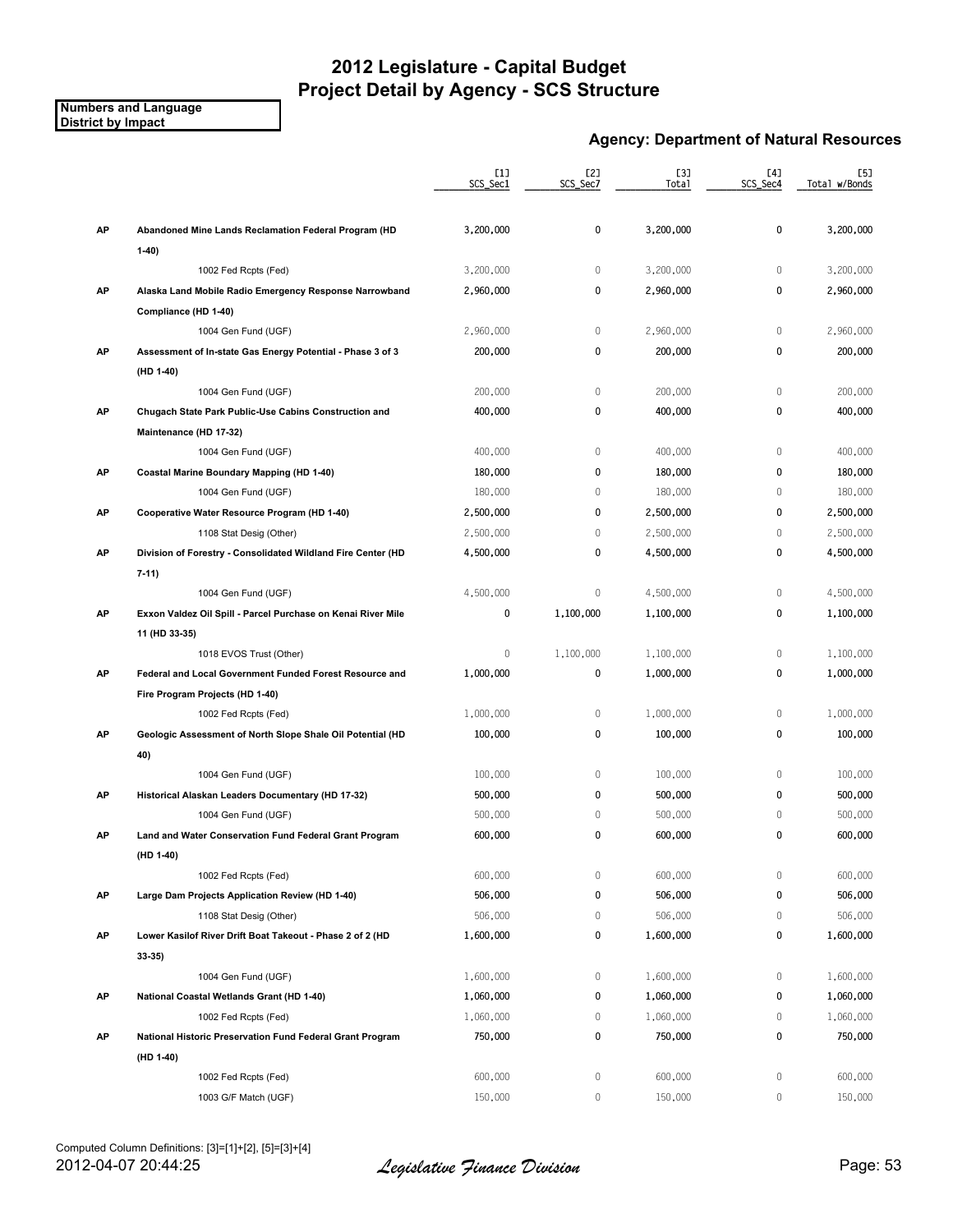**Numbers and Language District by Impact**

### **Agency: Department of Natural Resources**

|     |                                                               | [1]<br>SCS_Sec1 | [2]<br>SCS_Sec7 | [3]<br>Total | [4]<br>SCS_Sec4 | [5]<br>Total w/Bonds |
|-----|---------------------------------------------------------------|-----------------|-----------------|--------------|-----------------|----------------------|
| AP  | National Recreational Trails Grant Federal Program (HD 1-40)  | 2,600,000       | 0               | 2,600,000    | 0               | 2,600,000            |
|     | 1002 Fed Rcpts (Fed)                                          | 2,600,000       | $\mathbb O$     | 2,600,000    | 0               | 2,600,000            |
| AP  | Peters Creek Flooding and Erosion Control Project (HD         | 116,000         | 0               | 116,000      | 0               | 116,000              |
|     | $13 - 16$                                                     |                 |                 |              |                 |                      |
|     | 1004 Gen Fund (UGF)                                           | 116,000         | $\mathbb O$     | 116,000      | $\mathbb O$     | 116,000              |
| AP  | Ruth Arcand Trail Rehabilitation (HD 17-32)                   | 30,000          | 0               | 30,000       | 0               | 30,000               |
|     | 1004 Gen Fund (UGF)                                           | 30,000          | $\mathbb O$     | 30,000       | 0               | 30,000               |
| AP  | Shale Oil Environmental Data (HD 40)                          | 1,000,000       | 0               | 1,000,000    | 0               | 1,000,000            |
|     | 1004 Gen Fund (UGF)                                           | 1,000,000       | $\mathbb O$     | 1,000,000    | 0               | 1,000,000            |
| AP  | Snowmobile Trail Development Program and Grants (HD<br>$1-40$ | 250,000         | 0               | 250,000      | 0               | 250,000              |
|     | 1195 SpecVehRct (DGF)                                         | 250,000         | 0               | 250,000      | 0               | 250,000              |
| AP  | Strategic and Critical Minerals Assessment (HD 1-40)          | 2,730,000       | 0               | 2,730,000    | 0               | 2,730,000            |
|     | 1004 Gen Fund (UGF)                                           | 2,730,000       | 0               | 2,730,000    | 0               | 2,730,000            |
| AP  | Timber and Resource Roads (HD 1-40)                           | 2,000,000       | 0               | 2,000,000    | 0               | 2,000,000            |
|     | 1004 Gen Fund (UGF)                                           | 2,000,000       | $\mathbb O$     | 2,000,000    | 0               | 2,000,000            |
| AP  | Tok Long-Term Timber Sale for Biomass Energy (HD 6)           | 200,000         | 0               | 200,000      | 0               | 200,000              |
|     | 1004 Gen Fund (UGF)                                           | 200,000         | 0               | 200,000      | 0               | 200,000              |
| AP  | Unified Permit Project and Document Management (HD 1-40)      | 3,300,000       | 0               | 3,300,000    | 0               | 3,300,000            |
|     | 1004 Gen Fund (UGF)                                           | 3,300,000       | 0               | 3,300,000    | 0               | 3,300,000            |
| AP  | Upgrade Well Log Tracking System (WELTS) (HD 1-40)            | 112,000         | 0               | 112,000      | 0               | 112,000              |
|     | 1004 Gen Fund (UGF)                                           | 112,000         | $\mathbb O$     | 112,000      | 0               | 112,000              |
| AP  | Whittier Landslide - Tsunami Hazard Analysis (HD 17-32)       | 0               | 150,000         | 150,000      | 0               | 150,000              |
|     | 1004 Gen Fund (UGF)                                           | $\mathbf{0}$    | 150,000         | 150,000      | 0               | 150,000              |
| AP  | Wildland Fire-Fighting Aircraft Maintenance (HD 1-40)         | 500,000         | 0               | 500,000      | 0               | 500,000              |
|     | 1005 GF/Prgm (DGF)                                            | 500,000         | $\mathbb O$     | 500,000      | 0               | 500,000              |
|     | Deferred Maintenance, Renewal, Repair and Equipment           |                 |                 |              |                 |                      |
| AL  | Division of Forestry Deferred Maintenance (HD 1-40)           | 800,000         | 0               | 800,000      | 0               | 800,000              |
|     | 1004 Gen Fund (UGF)                                           | 800,000         | $\mathbb O$     | 800,000      | 0               | 800,000              |
| AL. | Parks and Outdoor Recreation Deferred Maintenance -           | 635,000         | 0               | 635,000      | 0               | 635,000              |
|     | Chugach Area (HD 17-32)                                       |                 |                 |              |                 |                      |
|     | 1004 Gen Fund (UGF)                                           | 635,000         | 0               | 635,000      | 0               | 635,000              |
| AL. | Parks and Outdoor Recreation Deferred Maintenance - Kenai     | 560,000         | 0               | 560,000      | 0               | 560,000              |
|     | Area (HD 33-35)                                               |                 |                 |              |                 |                      |
|     | 1004 Gen Fund (UGF)                                           | 560,000         | 0               | 560,000      | 0               | 560,000              |
| AL. | Parks and Outdoor Recreation Deferred Maintenance -           | 135,000         | 0               | 135,000      | 0               | 135,000              |
|     | Kodiak Area (HD 36)                                           |                 |                 |              |                 |                      |
|     | 1004 Gen Fund (UGF)                                           | 135,000         | 0               | 135,000      | 0               | 135,000              |
| AL. | Parks and Outdoor Recreation Deferred Maintenance -           | 465,000         | 0               | 465,000      | 0               | 465,000              |
|     | Mat-Su Area (HD 13-16)                                        |                 |                 |              |                 |                      |
|     | 1004 Gen Fund (UGF)                                           | 465,000         | 0               | 465,000      | 0               | 465,000              |
| AL. | Parks and Outdoor Recreation Deferred Maintenance -           | 560,000         | 0               | 560,000      | 0               | 560,000              |
|     | Northern Region (HD 7-11)                                     |                 |                 |              |                 |                      |
|     | 1004 Gen Fund (UGF)                                           | 560,000         | 0               | 560,000      | 0               | 560,000              |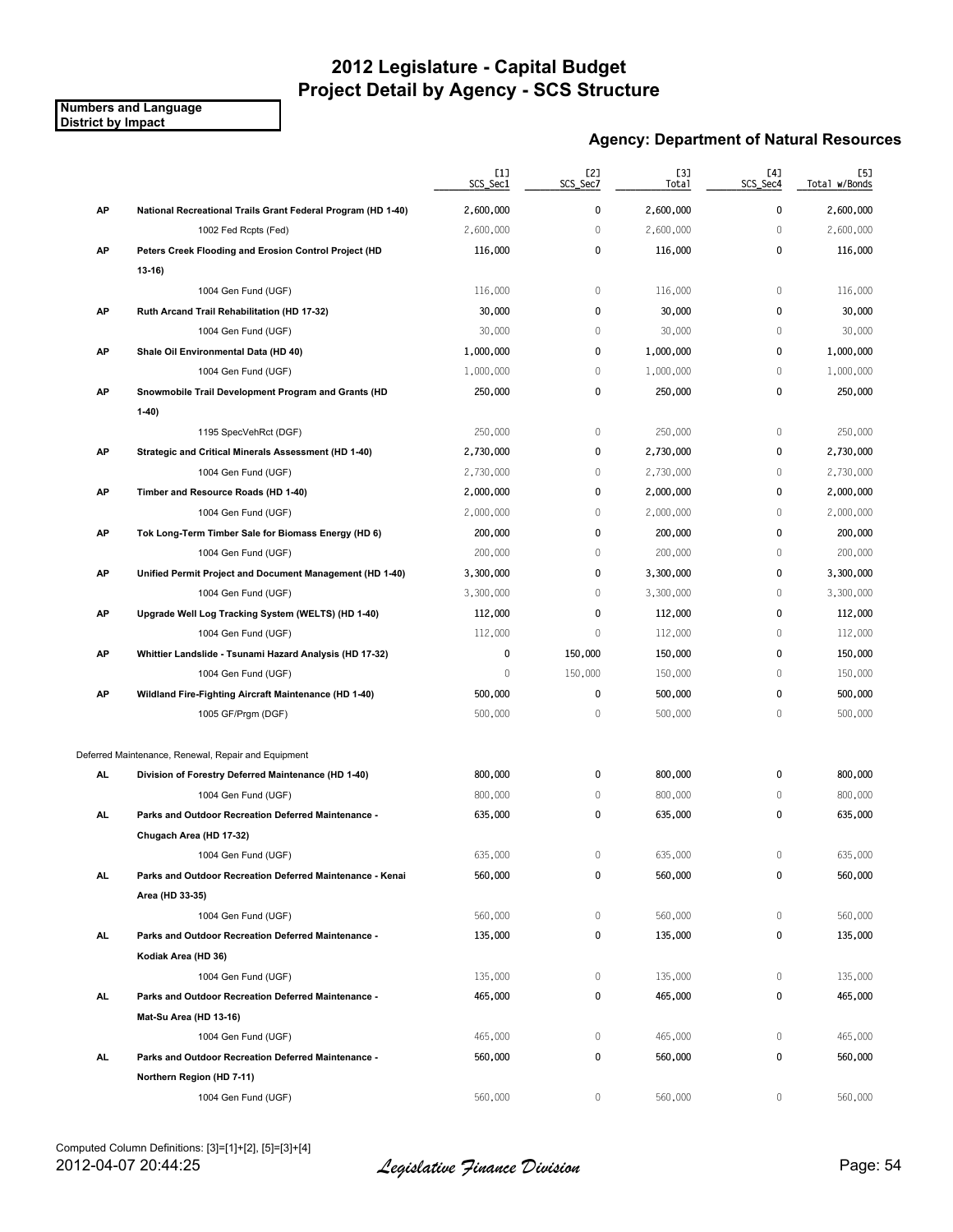**Numbers and Language District by Impact**

### **Agency: Department of Natural Resources**

|                        |                                                                 | [1]<br>SCS_Sec1 | <b>[2]</b><br>SCS_Sec7 | <b>[3]</b><br>Total | [4]<br>SCS_Sec4 | <b>[5]</b><br>Total w/Bonds |
|------------------------|-----------------------------------------------------------------|-----------------|------------------------|---------------------|-----------------|-----------------------------|
|                        | Deferred Maintenance, Renewal, Repair and Equipment (continued) |                 |                        |                     |                 |                             |
| <b>AL</b>              | Parks and Outdoor Recreation Deferred Maintenance -             | 475,000         | 0                      | 475,000             | $\mathbf 0$     | 475,000                     |
|                        | Southeast Area (HD 1-5)                                         |                 |                        |                     |                 |                             |
|                        | 1004 Gen Fund (UGF)                                             | 475,000         | $\mathbf 0$            | 475,000             | $\mathbf{0}$    | 475,000                     |
| AL.                    | Parks and Outdoor Recreation Deferred Maintenance - Wood        | 70,000          | 0                      | 70,000              | 0               | 70,000                      |
|                        | Tikchik Area (HD 36-38)                                         |                 |                        |                     |                 |                             |
|                        | 1004 Gen Fund (UGF)                                             | 70,000          | $\mathbf{0}$           | 70,000              | $\mathbf{0}$    | 70,000                      |
| AL.                    | Parks and Outdoor Recreation Statewide Emergency Repairs        | 300,000         | 0                      | 300,000             | 0               | 300,000                     |
|                        | $(HD 1-40)$                                                     |                 |                        |                     |                 |                             |
|                        | 1004 Gen Fund (UGF)                                             | 300,000         | $\mathbf 0$            | 300,000             | $\mathbf 0$     | 300,000                     |
| * Agency Totals *      |                                                                 | 36,894,000      | 1,250,000              | 38,144,000          | $\mathbf 0$     | 38,144,000                  |
| <b>Funding Summary</b> |                                                                 |                 |                        |                     |                 |                             |
|                        | Unrestricted General (UGF)                                      | 24,078,000      | 150,000                | 24,228,000          | $\mathbf{0}$    | 24,228,000                  |
|                        | Designated General (DGF)                                        | 750,000         | $\mathbf{0}$           | 750,000             | $\mathbf{0}$    | 750,000                     |
|                        | Other State Funds (Other)                                       | 3,006,000       | 1,100,000              | 4,106,000           | $\mathbf{0}$    | 4,106,000                   |
|                        | Federal Receipts (Fed)                                          | 9,060,000       | $\mathbf{0}$           | 9,060,000           | $\mathbf{0}$    | 9,060,000                   |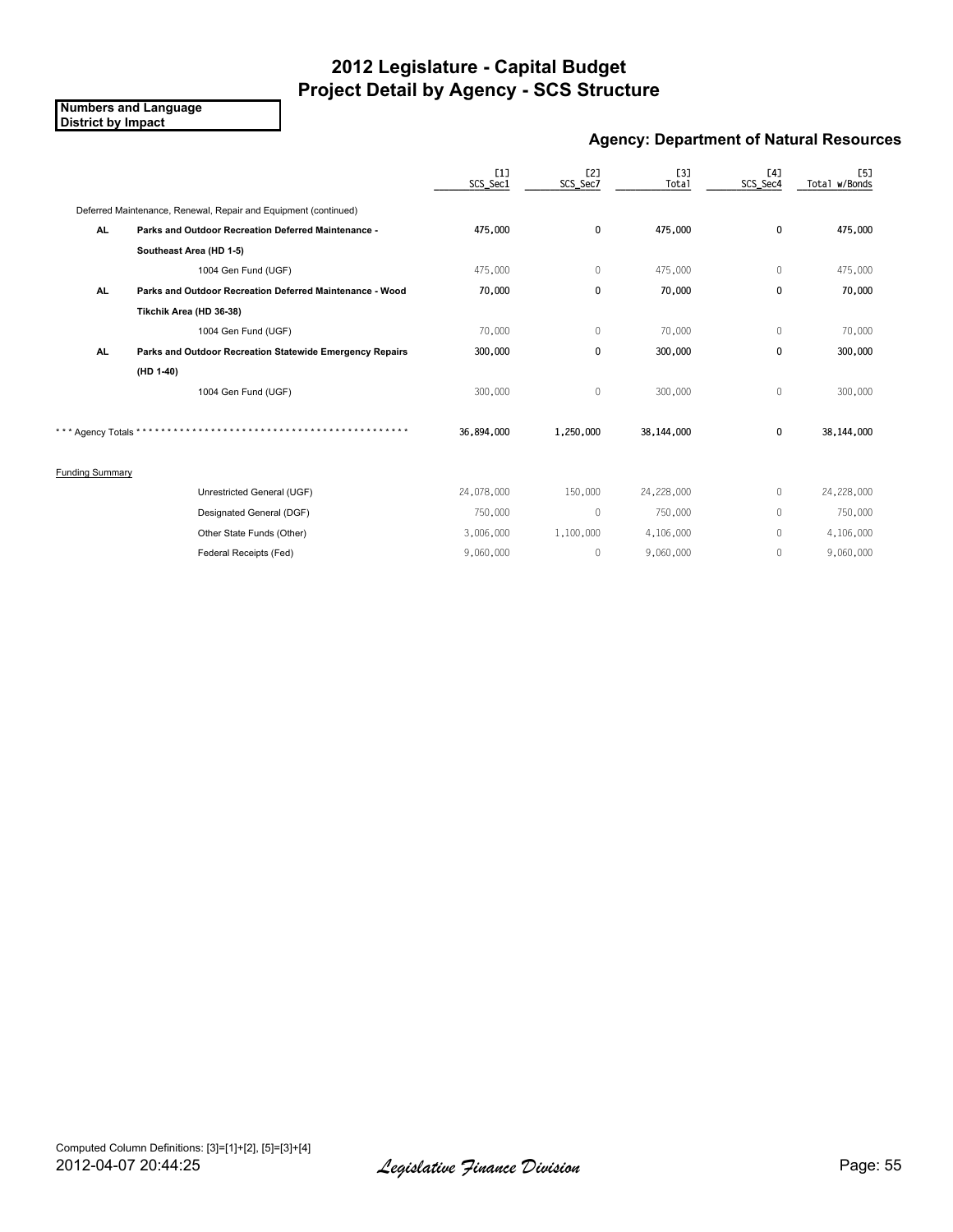**Numbers and Language District by Impact**

### **Agency: Department of Public Safety**

|     |                                                             | [1]<br>SCS_Sec1 | [2]<br>SCS_Sec7 | <b>[3]</b><br>Total | [4]<br>SCS Sec4 | [5]<br>Total w/Bonds |
|-----|-------------------------------------------------------------|-----------------|-----------------|---------------------|-----------------|----------------------|
|     |                                                             |                 |                 |                     |                 |                      |
| AP  | Aircraft and Vessel Repair and Maintenance (HD 1-40)        | 869,800         | 0               | 869,800             | $\mathbf{0}$    | 869,800              |
|     | 1004 Gen Fund (UGF)                                         | 869,800         | $\mathbb O$     | 869,800             | $\mathbf 0$     | 869,800              |
| AP  | Alaska Justice Advanced Exchange Program Development        | 1,812,000       | 0               | 1,812,000           | 0               | 1,812,000            |
|     | (HD 1-40)                                                   |                 |                 |                     |                 |                      |
|     | 1004 Gen Fund (UGF)                                         | 1,812,000       | 0               | 1,812,000           | 0               | 1,812,000            |
| AP  | Alaska Land Mobile Radio Emergency Response Narrowband      | 1,470,000       | 0               | 1,470,000           | 0               | 1,470,000            |
|     | Compliance (HD 1-40)                                        |                 |                 |                     |                 |                      |
|     | 1004 Gen Fund (UGF)                                         | 1,470,000       | $\mathbb O$     | 1,470,000           | $\mathbf{0}$    | 1,470,000            |
| AP  | Alaska Public Safety Information Network (APSIN) Contractor | 680,000         | 0               | 680,000             | 0               | 680,000              |
|     | Support (HD 1-40)                                           |                 |                 |                     |                 |                      |
|     | 1004 Gen Fund (UGF)                                         | 680,000         | $\mathbb O$     | 680,000             | $\mathbb O$     | 680,000              |
| AP  | Alaska State Troopers Law Enforcement Equipment (HD         | 500,000         | 0               | 500,000             | 0               | 500,000              |
|     | $1-40)$                                                     |                 |                 |                     |                 |                      |
|     | 1004 Gen Fund (UGF)                                         | 500,000         | $\mathbb O$     | 500,000             | $\mathbf 0$     | 500,000              |
| AP  | Alaska Wildlife Troopers Law Enforcement Equipment (HD      | 500,000         | 0               | 500,000             | 0               | 500,000              |
|     | $1-40)$                                                     |                 |                 |                     |                 |                      |
|     | 1004 Gen Fund (UGF)                                         | 500,000         | $\mathbb O$     | 500,000             | $\mathbf 0$     | 500,000              |
| AP  | Marine Fisheries Patrol Improvements (HD 1-40)              | 1,500,000       | 0               | 1,500,000           | 0               | 1,500,000            |
|     | 1002 Fed Rcpts (Fed)                                        | 1,500,000       | 0               | 1,500,000           | 0               | 1,500,000            |
| AP  | P/V Woldstad - Engine Repower and Other Dry Dock            | 2,400,000       | 0               | 2,400,000           | 0               | 2,400,000            |
|     | Maintenance (HD 37)                                         |                 |                 |                     |                 |                      |
|     | 1004 Gen Fund (UGF)                                         | 2,400,000       | $\mathbb O$     | 2,400,000           | 0               | 2,400,000            |
| AP  | Public Safety Academy Dining Facility Construction (HD      | 200,000         | 0               | 200,000             | 0               | 200,000              |
|     | $1-40$                                                      |                 |                 |                     |                 |                      |
|     | 1004 Gen Fund (UGF)                                         | 200,000         | 0               | 200,000             | 0               | 200,000              |
| AP  | Replacement Twin-Engine Turbine Aircraft (HD 1-40)          | 7,600,000       | 0               | 7,600,000           | 0               | 7,600,000            |
|     | 1004 Gen Fund (UGF)                                         | 7,600,000       | 0               | 7,600,000           | 0               | 7,600,000            |
| AP  | Search and Rescue and Law Enforcement Helicopter (HD        | 3,000,000       | 0               | 3,000,000           | 0               | 3,000,000            |
|     | $1-40)$                                                     |                 |                 |                     |                 |                      |
|     | 1004 Gen Fund (UGF)                                         | 3,000,000       | 0               | 3,000,000           | $\mathbf 0$     | 3,000,000            |
| AP  | Village Public Safety Officer Equipment (HD 1-40)           | 375,000         | 0               | 375,000             | 0               | 375,000              |
|     | 1004 Gen Fund (UGF)                                         | 375,000         | $\mathbf{0}$    | 375,000             | $\mathbf{0}$    | 375,000              |
|     | Deferred Maintenance, Renewal, Repair and Equipment         |                 |                 |                     |                 |                      |
| AL  | Bethel Post Facilities Deferred Maintenance (HD 38)         | 103,000         | 0               | 103,000             | 0               | 103,000              |
|     | 1004 Gen Fund (UGF)                                         | 103,000         | 0               | 103,000             | 0               | 103,000              |
| AL. | Fairbanks Post Facilities Deferred Maintenance (HD 7-11)    | 650,000         | 0               | 650,000             | 0               | 650,000              |
|     | 1004 Gen Fund (UGF)                                         | 650,000         | 0               | 650,000             | $\mathbf{0}$    | 650,000              |
| AL. | Public Safety Academy Deferred Maintenance (HD 1-40)        | 225,000         | 0               | 225,000             | 0               | 225,000              |
|     | 1004 Gen Fund (UGF)                                         | 225,000         | 0               | 225,000             | 0               | 225,000              |
| AL. | Soldotna Post Facilities Deferred Maintenance (HD 33-35)    | 225,000         | 0               | 225,000             | 0               | 225,000              |
|     | 1004 Gen Fund (UGF)                                         | 225,000         | $\mathbb O$     | 225,000             | 0               | 225,000              |
| AL. | Statewide Facilities Deferred Maintenance (HD 1-40)         | 147,000         | 0               | 147,000             | 0               | 147,000              |
|     | 1004 Gen Fund (UGF)                                         | 147,000         | 0               | 147,000             | 0               | 147,000              |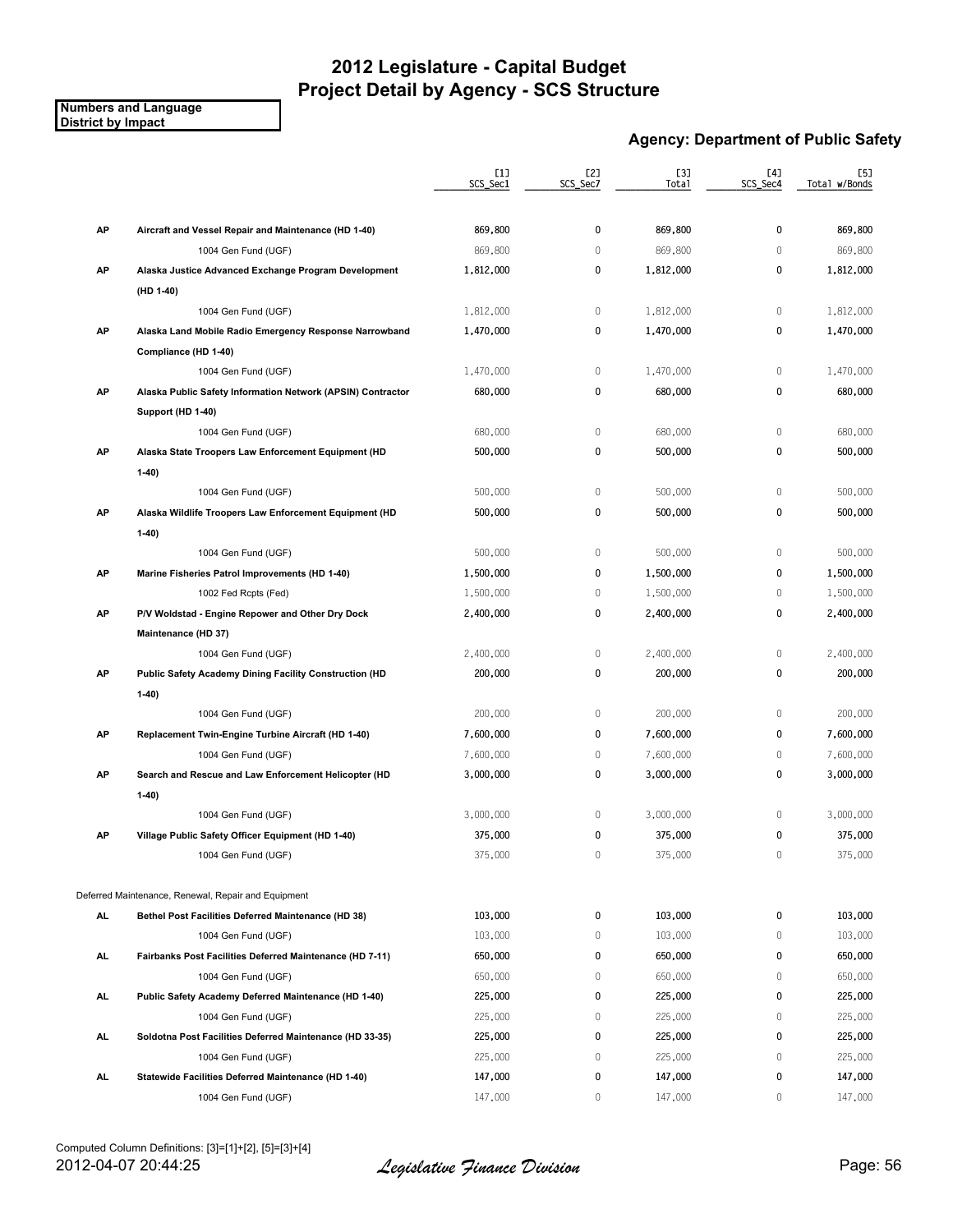**Numbers and Language District by Impact**

### **Agency: Department of Public Safety**

| [1]<br>SCS_Sec1 | [2]<br>SCS_Sec7 | [3]<br><b>Total</b> | [4]<br>SCS_Sec4 | <b>[5]</b><br>Total w/Bonds |
|-----------------|-----------------|---------------------|-----------------|-----------------------------|
| 22,256,800      | $\mathbf{0}$    | 22,256,800          | 0               | 22,256,800                  |
|                 |                 |                     |                 |                             |
|                 |                 |                     |                 |                             |
| 20,756,800      | 0               | 20,756,800          | 0               | 20,756,800                  |
| 1,500,000       | 0               | 1,500,000           | 0               | 1,500,000                   |
|                 |                 |                     |                 |                             |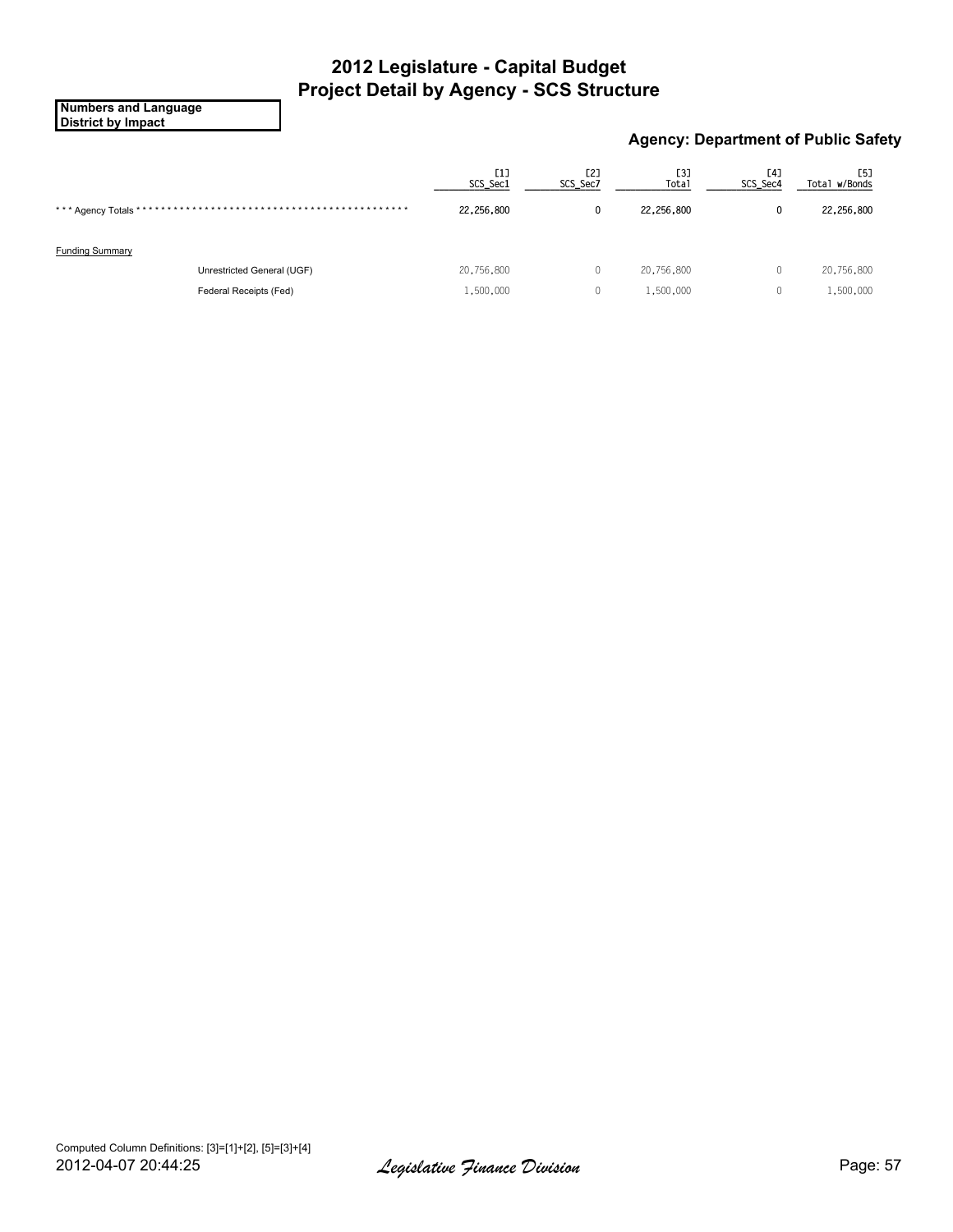#### **Numbers and Language District by Impact**

### **Agency: Department of Revenue**

|    |                                                          | $[1]$<br>SCS_Sec1 | [2]<br>SCS_Sec7 | <b>[3]</b><br>Total | [4]<br>SCS_Sec4 | [5]<br>Total w/Bonds |
|----|----------------------------------------------------------|-------------------|-----------------|---------------------|-----------------|----------------------|
|    |                                                          |                   |                 |                     |                 |                      |
| AP | <b>Child Support Services Case Management System</b>     | 1,637,000         | 0               | 1,637,000           | 0               | 1,637,000            |
|    | Modernization Plan (HD 1-40)                             |                   |                 |                     |                 |                      |
|    | 1002 Fed Rcpts (Fed)                                     | 1,080,000         | 0               | 1,080,000           | $\mathbb O$     | 1,080,000            |
|    | 1003 G/F Match (UGF)                                     | 557,000           | 0               | 557,000             | $\mathbb O$     | 557,000              |
| AP | Child Support Services Computer Replacement Project      | 204,000           | 0               | 204,000             | $\pmb{0}$       | 204,000              |
|    | Phase 3 (HD 1-40)                                        |                   |                 |                     |                 |                      |
|    | 1002 Fed Rcpts (Fed)                                     | 134,600           | 0               | 134,600             | $\mathbb O$     | 134,600              |
|    | 1003 G/F Match (UGF)                                     | 69,400            | $\mathbf 0$     | 69,400              | $\mathbb O$     | 69,400               |
| AP | Child Support Services Interactive Voice Response System | 230,000           | 0               | 230,000             | $\pmb{0}$       | 230,000              |
|    | Replacement (HD 1-40)                                    |                   |                 |                     |                 |                      |
|    | 1002 Fed Rcpts (Fed)                                     | 151,800           | 0               | 151,800             | $\mathbb O$     | 151,800              |
|    | 1003 G/F Match (UGF)                                     | 78,200            | 0               | 78,200              | $\mathbb O$     | 78,200               |
| AP | Permanent Fund Corporation Office Space Rewiring (HD     | 50,000            | 0               | 50,000              | 0               | 50,000               |
|    | $1-40$                                                   |                   |                 |                     |                 |                      |
|    | 1105 PF Gross (Other)                                    | 50,000            | 0               | 50,000              | $\mathbb O$     | 50,000               |
|    | Alaska Housing Finance Corporation                       |                   |                 |                     |                 |                      |
| AP | AHFC Building System Replacement Program (HD 1-40)       | 1,500,000         | 0               | 1,500,000           | 0               | 1,500,000            |
|    | 1139 AHFC Div (UGF)                                      | 1,500,000         | 0               | 1,500,000           | $\mathbb O$     | 1,500,000            |
| AP | AHFC Competitive Grants for Public Housing (HD 1-40)     | 1,100,000         | 0               | 1,100,000           | $\pmb{0}$       | 1,100,000            |
|    | 1002 Fed Rcpts (Fed)                                     | 750,000           | 0               | 750,000             | $\mathbb O$     | 750,000              |
|    | 1139 AHFC Div (UGF)                                      | 350,000           | 0               | 350,000             | $\mathbb O$     | 350,000              |
| AP | AHFC Domestic Violence Housing Assistance Program (HD    | 1,328,400         | 0               | 1,328,400           | $\pmb{0}$       | 1,328,400            |
|    | $1-40$                                                   |                   |                 |                     |                 |                      |
|    | 1004 Gen Fund (UGF)                                      | 1,328,400         | 0               | 1,328,400           | $\mathbb O$     | 1,328,400            |
| AP | AHFC Energy Efficiency Monitoring Research (HD 1-40)     | 1,000,000         | 0               | 1,000,000           | 0               | 1,000,000            |
|    | 1139 AHFC Div (UGF)                                      | 1,000,000         | 0               | 1,000,000           | $\mathbf 0$     | 1,000,000            |
| AP | AHFC Federal and Other Competitive Grants (HD 1-40)      | 4,500,000         | 0               | 4,500,000           | $\pmb{0}$       | 4,500,000            |
|    | 1002 Fed Rcpts (Fed)                                     | 3,000,000         | 0               | 3,000,000           | $\mathbb O$     | 3,000,000            |
|    | 1139 AHFC Div (UGF)                                      | 1,500,000         | $\mathbf 0$     | 1,500,000           | $\mathbb O$     | 1,500,000            |
| AP | AHFC Fire Protection Systems (HD 1-40)                   | 2,200,000         | 0               | 2,200,000           | 0               | 2,200,000            |
|    | 1139 AHFC Div (UGF)                                      | 2,200,000         | 0               | 2,200,000           | 0               | 2,200,000            |
| AP | AHFC Housing and Urban Development Capital Fund          | 3,200,000         | 0               | 3,200,000           | 0               | 3,200,000            |
|    |                                                          |                   |                 |                     |                 |                      |
|    | Program (HD 1-40)                                        |                   |                 |                     |                 |                      |
|    | 1002 Fed Rcpts (Fed)                                     | 3,200,000         | 0               | 3,200,000           | 0               | 3,200,000            |
| AP | AHFC Housing and Urban Development Federal HOME Grant    | 4,050,000         | 0               | 4,050,000           | 0               | 4,050,000            |
|    | (HD 1-40)                                                |                   |                 |                     |                 |                      |
|    | 1002 Fed Rcpts (Fed)                                     | 3,300,000         | 0               | 3,300,000           | 0               | 3,300,000            |
|    | 1139 AHFC Div (UGF)                                      | 750,000           | 0               | 750,000             | $\mathbb O$     | 750,000              |
| AP | AHFC Security Systems Replacement/Upgrades (HD 1-40)     | 500,000           | 0               | 500,000             | 0               | 500,000              |
|    | 1139 AHFC Div (UGF)                                      | 500,000           | 0               | 500,000             | $\mathbf 0$     | 500,000              |
| AP | AHFC Senior Citizens Housing Development Program (HD     | 4,500,000         | 0               | 4,500,000           | $\pmb{0}$       | 4,500,000            |
|    | $1-40$                                                   |                   |                 |                     |                 |                      |
|    | 1004 Gen Fund (UGF)                                      | 4,500,000         | 0               | 4,500,000           | 0               | 4,500,000            |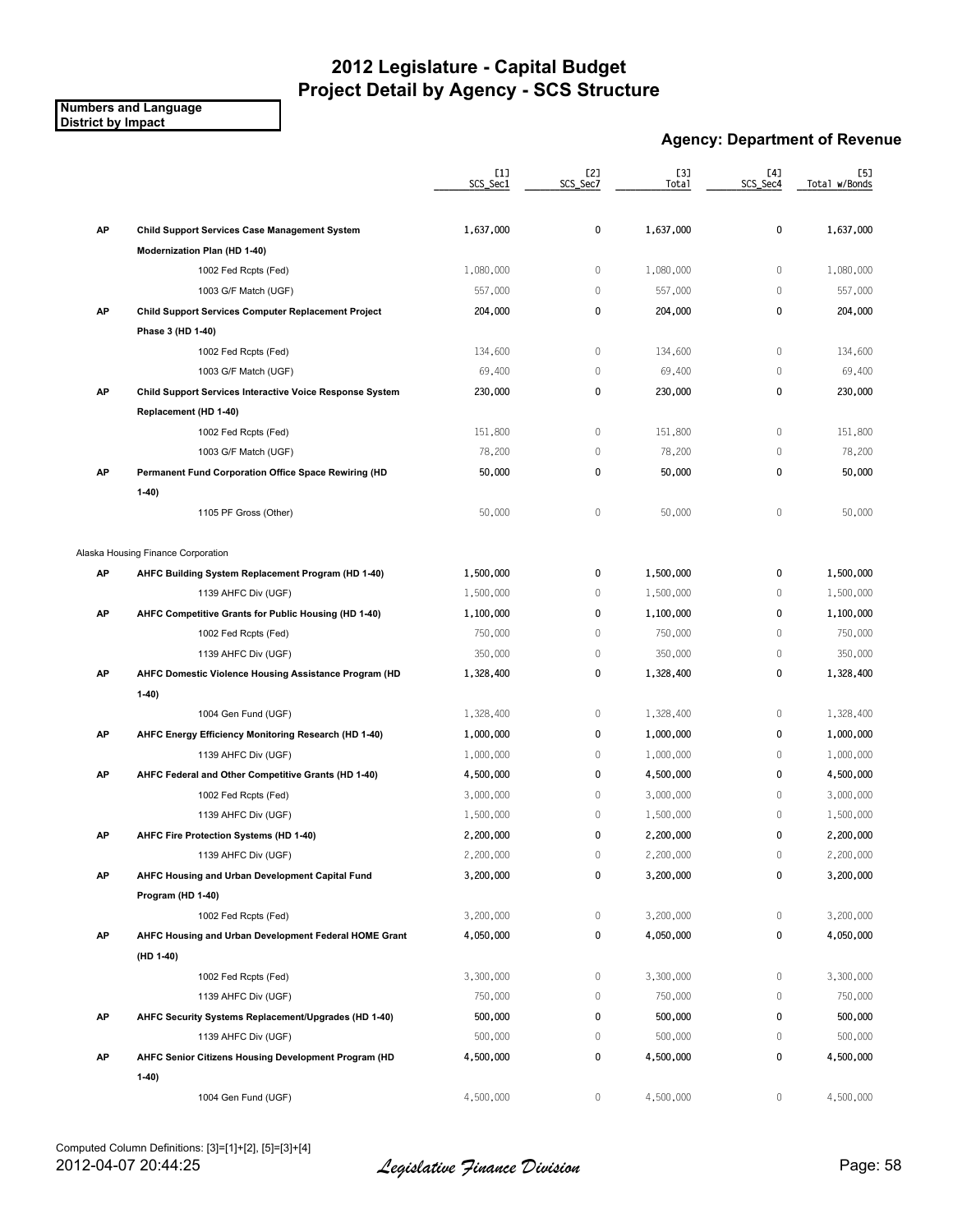**Numbers and Language District by Impact**

### **Agency: Department of Revenue**

|                        |                                                          | [1]<br>SCS Sec1 | [2]<br>SCS Sec7 | <b>[3]</b><br>Total | [4]<br>SCS Sec4 | [5]<br>Total w/Bonds |
|------------------------|----------------------------------------------------------|-----------------|-----------------|---------------------|-----------------|----------------------|
|                        | Alaska Housing Finance Corporation (continued)           |                 |                 |                     |                 |                      |
| AP                     | AHFC Statewide ADA Improvements (HD 1-40)                | 500,000         | 0               | 500,000             | 0               | 500,000              |
|                        | 1139 AHFC Div (UGF)                                      | 500,000         | $\mathbf{0}$    | 500,000             | $\Omega$        | 500,000              |
| AP                     | AHFC Statewide Project Improvements (HD 1-40)            | 2,000,000       | $\mathbf 0$     | 2,000,000           | 0               | 2,000,000            |
|                        | 1139 AHFC Div (UGF)                                      | 2,000,000       | $\mathbf{0}$    | 2,000,000           | $\mathbf 0$     | 2,000,000            |
| AP                     | AHFC Supplemental Housing Development Program (HD        | 7,000,000       | $\mathbf 0$     | 7,000,000           | 0               | 7,000,000            |
|                        | $1-40$                                                   |                 |                 |                     |                 |                      |
|                        | 1004 Gen Fund (UGF)                                      | 4,440,200       | $\mathbb O$     | 4,440,200           | $\mathbf 0$     | 4,440,200            |
|                        | 1139 AHFC Div (UGF)                                      | 2,559,800       | $\mathbb O$     | 2,559,800           | $\mathbf 0$     | 2,559,800            |
| AP                     | Alaska Gasline Development Corporation - Year 3 In-State | 21,000,000      | $\mathbf 0$     | 21,000,000          | 0               | 21,000,000           |
|                        | Gas Project (HD 1-40)                                    |                 |                 |                     |                 |                      |
|                        | 1213 AHCC (UGF)                                          | 21,000,000      | $\mathbb O$     | 21,000,000          | $\mathbb O$     | 21,000,000           |
|                        | AHFC Housing Loan Program                                |                 |                 |                     |                 |                      |
| AL.                    | AHFC Teacher, Health and Public Safety Professionals     | 5,000,000       | 0               | 5,000,000           | 0               | 5,000,000            |
|                        | Housing (HD 1-40)                                        |                 |                 |                     |                 |                      |
|                        | 1004 Gen Fund (UGF)                                      | 2,000,000       | $\mathbb O$     | 2,000,000           | $\mathbf 0$     | 2,000,000            |
|                        | 1139 AHFC Div (UGF)                                      | 3,000,000       | $\mathbf{0}$    | 3,000,000           | $\mathbf 0$     | 3,000,000            |
| AL.                    | AHFC Village Public Safety Officers Housing (HD 1-40)    | 1,000,000       | $\mathbf 0$     | 1,000,000           | 0               | 1,000,000            |
|                        | 1004 Gen Fund (UGF)                                      | 1,000,000       | $\mathbb O$     | 1,000,000           | 0               | 1,000,000            |
|                        | AHFC Weatherization and Home Energy Rebate Programs      |                 |                 |                     |                 |                      |
| AL.                    | AHFC Home Energy Rebate Program (HD 1-40)                | 20,000,000      | 0               | 20,000,000          | 0               | 20,000,000           |
|                        | 1004 Gen Fund (UGF)                                      | 20,000,000      | $\mathbb O$     | 20,000,000          | $\mathbb O$     | 20,000,000           |
| AL.                    | AHFC Weatherization Program (HD 1-40)                    | 46,500,000      | $\pmb{0}$       | 46,500,000          | $\mathbf 0$     | 46,500,000           |
|                        | 1002 Fed Rcpts (Fed)                                     | 1,500,000       | $\mathbb O$     | 1,500,000           | $\mathbf 0$     | 1,500,000            |
|                        | 1004 Gen Fund (UGF)                                      | 45,000,000      | $\mathbb O$     | 45,000,000          | $\mathbf 0$     | 45,000,000           |
| *** Agency Totals **   |                                                          | 128,999,400     | $\pmb{0}$       | 128,999,400         | $\pmb{0}$       | 128,999,400          |
| <b>Funding Summary</b> |                                                          |                 |                 |                     |                 |                      |
|                        | Unrestricted General (UGF)                               | 115,833,000     | $\mathbb O$     | 115,833,000         | 0               | 115,833,000          |
|                        | Other State Funds (Other)                                | 50,000          | $\mathbb O$     | 50,000              | $\mathbf 0$     | 50,000               |
|                        | Federal Receipts (Fed)                                   | 13, 116, 400    | $\mathbf{0}$    | 13, 116, 400        | $\mathbf 0$     | 13,116,400           |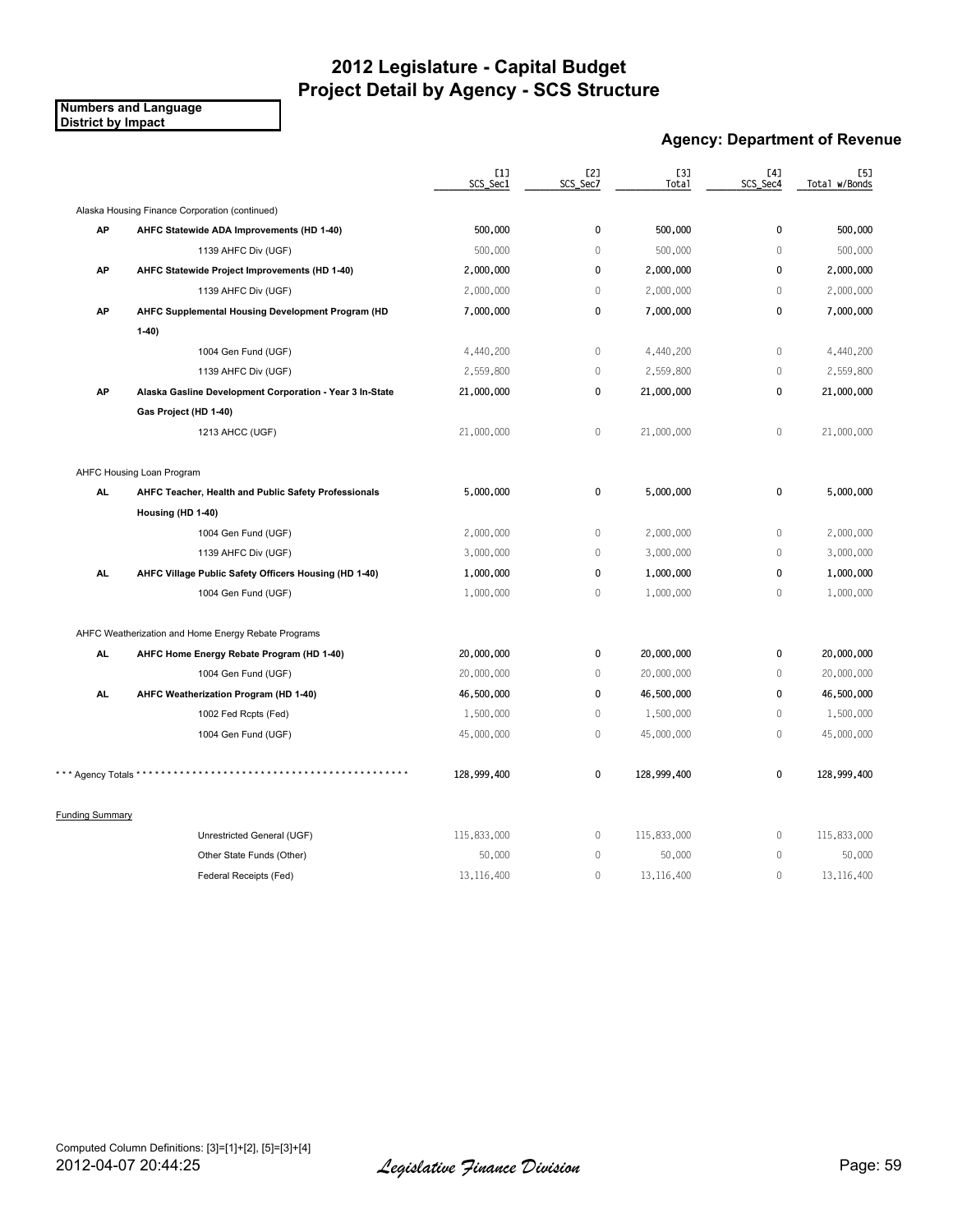#### **Numbers and Language District by Impact**

|    |                                                             | [1]<br>SCS_Sec1 | [2]<br>SCS_Sec7 | [3]<br>Total | [4]<br>SCS_Sec4 | [5]<br>Total w/Bonds |
|----|-------------------------------------------------------------|-----------------|-----------------|--------------|-----------------|----------------------|
| AP | 88th Avenue Upgrade - Spruce Brook Street to Elmore Road    | 800,000         | 0               | 800,000      | $\pmb{0}$       | 800,000              |
|    | (HD 17-32)                                                  |                 |                 |              |                 |                      |
|    | 1004 Gen Fund (UGF)                                         | 800,000         | $\mathbb O$     | 800,000      | $\mathbf 0$     | 800,000              |
| AP | Alaska Marine Highway System - Alaska Class Ferry (HD       | 60,000,000      | 0               | 60,000,000   | $\pmb{0}$       | 60,000,000           |
|    | $1-40$                                                      |                 |                 |              |                 |                      |
|    | 1082 Vessel Rep (UGF)                                       | 60,000,000      | 0               | 60,000,000   | $\mathbb O$     | 60,000,000           |
| AP | Alaska Marine Highway System - Cordova Dock Emergency       | 0               | 1,200,000       | 1,200,000    | $\mathbf{0}$    | 1,200,000            |
|    | Repairs (HD 1-40)                                           |                 |                 |              |                 |                      |
|    | 1004 Gen Fund (UGF)                                         | 0               | 1,200,000       | 1,200,000    | $\mathbf 0$     | 1,200,000            |
| AP | Anchorage - Glenn Highway, Hiland Road to Artillery Road    | 0               | 0               | 0            | 35,000,000      | 35,000,000           |
|    | Reconstruction (HD 12-35)                                   |                 |                 |              |                 |                      |
|    | 1008 G/O Bonds (Other)                                      | $\mathbb O$     | 0               | $\mathbb O$  | 35,000,000      | 35,000,000           |
| AP | Anchorage - Midtown Traffic Congestion Relief (HD 17-32)    | 10,000,000      | 0               | 10,000,000   | $\mathbf{0}$    | 10,000,000           |
|    | 1004 Gen Fund (UGF)                                         | 10,000,000      | $\mathbb O$     | 10,000,000   | $\theta$        | 10,000,000           |
| AP | Anchorage - New Seward Highway MP 75-90 Bridge Repairs      | 0               | 0               | 0            | 10,000,000      | 10,000,000           |
|    | (HD 12-35)                                                  |                 |                 |              |                 |                      |
|    | 1008 G/O Bonds (Other)                                      | $\mathbb O$     | $\,0\,$         | $\mathbb O$  | 10,000,000      | 10,000,000           |
| АP | Anchorage - New Seward Highway/36th Avenue                  | 0               | 0               | 0            | 26,000,000      | 26,000,000           |
|    | Reconstruction (HD 17-32)                                   |                 |                 |              |                 |                      |
|    | 1008 G/O Bonds (Other)                                      | 0               | $\mathbb O$     | $\mathbb O$  | 26,000,000      | 26,000,000           |
| AP | Anchorage - O'Malley Road Reconstruction (HD 17-32)         | 0               | 0               | 0            | 15,000,000      | 15,000,000           |
|    | 1008 G/O Bonds (Other)                                      | 0               | $\mathbb O$     | $\mathbb O$  | 15,000,000      | 15,000,000           |
| АP | Anchorage Glenn Highway/Muldoon Road Interchange            | 0               | 0               | 0            | 15,000,000      | 15,000,000           |
|    | Reconstruction (HD 17-32)                                   |                 |                 |              |                 |                      |
|    | 1008 G/O Bonds (Other)                                      | 0               | 0               | $\mathbb O$  | 15,000,000      | 15,000,000           |
| AP | Chena Road Bicycle & Pedestrian Facility (HD 7-11)          | 115,000         | 0               | 115,000      | 0               | 115,000              |
|    | 1004 Gen Fund (UGF)                                         | 115,000         | $\mathbf 0$     | 115,000      | $\mathbf 0$     | 115,000              |
| АP | Chugiak - Pedestrian Safety Improvements (HD 13-16)         | 0               | 250,000         | 250,000      | 0               | 250,000              |
|    | 1004 Gen Fund (UGF)                                         | 0               | 250,000         | 250,000      | $\mathbf 0$     | 250,000              |
| АP | <b>Community of Cooper Landing - Walkable Community</b>     | 50,000          | 0               | 50,000       | 0               | 50,000               |
|    | Project (HD 33-35)                                          |                 |                 |              |                 |                      |
|    | 1004 Gen Fund (UGF)                                         | 50,000          | $\mathbb O$     | 50,000       | $\mathbf 0$     | 50,000               |
| АP | Egan Drive LED Lighting - Phase I (HD 3-4)                  | 5,000,000       | 0               | 5,000,000    | 0               | 5,000,000            |
|    | 1004 Gen Fund (UGF)                                         | 5,000,000       | $\mathbb O$     | 5,000,000    | $\mathbf{0}$    | 5,000,000            |
| AP | Fairbanks - Elliott Highway MP108-120 Reconstruction (HD 6) | 0               | 0               | 0            | 6,500,000       | 6,500,000            |
|    | 1008 G/O Bonds (Other)                                      | 0               | 0               | $\mathbf 0$  | 6,500,000       | 6,500,000            |
| AP | Fairbanks - Old Steese Highway to McGrath Road              | 0               | 0               | 0            | 24,000,000      | 24,000,000           |
|    | Reconstruction and Extension (HD 7-11)                      |                 |                 |              |                 |                      |
|    | 1008 G/O Bonds (Other)                                      | 0               | 0               | $\mathbf 0$  | 24,000,000      | 24,000,000           |
| AP | Fairbanks - Wendell Street Bridge Replacement (HD 7-11)     | 0               | 0               | 0            | 14,400,000      | 14,400,000           |
|    | 1008 G/O Bonds (Other)                                      | 0               | 0               | $\mathbb O$  | 14,400,000      | 14,400,000           |
| AP | Fairbanks Metropolitan Area Transportation System (FMATS)   | 7,500,000       | 0               | 7,500,000    | 0               | 7,500,000            |
|    | - Transportation Improvement Program (HD 7-11)              |                 |                 |              |                 |                      |
|    | 1004 Gen Fund (UGF)                                         | 7,500,000       | 0               | 7,500,000    | 0               | 7,500,000            |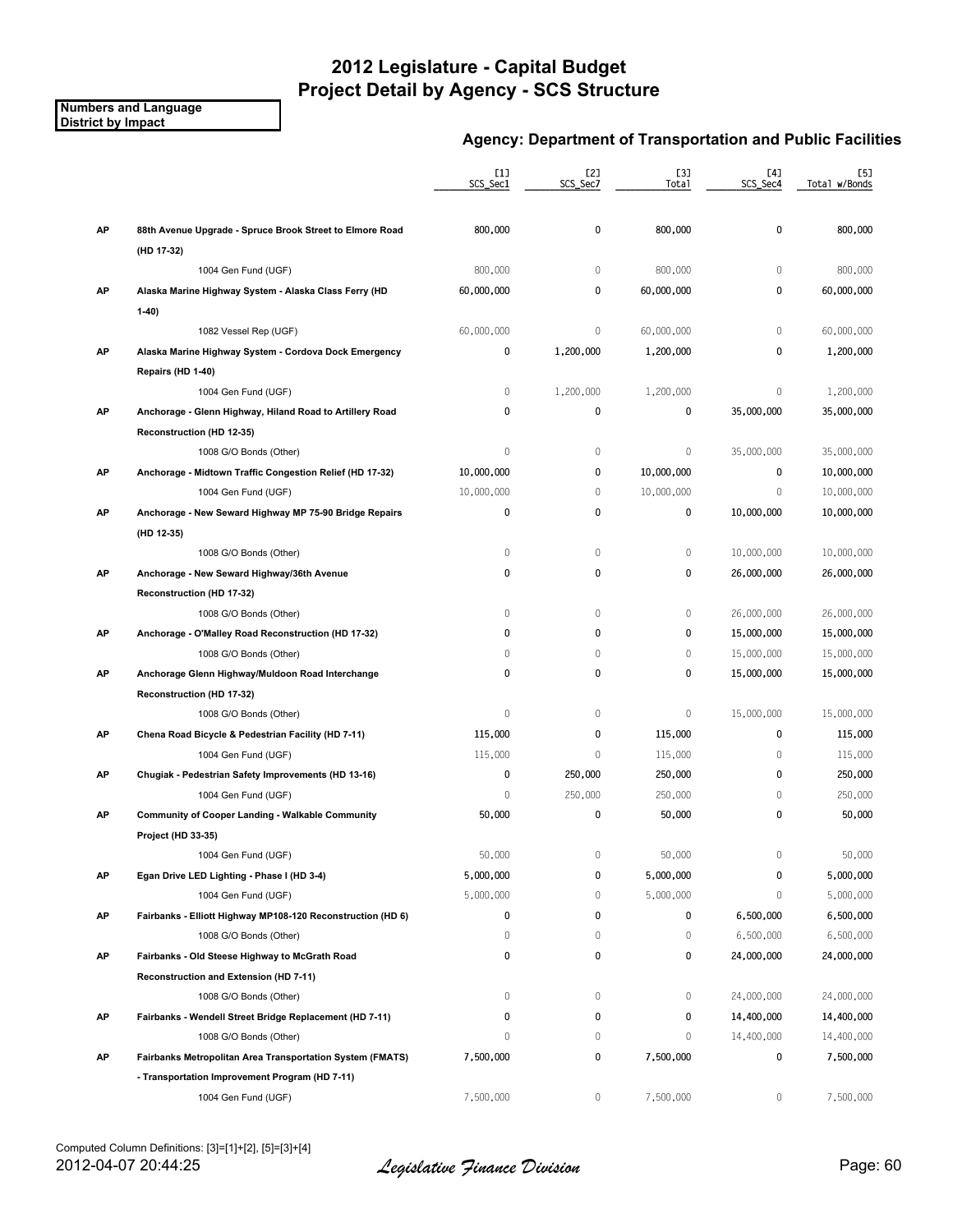**Numbers and Language District by Impact**

|    |                                                            | [1]<br>SCS_Sec1 | [2]<br>SCS_Sec7 | [3]<br>Total | [4]<br>SCS_Sec4 | [5]<br>Total w/Bonds |
|----|------------------------------------------------------------|-----------------|-----------------|--------------|-----------------|----------------------|
| AP | Mantanuska-Susitna - Fairview Loop Road Reconstruction     | 0               | $\pmb{0}$       | 0            | 10,000,000      | 10,000,000           |
|    | (HD 13-16)                                                 |                 |                 |              |                 |                      |
|    | 1008 G/O Bonds (Other)                                     | 0               | $\mathbb O$     | $\mathbb O$  | 10,000,000      | 10,000,000           |
| AP | Haines Maintenance Shop Replacement (HD 5)                 | 0               | 0               | 0            | 3,000,000       | 3,000,000            |
|    | 1008 G/O Bonds (Other)                                     | 0               | $\mathbb O$     | $\mathbb O$  | 3,000,000       | 3,000,000            |
| AP | Intersection Improvements Study - Caribou and Boniface (HD | 65,000          | 0               | 65,000       | 0               | 65,000               |
|    | $17-32$                                                    |                 |                 |              |                 |                      |
|    | 1004 Gen Fund (UGF)                                        | 65,000          | $\mathbb O$     | 65,000       | $\mathbf{0}$    | 65,000               |
| AP | Juneau - Glacier Highway MP 4-6 Road Improvements (HD      | 0               | 0               | 0            | 5,500,000       | 5,500,000            |
|    | $3-4)$                                                     |                 |                 |              |                 |                      |
|    | 1008 G/O Bonds (Other)                                     | 0               | $\mathbb O$     | $\mathbf 0$  | 5,500,000       | 5,500,000            |
| AP | Juneau - Mendenhall Loop Road Improvements (HD 3-4)        | 0               | 0               | 0            | 6,000,000       | 6,000,000            |
|    | 1008 G/O Bonds (Other)                                     | $\Omega$        | $\mathbf 0$     | $\mathbf{0}$ | 6,000,000       | 6,000,000            |
| AP | Kenai Spur Road Rehabilitation (HD 33-35)                  | 0               | 0               | 0            | 20,000,000      | 20,000,000           |
|    | 1008 G/O Bonds (Other)                                     | 0               | $\mathbb O$     | $\mathbb O$  | 20,000,000      | 20,000,000           |
| AP | Ketchikan - Shelter Cove Road Construction and             | 0               | 0               | 0            | 19,000,000      | 19,000,000           |
|    | Improvements (HD 1)                                        |                 |                 |              |                 |                      |
|    | 1008 G/O Bonds (Other)                                     | 0               | $\mathbb O$     | $\mathbb O$  | 19,000,000      | 19,000,000           |
| AP | Matanuska-Susitna - Knik Goosebay Road Reconstruction      | 0               | 0               | 0            | 15,000,000      | 15,000,000           |
|    | (HD 13-16)                                                 |                 |                 |              |                 |                      |
|    | 1008 G/O Bonds (Other)                                     | 0               | $\mathbb O$     | $\mathbb O$  | 15,000,000      | 15,000,000           |
| AP | Muldoon Road and Glenn Interchange Improvements (HD        | 450,000         | 0               | 450,000      | $\mathbf 0$     | 450,000              |
|    | $17-32$                                                    |                 |                 |              |                 |                      |
|    | 1004 Gen Fund (UGF)                                        | 450,000         | $\mathbb O$     | 450,000      | $\mathbf 0$     | 450,000              |
| AP | North Pole - Plack Road Improvements (HD 7-11)             | 0               | 0               | 0            | 5,000,000       | 5,000,000            |
|    | 1008 G/O Bonds (Other)                                     | 0               | $\mathbf 0$     | $\mathbf{0}$ | 5,000,000       | 5,000,000            |
| AP | Northern Region Material Site Reconnaissance (HD 7-11)     | 250,000         | 0               | 250,000      | 0               | 250,000              |
|    | 1004 Gen Fund (UGF)                                        | 250,000         | $\mathbb O$     | 250,000      | $\mathbb O$     | 250,000              |
| AP | O'Malley Trail and Sidewalk Northside Improvements (HD     | 1,000,000       | 0               | 1,000,000    | 0               | 1,000,000            |
|    | 17-32)                                                     |                 |                 |              |                 |                      |
|    | 1004 Gen Fund (UGF)                                        | 1,000,000       | $\mathbb O$     | 1,000,000    | $\mathbf 0$     | 1,000,000            |
| АP | Petersburg - Dry (Un-Heated) Storage Building Replacement  | 0               | 400,000         | 400,000      | 0               | 400,000              |
|    | (HD 2)                                                     |                 |                 |              |                 |                      |
|    | 1004 Gen Fund (UGF)                                        | $\mathbb O$     | 400,000         | 400,000      | $\mathbb O$     | 400,000              |
| AP | Platinum Airport Runway Extension (HD 38)                  | 0               | 0               | 0            | 3,100,000       | 3,100,000            |
|    | 1008 G/O Bonds (Other)                                     | 0               | $\mathbb O$     | $\mathbf 0$  | 3,100,000       | 3,100,000            |
| AP | Port Clarence Access Improvements (HD 39)                  | 0               | 0               | 0            | 4,000,000       | 4,000,000            |
|    | 1008 G/O Bonds (Other)                                     | 0               | 0               | $\mathbf 0$  | 4,000,000       | 4,000,000            |
| AP | Project Acceleration Account (HD 1-40)                     | 2,500,000       | 0               | 2,500,000    | 0               | 2,500,000            |
|    |                                                            | 2,500,000       | $\mathbb O$     | 2,500,000    | $\mathbb O$     |                      |
|    | 1004 Gen Fund (UGF)                                        | 0               | 0               |              |                 | 2,500,000            |
| AP | Richardson Highway - Ruby Creek Bridge Replacement (HD     |                 |                 | 0            | 11,000,000      | 11,000,000           |
|    | 12)                                                        |                 |                 |              |                 |                      |
|    | 1008 G/O Bonds (Other)                                     | 0               | 0               | $\mathbb O$  | 11,000,000      | 11,000,000           |
| AP | Sitka - Katlian Bay Road Construction (HD 2)               | 0               | 0               | 0            | 14,000,000      | 14,000,000           |
|    | 1008 G/O Bonds (Other)                                     | 0               | 0               | $\mathbf 0$  | 14,000,000      | 14,000,000           |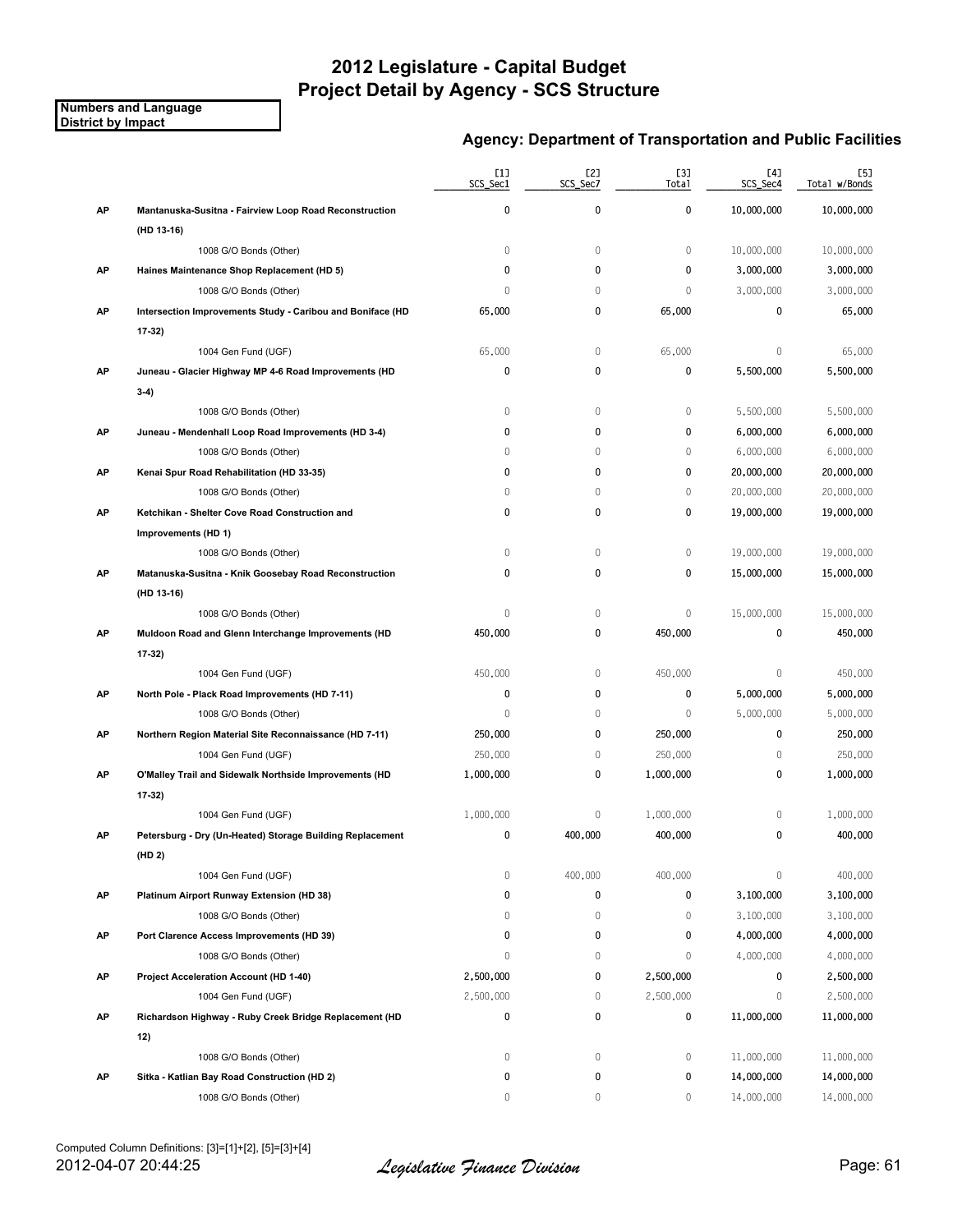**Numbers and Language District by Impact**

|                    |                                                             | [1]<br>SCS_Sec1 | [2]<br>SCS_Sec7 | [3]<br>Total | [4]<br>SCS_Sec4 | [5]<br>Total w/Bonds |
|--------------------|-------------------------------------------------------------|-----------------|-----------------|--------------|-----------------|----------------------|
| AP                 | Statewide - Community Bridge Rehabilitation/Replacement     | 3,000,000       | 0               | 3,000,000    | $\pmb{0}$       | 3,000,000            |
|                    | (HD 1-40)                                                   |                 |                 |              |                 |                      |
|                    | 1004 Gen Fund (UGF)                                         | 3,000,000       | $\mathbf 0$     | 3,000,000    | 0               | 3,000,000            |
| АP                 | Statewide Digital Mapping Initiative (HD 39-40)             | 15,936,168      | 0               | 15,936,168   | 0               | 15,936,168           |
|                    | 1002 Fed Rcpts (Fed)                                        | 12,249,138      | $\mathbb O$     | 12,249,138   | 0               | 12,249,138           |
|                    | 1004 Gen Fund (UGF)                                         | 3,687,030       | $\mathbf 0$     | 3,687,030    | $\mathbf 0$     | 3,687,030            |
| АP                 | Umiat - Airport Survey and Property Plan (HD 40)            | 250,000         | 0               | 250,000      | 0               | 250,000              |
|                    | 1004 Gen Fund (UGF)                                         | 250,000         | $\mathbb O$     | 250,000      | 0               | 250,000              |
| AP                 | United States Army Corps of Engineers - Arctic Ports Study  | 1,500,000       | 0               | 1,500,000    | 0               | 1,500,000            |
|                    | (HD 1-40)                                                   |                 |                 |              |                 |                      |
|                    | 1002 Fed Rcpts (Fed)                                        | 500,000         | $\mathbb O$     | 500,000      | $\mathbb O$     | 500,000              |
|                    | 1004 Gen Fund (UGF)                                         | 1,000,000       | $\mathbb O$     | 1,000,000    | 0               | 1,000,000            |
| Roads to Resources |                                                             |                 |                 |              |                 |                      |
| AL                 | Ambler Mining District (HD 40)                              | 4,000,000       | 0               | 4,000,000    | 0               | 4,000,000            |
|                    | 1140 AIDEA Div (UGF)                                        | 4,000,000       | $\mathbb O$     | 4,000,000    | 0               | 4,000,000            |
| AL                 | Klondike - Industrial Highway Ore Haul Refurbishment (HD 5) | 2,500,000       | 0               | 2,500,000    | 0               | 2,500,000            |
|                    | 1004 Gen Fund (UGF)                                         | 2,500,000       | 0               | 2,500,000    | 0               | 2,500,000            |
| AL.                | Resource Roads Program (HD 1-40)                            | 2,000,000       | 0               | 2,000,000    | 0               | 2,000,000            |
|                    | 1004 Gen Fund (UGF)                                         | 2,000,000       | $\mathbf 0$     | 2,000,000    | 0               | 2,000,000            |
| AL.                | Road to Umiat - Foothills West Continued Environmental      | 10,000,000      | 0               | 10,000,000   | 0               | 10,000,000           |
|                    | Impact Study Development (HD 40)                            |                 |                 |              |                 |                      |
|                    | 1140 AIDEA Div (UGF)                                        | 10,000,000      | $\mathbb O$     | 10,000,000   | $\,0\,$         | 10,000,000           |
| AL                 | Western Access - Road to Tanana (HD 6)                      | 10,000,000      | 0               | 10,000,000   | 0               | 10,000,000           |
|                    | 1004 Gen Fund (UGF)                                         | 3,600,000       | $\mathbb O$     | 3,600,000    | 0               | 3,600,000            |
|                    | 1140 AIDEA Div (UGF)                                        | 6,400,000       | $\mathbf 0$     | 6,400,000    | 0               | 6,400,000            |
|                    | Southeast Roads to Resources                                |                 |                 |              |                 |                      |
| AL                 | Bostwick to Valenar Bay Road (HD 1)                         | 7,000,000       | 0               | 7,000,000    | 0               | 7,000,000            |
|                    | 1004 Gen Fund (UGF)                                         | 7,000,000       | 0               | 7,000,000    | 0               | 7,000,000            |
| AL                 | Kake-Petersburg Road (HD 1-5)                               | 40,000,000      | 0               | 40,000,000   | 0               | 40,000,000           |
|                    | 1004 Gen Fund (UGF)                                         | 40,000,000      | $\mathbf 0$     | 40,000,000   | 0               | 40,000,000           |
| AL                 | Mill Access Road Improvements (HD 1)                        | 3,000,000       | 0               | 3,000,000    | 0               | 3,000,000            |
|                    | 1004 Gen Fund (UGF)                                         | 3,000,000       | 0               | 3,000,000    | $\mathbb O$     | 3,000,000            |
| AL.                | SE Alaska Light Detection & Ranging (LIDAR) Mapping &       | 5,000,000       | 0               | 5,000,000    | 0               | 5,000,000            |
|                    | Reconnaissance (HD 1-5)                                     |                 |                 |              |                 |                      |
|                    | 1004 Gen Fund (UGF)                                         | 5,000,000       | 0               | 5,000,000    | 0               | 5,000,000            |
| Safety             |                                                             |                 |                 |              |                 |                      |
| <b>AL</b>          | Alaska Aviation Safety Program (HD 1-40)                    | 2,500,000       | 0               | 2,500,000    | 0               | 2,500,000            |
|                    | 1002 Fed Rcpts (Fed)                                        | 1,500,000       | 0               | 1,500,000    | 0               | 1,500,000            |
|                    | 1004 Gen Fund (UGF)                                         | 1,000,000       | 0               | 1,000,000    | 0               | 1,000,000            |
| AL.                | Dalton Highway Corridor Aviation Improvements (HD 1-40)     | 3,000,000       | 0               | 3,000,000    | 0               | 3,000,000            |
|                    | 1004 Gen Fund (UGF)                                         | 3,000,000       | 0               | 3,000,000    | 0               | 3,000,000            |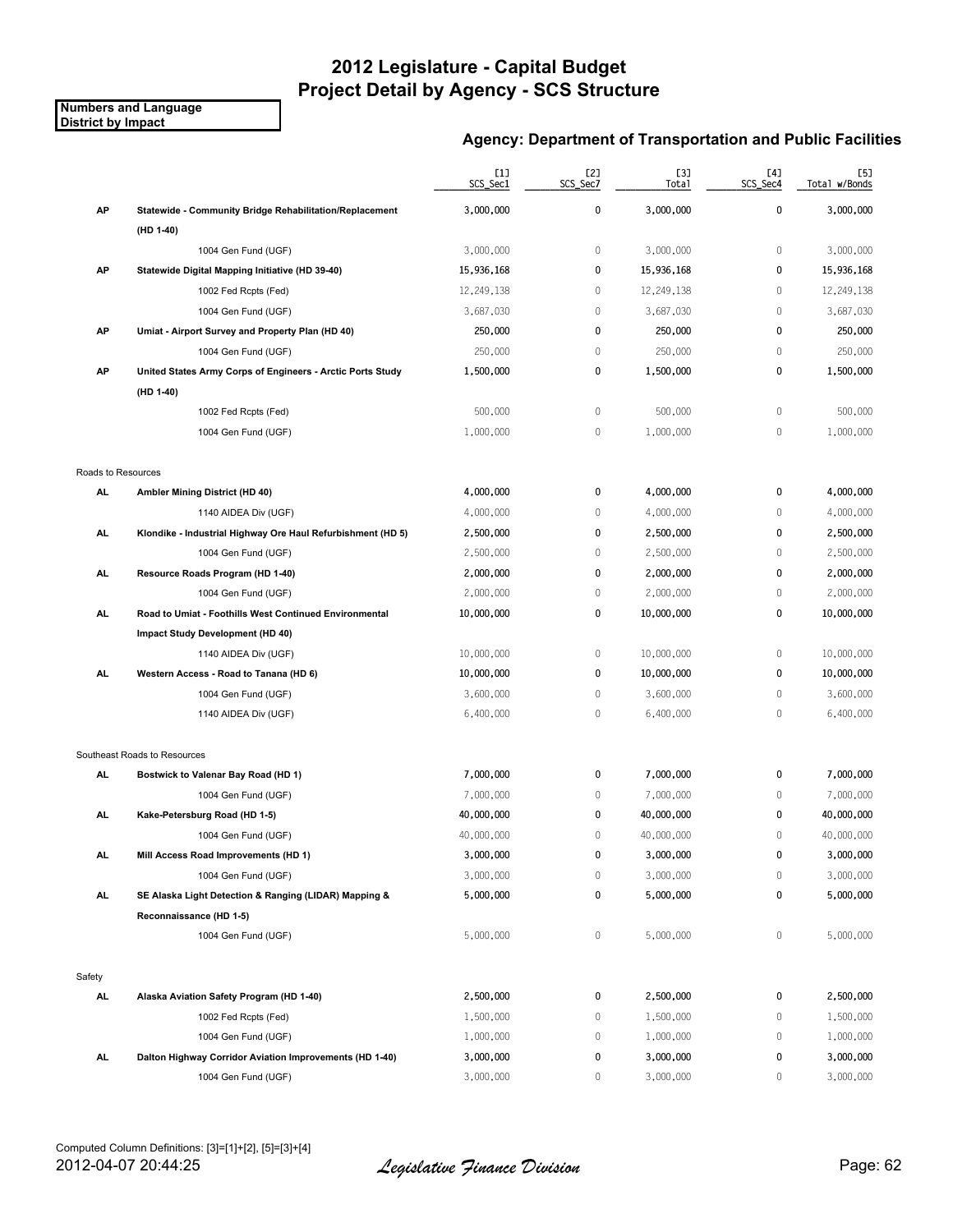**Numbers and Language District by Impact**

|                    |                                                             | [1]<br>SCS_Sec1 | [2]<br>SCS Sec7 | [3]<br>Total    | [4]<br>SCS_Sec4 | [5]<br>Total w/Bonds |
|--------------------|-------------------------------------------------------------|-----------------|-----------------|-----------------|-----------------|----------------------|
| Safety (continued) |                                                             |                 |                 |                 |                 |                      |
| AL                 | Highway Safety Corridor - Knik-Goose Bay Road Safety        | 10,000,000      | 0               | 10,000,000      | 0               | 10,000,000           |
|                    | Corridor Improvements (HD 13-16)                            |                 |                 |                 |                 |                      |
|                    | 1004 Gen Fund (UGF)                                         | 10,000,000      | 0               | 10,000,000      | $\mathbf 0$     | 10,000,000           |
| AL.                | Highway Safety Corridor - Seward Highway - Widening to      | 10,000,000      | 0               | 10,000,000      | 0               | 10,000,000           |
|                    | Address Congestion (HD 17-32)                               |                 |                 |                 |                 |                      |
|                    | 1004 Gen Fund (UGF)                                         | 10,000,000      | 0               | 10,000,000      | $\mathbb O$     | 10,000,000           |
| AL.                | Highway Safety Corridor - Seward Highway at Alyeska         | 5,000,000       | 0               | 5,000,000       | $\mathbf 0$     | 5,000,000            |
|                    | Highway Intersection Improvements (HD 17-32)                |                 |                 |                 |                 |                      |
|                    | 1004 Gen Fund (UGF)                                         | 5,000,000       | $\mathbb O$     | 5,000,000       | $\mathbb O$     | 5,000,000            |
| AL.                | Highway Safety Corridor - Sterling Highway - Sterling to    | 1,730,000       | 0               | 1,730,000       | 0               | 1,730,000            |
|                    | Soldotna Widening (HD 33-35)                                |                 |                 |                 |                 |                      |
|                    | 1004 Gen Fund (UGF)                                         | 1,730,000       | 0               | 1,730,000       | 0               | 1,730,000            |
| AL.                | Kenai - Kalifornsky Beach Road and Bridge Access Road       | 3,000,000       | 0               | 3,000,000       | 0               | 3,000,000            |
|                    | Pedestrian Paths (HD 33-35)                                 |                 |                 |                 |                 |                      |
|                    | 1004 Gen Fund (UGF)                                         | 3,000,000       | 0               | 3,000,000       | $\mathbf 0$     | 3,000,000            |
| AL.                | Statewide - Structural Inspection of State Owned Facilities | 300,000         | 0               | 300,000         | 0               | 300,000              |
|                    | (HD 1-40)                                                   |                 |                 |                 |                 |                      |
|                    | 1004 Gen Fund (UGF)                                         | 300,000         | $\mathbf 0$     | 300,000         | $\mathbf 0$     | 300,000              |
|                    | Municipal Harbor Facility Grant Fund (AS 29.60.800)         |                 |                 |                 |                 |                      |
| AL                 | Hoonah - Hoonah Harbor (HD 5)                               | 207,500         | 0               | 207,500         | $\mathbf 0$     | 207,500              |
|                    | 1004 Gen Fund (UGF)                                         | 207,500         | $\,0\,$         | 207,500         | $\mathbf 0$     | 207,500              |
| AL                 | Hydaburg - Small Boat Harbor (HD 5)                         | 2,698,000       | 0               | 2,698,000       | 0               | 2,698,000            |
|                    | 1004 Gen Fund (UGF)                                         | 2,698,000       | 0               | 2,698,000       | $\mathbf{0}$    | 2,698,000            |
| AL.                | Juneau - Aurora Small Boat Harbor (HD 3-4)                  | 2,000,000       | 0               | 2,000,000       | 0               | 2,000,000            |
|                    | 1004 Gen Fund (UGF)                                         | 2,000,000       | 0               | 2,000,000       | 0               | 2,000,000            |
| AL.                | Nome - Nome Harbor (HD 39)                                  | 1,500,000       | 0               | 1,500,000       | 0               | 1,500,000            |
|                    | 1004 Gen Fund (UGF)                                         | 1,500,000       | 0               | 1,500,000       | $\mathbf 0$     | 1,500,000            |
| AL                 | Petersburg - North Harbor (HD 2)                            | 3,500,000       | 0               | 3,500,000       | 0               | 3,500,000            |
|                    | 1004 Gen Fund (UGF)                                         | 3,500,000       | 0               | 3,500,000       | $\mathbf 0$     | 3,500,000            |
| AL                 | Seldovia - Small Boat Harbor (HD 33-35)                     | 1,000,000       | 0               | 1,000,000       | 0               | 1,000,000            |
|                    | 1004 Gen Fund (UGF)                                         | $1\,,000\,,000$ | 0               | $1\,,000\,,000$ | 0               | 1,000,000            |
| AL.                | Seward - Seward Harbor (HD 33-35)                           | 1,180,000       | 0               | 1,180,000       | 0               | 1,180,000            |
|                    | 1004 Gen Fund (UGF)                                         | 1,180,000       | 0               | 1,180,000       | $\mathbf 0$     | 1,180,000            |
| AL.                | Sitka - Alaska Native Brotherhood (ANB) Harbor (HD 2)       | 4,250,000       | 0               | 4,250,000       | 0               | 4,250,000            |
|                    | 1004 Gen Fund (UGF)                                         | 4,250,000       | 0               | 4,250,000       | 0               | 4,250,000            |
| AL.                | Skagway - Small Boat Harbor (HD 5)                          | 5,000,000       | 0               | 5,000,000       | 0               | 5,000,000            |
|                    | 1004 Gen Fund (UGF)                                         | 5,000,000       | 0               | 5,000,000       | 0               | 5,000,000            |
| AL.                | Unalaska - Robert Storrs International Harbor (HD 37)       | 1,757,600       | 0               | 1,757,600       | 0               | 1,757,600            |
|                    | 1004 Gen Fund (UGF)                                         | 1,757,600       | $\mathbb O$     | 1,757,600       | $\mathbf 0$     | 1,757,600            |
| Asset Management   |                                                             |                 |                 |                 |                 |                      |
| AL                 | Aggregate Surfacing Materials (HD 1-40)                     | 2,000,000       | 0               | 2,000,000       | 0               | 2,000,000            |
|                    | 1004 Gen Fund (UGF)                                         | 2,000,000       | 0               | 2,000,000       | 0               | 2,000,000            |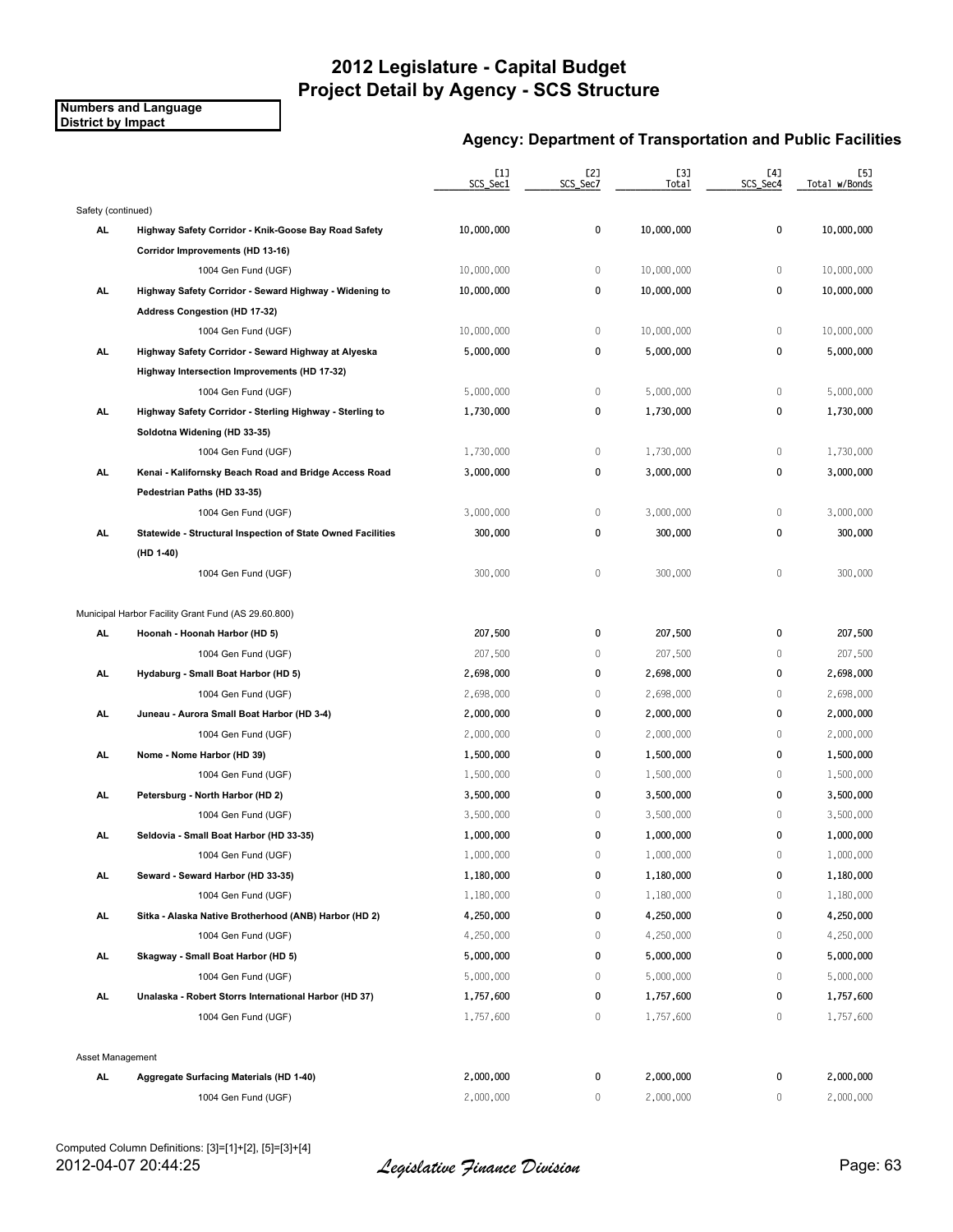**Numbers and Language District by Impact**

|     |                                                           | [1]<br>SCS_Sec1 | [2]<br>SCS_Sec7 | [3]<br>Total | [4]<br>SCS Sec4 | [5]<br>Total w/Bonds |
|-----|-----------------------------------------------------------|-----------------|-----------------|--------------|-----------------|----------------------|
|     | Asset Management (continued)                              |                 |                 |              |                 |                      |
| AL  | Alaska Marine Highway System - Vessel and Terminal        | 10,000,000      | 5,455,000       | 15,455,000   | 0               | 15,455,000           |
|     | Overhaul and Rehabilitation (HD 1-40)                     |                 |                 |              |                 |                      |
|     | 1004 Gen Fund (UGF)                                       | 10,000,000      | 5,455,000       | 15,455,000   | $\mathbf 0$     | 15,455,000           |
| AL  | Capital Improvement Program Equipment Replacement (HD     | 1,500,000       | 0               | 1,500,000    | 0               | 1,500,000            |
|     | $1-40)$                                                   |                 |                 |              |                 |                      |
|     | 1061 CIP Rcpts (Other)                                    | 1,500,000       | $\,0\,$         | 1,500,000    | $\mathbf 0$     | 1,500,000            |
| AL. | Dalton Highway Corridor Surface Repairs (HD 1-40)         | 7,500,000       | 0               | 7,500,000    | 0               | 7,500,000            |
|     | 1004 Gen Fund (UGF)                                       | 7,500,000       | 0               | 7,500,000    | 0               | 7,500,000            |
| AL. | Seward Highway - Milepost 75 - 90 Bridge Replacements (HD | 10,000,000      | 0               | 10,000,000   | $\mathbf 0$     | 10,000,000           |
|     | $17-32$                                                   |                 |                 |              |                 |                      |
|     | 1004 Gen Fund (UGF)                                       | 10,000,000      | 0               | 10,000,000   | $\mathbf 0$     | 10,000,000           |
| AL. | State Equipment Fleet Replacement (HD 1-40)               | 15,000,000      | 0               | 15,000,000   | 0               | 15,000,000           |
|     | 1026 HwyCapital (Other)                                   | 15,000,000      | 0               | 15,000,000   | $\mathbf{0}$    | 15,000,000           |
|     | Regulatory Compliance                                     |                 |                 |              |                 |                      |
| AL  | Central Region - Sand Storage Buildings (HD 12-35)        | 1,000,000       | 0               | 1,000,000    | 0               | 1,000,000            |
|     | 1004 Gen Fund (UGF)                                       | 1,000,000       | $\,0\,$         | 1,000,000    | $\mathbf 0$     | 1,000,000            |
| AL. | Emergency and Non-Routine Repairs (HD 1-40)               | 2,000,000       | 0               | 2,000,000    | 0               | 2,000,000            |
|     | 1004 Gen Fund (UGF)                                       | 2,000,000       | 0               | 2,000,000    | $\mathbf{0}$    | 2,000,000            |
|     | Statewide Federal Programs                                |                 |                 |              |                 |                      |
| AL  | Alaska Mobility Coalition - Public and Community          | 3,000,000       | 0               | 3,000,000    | 0               | 3,000,000            |
|     | Transportation State Match (HD 1-40)                      |                 |                 |              |                 |                      |
|     | 1004 Gen Fund (UGF)                                       | 3,000,000       | 0               | 3,000,000    | 0               | 3,000,000            |
| AL  | Commercial Vehicle Enforcement Program (HD 1-40)          | 1,750,000       | 0               | 1,750,000    | 0               | 1,750,000            |
|     | 1002 Fed Rcpts (Fed)                                      | 1,750,000       | 0               | 1,750,000    | 0               | 1,750,000            |
| AL  | Cooperative Reimbursable Projects (HD 1-40)               | 17,000,000      | 0               | 17,000,000   | 0               | 17,000,000           |
|     | 1002 Fed Rcpts (Fed)                                      | 5,000,000       | $\mathbb O$     | 5,000,000    | $\mathbf 0$     | 5,000,000            |
|     | 1108 Stat Desig (Other)                                   | 12,000,000      | 0               | 12,000,000   | $\mathbf 0$     | 12,000,000           |
| AL. | Federal Contingency Projects (HD 1-40)                    | 20,000,000      | 0               | 20,000,000   | 0               | 20,000,000           |
|     | 1002 Fed Rcpts (Fed)                                      | 20,000,000      | 0               | 20,000,000   | $\mathbf{0}$    | 20,000,000           |
| AL  | Federal Emergency Projects (HD 1-40)                      | 10,000,000      | 0               | 10,000,000   | 0               | 10,000,000           |
|     | 1002 Fed Rcpts (Fed)                                      | 10,000,000      | 0               | 10,000,000   | $\mathbf 0$     | 10,000,000           |
| AL. | Federal Transit Administration Grants (HD 1-40)           | 9,000,000       | 0               | 9,000,000    | 0               | 9,000,000            |
|     | 1002 Fed Rcpts (Fed)                                      | 9,000,000       | 0               | 9,000,000    | 0               | 9,000,000            |
| AL. | Highway Safety Grants Program (HD 1-40)                   | 8,000,000       | 0               | 8,000,000    | 0               | 8,000,000            |
|     | 1002 Fed Rcpts (Fed)                                      | 8,000,000       | 0               | 8,000,000    | 0               | 8,000,000            |
| AL. | Other Federal Program Match (HD 1-40)                     | 900,000         | 0               | 900,000      | 0               | 900,000              |
|     | 1003 G/F Match (UGF)                                      | 900,000         | 0               | 900,000      | $\mathbf 0$     | 900,000              |
| AL. | Statewide Safety Program (HD 1-40)                        | 20,000,000      | 0               | 20,000,000   | 0               | 20,000,000           |
|     | 1002 Fed Rcpts (Fed)                                      | 20,000,000      | 0               | 20,000,000   | 0               | 20,000,000           |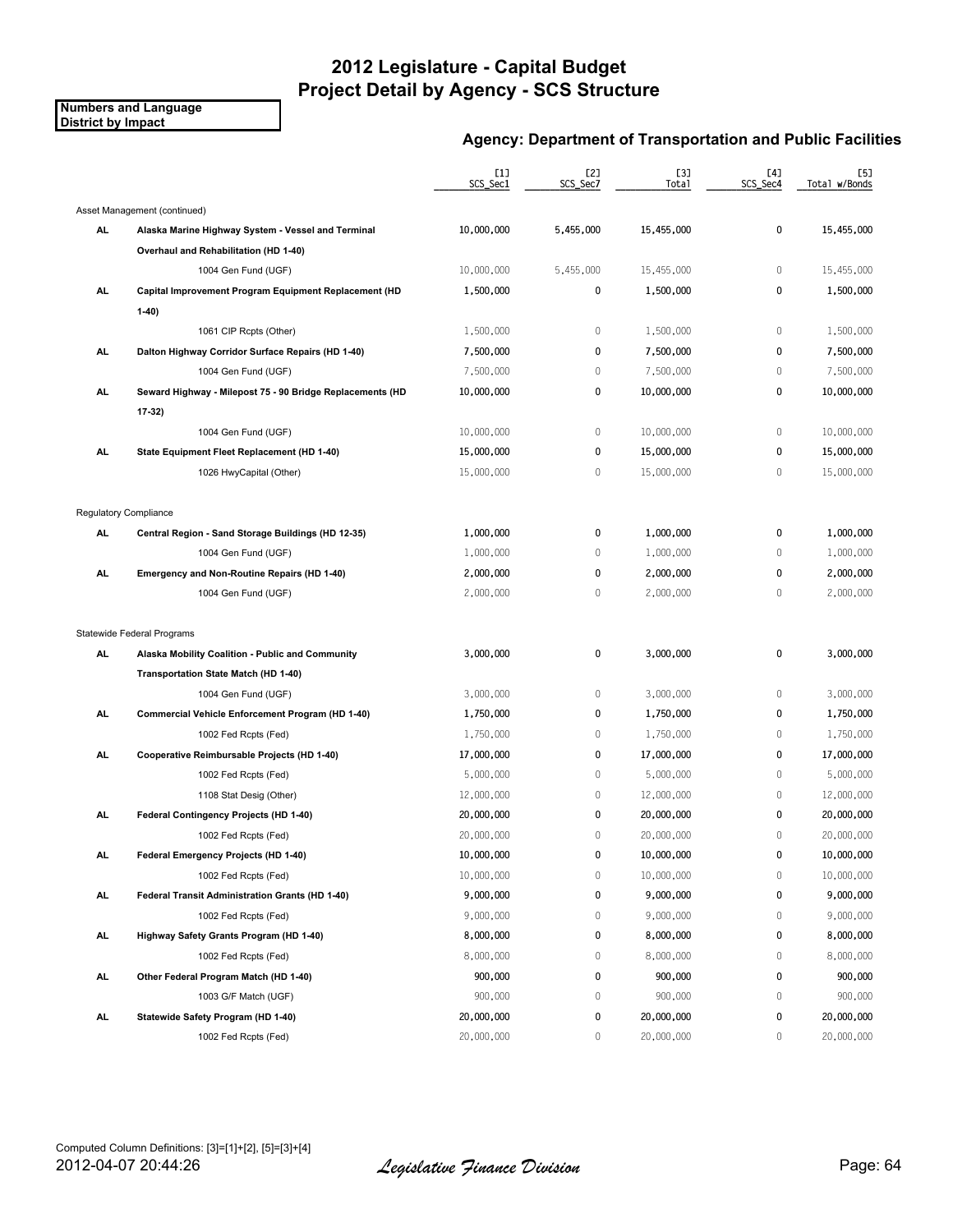**Numbers and Language District by Impact**

|           |                                                              | [1]<br>SCS_Sec1 | [2]<br>SCS_Sec7 | [3]<br>Total | [4]<br>SCS_Sec4 | [5]<br>Total w/Bonds |
|-----------|--------------------------------------------------------------|-----------------|-----------------|--------------|-----------------|----------------------|
|           | Airport Improvement Program                                  |                 |                 |              |                 |                      |
| AL        | Federal-Aid Aviation State Match (HD 1-40)                   | 11,700,000      | 0               | 11,700,000   | $\pmb{0}$       | 11,700,000           |
|           | 1003 G/F Match (UGF)                                         | 11,700,000      | $\mathbb O$     | 11,700,000   | $\mathbf 0$     | 11,700,000           |
| AL        | Alaska International Airport System - Contingency Funds (HD  | 8,919,307       | 0               | 8,919,307    | 0               | 8,919,307            |
|           | $17-32$                                                      |                 |                 |              |                 |                      |
|           | 1002 Fed Rcpts (Fed)                                         | 3,919,307       | $\mathbb O$     | 3,919,307    | $\mathbb O$     | 3,919,307            |
|           | 1112 IntAptCons (Other)                                      | 5,000,000       | $\mathbb O$     | 5,000,000    | $\mathbf 0$     | 5,000,000            |
| <b>AL</b> | Aniak - Airport Improvements (HD 6)                          | 4,700,000       | 0               | 4,700,000    | 0               | 4,700,000            |
|           | 1002 Fed Rcpts (Fed)                                         | 4,700,000       | $\mathbb O$     | 4,700,000    | $\mathbf 0$     | 4,700,000            |
| AL        | Barrow - Airport Master Plan (HD 40)                         | 500,000         | 0               | 500,000      | $\pmb{0}$       | 500,000              |
|           | 1002 Fed Rcpts (Fed)                                         | 500,000         | $\,0\,$         | 500,000      | $\mathbb O$     | 500,000              |
| AL.       | Bethel - Airport Snow Removal Equipment Building (HD 38)     | 1,000,000       | 0               | 1,000,000    | 0               | 1,000,000            |
|           | 1002 Fed Rcpts (Fed)                                         | 1,000,000       | $\mathbb O$     | 1,000,000    | $\mathbf 0$     | 1,000,000            |
| AL        | Chevak - Airport Runway Extension (HD 39)                    | 14,000,000      | 0               | 14,000,000   | 0               | 14,000,000           |
|           | 1002 Fed Rcpts (Fed)                                         | 14,000,000      | $\mathbb O$     | 14,000,000   | $\mathbf 0$     | 14,000,000           |
| AL        | Cold Bay - Airport Rescue and Firefighting Building          | 600,000         | 0               | 600,000      | $\mathbf 0$     | 600,000              |
|           | Expansion (HD 37)                                            |                 |                 |              |                 |                      |
|           | 1002 Fed Rcpts (Fed)                                         | 600,000         | $\,0\,$         | 600,000      | $\mathbb O$     | 600,000              |
| AL.       | Cold Bay - Runway 14/32 Rehabiltation with Lighting System   | 16,000,000      | 0               | 16,000,000   | $\pmb{0}$       | 16,000,000           |
|           | Replacement (HD 37)                                          |                 |                 |              |                 |                      |
|           | 1002 Fed Rcpts (Fed)                                         | 16,000,000      | $\,0\,$         | 16,000,000   | $\mathbb O$     | 16,000,000           |
| <b>AL</b> | Coldfoot - Airport Improvements (HD 6)                       | 1,900,000       | 0               | 1,900,000    | $\mathbf 0$     | 1,900,000            |
|           | 1002 Fed Rcpts (Fed)                                         | 1,900,000       | $\,0\,$         | 1,900,000    | $\mathbb O$     | 1,900,000            |
| AL.       | Emmonak - Snow Removal Equipment Building (HD 39)            | 910,000         | 0               | 910,000      | $\pmb{0}$       | 910,000              |
|           | 1002 Fed Rcpts (Fed)                                         | 910,000         | $\mathbb O$     | 910,000      | $\mathbb O$     | 910,000              |
| AL.       | Fairbanks International Airport - Environmental Assessment   | 300,000         | 0               | 300,000      | 0               | 300,000              |
|           | and Cleanup (HD 7-11)                                        |                 |                 |              |                 |                      |
|           | 1027 IntAirport (Other)                                      | 300,000         | $\mathbb O$     | 300,000      | $\mathbb O$     | 300,000              |
| AL.       | Fairbanks International Airport - Equipment (HD 7-11)        | 510,000         | 0               | 510,000      | $\mathbf 0$     | 510,000              |
|           | 1027 IntAirport (Other)                                      | 510,000         | $\mathbb O$     | 510,000      | $\mathbb O$     | 510,000              |
| AL        | Galena - Airport Lighting (HD 6)                             | 1,760,000       | 0               | 1,760,000    | 0               | 1,760,000            |
|           | 1002 Fed Rcpts (Fed)                                         | 1,760,000       | 0               | 1,760,000    | $\mathbf 0$     | 1,760,000            |
| AL.       | Gulkana - Apron and Taxiway Pavement Rehabilitation (HD 6)   | 700,000         | 0               | 700,000      | 0               | 700,000              |
|           | 1002 Fed Rcpts (Fed)                                         | 700,000         | 0               | 700,000      | $\mathbb O$     | 700,000              |
| AL.       | Haines - Sand, Chemical and Snow Removal Equipment           | 1,600,000       | 0               | 1,600,000    | $\pmb{0}$       | 1,600,000            |
|           | Storage Building (HD 5)                                      |                 |                 |              |                 |                      |
|           | 1002 Fed Rcpts (Fed)                                         | 1,600,000       | 0               | 1,600,000    | $\mathbb O$     | 1,600,000            |
| AL.       | Ketchikan - Airport Taxiways and Apron Rehabilitation (HD 1) | 10,000,000      | 0               | 10,000,000   | 0               | 10,000,000           |
|           | 1002 Fed Rcpts (Fed)                                         | 10,000,000      | 0               | 10,000,000   | $\mathbb O$     | 10,000,000           |
| <b>AL</b> | King Salmon - Airport Improvements (HD 37)                   | 2,000,000       | 0               | 2,000,000    | 0               | 2,000,000            |
|           | 1002 Fed Rcpts (Fed)                                         | 2,000,000       | 0               | 2,000,000    | $\mathbb O$     | 2,000,000            |
| AL.       | King Salmon - Sand Storage Building (HD 37)                  | 1,300,000       | 0               | 1,300,000    | 0               | 1,300,000            |
|           | 1002 Fed Rcpts (Fed)                                         | 1,300,000       | 0               | 1,300,000    | $\mathbb O$     | 1,300,000            |
| AL.       | Kodiak - Airport Improvements (HD 36)                        | 26,000,000      | 0               | 26,000,000   | 0               | 26,000,000           |
|           | 1002 Fed Rcpts (Fed)                                         | 26,000,000      | 0               | 26,000,000   | 0               | 26,000,000           |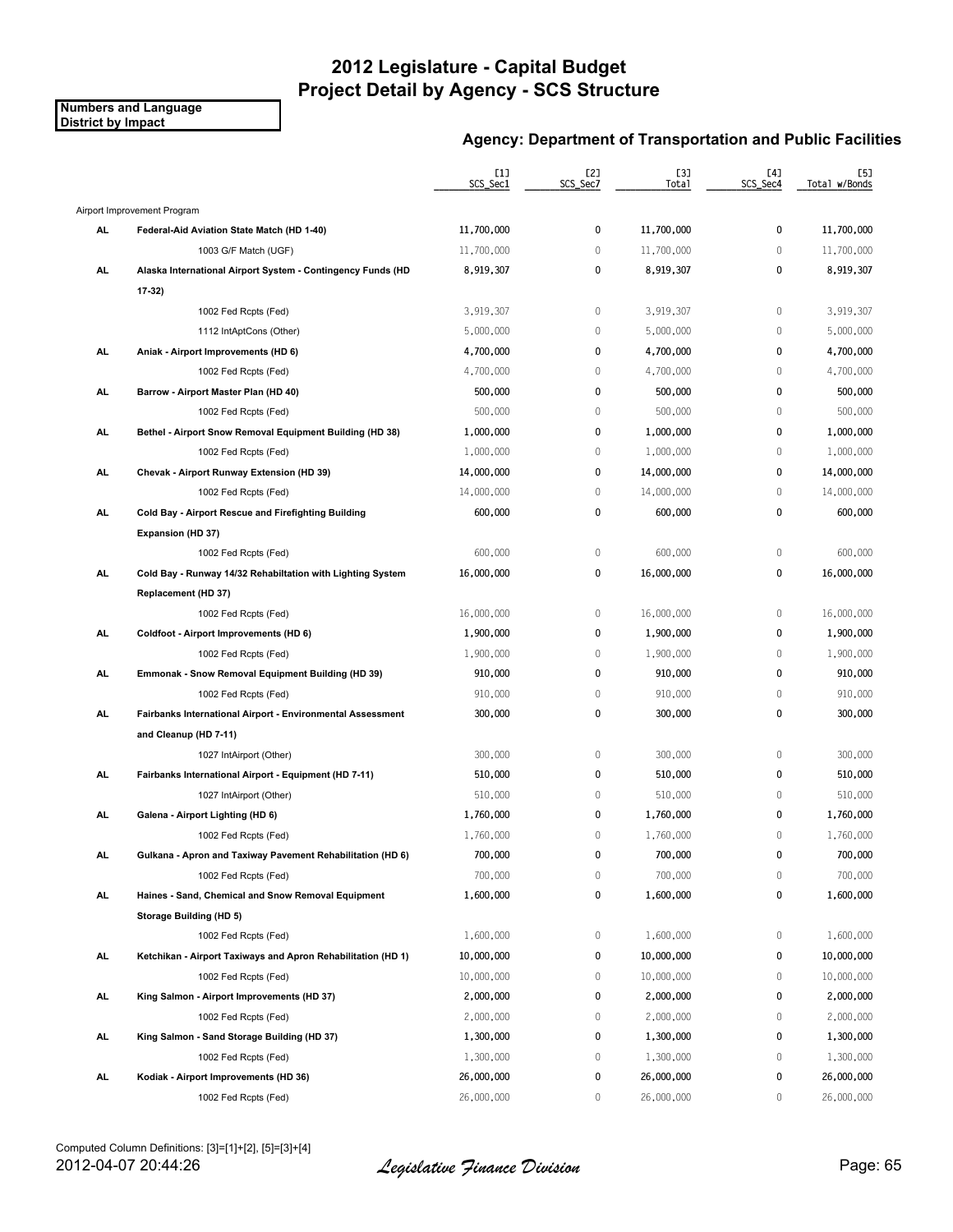**Numbers and Language District by Impact**

|           |                                                                | [1]<br>SCS_Sec1 | [2]<br>SCS_Sec7 | [3]<br>Total | [4]<br>SCS_Sec4 | [5]<br>Total w/Bonds |
|-----------|----------------------------------------------------------------|-----------------|-----------------|--------------|-----------------|----------------------|
|           | Airport Improvement Program (continued)                        |                 |                 |              |                 |                      |
| AL        | Koliganek - Snow Removal Equipment Building (HD 37)            | 1,000,000       | 0               | 1,000,000    | 0               | 1,000,000            |
|           | 1002 Fed Rcpts (Fed)                                           | 1,000,000       | $\mathbb O$     | 1,000,000    | $\mathbf 0$     | 1,000,000            |
| AL        | Kotzebue - Airport and Runway Safety Area Improvements         | 12,415,000      | 0               | 12,415,000   | $\mathbf 0$     | 12,415,000           |
|           | (HD 40)                                                        |                 |                 |              |                 |                      |
|           | 1002 Fed Rcpts (Fed)                                           | 12,415,000      | 0               | 12,415,000   | $\mathbb O$     | 12,415,000           |
| AL.       | Kotzebue - Apron Expansion (HD 40)                             | 200,000         | 0               | 200,000      | $\mathbf 0$     | 200,000              |
|           | 1002 Fed Rcpts (Fed)                                           | 200,000         | $\mathbb O$     | 200,000      | $\mathbb O$     | 200,000              |
| AL        | Little Diomede - Snow Removal Equipment Building (HD 39)       | 110,000         | 0               | 110,000      | 0               | 110,000              |
|           | 1002 Fed Rcpts (Fed)                                           | 110,000         | $\mathbb O$     | 110,000      | $\mathbb O$     | 110,000              |
| AL        | Nome - Airport Runway Safety Area (RSA) Improvements (HD       | 46,760,000      | 3,900,000       | 50,660,000   | 0               | 50,660,000           |
|           | 39)                                                            |                 |                 |              |                 |                      |
|           | 1002 Fed Rcpts (Fed)                                           | 46,760,000      | 3,900,000       | 50,660,000   | $\mathbb O$     | 50,660,000           |
| AL.       | Shishmaref - Airport Resurfacing (HD 40)                       | 6,300,000       | 0               | 6,300,000    | 0               | 6,300,000            |
|           | 1002 Fed Rcpts (Fed)                                           | 6,300,000       | $\mathbb O$     | 6,300,000    | $\mathbf 0$     | 6,300,000            |
| AL        | Statewide - Aviation Preconstruction (HD 1-40)                 | 10,000,000      | 0               | 10,000,000   | $\mathbf 0$     | 10,000,000           |
|           | 1002 Fed Rcpts (Fed)                                           | 10,000,000      | $\,0\,$         | 10,000,000   | $\mathbb O$     | 10,000,000           |
| AL.       | Statewide - Aviation Systems Plan Update (HD 1-40)             | 1,000,000       | 0               | 1,000,000    | 0               | 1,000,000            |
|           | 1002 Fed Rcpts (Fed)                                           | 1,000,000       | $\mathbb O$     | 1,000,000    | $\mathbf 0$     | 1,000,000            |
| <b>AL</b> | Statewide - Various Airports Aeronautical Surveys (HD 1-40)    | 2,000,000       | 0               | 2,000,000    | 0               | 2,000,000            |
|           | 1002 Fed Rcpts (Fed)                                           | 2,000,000       | $\mathbb O$     | 2,000,000    | $\mathbb O$     | 2,000,000            |
| AL        | <b>Statewide - Various Airports Minor Surface Improvements</b> | 4,000,000       | 0               | 4,000,000    | 0               | 4,000,000            |
|           | (HD 1-40)                                                      |                 |                 |              |                 |                      |
|           | 1002 Fed Rcpts (Fed)                                           | 4,000,000       | 0               | 4,000,000    | $\mathbb O$     | 4,000,000            |
| AL.       | Statewide - Various Airports Snow Removal and Safety           | 10,000,000      | 0               | 10,000,000   | $\pmb{0}$       | 10,000,000           |
|           | Equipment (HD 1-40)                                            |                 |                 |              |                 |                      |
|           | 1002 Fed Rcpts (Fed)                                           | 10,000,000      | 0               | 10,000,000   | $\mathbb O$     | 10,000,000           |
| AL.       | Ted Stevens Anchorage International Airport - Equipment        | 5,680,693       | 0               | 5,680,693    | 0               | 5,680,693            |
|           | (HD 17-32)                                                     |                 |                 |              |                 |                      |
|           | 1002 Fed Rcpts (Fed)                                           | 3,367,337       | $\mathbb O$     | 3,367,337    | $\mathbb O$     | 3,367,337            |
|           | 1112 IntAptCons (Other)                                        | 2,313,356       | 0               | 2,313,356    | $\mathbf 0$     | 2,313,356            |
| AL        | Ted Stevens Anchorage International Airport - Ground           | 2,000,000       | 0               | 2,000,000    | 0               | 2,000,000            |
|           | Transportation Lobby and Commercial Curbside Lobby             |                 |                 |              |                 |                      |
|           | Improvements (HD 17-32)                                        |                 |                 |              |                 |                      |
|           | 1112 IntAptCons (Other)                                        | 2,000,000       | $\mathbb O$     | 2,000,000    | $\mathbb O$     | 2,000,000            |
| <b>AL</b> | Ted Stevens Anchorage International Airport - Kulis            | 2,550,000       | 0               | 2,550,000    | 0               | 2,550,000            |
|           | Improvements (HD 17-32)                                        |                 |                 |              |                 |                      |
|           | 1002 Fed Rcpts (Fed)                                           | 903,125         | $\mathbb O$     | 903,125      | $\mathbb O$     | 903,125              |
|           | 1112 IntAptCons (Other)                                        | 1,646,875       | $\mathbb O$     | 1,646,875    | $\mathbb O$     | 1,646,875            |
| AL.       | Ted Stevens Anchorage International Airport - Lake Hood        | 5,263,158       | 0               | 5,263,158    | 0               | 5,263,158            |
|           | Annual Improvements (HD 17-32)                                 |                 |                 |              |                 |                      |
|           | 1002 Fed Rcpts (Fed)                                           | 4,934,211       | 0               | 4,934,211    | 0               | 4,934,211            |
|           | 1112 IntAptCons (Other)                                        | 328,947         | $\overline{0}$  | 328,947      | $\mathbb O$     | 328,947              |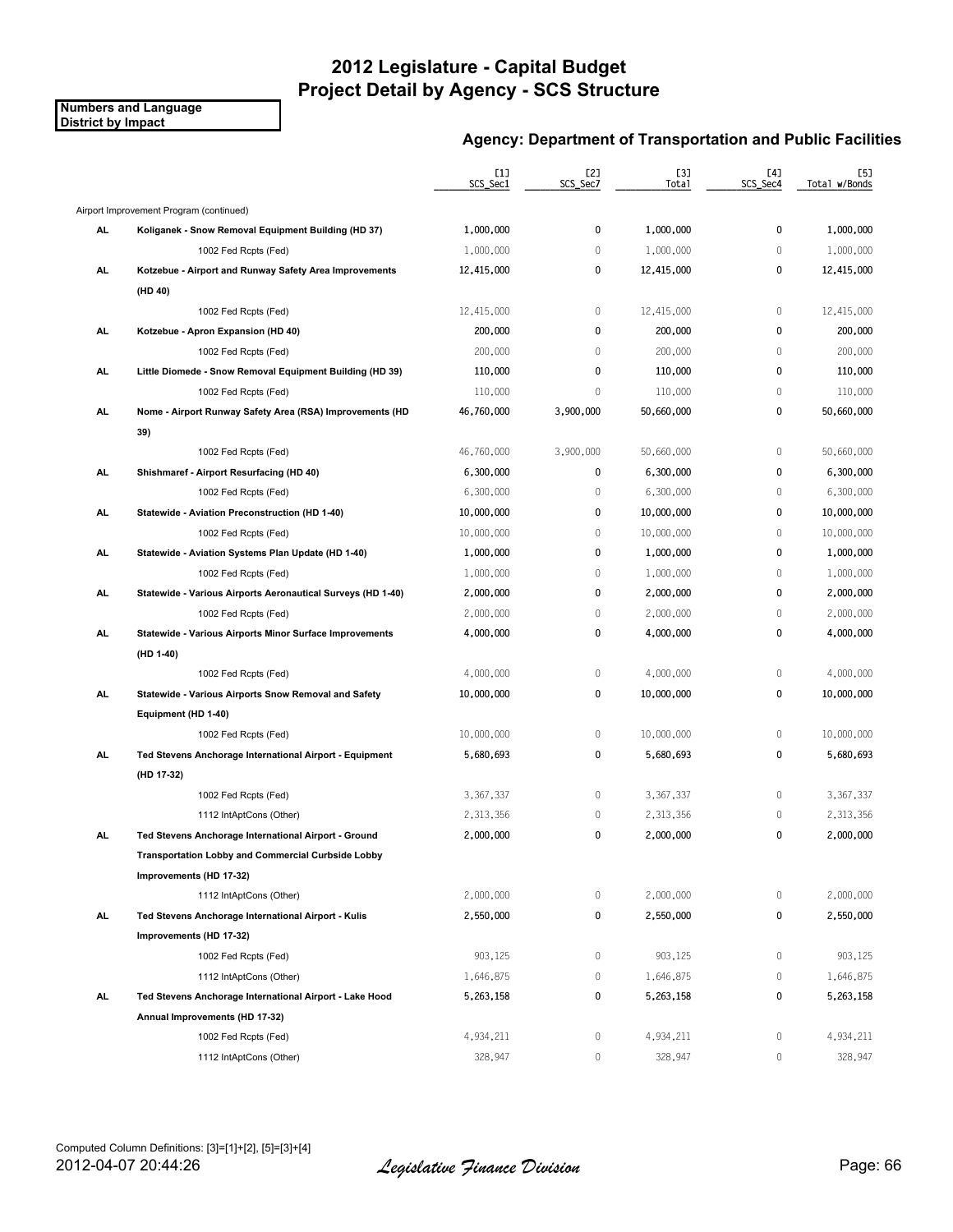**Numbers and Language District by Impact**

|           |                                                                    | [1]<br>SCS_Sec1 | [2]<br>SCS_Sec7 | [3]<br>Total | [4]<br>SCS_Sec4 | [5]<br>Total w/Bonds |
|-----------|--------------------------------------------------------------------|-----------------|-----------------|--------------|-----------------|----------------------|
|           | Airport Improvement Program (continued)                            |                 |                 |              |                 |                      |
| AL        | Ted Stevens Anchorage International Airport - Master Plan -        | 360,000         | 0               | 360,000      | 0               | 360,000              |
|           | Part 150 Noise Compatibility Study (HD 17-32)                      |                 |                 |              |                 |                      |
|           | 1002 Fed Rcpts (Fed)                                               | 337,500         | $\mathbb O$     | 337,500      | $\mathbb O$     | 337,500              |
|           | 1112 IntAptCons (Other)                                            | 22,500          | $\mathbb O$     | 22,500       | $\mathbb O$     | 22,500               |
| AL        | Ted Stevens Anchorage International Airport - Quick                | 2,200,000       | 0               | 2,200,000    | 0               | 2,200,000            |
|           | Turnaround Facility, Diesel Exhaust Fluid and Fuel Tracking System |                 |                 |              |                 |                      |
|           | (HD 17-32)                                                         |                 |                 |              |                 |                      |
|           | 1112 IntAptCons (Other)                                            | 2,200,000       | 0               | 2,200,000    | $\mathbf 0$     | 2,200,000            |
| AL        | Ted Stevens Anchorage International Airport - Taxiway E and        | 4,000,000       | 0               | 4,000,000    | 0               | 4,000,000            |
|           | M Reconstruction (HD 17-32)                                        |                 |                 |              |                 |                      |
|           | 1002 Fed Rcpts (Fed)                                               | 3,750,000       | $\mathbb O$     | 3,750,000    | $\mathbf 0$     | 3,750,000            |
|           | 1112 IntAptCons (Other)                                            | 250,000         | $\mathbb O$     | 250,000      | $\mathbb O$     | 250,000              |
| AL        | Unalaska - Chemical Storage Building (HD 37)                       | 5,000,000       | 0               | 5,000,000    | 0               | 5,000,000            |
|           | 1002 Fed Rcpts (Fed)                                               | 5,000,000       | $\mathbf 0$     | 5,000,000    | $\mathbf 0$     | 5,000,000            |
| AL        | Unalaska - Runway Safety Area and Pavement Rehabilitation          | 0               | 3,000,000       | 3,000,000    | 0               | 3,000,000            |
|           | (HD 37)                                                            |                 |                 |              |                 |                      |
|           | 1002 Fed Rcpts (Fed)                                               | 0               | 3,000,000       | 3,000,000    | $\mathbb O$     | 3,000,000            |
| AL        | Unalaska - Runway Safety Area and Pavement Rehabilitation          | 0               | 6,000,000       | 6,000,000    | 0               | 6,000,000            |
|           | (HD 37)                                                            |                 |                 |              |                 |                      |
|           | 1002 Fed Rcpts (Fed)                                               | 0               | 6,000,000       | 6,000,000    | $\mathbf 0$     | 6,000,000            |
| <b>AL</b> | Yakutat - Airport Perimeter Fence (HD 5)                           | 1,800,000       | 0               | 1,800,000    | 0               | 1,800,000            |
|           | 1002 Fed Rcpts (Fed)                                               | 1,800,000       | $\,0\,$         | 1,800,000    | $\mathbb O$     | 1,800,000            |
|           | Surface Transportation Program                                     |                 |                 |              |                 |                      |
| AL        | Federal Aid Highway State Match (HD 1-40)                          | 47,200,000      | 0               | 47,200,000   | 0               | 47,200,000           |
|           | 1003 G/F Match (UGF)                                               | 47,200,000      | 0               | 47,200,000   | $\mathbf 0$     | 47,200,000           |
| AL        | '6004 Program' Implementation (HD 1-40)                            | 250,000         | 0               | 250,000      | 0               | 250,000              |
|           | 1002 Fed Rcpts (Fed)                                               | 250,000         | $\,0\,$         | 250,000      | $\mathbb O$     | 250,000              |
| AL.       | Alaska Marine Highway System - Fast Vehicle Ferry                  | 22,000,000      | 0               | 22,000,000   | 0               | 22,000,000           |
|           | Propulsion System Replacement (HD 1-40)                            |                 |                 |              |                 |                      |
|           | 1002 Fed Rcpts (Fed)                                               | 22,000,000      | 0               | 22,000,000   | $\mathbf 0$     | 22,000,000           |
| <u>AL</u> | Alaska Marine Highway System - Ferry Vessel Refurbishment          | 15,000,000      | 0               | 15,000,000   | 0               | 15,000,000           |
|           | (HD 1-40)                                                          |                 |                 |              |                 |                      |
|           | 1002 Fed Rcpts (Fed)                                               | 15,000,000      | $\mathbb O$     | 15,000,000   | $\mathbb O$     | 15,000,000           |
| AL.       | Alaska Marine Highway System - Fleet Condition Survey              | 175,000         | 0               | 175,000      | 0               | 175,000              |
|           | Update (HD 1-40)                                                   |                 |                 |              |                 |                      |
|           | 1002 Fed Rcpts (Fed)                                               | 175,000         | $\mathbb O$     | 175,000      | $\mathbb O$     | 175,000              |
| <b>AL</b> | Alaska Marine Highway System - Intelligent Transportation          | 250,000         | 0               | 250,000      | 0               | 250,000              |
|           | Systems Implementation Plan (HD 1-40)                              |                 |                 |              |                 |                      |
|           | 1002 Fed Rcpts (Fed)                                               | 250,000         | $\mathbb O$     | 250,000      | $\mathbb O$     | 250,000              |
| <b>AL</b> | Alaska Marine Highway System - Terminal - Prince Rupert            | 9,000,000       | 0               | 9,000,000    | 0               | 9,000,000            |
|           | Ferry Terminal Acquisition and Refurbishment (HD 1-40)             |                 |                 |              |                 |                      |
|           | 1002 Fed Rcpts (Fed)                                               | 9,000,000       | 0               | 9,000,000    | $\mathbf{0}$    | 9,000,000            |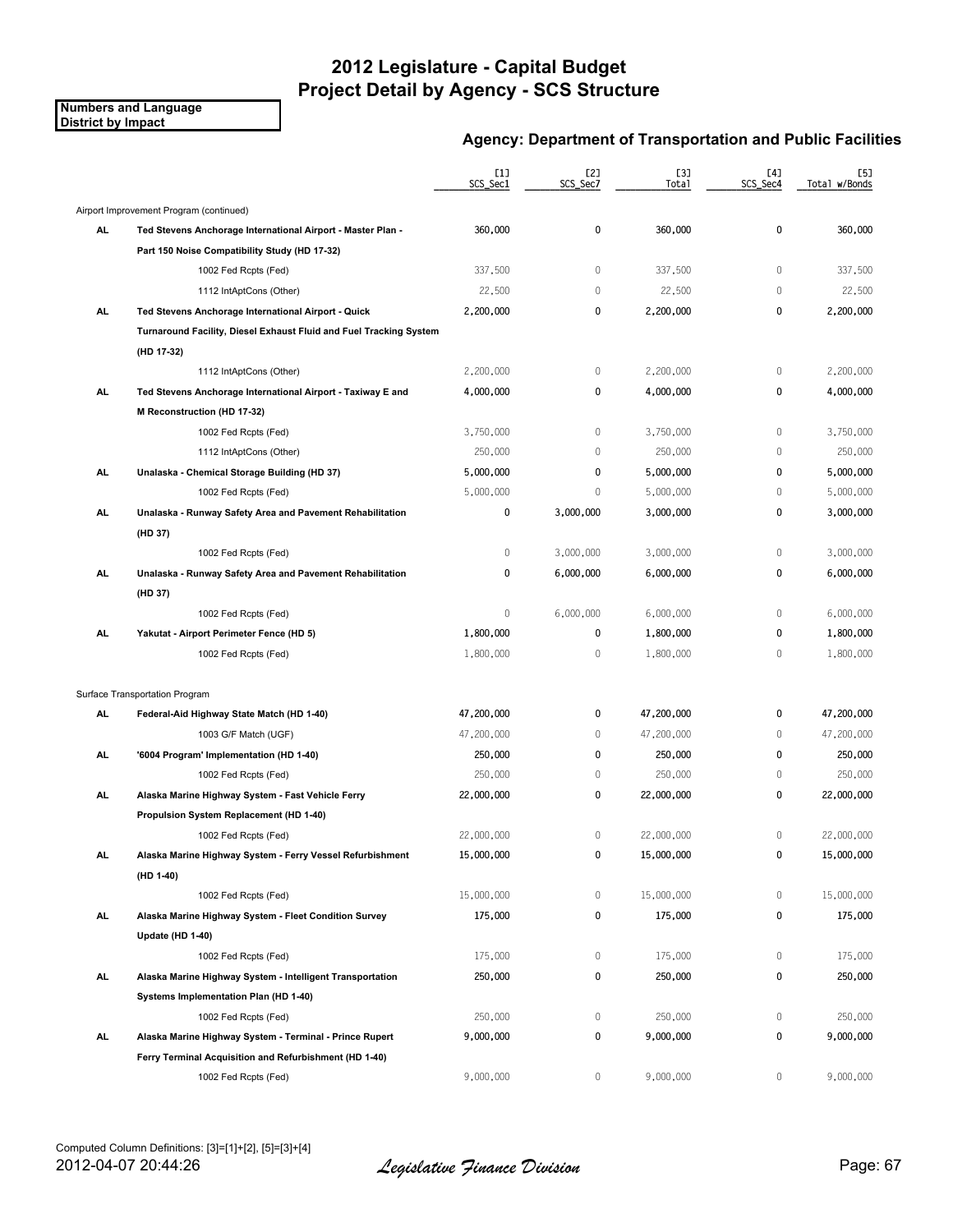**Numbers and Language District by Impact**

|           |                                                                      | [1]<br>SCS_Sec1 | [2]<br>SCS Sec7 | [3]<br>Total | [4]<br>SCS_Sec4 | [5]<br>Total w/Bonds |
|-----------|----------------------------------------------------------------------|-----------------|-----------------|--------------|-----------------|----------------------|
|           | Surface Transportation Program (continued)                           |                 |                 |              |                 |                      |
| AL        | Aleknagik - Wood River Bridge (HD 37)                                | 5,000,000       | 0               | 5,000,000    | 0               | 5,000,000            |
|           | 1002 Fed Rcpts (Fed)                                                 | 5,000,000       | $\mathbf 0$     | 5,000,000    | 0               | 5,000,000            |
| AL        | Anchorage - Portage Glacier Road Embankment Stabilization            | 1,500,000       | 0               | 1,500,000    | 0               | 1,500,000            |
|           | (HD 17-32)                                                           |                 |                 |              |                 |                      |
|           | 1002 Fed Rcpts (Fed)                                                 | 1,500,000       | 0               | 1,500,000    | 0               | 1,500,000            |
| AL.       | Anchorage Metropolitan Area Transportation Solutions                 | 250,000         | 0               | 250,000      | $\mathbf 0$     | 250,000              |
|           | (AMATS) - Air Quality Public and Business Awareness Education        |                 |                 |              |                 |                      |
|           | Campaign (HD 17-32)                                                  |                 |                 |              |                 |                      |
|           | 1002 Fed Rcpts (Fed)                                                 | 250,000         | $\,0\,$         | 250,000      | $\mathbb O$     | 250,000              |
| AL.       | Anchorage Metropolitan Area Transportation Solutions                 | 150,000         | 0               | 150,000      | 0               | 150,000              |
|           | (AMATS) - Driftwood Bay Drive Study (HD 17-32)                       |                 |                 |              |                 |                      |
|           | 1002 Fed Rcpts (Fed)                                                 | 150,000         | $\mathbb O$     | 150,000      | $\mathbb O$     | 150,000              |
| AL.       | Anchorage Metropolitan Area Transportation Solutions                 | 29,800,000      | 0               | 29,800,000   | 0               | 29,800,000           |
|           | (AMATS) - Eagle River Road Rehabilitation - Milepost 5.3 to 12.6 (HD |                 |                 |              |                 |                      |
|           | 17 32)                                                               |                 |                 |              |                 |                      |
|           | 1002 Fed Rcpts (Fed)                                                 | 29,800,000      | 0               | 29,800,000   | 0               | 29,800,000           |
| AL        | Anchorage Metropolitan Area Transportation Solutions                 | 0               | 2,340,000       | 2,340,000    | 0               | 2,340,000            |
|           | (AMATS) - Glenn Highway Trail Rehabilitation (HD 17-32)              |                 |                 |              |                 |                      |
|           | 1002 Fed Rcpts (Fed)                                                 | 0               | 2,340,000       | 2,340,000    | 0               | 2,340,000            |
| AL.       | Anchorage Metropolitan Area Transportation Solutions                 | 8,202,000       | 0               | 8,202,000    | 0               | 8,202,000            |
|           | (AMATS) - Pavement Replacement Program (HD 17-32)                    |                 |                 |              |                 |                      |
|           | 1002 Fed Rcpts (Fed)                                                 | 8,202,000       | $\mathbb O$     | 8,202,000    | 0               | 8,202,000            |
| AL.       | Anchorage Metropolitan Area Transportation Solutions                 | 300,000         | 0               | 300,000      | 0               | 300,000              |
|           | (AMATS) Regional Household Travel Survey (HD 17-32)                  |                 |                 |              |                 |                      |
|           | 1002 Fed Rcpts (Fed)                                                 | 300,000         | $\mathbb O$     | 300,000      | 0               | 300,000              |
| AL        | Anchorage Metropolitan Area Transportation Solutions                 | 500,000         | 0               | 500,000      | 0               | 500,000              |
|           | (AMATS) South Anchorage Hillside Intersection Study (HD 17-32)       |                 |                 |              |                 |                      |
|           | 1002 Fed Rcpts (Fed)                                                 | 500,000         | $\,0\,$         | 500,000      | $\mathbf 0$     | 500,000              |
| AL.       | Central Region - Long Term National Highway System Capital           | 700,000         | 0               | 700,000      | 0               | 700,000              |
|           | Project Planning (HD 12-35)                                          |                 |                 |              |                 |                      |
|           | 1002 Fed Rcpts (Fed)                                                 | 700,000         | 0               | 700,000      | 0               | 700,000              |
| AL.       | Central Region - National Highway System and Non-National            | 20,000,000      | 0               | 20,000,000   | 0               | 20,000,000           |
|           | Highway System Pavement and Bridge Refurbishment (HD                 |                 |                 |              |                 |                      |
|           | $12-35$                                                              |                 |                 |              |                 |                      |
|           | 1002 Fed Rcpts (Fed)                                                 | 20,000,000      | 0               | 20,000,000   | 0               | 20,000,000           |
| <b>AL</b> | Central Region - Public Safety and Reduced Maintenance               | 1,300,000       | 0               | 1,300,000    | 0               | 1,300,000            |
|           | Intelligent Transportation Systems Project (HD 12-35)                |                 |                 |              |                 |                      |
|           | 1002 Fed Rcpts (Fed)                                                 | 1,300,000       | 0               | 1,300,000    | 0               | 1,300,000            |
| AL.       | Central Region - Traffic Count Program (HD 12-35)                    | 300,000         | 0               | 300,000      | 0               | 300,000              |
|           | 1002 Fed Rcpts (Fed)                                                 | 300,000         | 0               | 300,000      | 0               | 300,000              |
| AL.       | Central Region - Travel Efficiency and Reduced Maintenance           | 1,000,000       | 0               | 1,000,000    | 0               | 1,000,000            |
|           | Intelligent Transportation Systems Project (HD 12-35)                |                 |                 |              |                 |                      |
|           | 1002 Fed Rcpts (Fed)                                                 | 1,000,000       | 0               | 1,000,000    | 0               | 1,000,000            |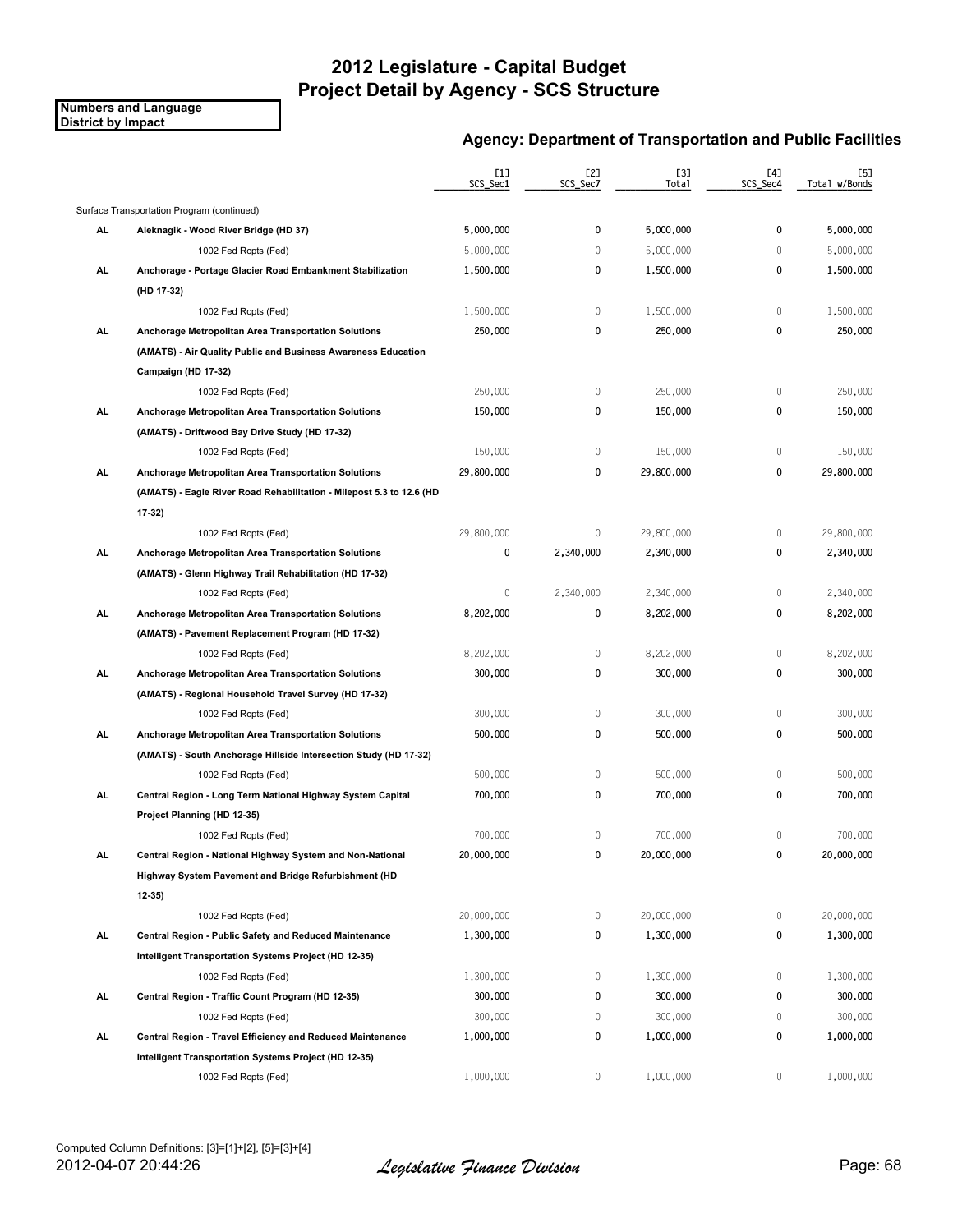**Numbers and Language District by Impact**

|           |                                                                  | [1]<br>SCS_Sec1 | [2]<br>SCS_Sec7 | [3]<br><b>Total</b> | [4]<br>SCS_Sec4 | [5]<br>Total w/Bonds |
|-----------|------------------------------------------------------------------|-----------------|-----------------|---------------------|-----------------|----------------------|
|           | Surface Transportation Program (continued)                       |                 |                 |                     |                 |                      |
| AL        | Cultural and Historic Resource Evaluation Streamlining (HD       | 450,000         | 0               | 450,000             | 0               | 450,000              |
|           | $1-40$                                                           |                 |                 |                     |                 |                      |
|           | 1002 Fed Rcpts (Fed)                                             | 450,000         | $\mathbb O$     | 450,000             | $\mathbf 0$     | 450,000              |
| AL        | Dalton Highway Milepost 0-9 Reconstruction (HD 1-40)             | 36,000,000      | 0               | 36,000,000          | $\mathbf 0$     | 36,000,000           |
|           | 1002 Fed Rcpts (Fed)                                             | 36,000,000      | 0               | 36,000,000          | $\mathbf 0$     | 36,000,000           |
| AL        | Dillingham - Kanakanak Road Resurfacing (HD 37)                  | 5,000,000       | 0               | 5,000,000           | 0               | 5,000,000            |
|           | 1002 Fed Rcpts (Fed)                                             | 5,000,000       | $\mathbb O$     | 5,000,000           | $\mathbf 0$     | 5,000,000            |
| <b>AL</b> | Elliott Highway - Milepost 107.7 to 120.5 Rehabilitation (HD 6)  | 9,000,000       | 0               | 9,000,000           | 0               | 9,000,000            |
|           | 1002 Fed Rcpts (Fed)                                             | 9,000,000       | $\mathbb O$     | 9,000,000           | $\mathbb O$     | 9,000,000            |
| AL.       | Fairbanks - Goldstream Road Rehabilitation (HD 7-11)             | 17,000,000      | 0               | 17,000,000          | $\pmb{0}$       | 17,000,000           |
|           | 1002 Fed Rcpts (Fed)                                             | 17,000,000      | $\mathbb O$     | 17,000,000          | $\mathbb O$     | 17,000,000           |
| AL.       | <b>Fairbanks Metropolitan Area Transportation System (FMATS)</b> | 502,000         | 0               | 502,000             | $\pmb{0}$       | 502,000              |
|           | - Curb Corner Upgrades (HD 7-11)                                 |                 |                 |                     |                 |                      |
|           | 1002 Fed Rcpts (Fed)                                             | 502,000         | $\mathbb O$     | 502,000             | $\mathbb O$     | 502,000              |
| AL        | Fairbanks Metropolitan Area Transportation System (FMATS)        | 1,210,000       | 0               | 1,210,000           | 0               | 1,210,000            |
|           | - Plack Road Bike/Pedestrian Facility (HD 7-11)                  |                 |                 |                     |                 |                      |
|           | 1002 Fed Rcpts (Fed)                                             | 1,210,000       | 0               | 1,210,000           | $\mathbb O$     | 1,210,000            |
| AL.       | Fairbanks Metropolitan Area Transportation System (FMATS)        | 1,425,000       | 0               | 1,425,000           | 0               | 1,425,000            |
|           | - Preventative Maintenance Program (HD 7-11)                     |                 |                 |                     |                 |                      |
|           | 1002 Fed Rcpts (Fed)                                             | 1,425,000       | $\mathbb O$     | 1,425,000           | $\mathbf 0$     | 1,425,000            |
| <b>AL</b> | Geographic Information System (GIS) Development (IWAYS)          | 1,000,000       | 0               | 1,000,000           | 0               | 1,000,000            |
|           | (HD 1-40)                                                        |                 |                 |                     |                 |                      |
|           | 1002 Fed Rcpts (Fed)                                             | 1,000,000       | $\mathbb O$     | 1,000,000           | $\mathbb O$     | 1,000,000            |
| AL.       | Geotechnical Asset Management Program (HD 1-40)                  | 2,250,000       | 0               | 2,250,000           | 0               | 2,250,000            |
|           | 1002 Fed Rcpts (Fed)                                             | 2,250,000       | $\mathbb O$     | 2,250,000           | $\mathbf 0$     | 2,250,000            |
| AL        | Glenn and Parks Highways Corridor Intelligent                    | 1,400,000       | 0               | 1,400,000           | 0               | 1,400,000            |
|           | Transportation Systems Project (HD 13-16)                        |                 |                 |                     |                 |                      |
|           | 1002 Fed Rcpts (Fed)                                             | 1,400,000       | 0               | 1,400,000           | $\mathbf 0$     | 1,400,000            |
| AL        | Glenn Highway - Milepost 172 to 189 Rehabilitation (HD 12)       | 5,000,000       | 0               | 5,000,000           | 0               | 5,000,000            |
|           | 1002 Fed Rcpts (Fed)                                             | 5,000,000       | 0               | 5,000,000           | $\mathbb O$     | 5,000,000            |
| AL        | Glenn Highway - Milepost 34 to 42 Reconstruction - Parks to      | 20,000,000      | 0               | 20,000,000          | 0               | 20,000,000           |
|           | Old Glenn Highway (HD 13-16)                                     |                 |                 |                     |                 |                      |
|           | 1002 Fed Rcpts (Fed)                                             | 20,000,000      | 0               | 20,000,000          | 0               | 20,000,000           |
| AL.       | Glenn Highway - Milepost 49 Realignment (HD 13-16)               | 900,000         | 0               | 900,000             | 0               | 900,000              |
|           | 1002 Fed Rcpts (Fed)                                             | 900,000         | $\,0\,$         | 900,000             | $\mathbb O$     | 900,000              |
| <b>AL</b> | <b>Gustavus - Ferry Terminal Improvements (HD 5)</b>             | 375,000         | 0               | 375,000             | 0               | 375,000              |
|           | 1002 Fed Rcpts (Fed)                                             | 375,000         | 0               | 375,000             | $\mathbb O$     | 375,000              |
| AL.       | Haines Highway Reconstruction - Milepost 3.5 to 21 (HD 5)        | 1,000,000       | 0               | 1,000,000           | 0               | 1,000,000            |
|           | 1002 Fed Rcpts (Fed)                                             | 1,000,000       | 0               | 1,000,000           | 0               | 1,000,000            |
| AL.       | Highway Data Port Enhancements (HD 1-40)                         | 250,000         | 0               | 250,000             | 0               | 250,000              |
|           | 1002 Fed Rcpts (Fed)                                             | 250,000         | $\mathbb O$     | 250,000             | 0               | 250,000              |
| AL.       | Highway Performance Monitoring System (HPMS) Reporting           | 1,200,000       | 0               | 1,200,000           | 0               | 1,200,000            |
|           | (HD 1-40)                                                        |                 |                 |                     |                 |                      |
|           | 1002 Fed Rcpts (Fed)                                             | 1,200,000       | 0               | 1,200,000           | 0               | 1,200,000            |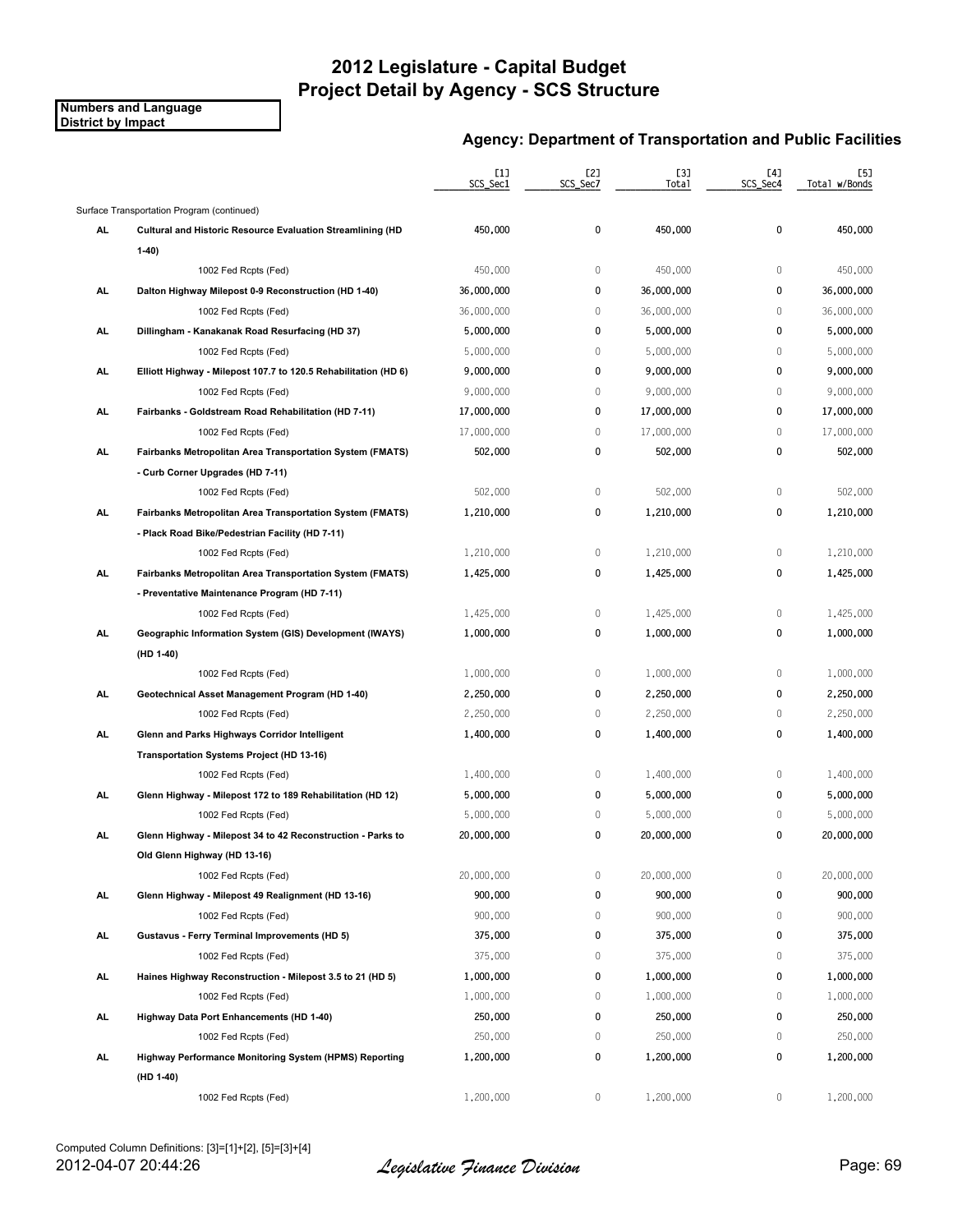**Numbers and Language District by Impact**

|           |                                                                               | $[1]$<br>SCS_Sec1 | [2]<br>SCS_Sec7 | [3]<br>Tota1 | [4]<br>SCS_Sec4 | [5]<br>Total w/Bonds |
|-----------|-------------------------------------------------------------------------------|-------------------|-----------------|--------------|-----------------|----------------------|
|           | Surface Transportation Program (continued)                                    |                   |                 |              |                 |                      |
| AL        | Intelligent Transportation Systems Border Infrastructure (HD                  | 1,000,000         | 0               | 1,000,000    | 0               | 1,000,000            |
|           | $1-40$                                                                        |                   |                 |              |                 |                      |
|           | 1002 Fed Rcpts (Fed)                                                          | 1,000,000         | 0               | 1,000,000    | $\mathbb O$     | 1,000,000            |
| AL        | Inter-Island Ferry Authority - Hollis/Clark Bay Ferry Terminal                | 500,000           | 0               | 500,000      | $\mathbf 0$     | 500,000              |
|           | Improvements (HD 1)                                                           |                   |                 |              |                 |                      |
|           | 1002 Fed Rcpts (Fed)                                                          | 500,000           | 0               | 500,000      | $\mathbf 0$     | 500,000              |
| AL        | Juneau - Capital Transit Enhanced Service Plan (HD 3-4)                       | 1,500,000         | 0               | 1,500,000    | 0               | 1,500,000            |
|           | 1002 Fed Rcpts (Fed)                                                          | 1,500,000         | 0               | 1,500,000    | $\mathbf 0$     | 1,500,000            |
| AL.       | Juneau - Glacier Highway Reconstruction - Fritz Cove to                       | 10,000,000        | 0               | 10,000,000   | 0               | 10,000,000           |
|           | Seaview Avenue (HD 3-4)                                                       |                   |                 |              |                 |                      |
|           | 1002 Fed Rcpts (Fed)                                                          | 10,000,000        | 0               | 10,000,000   | $\mathbb O$     | 10,000,000           |
| AL.       | Juneau - Mendenhall Valley Street Dust Control (HD 3-4)                       | 2,000,000         | 0               | 2,000,000    | 0               | 2,000,000            |
|           | 1002 Fed Rcpts (Fed)                                                          | 2,000,000         | $\mathbb O$     | 2,000,000    | $\mathbf 0$     | 2,000,000            |
| AL        | Juneau - Yandukin Drive/Shell Simmons Drive Pavement                          | 1,500,000         | 0               | 1,500,000    | 0               | 1,500,000            |
|           | <b>Rehabilitation (HD 3-4)</b>                                                |                   |                 |              |                 |                      |
|           | 1002 Fed Rcpts (Fed)                                                          | 1,500,000         | $\,0\,$         | 1,500,000    | $\mathbb O$     | 1,500,000            |
| AL        | Ketchikan - Waterfront Promenade (HD 1)                                       | 325,000           | 0               | 325,000      | 0               | 325,000              |
|           |                                                                               | 325,000           | 0               | 325,000      | $\mathbb O$     | 325,000              |
| AL.       | 1002 Fed Rcpts (Fed)<br>King Cove to Cold Bay Corridor Road Extension (HD 37) | 4,000,000         | 0               | 4,000,000    | 0               | 4,000,000            |
|           |                                                                               | 4,000,000         | 0               | 4,000,000    | $\mathbf 0$     | 4,000,000            |
|           | 1002 Fed Rcpts (Fed)                                                          |                   | 0               |              | 0               |                      |
| AL.       | Material Site Storm Water Management (HD 1-40)                                | 300,000           |                 | 300,000      |                 | 300,000              |
|           | 1002 Fed Rcpts (Fed)                                                          | 300,000           | $\mathbb O$     | 300,000      | $\mathbf 0$     | 300,000              |
| AL        | Nenana - Little Goldstream Creek Bridge Replacement (HD 6)                    | 2,800,000         | 0               | 2,800,000    | 0               | 2,800,000            |
|           | 1002 Fed Rcpts (Fed)                                                          | 2,800,000         | 0               | 2,800,000    | $\mathbb O$     | 2,800,000            |
| AL.       | Nome - Nome Council Road - Milepost 4 to 16 (HD 39)                           | 2,500,000         | 0               | 2,500,000    | 0               | 2,500,000            |
|           | 1002 Fed Rcpts (Fed)                                                          | 2,500,000         | $\mathbf 0$     | 2,500,000    | $\mathbf 0$     | 2,500,000            |
| AL        | Nordale Road - Pavement Rehabilitation (HD 7-11)                              | 1,000,000         | 0               | 1,000,000    | 0               | 1,000,000            |
|           | 1002 Fed Rcpts (Fed)                                                          | 1,000,000         | 0               | 1,000,000    | $\mathbf 0$     | 1,000,000            |
| AL        | Northern Region - National Highway System and                                 | 10,000,000        | 0               | 10,000,000   | 0               | 10,000,000           |
|           | Non-National Highway System Pavement and Bridge Refurbishment (HD             |                   |                 |              |                 |                      |
|           | $1-40)$                                                                       |                   |                 |              |                 |                      |
|           | 1002 Fed Rcpts (Fed)                                                          | 10,000,000        | 0               | 10,000,000   | 0               | 10,000,000           |
| <b>AL</b> | Parks Highway - Milepost 237 - Riley Creek Bridge                             | 15,000,000        | 0               | 15,000,000   | 0               | 15,000,000           |
|           | Replacement and Access Improvements (HD 7-11)                                 |                   |                 |              |                 |                      |
|           | 1002 Fed Rcpts (Fed)                                                          | 15,000,000        | $\mathbb O$     | 15,000,000   | $\mathbb O$     | 15,000,000           |
| AL.       | Petersburg - Nordic Drive Refurbishment - Haugen Drive to                     | 3,500,000         | 0               | 3,500,000    | 0               | 3,500,000            |
|           | Ferry Terminal (HD 2)                                                         |                   |                 |              |                 |                      |
|           | 1002 Fed Rcpts (Fed)                                                          | 3,500,000         | $\mathbb O$     | 3,500,000    | 0               | 3,500,000            |
| <b>AL</b> | Richardson Highway - Milepost 234 - Ruby Creek Bridge                         | 2,000,000         | 0               | 2,000,000    | 0               | 2,000,000            |
|           | Replacement (HD 12)                                                           |                   |                 |              |                 |                      |
|           | 1002 Fed Rcpts (Fed)                                                          | 2,000,000         | $\mathbb O$     | 2,000,000    | $\mathbb O$     | 2,000,000            |
| AL.       | Road Weather Information System (RWIS) (HD 1-40)                              | 1,400,000         | 0               | 1,400,000    | 0               | 1,400,000            |
|           | 1002 Fed Rcpts (Fed)                                                          | 1,400,000         | 0               | 1,400,000    | 0               | 1,400,000            |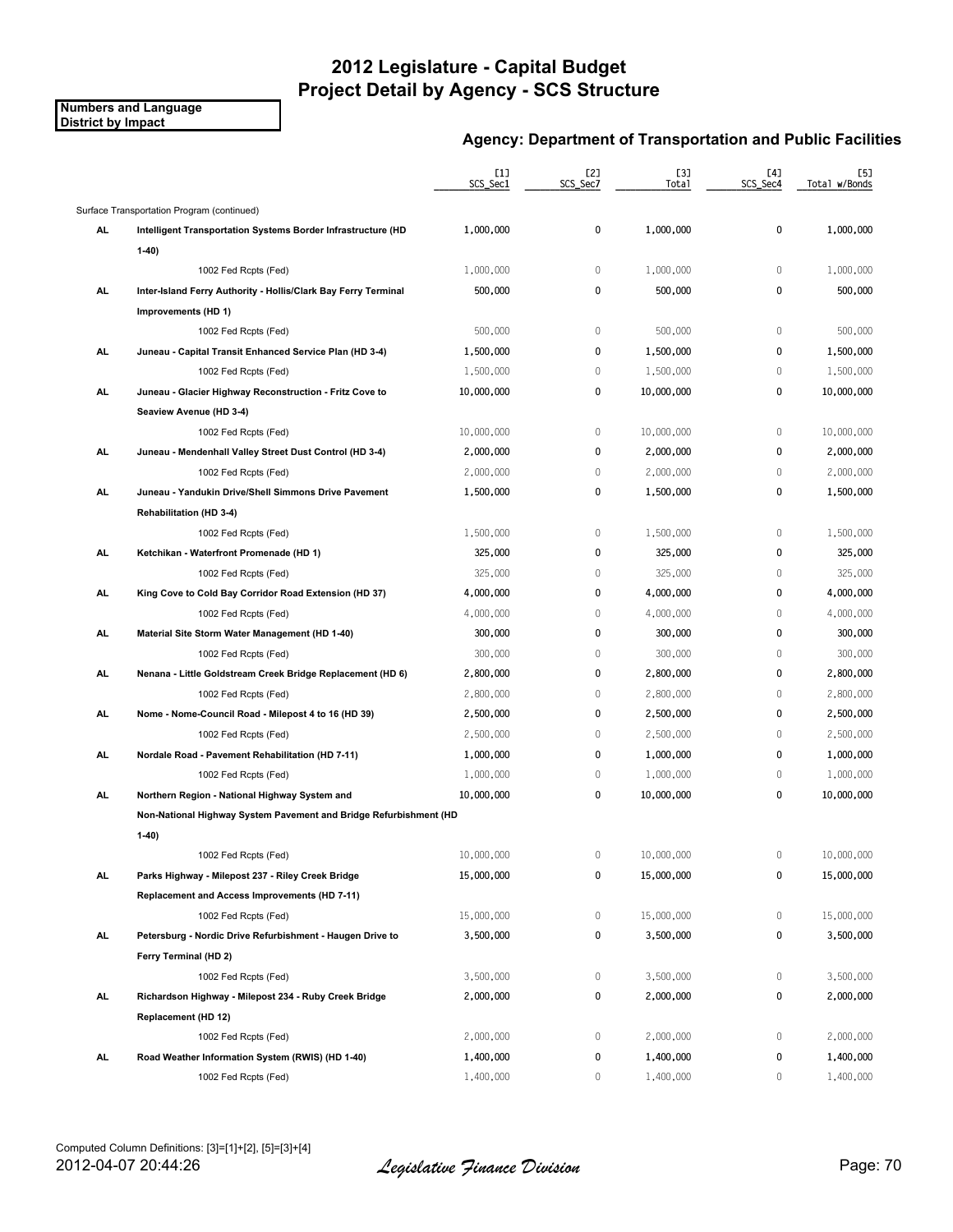**Numbers and Language District by Impact**

|           |                                                                   | [1]<br>SCS Sec1 | [2]<br>SCS Sec7 | [3]<br>Total | [4]<br>SCS_Sec4 | [5]<br>Total w/Bonds |
|-----------|-------------------------------------------------------------------|-----------------|-----------------|--------------|-----------------|----------------------|
|           | Surface Transportation Program (continued)                        |                 |                 |              |                 |                      |
| AL        | Safe Routes to Schools (HD 1-40)                                  | 1,000,000       | 0               | 1,000,000    | 0               | 1,000,000            |
|           | 1002 Fed Rcpts (Fed)                                              | 1,000,000       | $\mathbb O$     | 1,000,000    | $\mathbf 0$     | 1,000,000            |
| AL        | Seward Highway - Avalanche Detection Project (HD 17-32)           | 400,000         | 0               | 400,000      | 0               | 400,000              |
|           | 1002 Fed Rcpts (Fed)                                              | 400,000         | $\mathbf 0$     | 400,000      | $\mathbf 0$     | 400,000              |
| AL        | Seward Highway - Corridor Study (HD 17-32)                        | 2,400,000       | 0               | 2,400,000    | 0               | 2,400,000            |
|           | 1002 Fed Rcpts (Fed)                                              | 2,400,000       | $\mathbb O$     | 2,400,000    | 0               | 2,400,000            |
| AL.       | Seward Highway - Recreational Improvements (HD 33-35)             | 0               | 650,000         | 650,000      | $\mathbf 0$     | 650,000              |
|           | 1002 Fed Rcpts (Fed)                                              | 0               | 650,000         | 650,000      | 0               | 650,000              |
| AL        | Seward Highway - Right of Way Study (HD 17-32)                    | 1,500,000       | 0               | 1,500,000    | 0               | 1,500,000            |
|           | 1002 Fed Rcpts (Fed)                                              | 1,500,000       | $\mathbb O$     | 1,500,000    | $\mathbf 0$     | 1,500,000            |
| AL.       | Shageluk - Airport Access Road Improvements (HD 6)                | 6,000,000       | 0               | 6,000,000    | 0               | 6,000,000            |
|           | 1002 Fed Rcpts (Fed)                                              | 6,000,000       | $\mathbb O$     | 6,000,000    | 0               | 6,000,000            |
| AL        | Soldotna - Birch Street Signal at Sterling Highway (HD 33-35)     | 1,500,000       | 0               | 1,500,000    | $\mathbf 0$     | 1,500,000            |
|           | 1002 Fed Rcpts (Fed)                                              | 1,500,000       | $\mathbf 0$     | 1,500,000    | 0               | 1,500,000            |
| AL        | Southeast Region - National Highway System and                    | 5,000,000       | 0               | 5,000,000    | 0               | 5,000,000            |
|           | Non-National Highway System Pavement and Bridge Refurbishment (HD |                 |                 |              |                 |                      |
|           | $1-5)$                                                            |                 |                 |              |                 |                      |
|           | 1002 Fed Rcpts (Fed)                                              | 5,000,000       | 0               | 5,000,000    | 0               | 5,000,000            |
| <b>AL</b> | Standard Storm Water Best Management Practices (HD 1-40)          | 100,000         | 0               | 100,000      | 0               | 100,000              |
|           | 1002 Fed Rcpts (Fed)                                              | 100,000         | 0               | 100,000      | 0               | 100,000              |
| AL.       | State Historic Preservation Office - Oracle Database Support      | 300,000         | 0               | 300,000      | 0               | 300,000              |
|           | (HD 1-40)                                                         |                 |                 |              |                 |                      |
|           | 1002 Fed Rcpts (Fed)                                              | 300,000         | $\mathbb O$     | 300,000      | $\mathbf 0$     | 300,000              |
| AL        | Statewide - Bicycle/Pedestrian Facilities Rehabilitation and      | 500,000         | 0               | 500,000      | 0               | 500,000              |
|           | Improvements (HD 1-40)                                            |                 |                 |              |                 |                      |
|           | 1002 Fed Rcpts (Fed)                                              | 500,000         | $\mathbb O$     | 500,000      | $\mathbf 0$     | 500,000              |
| AL        | Statewide - Bridge Inventory, Inspection, Monitoring,             | 8,000,000       | 0               | 8,000,000    | 0               | 8,000,000            |
|           | Rehabilitation and Replacement Program (HD 1-40)                  |                 |                 |              |                 |                      |
|           | 1002 Fed Rcpts (Fed)                                              | 8,000,000       | 0               | 8,000,000    | 0               | 8,000,000            |
| AL        | Statewide - Civil Rights Program (HD 1-40)                        | 150,000         | 0               | 150,000      | 0               | 150,000              |
|           | 1002 Fed Rcpts (Fed)                                              | 150,000         | 0               | 150,000      | 0               | 150,000              |
| AL.       | Statewide - Highway Data Equipment Acquisition and                | 2,000,000       | 0               | 2,000,000    | 0               | 2,000,000            |
|           | Installation (HD 1-40)                                            |                 |                 |              |                 |                      |
|           | 1002 Fed Rcpts (Fed)                                              | 2,000,000       | 0               | 2,000,000    | 0               | 2,000,000            |
| AL.       | Statewide - Highway Fuel Tax Enforcement (HD 1-40)                | 100,000         | 0               | 100,000      | 0               | 100,000              |
|           | 1002 Fed Rcpts (Fed)                                              | 100,000         | 0               | 100,000      | 0               | 100,000              |
| AL.       | Statewide - Highway Safety Improvement Program (HSIP) (HD         | 10,000,000      | 0               | 10,000,000   | 0               | 10,000,000           |
|           | $1-40$                                                            |                 |                 |              |                 |                      |
|           | 1002 Fed Rcpts (Fed)                                              | 10,000,000      | 0               | 10,000,000   | 0               | 10,000,000           |
| AL.       | Statewide - Long Range Transportation Policy Plan (LRTPP)         | 1,000,000       | 0               | 1,000,000    | 0               | 1,000,000            |
|           | Update (HD 1-40)                                                  |                 |                 |              |                 |                      |
|           | 1002 Fed Rcpts (Fed)                                              | 1,000,000       | 0               | 1,000,000    | 0               | 1,000,000            |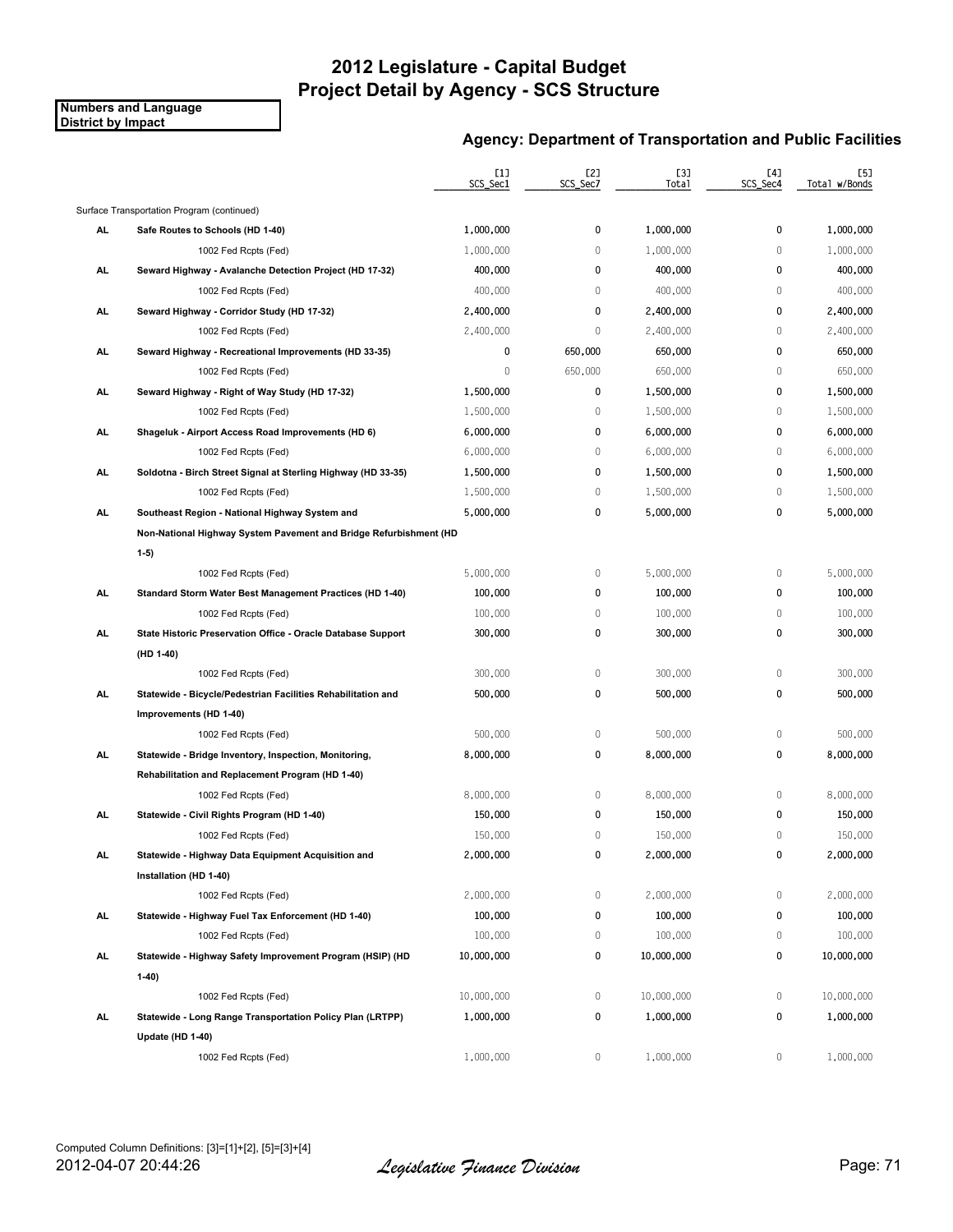**Numbers and Language District by Impact**

|     |                                                              | $[1]$<br>SCS_Sec1 | [2]<br>SCS_Sec7 | [3]<br><b>Total</b> | [4]<br>SCS_Sec4 | [5]<br>Total w/Bonds |
|-----|--------------------------------------------------------------|-------------------|-----------------|---------------------|-----------------|----------------------|
|     | Surface Transportation Program (continued)                   |                   |                 |                     |                 |                      |
| AL  | Statewide - National Highway Institute and Transit Institute | 750,000           | 0               | 750,000             | 0               | 750,000              |
|     | Training (HD 1-40)                                           |                   |                 |                     |                 |                      |
|     | 1002 Fed Rcpts (Fed)                                         | 350,000           | $\,0\,$         | 350,000             | $\mathbb O$     | 350,000              |
|     | 1061 CIP Rcpts (Other)                                       | 400,000           | $\,0\,$         | 400,000             | $\mathbb O$     | 400,000              |
| AL  | Statewide - National Highway System Passing Lanes (HD        | 10,000,000        | 0               | 10,000,000          | 0               | 10,000,000           |
|     | $1-40)$                                                      |                   |                 |                     |                 |                      |
|     | 1002 Fed Rcpts (Fed)                                         | 10,000,000        | 0               | 10,000,000          | $\mathbb O$     | 10,000,000           |
| AL. | Statewide - Planning Work Program (HD 1-40)                  | 8,000,000         | 0               | 8,000,000           | $\mathbf 0$     | 8,000,000            |
|     | 1002 Fed Rcpts (Fed)                                         | 8,000,000         | $\,0\,$         | 8,000,000           | $\mathbb O$     | 8,000,000            |
| AL. | Statewide - Research Program (HD 1-40)                       | 1,300,000         | 0               | 1,300,000           | 0               | 1,300,000            |
|     | 1002 Fed Rcpts (Fed)                                         | 1,300,000         | $\,0\,$         | 1,300,000           | $\mathbb O$     | 1,300,000            |
| AL. | Statewide - Scenic Byways Grants (HD 1-40)                   | 750,000           | 0               | 750,000             | 0               | 750,000              |
|     | 1002 Fed Rcpts (Fed)                                         | 750,000           | $\mathbb O$     | 750,000             | $\mathbf 0$     | 750,000              |
| AL. | Statewide - Seismic Retrofit - Bridges (HD 1-40)             | 2,000,000         | 0               | 2,000,000           | $\pmb{0}$       | 2,000,000            |
|     | 1002 Fed Rcpts (Fed)                                         | 2,000,000         | $\mathbb O$     | 2,000,000           | $\mathbb O$     | 2,000,000            |
| AL. | Statewide - Strategic Traffic Safety Plan (HD 1-40)          | 400,000           | 0               | 400,000             | 0               | 400,000              |
|     | 1002 Fed Rcpts (Fed)                                         | 400,000           | $\,0\,$         | 400,000             | $\mathbb O$     | 400,000              |
| AL. | Statewide - Urban Planning Program (HD 1-40)                 | 1,100,000         | 0               | 1,100,000           | 0               | 1,100,000            |
|     | 1002 Fed Rcpts (Fed)                                         | 1,100,000         | $\mathbb O$     | 1,100,000           | $\mathbf 0$     | 1,100,000            |
| AL. | Statewide - Weigh-in-Motion Equipment (HD 1-40)              | 1,000,000         | 0               | 1,000,000           | $\pmb{0}$       | 1,000,000            |
|     | 1002 Fed Rcpts (Fed)                                         | 1,000,000         | $\mathbb O$     | 1,000,000           | $\mathbb O$     | 1,000,000            |
| AL. | Sterling Highway - Milepost 157 to 169 Rehabilitation -      | 2,500,000         | 0               | 2,500,000           | $\pmb{0}$       | 2,500,000            |
|     | Anchor Point to Baycrest Hill (HD 33-35)                     |                   |                 |                     |                 |                      |
|     | 1002 Fed Rcpts (Fed)                                         | 2,500,000         | $\mathbb O$     | 2,500,000           | $\mathbb O$     | 2,500,000            |
| AL  | Sterling Highway - Milepost 37 to 45 Resurfacing (HD 33-35)  | 7,350,000         | 0               | 7,350,000           | 0               | 7,350,000            |
|     | 1002 Fed Rcpts (Fed)                                         | 7,350,000         | 0               | 7,350,000           | $\mathbf 0$     | 7,350,000            |
| AL  | Surface Transportation Preconstruction (HD 1-40)             | 45,000,000        | 0               | 45,000,000          | 0               | 45,000,000           |
|     | 1002 Fed Rcpts (Fed)                                         | 45,000,000        | $\,0\,$         | 45,000,000          | $\mathbb O$     | 45,000,000           |
| AL. | Transportation Asset Management Program (HD 1-40)            | 1,500,000         | 0               | 1,500,000           | 0               | 1,500,000            |
|     | 1002 Fed Rcpts (Fed)                                         | 1,500,000         | $\,0\,$         | 1,500,000           | $\mathbb O$     | 1,500,000            |
| AL  | Wasilla - Lucus Road Improvements (HD 13-16)                 | 1,100,000         | 0               | 1,100,000           | 0               | 1,100,000            |
|     | 1002 Fed Rcpts (Fed)                                         | 1,100,000         | 0               | 1,100,000           | 0               | 1,100,000            |
| AL. | Whittier - Maintenance and Operations (HD 17-32)             | 2,900,000         | 0               | 2,900,000           | 0               | 2,900,000            |
|     | 1002 Fed Rcpts (Fed)                                         | 2,900,000         | $\,0\,$         | 2,900,000           | $\mathbb O$     | 2,900,000            |
|     | Deferred Maintenance, Renewal, Repair and Equipment          |                   |                 |                     |                 |                      |
| AL  | Alaska Marine Highway System Deferred Maintenance (HD        | 3,000,000         | 0               | 3,000,000           | 0               | 3,000,000            |
|     | $1-40$                                                       |                   |                 |                     |                 |                      |
|     | 1004 Gen Fund (UGF)                                          | 3,000,000         | 0               | 3,000,000           | 0               | 3,000,000            |
| AL. | Aviation Deferred Maintenance (HD 1-40)                      | 3,500,000         | 0               | 3,500,000           | 0               | 3,500,000            |
|     | 1004 Gen Fund (UGF)                                          | 3,500,000         | 0               | 3,500,000           | $\mathbb O$     | 3,500,000            |
| AL. | Harbors Deferred Maintenance (HD 2)                          | 600,000           | 0               | 600,000             | 0               | 600,000              |
|     | 1004 Gen Fund (UGF)                                          | 600,000           | 0               | 600,000             | $\mathbf 0$     | 600,000              |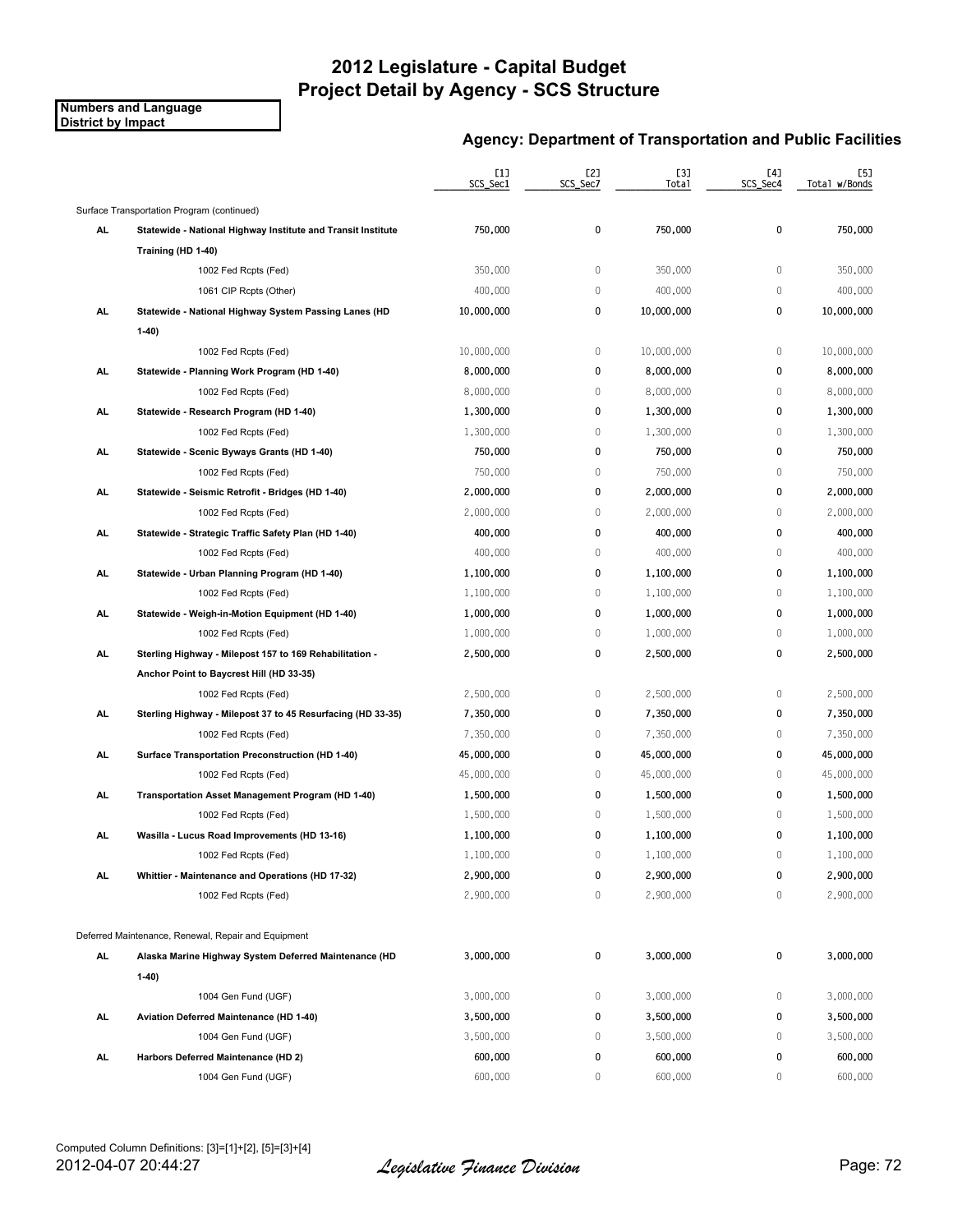**Numbers and Language District by Impact**

#### **Agency: Department of Transportation and Public Facilities**

|                          |                                                                 | [1]<br>SCS_Sec1 | E2]<br>SCS_Sec7 | <b>[3]</b><br>Total | [4]<br>SCS_Sec4 | [5]<br>Total w/Bonds |
|--------------------------|-----------------------------------------------------------------|-----------------|-----------------|---------------------|-----------------|----------------------|
|                          | Deferred Maintenance, Renewal, Repair and Equipment (continued) |                 |                 |                     |                 |                      |
| AL.                      | Highways Deferred Maintenance (HD 1-40)                         | 16,900,000      | 0               | 16,900,000          | 0               | 16,900,000           |
|                          | 1004 Gen Fund (UGF)                                             | 16,900,000      | $\mathbf{0}$    | 16,900,000          | $\mathbf 0$     | 16,900,000           |
| AL.                      | Statewide Facilities Deferred Maintenance (HD 1-40)             | 3,100,000       | 0               | 3,100,000           | 0               | 3,100,000            |
|                          | 1004 Gen Fund (UGF)                                             | 3,100,000       | $\Omega$        | 3,100,000           | $\mathbf{0}$    | 3,100,000            |
| <b>Emergency Repairs</b> |                                                                 |                 |                 |                     |                 |                      |
| AL.                      | Dyea Road Washout Emergency Repair (HD 5)                       | 0               | 25,800          | 25,800              | 0               | 25,800               |
|                          | 1004 Gen Fund (UGF)                                             | $\mathbf{0}$    | 25,800          | 25,800              | $\mathbf{0}$    | 25,800               |
| <b>AL</b>                | Haines Highway Milepost 19 - 23 Rock Slide Emergency            | 0               | 150,250         | 150,250             | 0               | 150,250              |
|                          | Repairs (HD 5)                                                  |                 |                 |                     |                 |                      |
|                          | 1004 Gen Fund (UGF)                                             | $\mathbf{0}$    | 150,250         | 150,250             | $\mathbf{0}$    | 150,250              |
| AL.                      | Takotna - Road Repair (HD 6)                                    | 0               | 25,000          | 25,000              | $\mathbf{0}$    | 25,000               |
|                          | 1004 Gen Fund (UGF)                                             | 0               | 25,000          | 25,000              | $\mathbf{0}$    | 25,000               |
| * Agency Totals *        |                                                                 | 1,095,091,426   | 23,396,050      | 1,118,487,476       | 261,500,000     | 1,379,987,476        |
| <b>Funding Summary</b>   |                                                                 |                 |                 |                     |                 |                      |
|                          | Unrestricted General (UGF)                                      | 358,690,130     | 7,506,050       | 366, 196, 180       | $\mathbf{0}$    | 366, 196, 180        |
|                          | Other State Funds (Other)                                       | 43,471,678      | $\mathbf{0}$    | 43,471,678          | 261,500,000     | 304, 971, 678        |
|                          | Federal Receipts (Fed)                                          | 692, 929, 618   | 15,890,000      | 708,819,618         | $\mathbf{0}$    | 708,819,618          |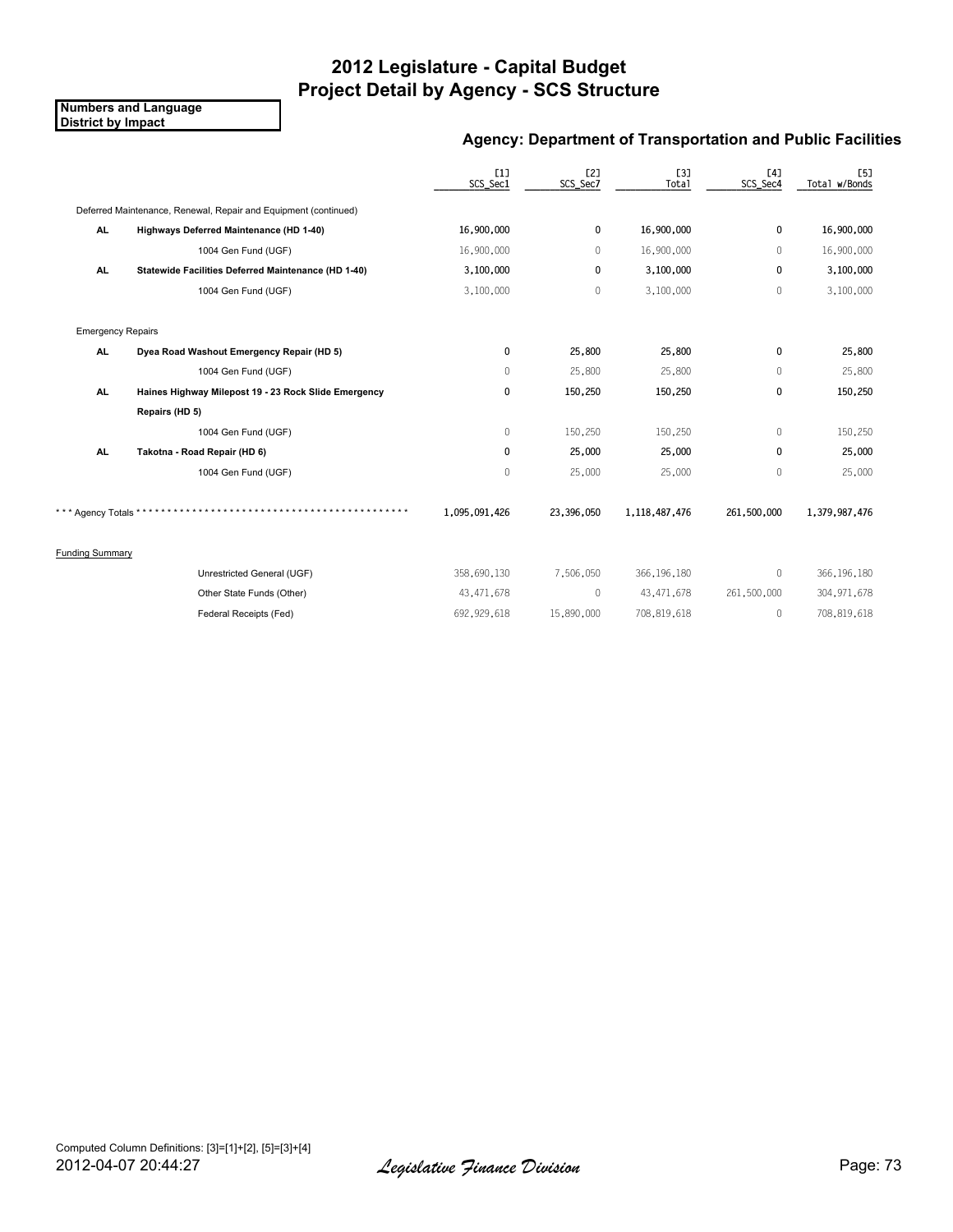**Numbers and Language District by Impact**

#### **Agency: University of Alaska**

|                        |                                                             | [1]<br>SCS_Sec1 | [2]<br>SCS_Sec7 | [3]<br>Total | [4]<br>SCS_Sec4 | [5]<br>Total w/Bonds |
|------------------------|-------------------------------------------------------------|-----------------|-----------------|--------------|-----------------|----------------------|
|                        |                                                             |                 |                 |              |                 |                      |
| AP                     | Banfield Hall Dormitory Project (HD 1-5)                    | 6,250,000       | 0               | 6,250,000    | 0               | 6,250,000            |
|                        | 1004 Gen Fund (UGF)                                         | 4,000,000       | $\mathbf 0$     | 4,000,000    | $\mathbf{0}$    | 4,000,000            |
|                        | 1048 Univ Rcpt (DGF)                                        | 2,250,000       | $\mathbf 0$     | 2,250,000    | $\mathbf{0}$    | 2,250,000            |
| AP                     | Juneau Campus Mining Workforce Development (HD 3-4)         | 190,000         | 0               | 190,000      | 0               | 190,000              |
|                        | 1004 Gen Fund (UGF)                                         | 190,000         | $\mathbf 0$     | 190,000      | $\mathbb O$     | 190,000              |
| AP                     | Kachemak Bay Campus - Pioneer Avenue Building Addition      | 50,000          | 0               | 50,000       | 0               | 50,000               |
|                        | (HD 33-35)                                                  |                 |                 |              |                 |                      |
|                        | 1004 Gen Fund (UGF)                                         | 50,000          | $\mathbb O$     | 50,000       | $\mathbb O$     | 50,000               |
| AP                     | Research and Development of Unmanned Aerial Systems         | 5,000,000       | 0               | 5,000,000    | 0               | 5,000,000            |
|                        | (HD 1-40)                                                   |                 |                 |              |                 |                      |
|                        | 1004 Gen Fund (UGF)                                         | 5,000,000       | $\mathbb O$     | 5,000,000    | $\mathbb O$     | 5,000,000            |
| AP                     | UAA Engineering Building Construction and Renovation (HD    | 58,600,000      | 0               | 58,600,000   | 0               | 58,600,000           |
|                        | 17-32)                                                      |                 |                 |              |                 |                      |
|                        | 1004 Gen Fund (UGF)                                         | 58,600,000      | $\mathbb O$     | 58,600,000   | $\mathbb O$     | 58,600,000           |
| AP                     | UAF Assessing the Impacts of Ocean Acidification on         | 3,450,000       | 0               | 3,450,000    | $\mathbf 0$     | 3,450,000            |
|                        | Alaska's Fisheries (HD 1-40)                                |                 |                 |              |                 |                      |
|                        | 1002 Fed Rcpts (Fed)                                        | 750,000         | $\mathbb O$     | 750,000      | $\mathbb O$     | 750,000              |
|                        | 1004 Gen Fund (UGF)                                         | 2,700,000       | $\mathbb O$     | 2,700,000    | $\mathbb O$     | 2,700,000            |
| AP                     | UAF Engineering Building Construction and Renovation (HD    | 46,300,000      | 0               | 46,300,000   | 0               | 46,300,000           |
|                        | $7-11$                                                      |                 |                 |              |                 |                      |
|                        | 1004 Gen Fund (UGF)                                         | 46,300,000      | $\mathbb O$     | 46,300,000   | $\mathbb O$     | 46,300,000           |
| AP                     | UAF Kuskokwim Campus Maintenance, Upgrades, and             | 450,000         | $\pmb{0}$       | 450,000      | $\mathbf 0$     | 450,000              |
|                        | <b>Repairs (HD 36-38)</b>                                   |                 |                 |              |                 |                      |
|                        | 1004 Gen Fund (UGF)                                         | 450,000         | $\mathbb O$     | 450,000      | $\mathbb O$     | 450,000              |
| AP                     | University Receipt Authority for Capital Projects (HD 1-40) | 15,000,000      | $\pmb{0}$       | 15,000,000   | 0               | 15,000,000           |
|                        | 1048 Univ Rcpt (DGF)                                        | 15,000,000      | 0               | 15,000,000   | $\mathbf 0$     | 15,000,000           |
| Deferred Maintenance   |                                                             |                 |                 |              |                 |                      |
| AP                     | Deferred Maintenance, Renewal, Repair and Equipment (HD     | 37,500,000      | 0               | 37,500,000   | 0               | 37,500,000           |
|                        | $1-40)$                                                     |                 |                 |              |                 |                      |
|                        | 1004 Gen Fund (UGF)                                         | 37,500,000      | $\mathbb O$     | 37,500,000   | $\mathbf 0$     | 37,500,000           |
|                        |                                                             |                 |                 |              |                 |                      |
| *** Agency Totals *    |                                                             | 172,790,000     | 0               | 172,790,000  | 0               | 172,790,000          |
| <b>Funding Summary</b> |                                                             |                 |                 |              |                 |                      |
|                        | Unrestricted General (UGF)                                  | 154,790,000     | $\,0\,$         | 154,790,000  | $\mathbb O$     | 154,790,000          |
|                        | Designated General (DGF)                                    | 17,250,000      | 0               | 17,250,000   | $\mathbb O$     | 17,250,000           |
|                        | Federal Receipts (Fed)                                      | 750,000         | 0               | 750,000      | $\mathbb O$     | 750,000              |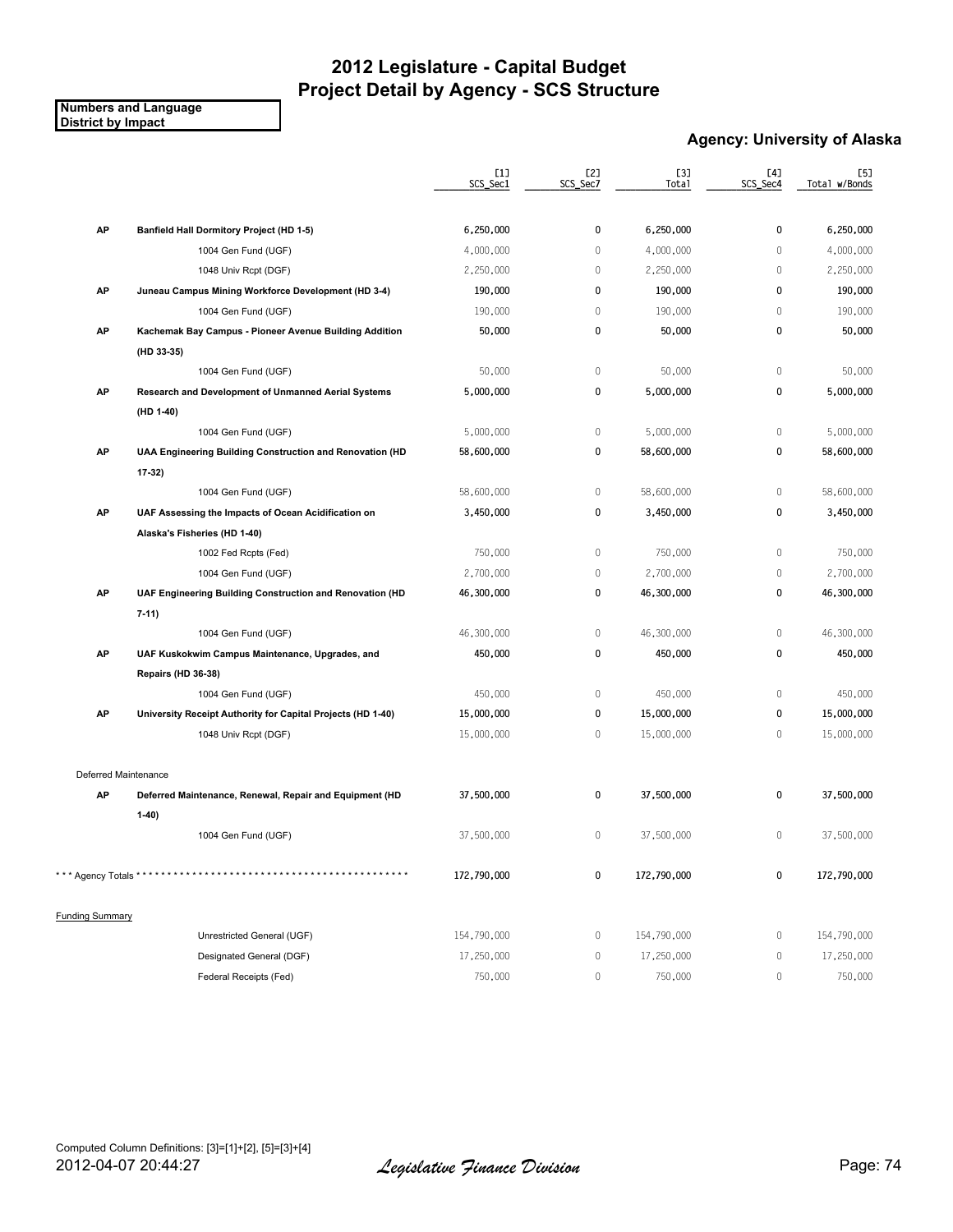**Numbers and Language District by Impact**

#### **Agency: Alaska Court System**

|                        |                                                             | [1]<br>SCS_Sec1 | [2]<br>SCS_Sec7 | [3]<br>Total | [4]<br>SCS_Sec4 | [5]<br>Total w/Bonds |
|------------------------|-------------------------------------------------------------|-----------------|-----------------|--------------|-----------------|----------------------|
|                        |                                                             |                 |                 |              |                 |                      |
| AP                     | Anchorage Campus Court Renovation (HD 17-32)                | 5,100,000       | $\mathbf 0$     | 5,100,000    | 0               | 5,100,000            |
|                        | 1004 Gen Fund (UGF)                                         | 5,100,000       | $\overline{0}$  | 5,100,000    | $\mathbb O$     | 5,100,000            |
| AP                     | <b>Court Security Projects (HD 1-40)</b>                    | 1,700,000       | 0               | 1,700,000    | 0               | 1,700,000            |
|                        | 1004 Gen Fund (UGF)                                         | 1,700,000       | $\overline{0}$  | 1,700,000    | $\mathbf{0}$    | 1,700,000            |
| AP                     | Electronic Filing System (HD 1-40)                          | 1,785,000       | 0               | 1,785,000    | $\mathbf 0$     | 1,785,000            |
|                        | 1004 Gen Fund (UGF)                                         | 1,785,000       | $\overline{0}$  | 1,785,000    | $\mathbb O$     | 1,785,000            |
|                        | Deferred Maintenance, Renewal, Repair and Equipment         |                 |                 |              |                 |                      |
| AL.                    | 444 "H" Street Building Deferred Maintenance (HD 17-32)     | 35,000          | 0               | 35,000       | $\mathbf 0$     | 35,000               |
|                        | 1004 Gen Fund (UGF)                                         | 35,000          | $\mathbf 0$     | 35,000       | $\mathbf{0}$    | 35,000               |
| AL.                    | Anchorage Boney Courthouse Deferred Maintenance (HD         | 1,872,200       | 0               | 1,872,200    | $\mathbf 0$     | 1,872,200            |
|                        | 17-32)                                                      |                 |                 |              |                 |                      |
|                        | 1004 Gen Fund (UGF)                                         | 1,872,200       | $\mathbf 0$     | 1,872,200    | $\mathbb O$     | 1,872,200            |
| AL.                    | Fort Yukon Court and Office Building Deferred Maintenance   | 49,500          | 0               | 49,500       | $\pmb{0}$       | 49,500               |
|                        | (HD <sub>6</sub> )                                          |                 |                 |              |                 |                      |
|                        | 1004 Gen Fund (UGF)                                         | 49,500          | $\mathbb O$     | 49,500       | $\mathbb O$     | 49,500               |
| AL.                    | Sitka Court and Office Building Deferred Maintenance (HD 2) | 104,100         | 0               | 104,100      | $\mathbf 0$     | 104,100              |
|                        | 1004 Gen Fund (UGF)                                         | 104,100         | $\mathbf 0$     | 104,100      | $\mathbb O$     | 104,100              |
| AL.                    | Snowden Administrative Building Deferred Maintenance (HD    | 255,000         | 0               | 255,000      | $\mathbf 0$     | 255,000              |
|                        | 17 32)                                                      |                 |                 |              |                 |                      |
|                        | 1004 Gen Fund (UGF)                                         | 255,000         | $\mathbf 0$     | 255,000      | $\mathbb O$     | 255,000              |
| AL.                    | St. Mary's Armory Courthouse Deferred Maintenance (HD 39)   | 40,000          | 0               | 40,000       | $\mathbf 0$     | 40,000               |
|                        | 1004 Gen Fund (UGF)                                         | 40,000          | $\mathbb O$     | 40,000       | $\mathbb O$     | 40,000               |
| AL.                    | Valdez Court and Office Building Deferred Maintenance (HD   | 144,200         | 0               | 144,200      | 0               | 144,200              |
|                        | 12)                                                         |                 |                 |              |                 |                      |
|                        | 1004 Gen Fund (UGF)                                         | 144,200         | $\mathbf 0$     | 144,200      | $\mathbf{0}$    | 144,200              |
| * Agency Totals * *    |                                                             | 11,085,000      | 0               | 11,085,000   | $\mathbf 0$     | 11,085,000           |
| <b>Funding Summary</b> |                                                             |                 |                 |              |                 |                      |
|                        | Unrestricted General (UGF)                                  | 11,085,000      | $\mathbb O$     | 11,085,000   | $\mathbb O$     | 11,085,000           |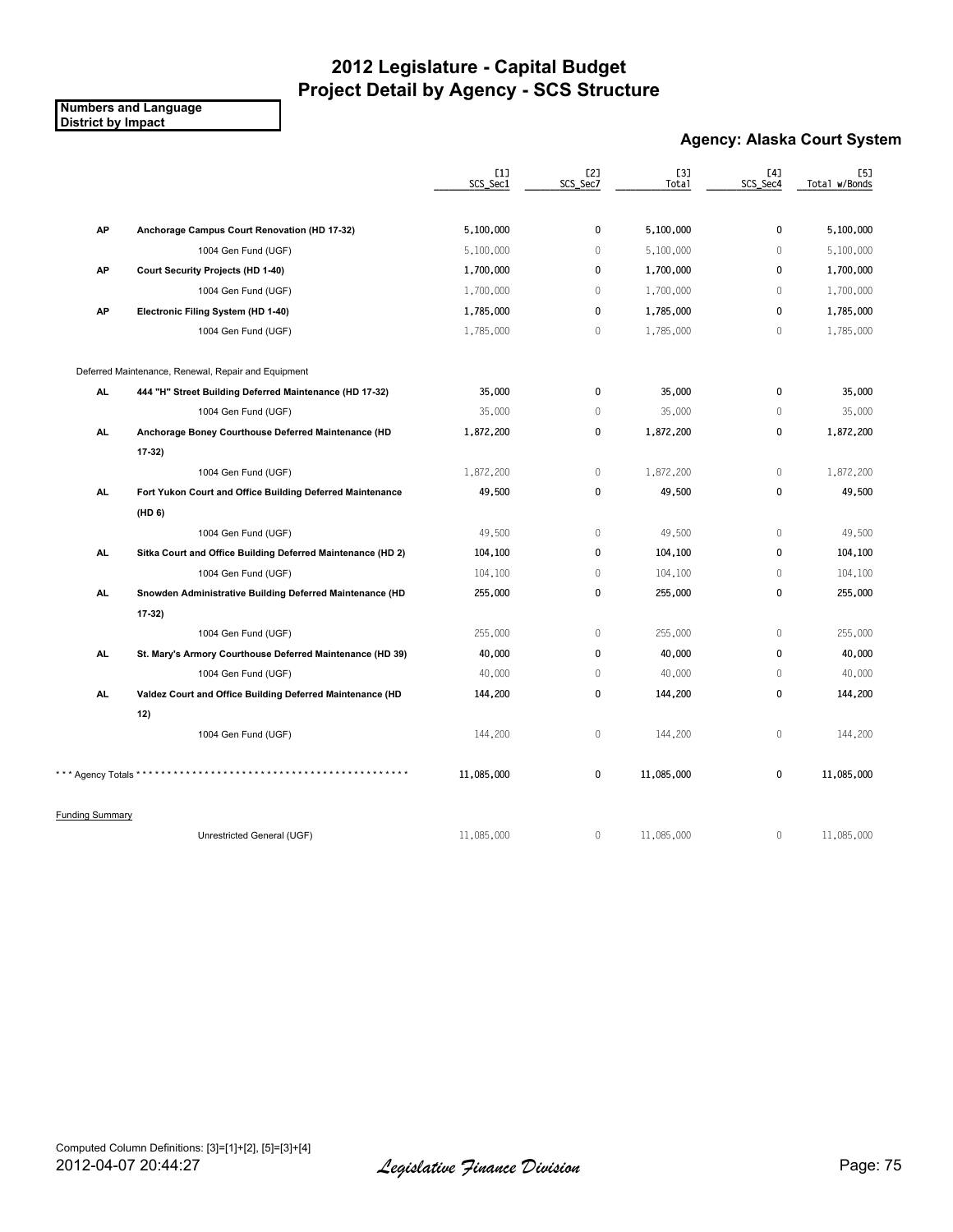**Numbers and Language District by Impact**

#### **Agency: Fund Capitalization**

|                        |                                                          | [1]<br>SCS_Sec1 | [2]<br>SCS_Sec7 | [3]<br><b>Total</b> | [4]<br>SCS_Sec4 | <b>[5]</b><br>Total w/Bonds |
|------------------------|----------------------------------------------------------|-----------------|-----------------|---------------------|-----------------|-----------------------------|
| Unassigned             |                                                          |                 |                 |                     |                 |                             |
| <b>AP</b>              | Gasline Inducement Act Reimbursement Fund (AS            | 60,000,000      | 0               | 60,000,000          | $\mathbf{0}$    | 60,000,000                  |
|                        | 43.90.400(a)) (HD 1-40)                                  |                 |                 |                     |                 |                             |
|                        | 1004 Gen Fund (UGF)                                      | 60,000,000      | 0               | 60,000,000          | 0               | 60,000,000                  |
| <b>AP</b>              | Emerging Energy Technology Fund (AS 42.45.375) (HD 1-40) | 1,700,000       | 0               | 1,700,000           | 0               | 1,700,000                   |
|                        | 1002 Fed Rcpts (Fed)                                     | 1,700,000       | 0               | 1,700,000           | 0               | 1,700,000                   |
| *** Agency Totals *    |                                                          | 61,700,000      | 0               | 61,700,000          | $\mathbf{0}$    | 61,700,000                  |
| <b>Funding Summary</b> |                                                          |                 |                 |                     |                 |                             |
|                        | Unrestricted General (UGF)                               | 60,000,000      | 0               | 60,000,000          | 0               | 60,000,000                  |
|                        | Federal Receipts (Fed)                                   | 1,700,000       | 0               | 1,700,000           | 0               | 1,700,000                   |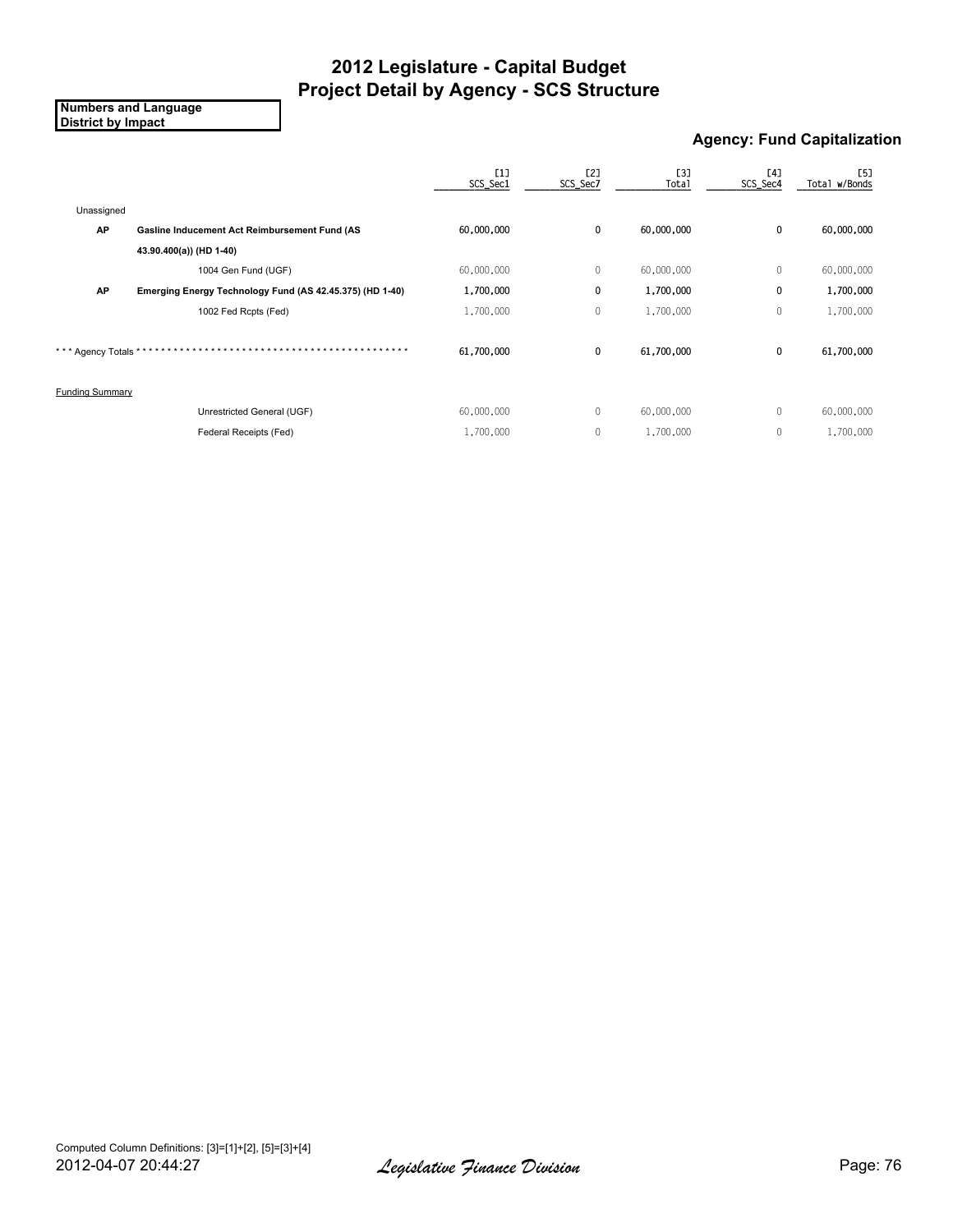**Numbers and Language District by Impact**

### **Agency: Fund Transfers**

|                                                      | [1]<br>SCS_Sec1 | [2]<br>SCS_Sec7 | [3]<br><b>Total</b> | [4]<br>SCS_Sec4 | [5]<br>Total w/Bonds |
|------------------------------------------------------|-----------------|-----------------|---------------------|-----------------|----------------------|
| Unassigned                                           |                 |                 |                     |                 |                      |
| AP<br>Renewable Energy Fund (AS 42.45.045) (HD 1-40) | 25,870,700      | 0               | 25,870,700          | 0               | 25,870,700           |
| 1004 Gen Fund (UGF)                                  | 25,870,700      | $\mathbf{0}$    | 25,870,700          | 0               | 25,870,700           |
| *** Agency Totals *                                  | 25,870,700      | 0               | 25,870,700          | 0               | 25,870,700           |
| <b>Funding Summary</b>                               |                 |                 |                     |                 |                      |
| Unrestricted General (UGF)                           | 25,870,700      | $\mathbf{0}$    | 25,870,700          | $\mathbf{0}$    | 25,870,700           |